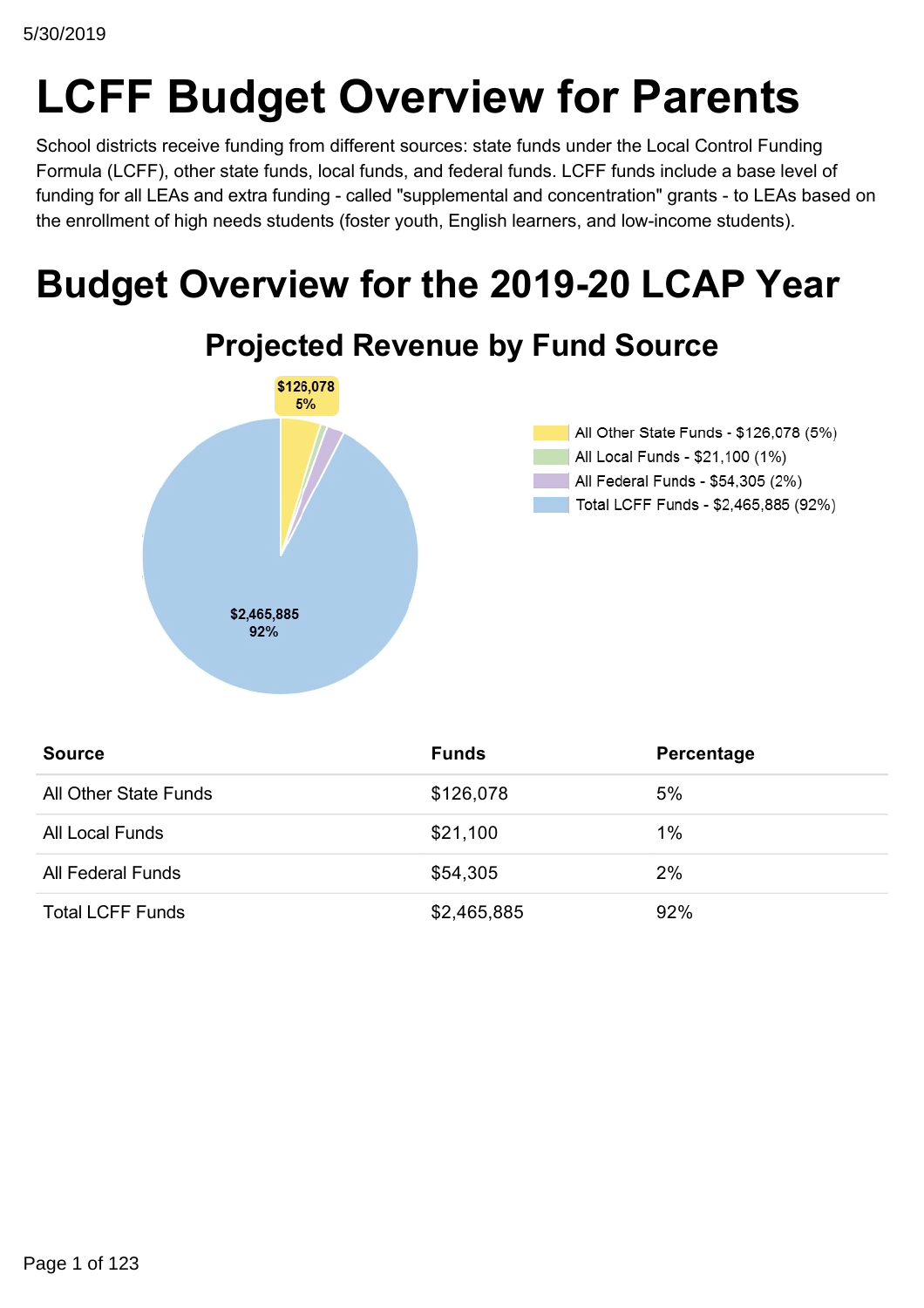# **Breakdown of Total LCFF Funds**



| <b>Source</b>                            | <b>Funds</b> | Percentage |
|------------------------------------------|--------------|------------|
| LCFF Supplemental & Concentration Grants | \$528.922    | <b>20%</b> |
| All Other LCFF Funds                     | \$1,936,963  | 72%        |

*These charts show the total general purpose revenue Hope Elementary expects to receive in the coming year from all sources.*

The total revenue projected for Hope Elementary is \$2,667,368, of which \$2,465,885 is Local Control Funding Formula (LCFF), \$126,078 is other state funds, \$21,100 is local funds, and \$54,305 is federal funds. Of the \$2,465,885 in LCFF Funds, \$528,922 is generated based on the enrollment of high needs students (foster youth, English learner, and low-income students).

The LCFF gives school districts more flexibility in deciding how to use state funds. In exchange, school districts must work with parents, educators, students, and the community to develop a Local Control and Accountability Plan (LCAP) that shows how they will use these funds to serve students.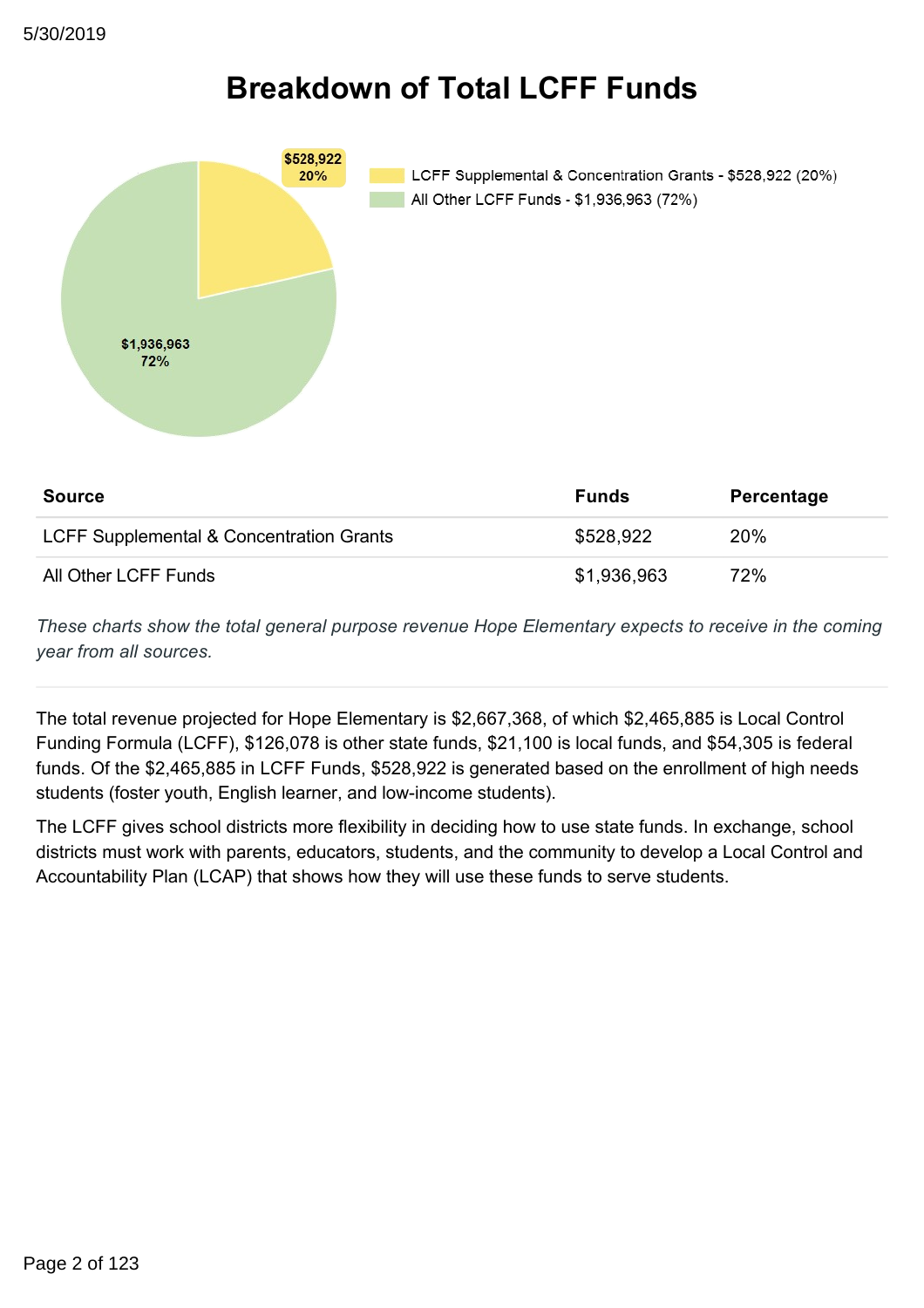

## **Budgeted Expenditures**

*This chart provides a quick summary of how much Hope Elementary plans to spend for 201920. It shows how much of the total is tied to planned actions and services in the LCAP.*

Hope Elementary plans to spend \$2,892,838 for the 2019-20 school year. Of that amount, \$583,227 is tied to actions/services in the LCAP and \$2,309,611 is not included in the LCAP. The budgeted expenditures that are not included in the LCAP will be used for the following:

By far the largest and most important expenditure in the General Fund is instructional salaries and benefits for teachers and other staff who are the center of instruction and learning at Hope School. Maintenance and custodial staff are critical in maintaining a safe, secure learning environment. Bus drivers make sure our students arrive at school and back home on time and safely. Other support staff make sure that teachers and students have the

# **Increase or Improved Services for High Needs Students in 2019-20**

In 2019-20, Hope Elementary is projecting it will receive \$528,922 based on the enrollment of foster youth, English learner, and low-income students. Hope Elementary must demonstrate the planned actions and services will increase or improve services for high needs students compared to the services all students receive in proportion to the increased funding it receives for high needs students. In the LCAP Hope Elementary plans to spend \$528,922 on actions to meet this requirement.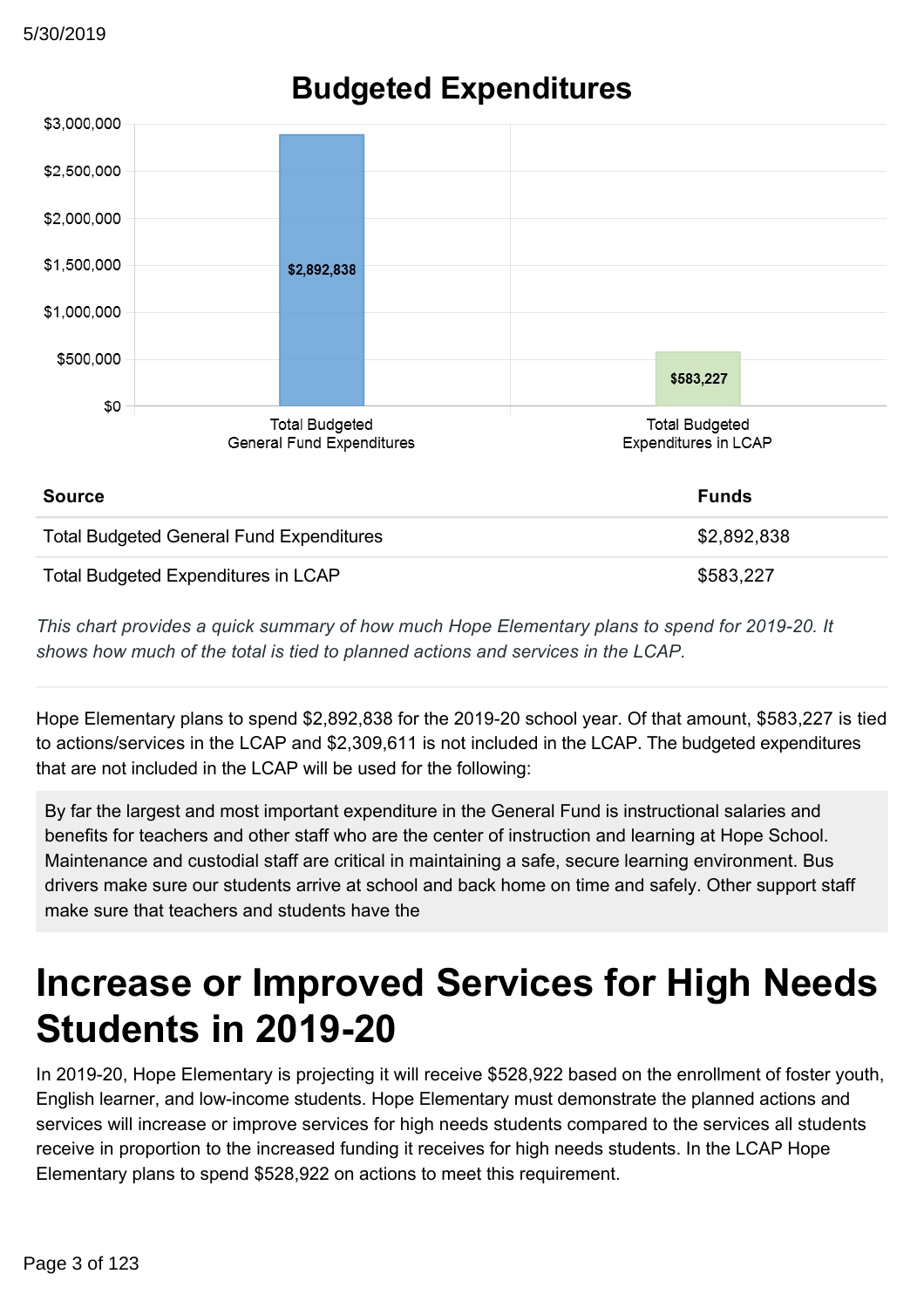# **Update on Increased or Improved Services for High Needs Students in 2018-19**

## **Current Year Expenditures: Increased or Improved Services for High Needs Students**



Estimated Actual Expenditures for High Needs Students in LCAP \$386,126

*This chart compares what Hope Elementary budgeted last year in the LCAP for actions and services that contribute to increasing or improving services for high needs students with what Hope Elementary estimates it has spent on actions and services that contribute to increasing or improving services for high needs students in the current year.*

In 2018-19, Hope Elementary's LCAP budgeted \$477,073 for planned actions to increase or improve services for high needs students. Hope Elementary estimates that it will actually spend \$386,126 for actions to increase or improve services for high needs students in 2018-19. The difference between the budgeted and actual expenditures of \$90,947 had the following impact on Hope Elementary's ability to increase or improve services for high needs students:

The difference in planned actions/services and actual results from year-to-year changes in budget estimates; change in district administration; evolving student needs; and availability of high-quality materials,technology assets, and professional development trainers. The quality and effectiveness of planned actions and services were not impacted.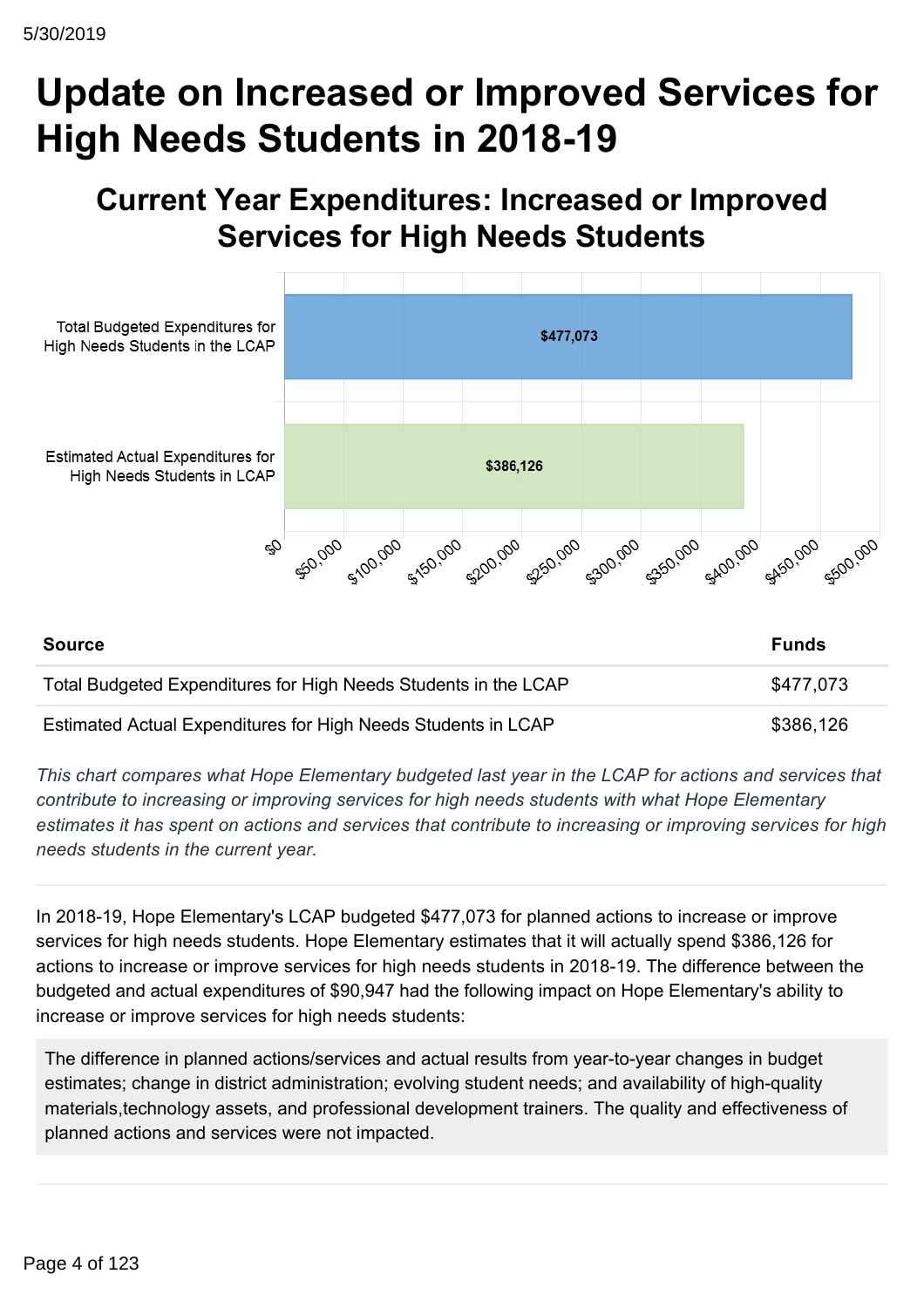# **Local Control Accountability Plan and Annual Update (LCAP) Template**

**LCAP Year: 2019-20** 

Addendum: General Instructions & regulatory requirements.

Appendix A: Priorities 5 and 6 Rate Calculations

Appendix B: Guiding Questions: Use as prompts (not limits)

LCFF Evaluation Rubrics: Essential data to support completion of this LCAP. Please analyze the LEA's full data set; specific links to the rubrics are also provided within the template.

| <b>LEA Name</b> | <b>Contact Name and Title</b> | <b>Email and Phone</b> |
|-----------------|-------------------------------|------------------------|
| Hope Elementary | Melanie Matta                 | mmattahope@gmail.com   |
|                 | Superintendent/Principal      | 559-784-1064           |
|                 |                               |                        |

# **201720 Plan Summary**

# **The Story**

Describe the students and community and how the LEA serves them.

Hope Elementary School District is a rural, single-site school district located just southeast of the city of Porterville, with approximately 250 Transitional Kindergarten through eighth grade students served. In the past ten years, the district has enjoyed increasing enrollment due to a high out-of-district interest rate. The school district is one of the few single-school districts in the county serving a  $TK - 8$  student population in self-contained classrooms. Parents, students, and family members report a shared feeling of comfort, safety, and appreciation for the small school, family-oriented approach of Hope Elementary School District. The demographics of the district ethnic composition include approximately 56.88% Hispanic, 41.57% White (Non-Hispanic), 0.0078% Asian (Non-Hispanic), 0.41 % Black (Non-Hispanic), 0.0078% Multi-Ethnic (Non-Hispanic), and 0.0078% Unknown. The district is composed of 73.73% socioeconomically disadvantaged, 29.80% English Language Learners and 0.02% students with disabilities.

Hope Elementary School District originated in 1892. Today's campus has benefited from a more than 50% enrollment increase over the past nine years. There are eleven classrooms, seven of which are permanent, in-use on the campus. Two classrooms were remodeled in 2012, and construction that year also added a multi-purpose building and three additional classrooms. All classrooms and buildings are equipped with internet access points to enhance Wi-Fi capability, and students in grades  $5 - 8$  have a 1:1 Chromebook ratio for daily instructional use. Additionally, students in grades K – 4 share the use of two Chromebook carts with 30 Chromebooks in each cart. During a recent facility inspection, the school was found to be in satisfactory condition. In the most recent Williams Compliance Review, the school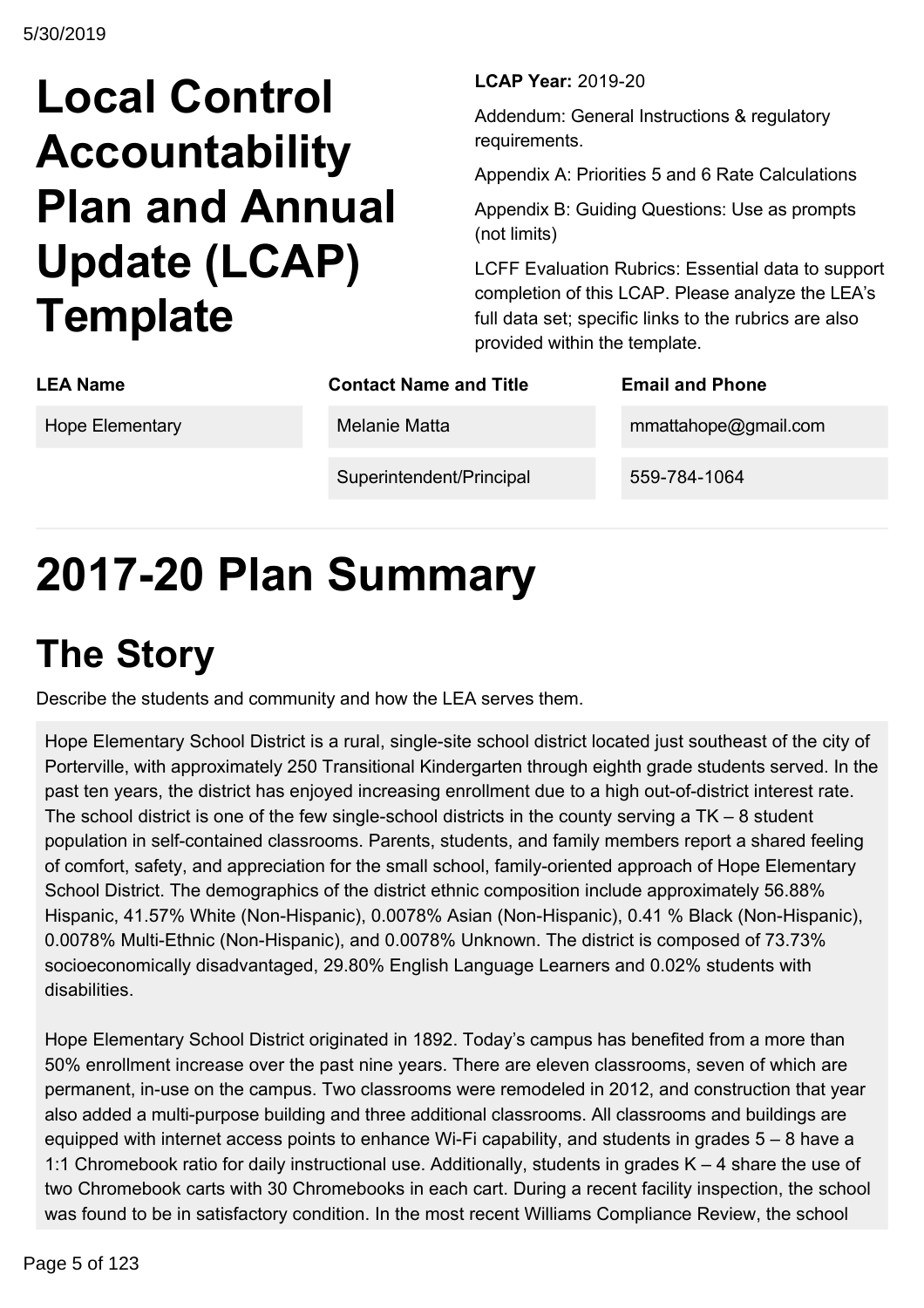was found to be in compliance in all areas.

Our teachers and staff believe that education is a partnership between the school, the parents, the students, and the community. Our school motto may best demonstrate our core belief in this area: Building it Better by Working Together. By doing this, we are able to share responsibility in creating and carrying out a vision for building an educational community wherein all students, staff, and family members are valued and given opportunities to be a part of the wonderful things that happen on our campus. We want our Tiger students to be ready to engage in meaningful higher learning and to be productive and contributing members of society. We celebrate the myriad of differences that comprise our multi-faceted stakeholder community, and see these differences as a source of strength for our school family. The priorities of our school are to attain high student achievement, build self-esteem, create a deep and abiding love of learning, and provide students with an opportunity to serve the community, all in a safe and secure environment where the concept of family is extended beyond the home. When students leave Hope Elementary School, it is our goal to help them be ready to continue their education in high school, college, or develop their skills in their chosen avocation.

In addition to our core academic program, we offer enrichment and supplemental programs that enhance our student body. These programs include student academic competitions, outdoor science labs, art shows, student leadership, Character Counts, and extended learning opportunities. The students are given many opportunities to showcase their talents, both academically and socially. Our staff strives toward building a school community wherein students and staff interact in a peaceful and cooperative environment that promotes social responsibility and embeds learning in all that is done.

Our school community has made it a priority to provide Hope Elementary School students with the very best 21st century education possible. Our staff is committed to making this school year another exciting and successful experience for each of our students. However, with the growing changes in education and the many obstacles faced by school districts statewide, Hope Elementary School realizes the everpresent need to foster and build upon our valued partnerships to be equipped to face those challenges with the tools needed to achieve our goals and make our vision a continued reality. We are very fortunate to have many experienced and highly trained teachers and support staff who are passionate about making a difference for our students and who realize the magnificent accomplishments that can be achieved when we practice, "Building it Better by Working Together."

Hope Elementary School is dedicated to serving each student's individual needs, as well as reaching our overall academic goals. We realize that every student matters and every student's contributions help to shape who we are. At Hope Elementary School, we provide the essential components of a quality school program, a rigorous academic curriculum to challenge and meet the academic needs of all our students, but we also help each student discover the talents and gifts that exist inside of them and how sharing those attributes builds a better world around us. Board members, staff, parents, students, and community members are committed to continued improvement and working together to make this school an extraordinary place to be.

# **LCAP Highlights**

Identify and briefly summarize the key features of this year's LCAP.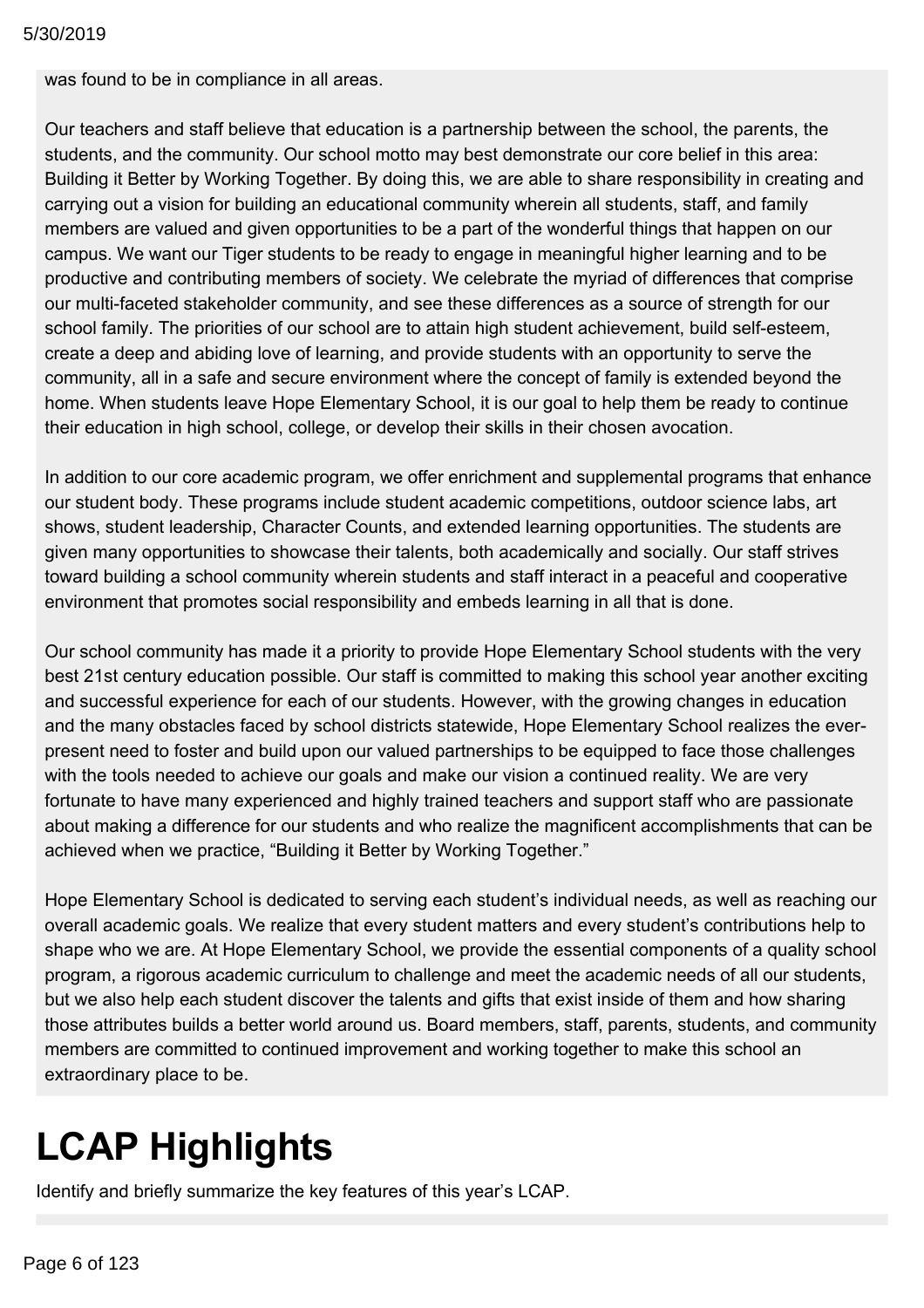This year's LCAP builds upon the progress made as a result of prior years' use of funds provided to address the eight state priorities and improve student achievement. We have established a very strong base in curriculum and instruction, teacher and student support services, experiential learning, projectbased learning, English language development, and technology. This year's LCAP deepens and expands effective actions and services based on proven effective strategies in three goals:

Goal 1: All students at Hope School will actively engage in and be successful in a broad course of study driven by full implementation of Common Core state standards (CCSS) and state content and performance standards in courses as defined by Ed Code 51210 and implement CCSS in classrooms and other learning spaces through variety of blended learning environments (in school, outdoors) while closing the achievement gap.

Goal 2: All students at Hope Elementary School District will have the technology skills critical for access to the curriculum, for success in the curriculum, and for preparation for high school, career, and college.

Goal 3: Hope School will provide a safe, secure environment that maximizes available and potential resources, provides technology infrastructure for teacher, student, and administrative use, fosters a productive teaching and learning environment, and creates a positive climate that engages all staff, students, and parents in learning.

# **Review of Performance**

Based on a review of performance on the state indicators and local performance indicators included in the California School Dashboard, progress toward LCAP goals, local self-assessment tools, stakeholder input, or other information, what progress is the LEA most proud of and how does the LEA plan to maintain or build upon that success? This may include identifying any specific examples of how past increases or improvements in services for low-income students, English learners, and foster youth have led to improved performance for these students.

# **Greatest Progress**

We are proud of the progress we have made in reducing chronic absenteeism and suspension rates with a "green" rating on both of these important student engagement indicators. Stakeholders agree that LCAP actions and services targeting these indicators are having positive impact. Hope Elementary has worked hard to assure that every student engages in a safe and secure learning environment and surveys of teachers, parents and students confirms that these stakeholders view Hope School as a place of learning where they are respected and where they can achieve high expectations for success.

Referring to the California School Dashboard, identify any state indicator or local performance indicator for which overall performance was in the "Red" or "Orange" performance category or where the LEA received a "Not Met" or "Not Met for Two or More Years" rating. Additionally, identify any areas that the LEA has determined need significant improvement based on review of local performance indicators or other local indicators. What steps is the LEA planning to take to address these areas with the greatest need for improvement?

# **Greatest Needs**

 $\sigma$ ge 7 of 123  $\sigma$  stategories indicator for state indicator for schoolwide is in the "red" category. Schoolwide is in the "red" category. Schoolwide is in the "red" category. Schoolwide is in the "red" category. School Page 7 of 123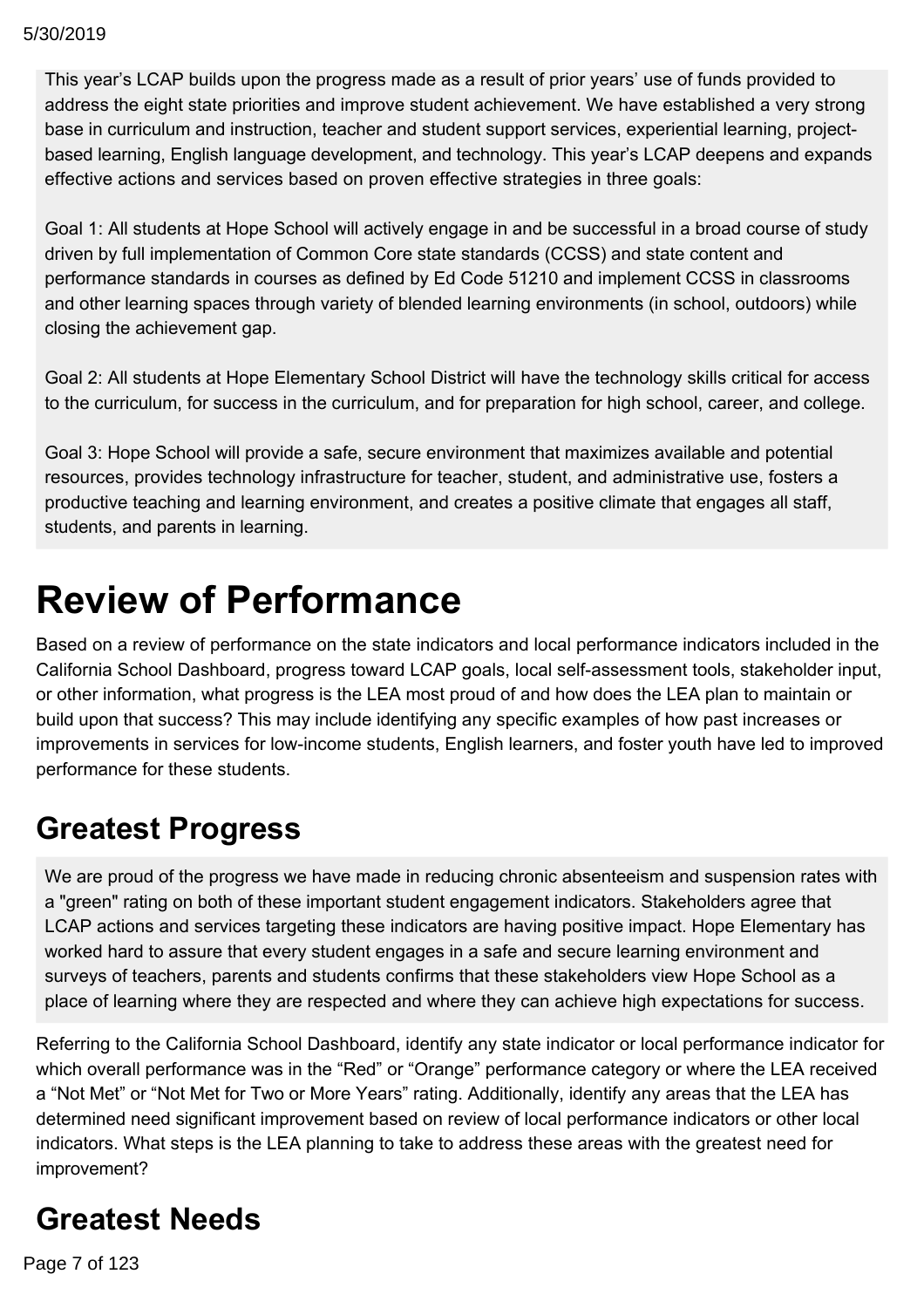There are no categories in which the state indicator for schoolwide is in the "red" category. Schoolwide performance in Language Arts is in the "orange" category. The LCAP addresses this with actions and services to deepen teacher knowledge and skills through tiered professional development, multiple extended learning opportunities for students targeting gaps in knowledge and skills, experiential learning, and supplemental standards-aligned materials to differentiate teaching and learning to match student needs and strengths.

Referring to the California School Dashboard, identify any state indicator for which performance for any student group was two or more performance levels below the "all student" performance. What steps is the LEA planning to take to address these performance gaps?

## **Performance Gaps**

There are no state indicators for which performance for any student group was two or more performance levels below the "all student" performance.

# **Comprehensive Support and Improvement**

An LEA with a school or schools identified for comprehensive support and improvement (CSI) under the Every Student Succeeds Act must respond to the following prompts.

## **Schools Identified**

Identify the schools within the LEA that have been identified for CSI.

n/a

# **Support for Identified Schools**

Describe how the LEA supported the identified schools in developing CSI plans that included a school-level needs assessment, evidence-based interventions, and the identification of any resource inequities to be addressed through the implementation of the CSI plan.

n/a

# **Monitoring and Evaluating Effectiveness**

Describe how the LEA will monitor and evaluate the implementation and effectiveness of the CSI plan to support student and school improvement.

n/a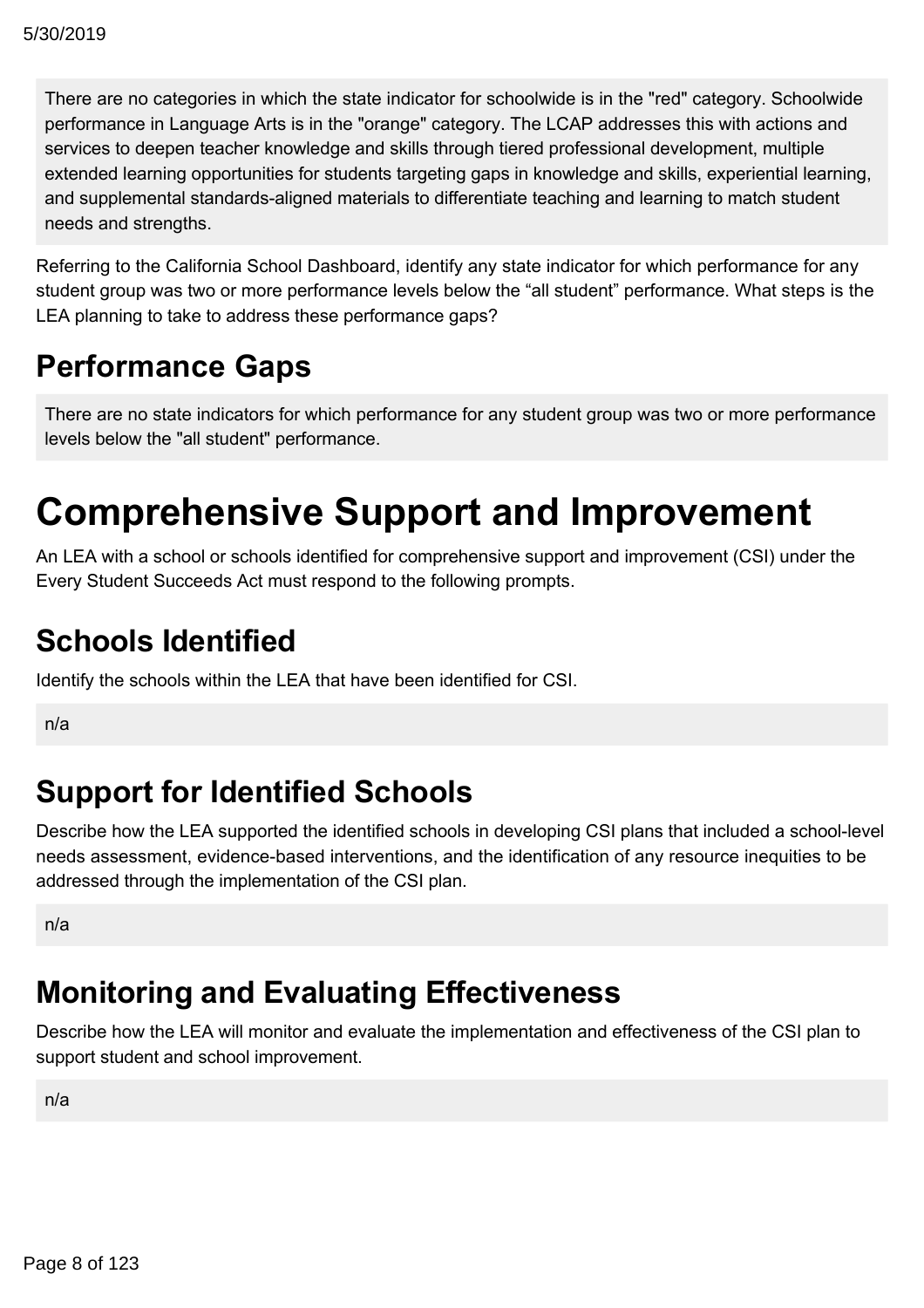# **Annual Update**

**LCAP Year Reviewed:**

Complete a copy of the following table for each of the LEA's goals from the prior year LCAP. Duplicate the table as needed.

# **Goal 1**

All students at Hope School will actively engage in and be successful in a broad course of study driven by full implementation of Common Core state standards (CCSS) and state content and performance standards in courses as defined by Ed Code 51210 and implement CCSS in classrooms and other learning spaces through a variety of blended learning environments (in school, outdoors) while closing the achievement gap.

### **State and/or Local Priorities addressed by this goal:**

**State Priorities:** 1, 2, 4, 7

**Local Priorities:**

## **Annual Measurable Outcomes**

| <b>Expected</b>                                        | <b>Actual</b> |
|--------------------------------------------------------|---------------|
| Credentialed Teacher Rate [R] (state priority 1): 100% | 100%          |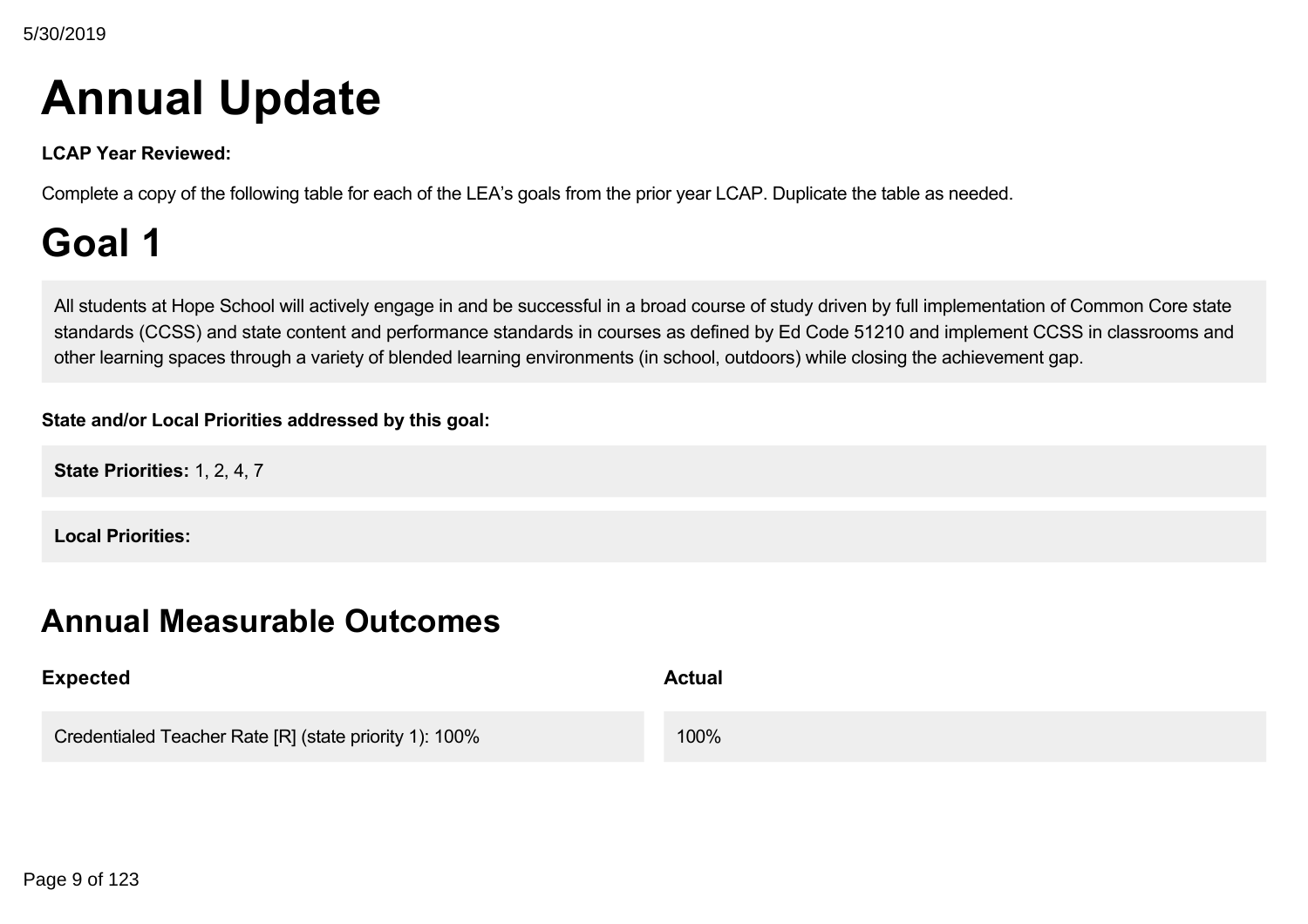### **Experience**<br> **Experience** 5/30/2019

| <b>Expected</b>                                                                                                                           | <b>Actual</b>          |
|-------------------------------------------------------------------------------------------------------------------------------------------|------------------------|
| Credentialed Teacher teaching outside of subject area rate [R] (state<br>priority 1): 0%                                                  | $0\%$                  |
| teacher mis-assignment rate [R] (state priority 1): 0%                                                                                    | $0\%$                  |
| teacher of English learners mis-assignment rate [R] (state priority 1): 0%                                                                | $0\%$                  |
| Most recently adopted textbooks rate [R] (state priority 1) : 100%                                                                        | 100%                   |
| Overall facility rating [R] (state priority 1): good                                                                                      | good                   |
| student lacking own copy of textbook rate [R] (state priority 1) : 0%                                                                     | 0%                     |
| State Standards English Language Arts/ English Language Development<br>and Math $[R]$ (state priority 2 and 7):<br>4=full implementation  | 4=full implementation  |
|                                                                                                                                           |                        |
| state standards access by English learners and students with<br>exceptional needs [R] (state priority 2 and 7):<br>4= full implementation | 4= full implementation |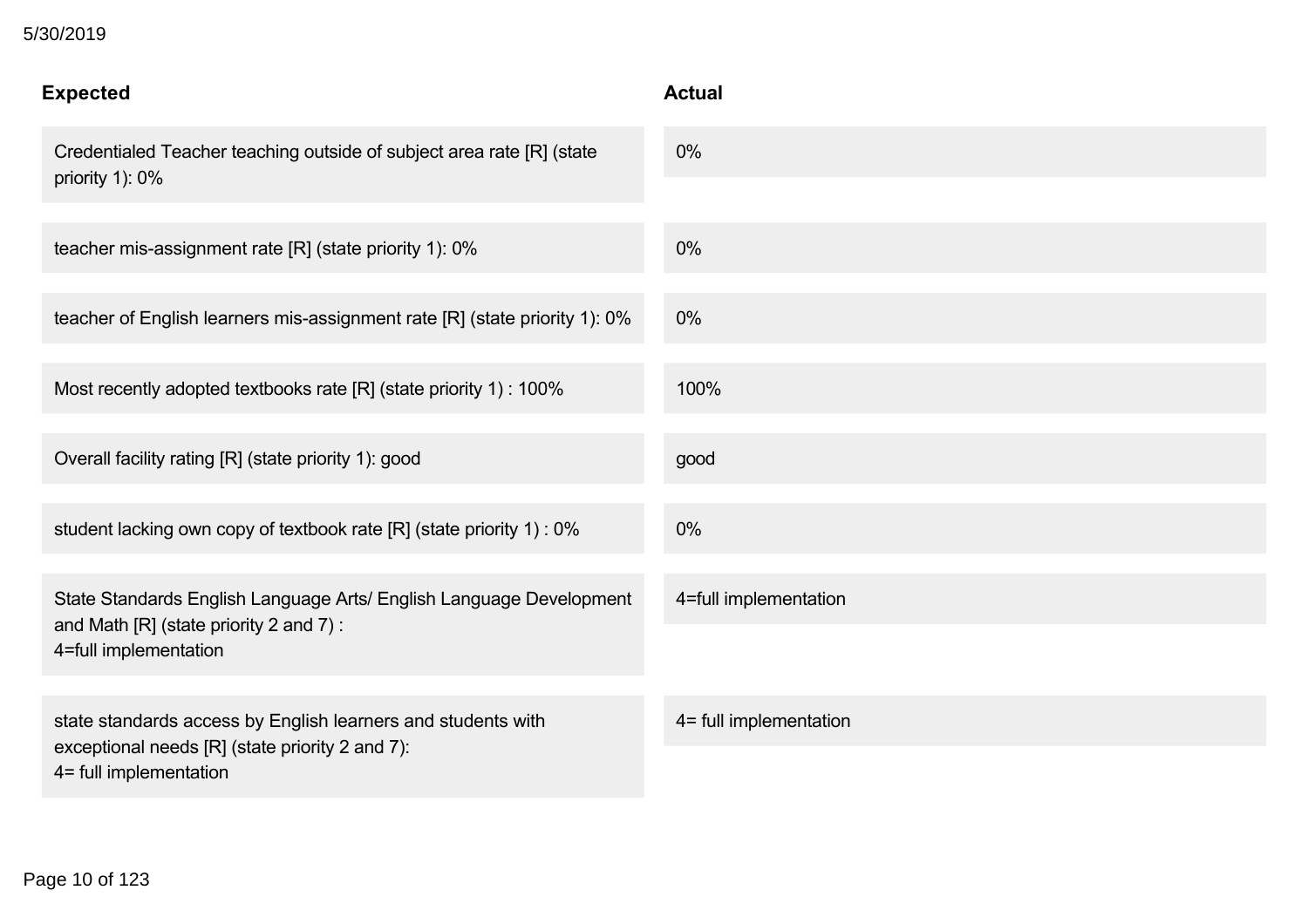### $5/30/2019$

| <b>Expected</b>                                                                                                                         | <b>Actual</b>                             |
|-----------------------------------------------------------------------------------------------------------------------------------------|-------------------------------------------|
| implementation of Health Education Content Standards [R] (state priority<br>2 and 7): 5= full implementation and sustainability         | 5= full implementation and sustainability |
|                                                                                                                                         |                                           |
| implementation of Physical Education Model Content Standards [R]<br>(state priority 2 and 7): 5= full implementation and sustainability | 5= full implementation and sustainability |
|                                                                                                                                         |                                           |
| implementation of Visual and Performing Arts Standards [R] (state<br>priority 2 and 7): 5= full implementation and sustainability       | 5= full implementation and sustainability |
|                                                                                                                                         |                                           |
| implementation of Next Generation Science Standards [R] (state priority<br>2 and 7): 2= initial implementation                          | 2= initial implementation                 |
|                                                                                                                                         |                                           |
| implementation of History Social Science Content Standards [R] (state<br>priority 2 and 7): 5= full implementation and sustainability   | 5= full implementation and sustainability |
|                                                                                                                                         |                                           |
| Schoolwide CAASPP ELA distance from three [R]:<br>35 points below level three                                                           | 51.4 points below level three             |
|                                                                                                                                         |                                           |
| White CAASPP ELA distance from level three [R]: 35 points below level                                                                   | 41.8 points below level three             |
| three                                                                                                                                   |                                           |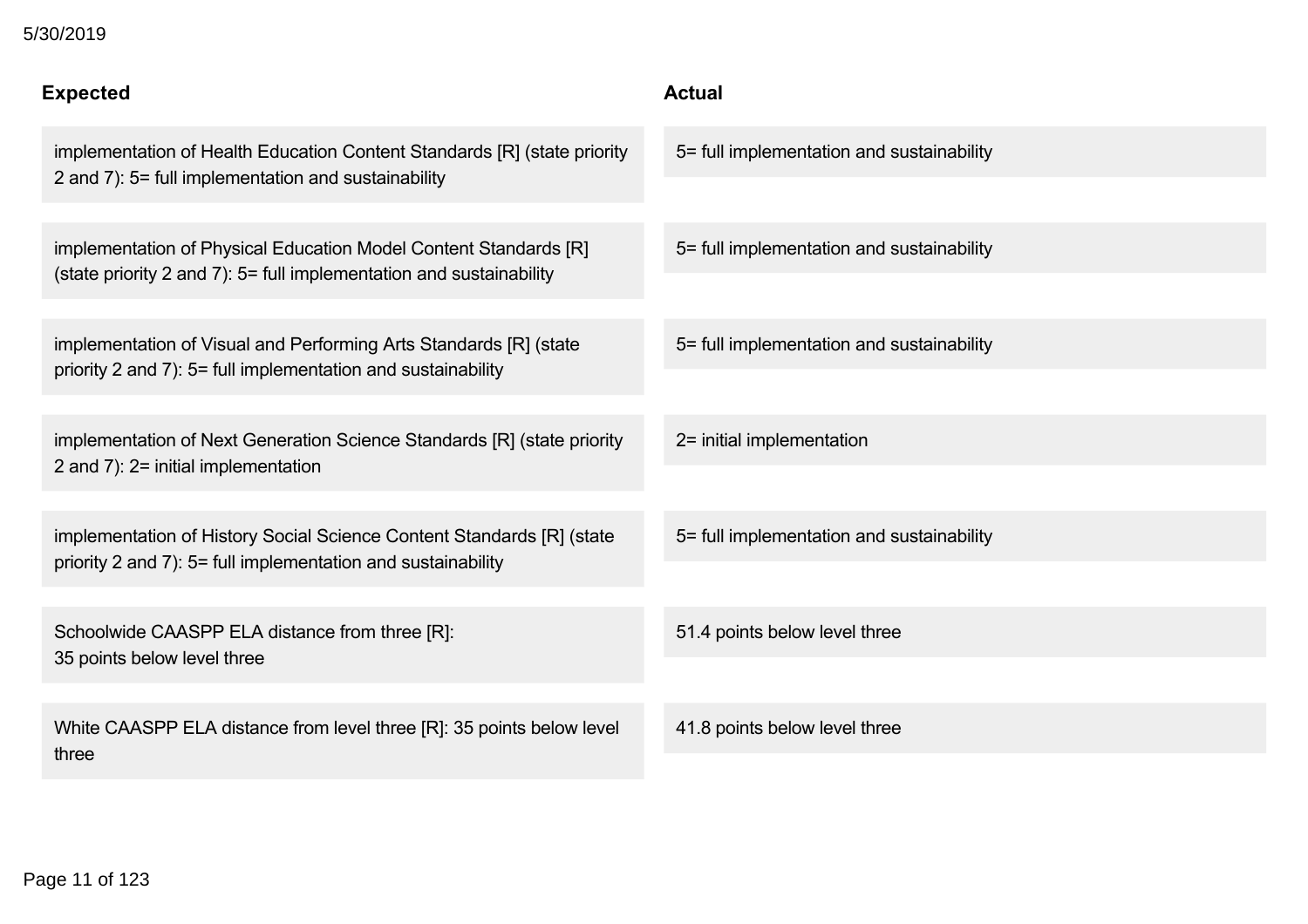### 5/30/2019

| <b>Expected</b>                                                                           | <b>Actual</b>                 |
|-------------------------------------------------------------------------------------------|-------------------------------|
| Hispanic CAASPP ELA distance from level three [R: 35 below level three                    | 56 points below level three   |
| Low Income CAASPP ELA distance from level three [R] : 35 points<br>below level three      | 56.1 points below level three |
| English learner CAASPP ELA distance from level three [R] : 35 points<br>below level three | 61.7 points below level three |
| Schoolwide CAASPP Math distance from level three [R]: 70 points below<br>level three      | 50.4 points below level three |
| White CAASPP Math distance from level three [R]: 70 points below level<br>three           | 41.1 points below level three |
| Hispanic CAASPP Math distance from level three [R]: 70 points below<br>level three        | 54.1 points below level three |
| Disadvantaged CAASPP Math distance from level three [R]: 70 points<br>below level three   | 52.7 points below level three |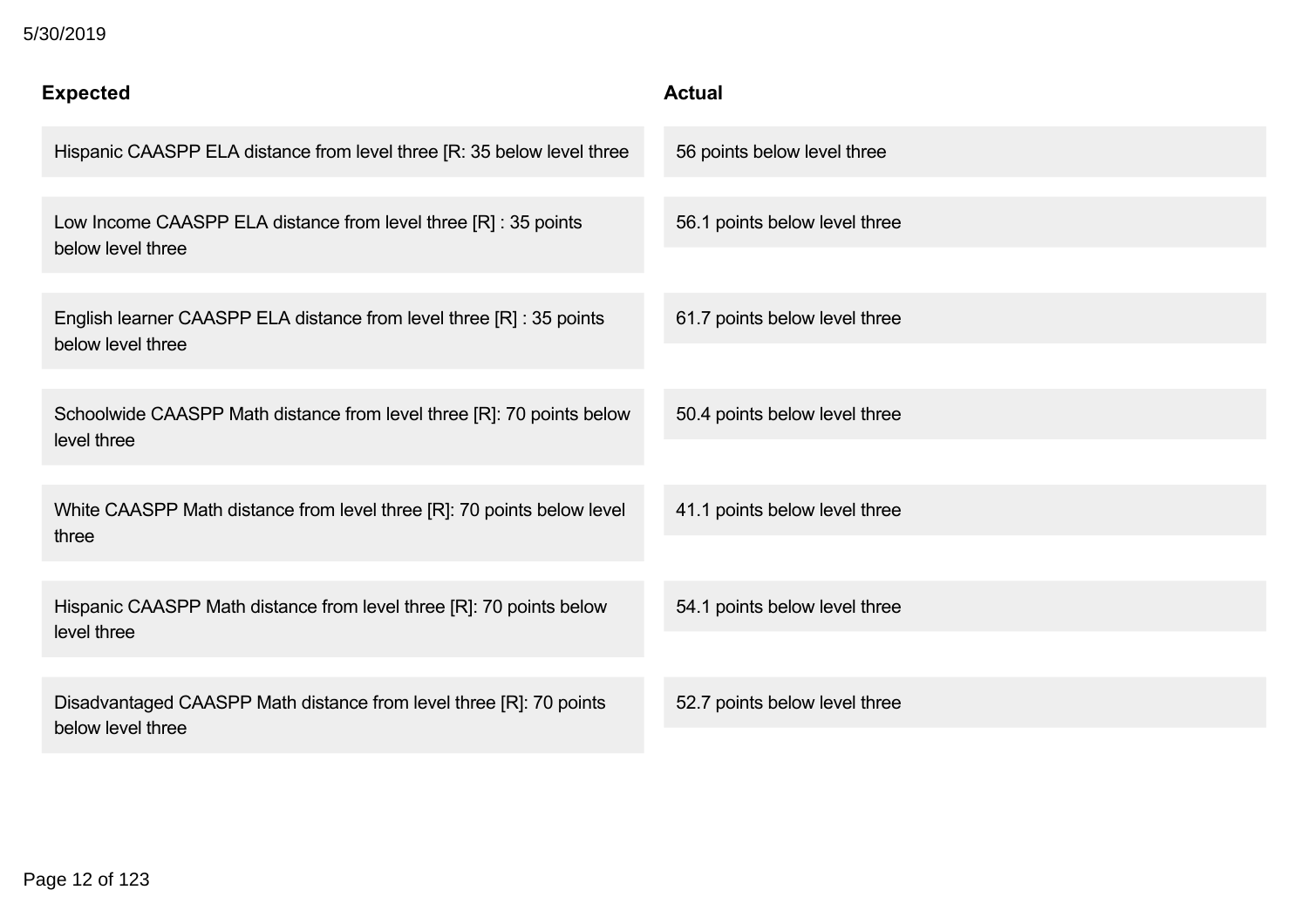| <b>Expected</b>                                                                                                                             | <b>Actual</b>                                                                                                                                                                                                                                                                                                                                        |
|---------------------------------------------------------------------------------------------------------------------------------------------|------------------------------------------------------------------------------------------------------------------------------------------------------------------------------------------------------------------------------------------------------------------------------------------------------------------------------------------------------|
| English Learner CAASPP Math distance from level three [R]: 70 points<br>below level three                                                   | 55.2 points below level three                                                                                                                                                                                                                                                                                                                        |
|                                                                                                                                             |                                                                                                                                                                                                                                                                                                                                                      |
| English Learner progress toward English proficiency: 70%                                                                                    | Target goals and progress related to the English Learner Progress<br>Indicator (ELPI) will now be reported as a measure of percentage of EL<br>students' results within each of the four levels of English Proficiency and<br>the percentage of students that progress at least one level. See ELPAC<br>outcome in Goals and Actions section, Goal 1 |
|                                                                                                                                             |                                                                                                                                                                                                                                                                                                                                                      |
| English learner redesignation rate: 22%                                                                                                     | $0\%$                                                                                                                                                                                                                                                                                                                                                |
|                                                                                                                                             |                                                                                                                                                                                                                                                                                                                                                      |
| enrollment in broad course of study schoolwide and by unduplicated                                                                          | 100%                                                                                                                                                                                                                                                                                                                                                 |
| count students and by students with exceptional needs [R] (state priority<br>7): 100%                                                       |                                                                                                                                                                                                                                                                                                                                                      |
|                                                                                                                                             |                                                                                                                                                                                                                                                                                                                                                      |
| programs and services to increase access to broad course of study by<br>unduplicated count students and students with exceptional needs [R] | effective                                                                                                                                                                                                                                                                                                                                            |
| (state priority 7) : effective                                                                                                              |                                                                                                                                                                                                                                                                                                                                                      |

## **Actions/Services**

Duplicate the Actions/Services from the prior year LCAP and complete a copy of the following table for each. Duplicate the table as needed.

5/30/2019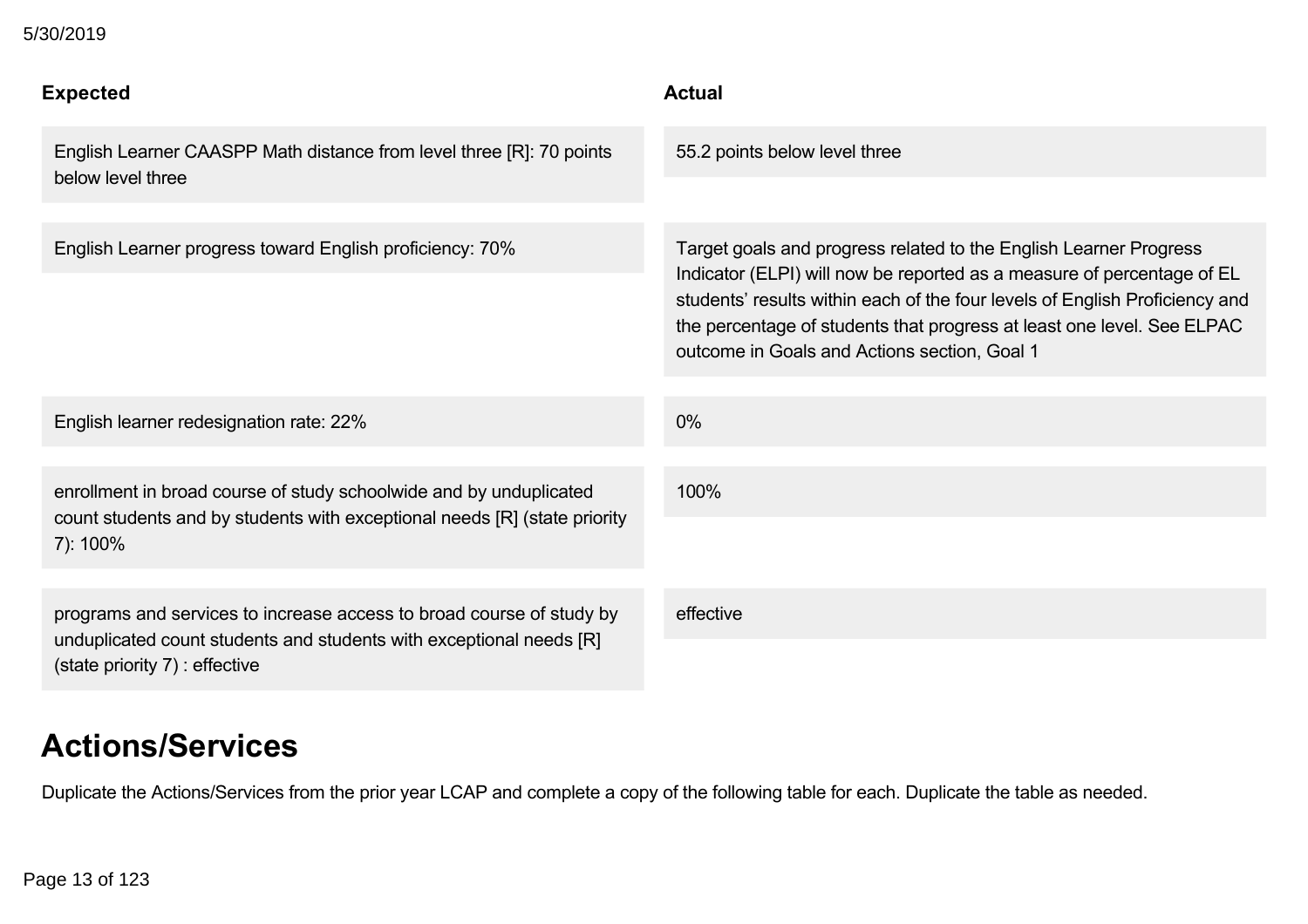### **Action 1 Planned Actions/Services Actual Actions/Services Budgeted Expenditures Estimated Actual Expenditures**

# 1.1: All teachers will continue to deepen their knowledge and application of CCSS ELA, Math and ELD standards, as well as other state academic and performance standards as needed, by participating in CCSS and ELD training provided by the Tulare County Office of Education.

# 1.1 All teachers have engaged in professional development in state academic content and performance standards with a focus on English Language Arts, including English Language Development, and Math. Teachers report a deeper understanding of the content and instructional methods to help all students and subgroups. The professional development was conducted by the Tulare County Office of Education and by the Superintendent/Principal.

\$ 3,000 LCFF S/C

travel/conference

\$ 2,500 LCFF S/C travel/conference

# **Action 2**

### **Planned Actions/Services Actual Actions/Services Budgeted Expenditures Estimated Actual Expenditures**

Page 14 of 123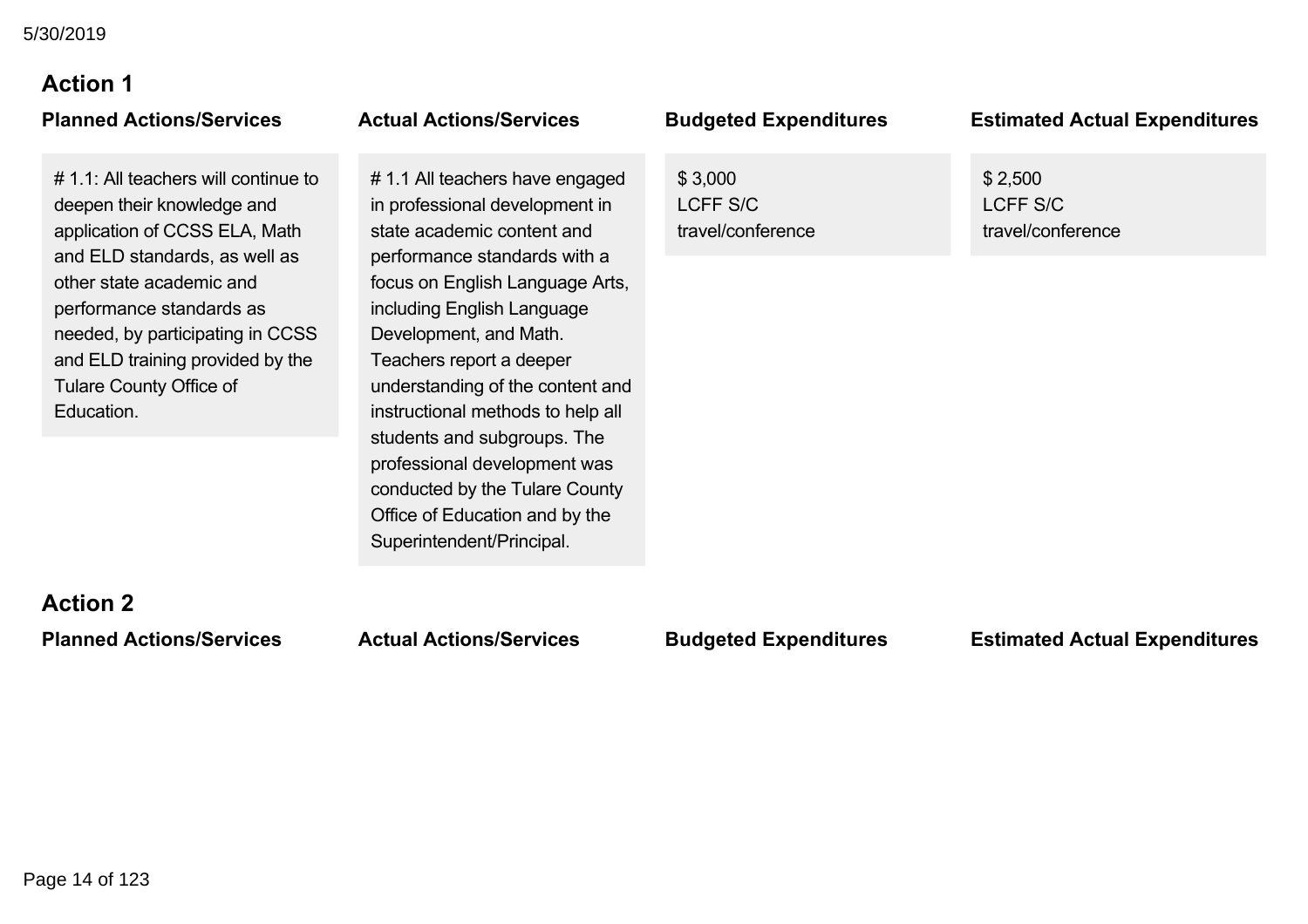# 1.2: Teachers, as part of their personal professional development plan, will participate in training at TCOE or other resources upon board approval. Each teacher will attend at least 1 inservice training per year and participate in on-campus staff development meetings at least two times per year.

# 1.2 This action has been incorporated into action 1.1 to assure that professional development is focussed on deepening instruction in state standards. Professional developments plans, both schoolwide and individualized, have been developed. Tiered professional development with a focus on ELD continues to be a high priority.

\$ 3,000 LCFF S/C travel conference \$0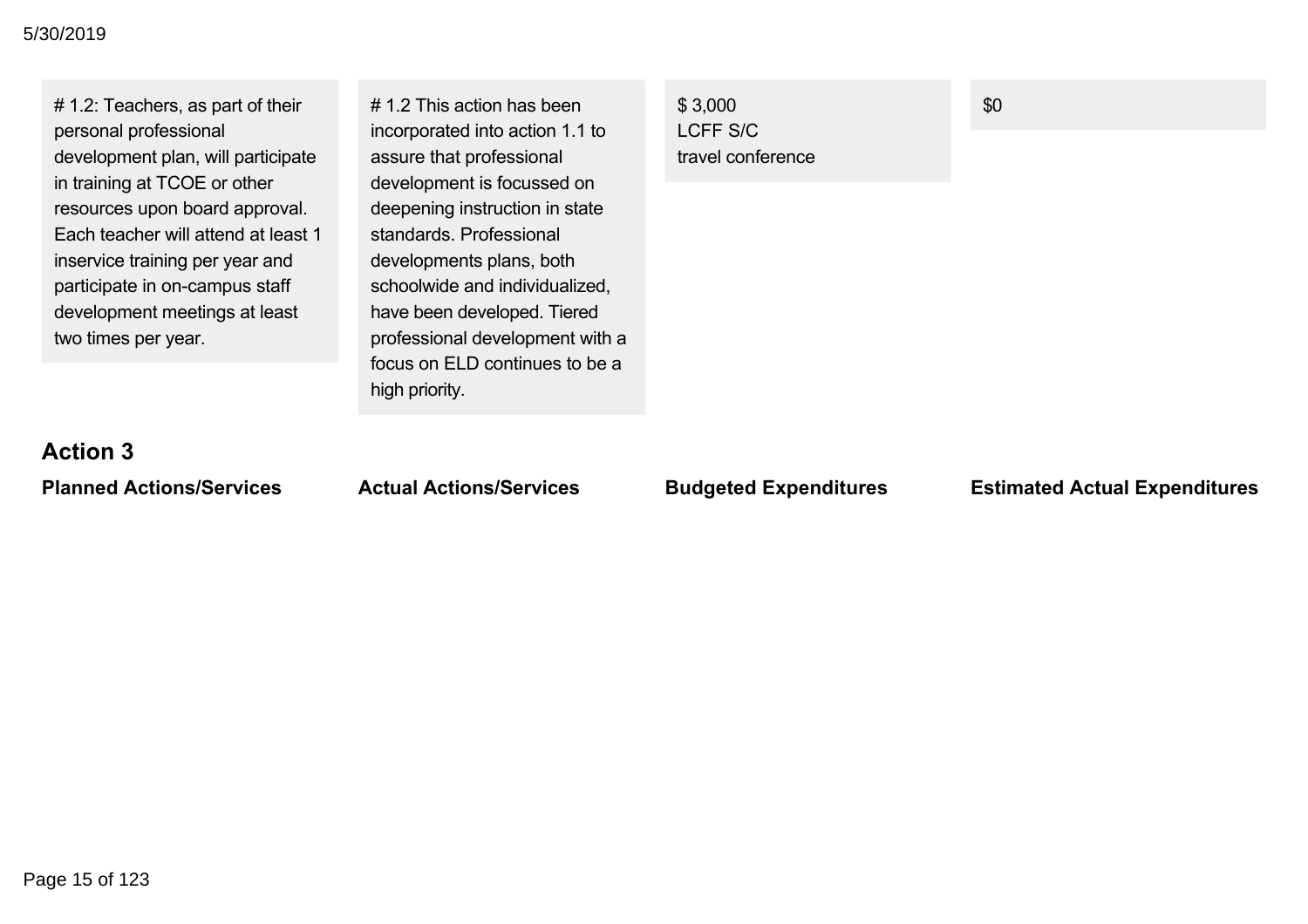# 1.3: Teachers by grade span will evaluate existing resources and make recommendations for the development and/or purchase of additional resources to develop Project Based Learning (PBL) units and core and supplemental materials for differentiating and adapting instruction depending upon student academic needs.

# 1.3 As a result of evaluation of current resources and district needs assessment, administration and teachers purchased core and supplemental materials for differentiating and adapting instruction based on student needs. Stakeholders view this as an important factor in the substantial increase in mathematics achievement.

\$ 6,000 LCFF S/C materials and supplies \$ 4,800 LCFF S/C materials and supplies

### **Action 4**

# 1.4: Induction Program (BTSA): As applicable, the school district will continue to support the participation of teachers in the BTSA program and other new teacher support programs of **TCOF** 

# 1.4: New teachers participated in and benefited greatly from the teacher support programs at TCOE. Teachers report that this is valuable training with immediate classroom benefits for students. Three teachers completed the program this year.

\$ 8,244 LCFF S/C contracted services

### **Planned Actions/Services Actual Actions/Services Budgeted Expenditures Estimated Actual Expenditures**

\$10,600 LCFF S/C contracted services

### **Action 5**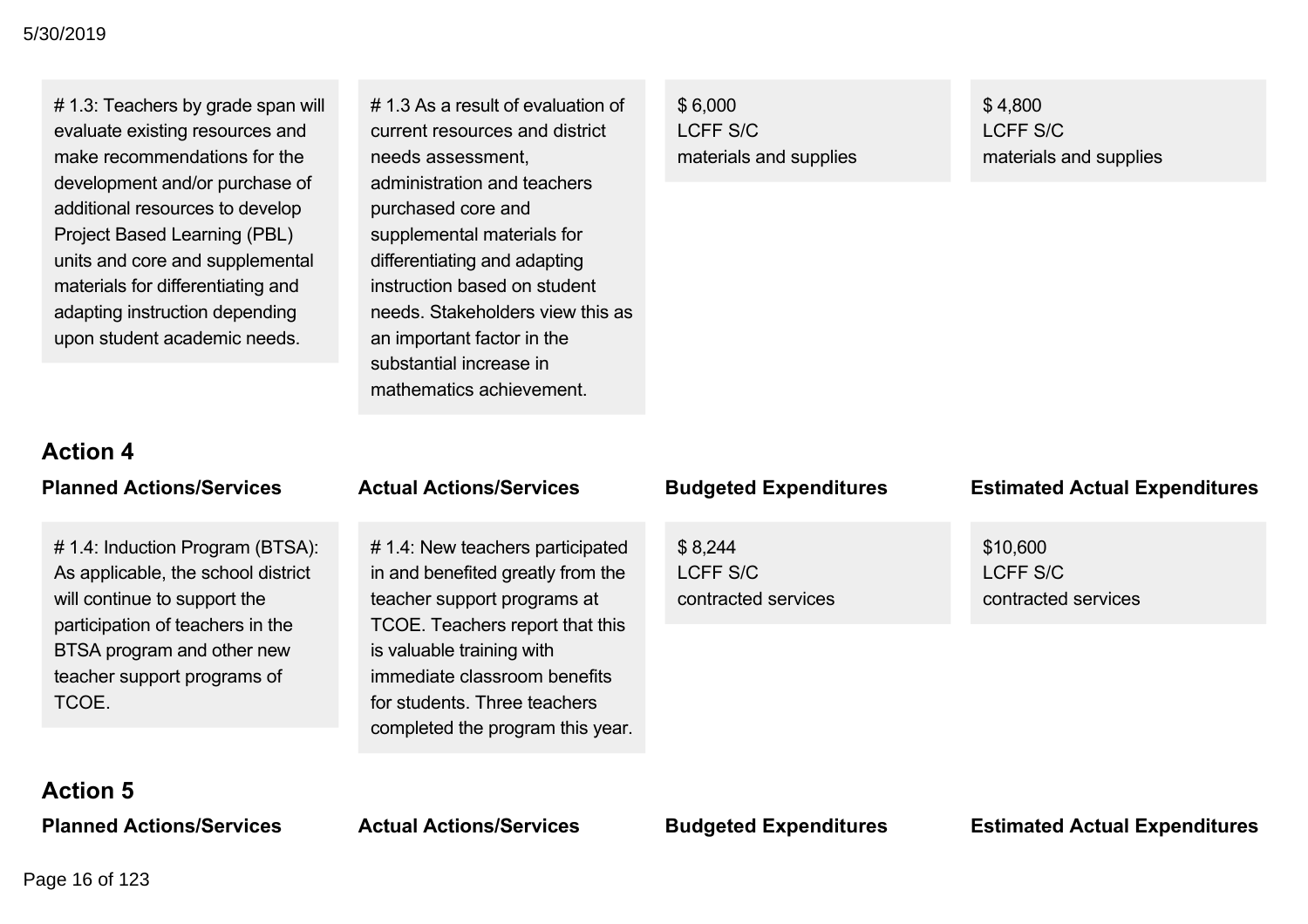# 1.5: Continue to provide resources for teachers to tutor students needing academic support in an extended learning setting (before & after school and/or summer school).

**Action 6**

# 1.5 Teachers provided tutoring based on identified student needs in an extended setting after school. Teachers and parents report this tutoring has had a positive and direct impact on increasing student skills and knowledge.

\$ 30,921 LCFF S/C salaries and benefits \$ 22,000 LCFF S/C salaries and benefits

| <b>Planned Actions/Services</b>                                                                                                                                                                                      | <b>Actual Actions/Services</b>                                                                                                                                                                                                                                                                                                   | <b>Budgeted Expenditures</b> | <b>Estimated Actual Expenditures</b> |
|----------------------------------------------------------------------------------------------------------------------------------------------------------------------------------------------------------------------|----------------------------------------------------------------------------------------------------------------------------------------------------------------------------------------------------------------------------------------------------------------------------------------------------------------------------------|------------------------------|--------------------------------------|
| #1.6: Continue current contract<br>for intervention services with<br>TCOE for specialized services:<br>teacher for special needs<br>students, school psychologist,<br>hearing intervention, and speech<br>therapist. | #1.6 The contract with TCOE<br>for specialized services<br>continues to respond to the<br>special needs of students who<br>need these services and has<br>had a positive impact in the<br>classroom. This subgroup has<br>significant needs in terms of<br>personal and academic growth<br>which require specialized<br>support. | no additional costs          | no additional costs                  |
| Action 7                                                                                                                                                                                                             |                                                                                                                                                                                                                                                                                                                                  |                              |                                      |

**Action 7**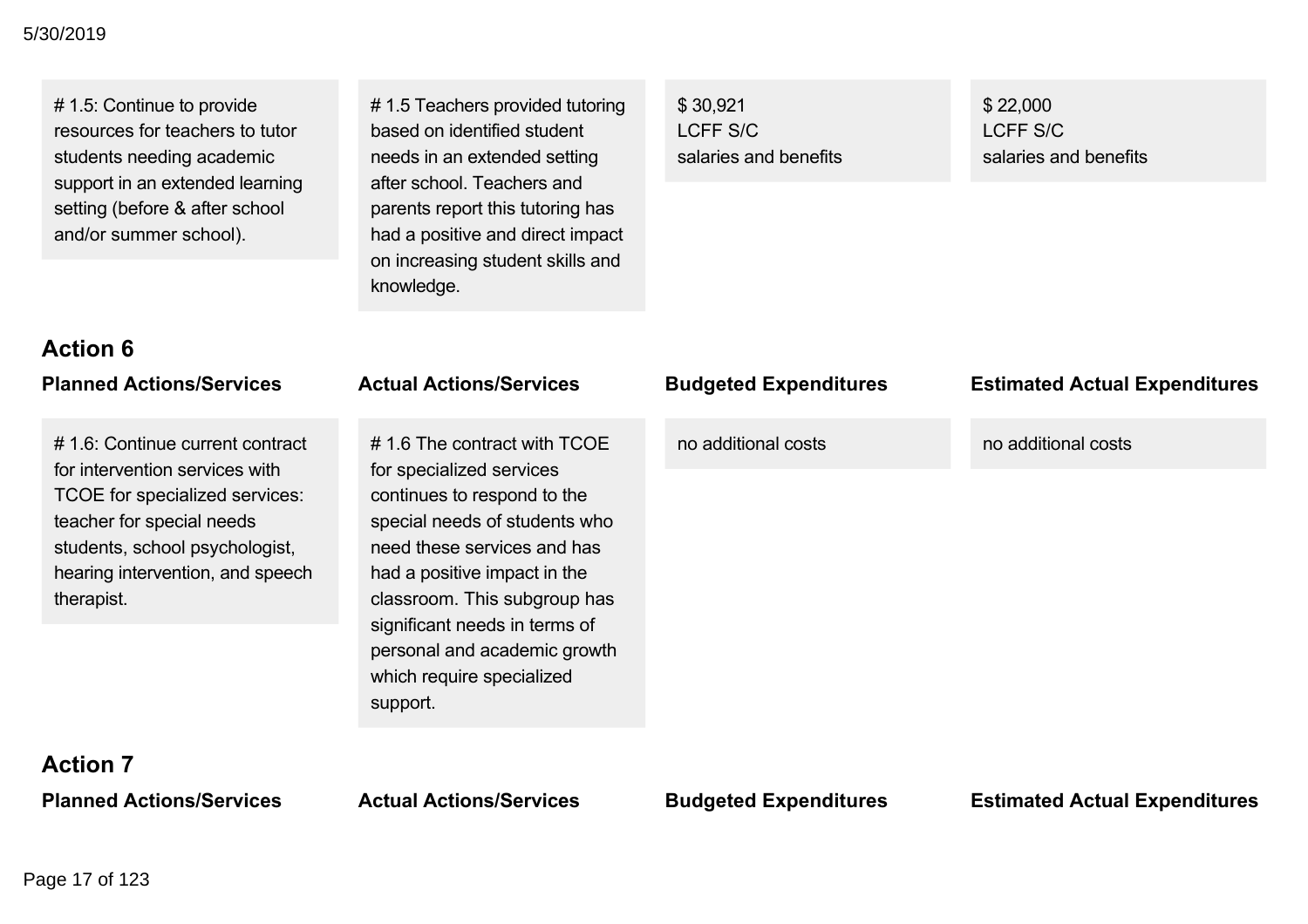# 1.7: Board and administration develop calendars and procedures regarding implementation of state standards # 1.7 The Board continues to broaden understanding of policies and procedures concerning implementation of state standards. Formal calendars and procedures, however, remain under consideration as the state system continues to change.

### no additional costs no additional costs

# **Action 8**

# 1.8: Teachers and administration, as part of the professional learning community work, continue implementation of the plan for full implementation of the broad course of study and access by English learners per Ed Code 51210 and 51220

#1.8 In the professional learning community work, teachers and administration continue to examine student work and results in order to deepen ELD and access to the broad courses of study by our English Learners. Results of state testing indicate that these efforts have been especially helpful in mathematics achievement.

### **Planned Actions/Services Actual Actions/Services Budgeted Expenditures Estimated Actual Expenditures**

no additional costs no additional costs

# **Action 9**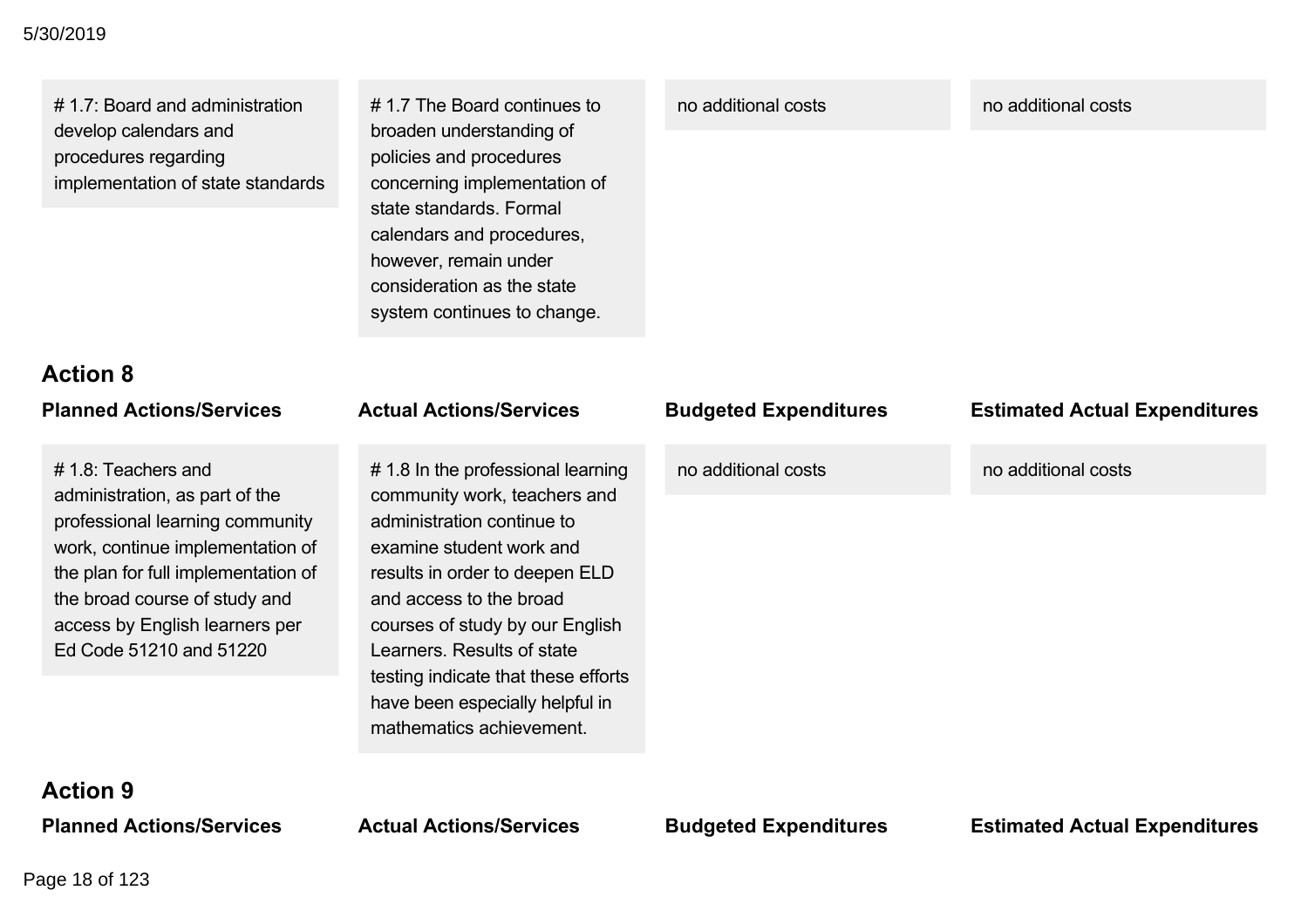# 1.9 Build leadership and professional learning community by recruiting and training teachers, with stipends, for leadership positions (SBAC/Technology Coordinator, Lead Teacher, CELDT Coordinator, Athletic Director, Student Council Coordinator, etc.).

# **Action 10**

1.10: Maintain three non-student attendance days to the school calendar in order to deepen and implement professional development for teachers and staff while maintaining critical classroom processes for students and reducing lost instruction by having a substitute teacher while the teacher of record is in professional development.

### # 1.9 Teachers have served in leadership and stipend positions and have been responsible for completing tasks that are critical to the implementation of key strategies and management of programs for student benefit. This also builds capacity in teachers as leaders on campus.

\$ 19,101 LCFF S/C salaries and benefits \$ 19,245 LCFF S/C salaries and benefits

# 1.10 Teachers completed three (3) additional days in staff development in state standards content and delivery, training for new curriculum, and English Language Development. Parents and teachers overwhelmingly support this strategy for professional development to preserve classroom time.

\$ 15,409 LCFF S/C salaries and benefits

### **Planned Actions/Services Actual Actions/Services Budgeted Expenditures Estimated Actual Expenditures**

\$ 16,102 LCFF S/C salaries and benefits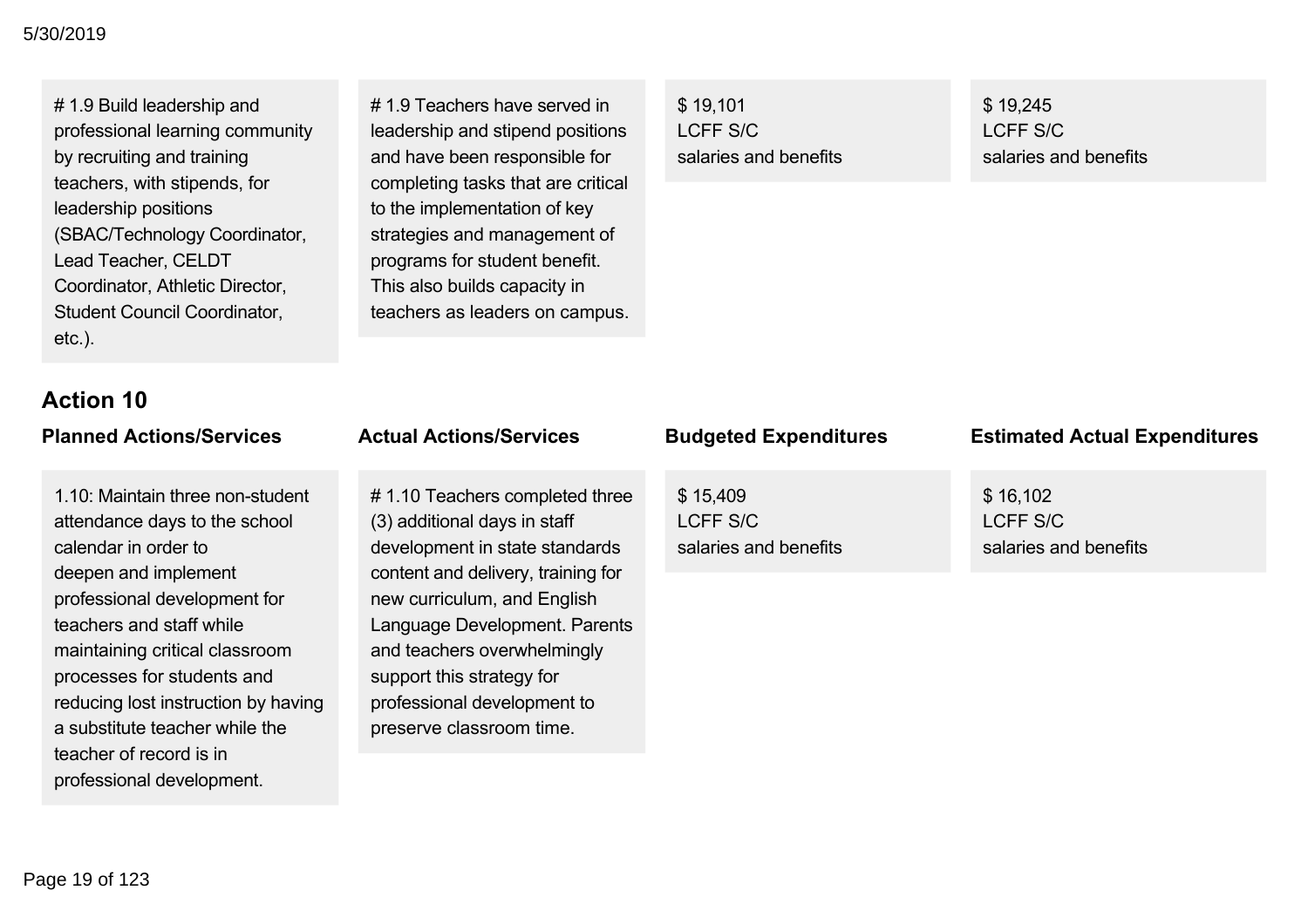# **Action 11**

1.11: Continue to employ a parttime instructional aide for intensive academic support, under the direction of classrooms teachers, in order to expand instructional time for students with academic, behavioral, and/or emotional issues which create barriers to their success .

# 1.11 Instructional Aide continues to work under the direction of the Special Education teacher and services to students has improved and increased in student contact hours.

# \$ 20,853

LCFF S/C salaries and benefits

### **Planned Actions/Services Actual Actions/Services Budgeted Expenditures Estimated Actual Expenditures**

\$ 19,399 LCFF S/C salaries and benefits

### **Action 12**

| <b>Planned Actions/Services</b>                                                                                                                                                        | <b>Actual Actions/Services</b>                                                                                                                            | <b>Budgeted Expenditures</b> | <b>Estimated Actual Expenditures</b> |
|----------------------------------------------------------------------------------------------------------------------------------------------------------------------------------------|-----------------------------------------------------------------------------------------------------------------------------------------------------------|------------------------------|--------------------------------------|
| 1.12: Teachers, as part of the<br>PLC work, continue to develop<br>and refine PBL units and<br>differentiated instruction<br>strategies to meet the academic<br>needs of all learners. | #1.12 Through training and<br>monthly collaboration, teachers<br>continue to refine instructional<br>strategies to meet the needs of<br>diverse learners. | no additional costs          | no additional costs                  |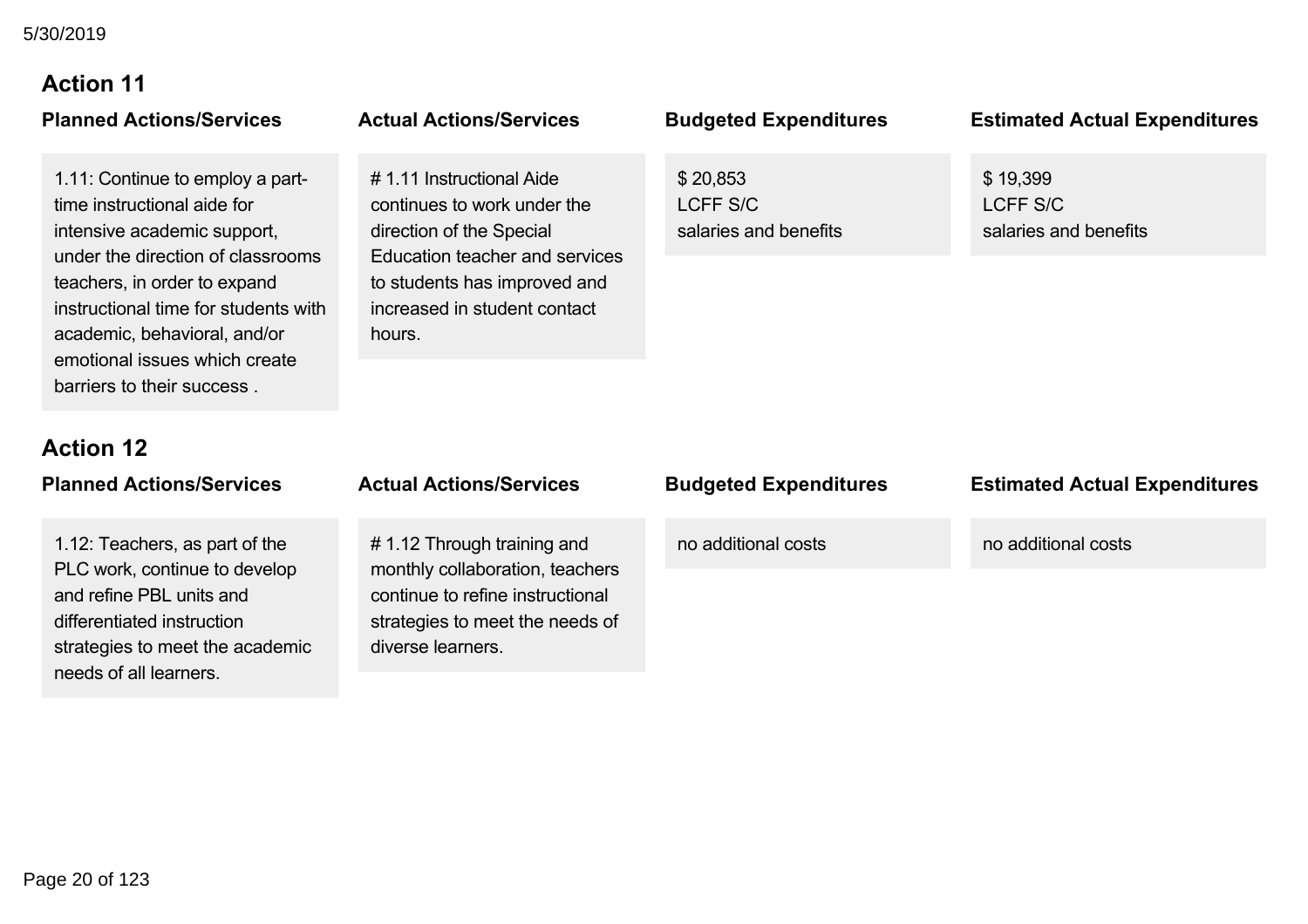## **Analysis**

Complete a copy of the following table for each of the LEA's goals from the prior year LCAP. Duplicate the table as needed. Use actual annual measurable outcome data, including performance data from the LCFF Evaluation Rubrics, as applicable.

Describe the overall implementation of the actions/services to achieve the articulated goal.

Upon adoption and approval of the three-year 2017-2020 LCAP, the previous superintendent and staff created a workplan for implementation, monitoring and evaluation. Part of the implementation plan included setting up a calendar for professional development and providing information to teachers about opportunities to expand and enhance professional knowledge and skills. Another aspect of implementing this goal was identifying teacher leaders to assume leadership roles in such things as state testing and student leadership building. Contracts were established with providers and local mentors recruited and trained to support new teachers. The second year, 2017-18, was a year of planned transition in district administration as well as adjusting to a change in the business office staff. During that second year these changes did not have significant impact on implementation, however, some actions/services were not implemented as planned. As a result of comprehensive needs assessment completed by new administration in 2018-19, the district prioritized LCAP actions and services based on a renewed understanding of student needs and district resources, resulting in some actions and services not being implemented as planned three years ago.

Describe the overall effectiveness of the actions/services to achieve the articulated goal as measured by the LEA.

Five research-based strategies have been deployed to achieve the goal that all students at Hope School will actively engage in and be successful in a broad course of study and that achievement gaps will be closed. These are tiered professional development for teachers, instructional leadership and support, standards-aligned materials for differentiation, extended learning time, and academic intervention and support for students. Preliminary evaluation of the three-year plan indicates that these strategies, thoughtfully deployed in actions and services, are having a positive impact on student access to and success in the broad course of study. Teachers are deepening their understanding of student needs and using training and materials acquired through LCAP actions and services to differentiate instruction bridge curriculum for English Learners and students with special needs. Teachers and parents continue to report that experiential learning actions and incentives and awards for positive student performance continue to have a direct and positive impact on student achievement. Building local teacher leaders is a very important activity not only for professional development of teachers but for coordination of curriculum and instruction. Finally, the district's investment in support for new teachers is critical and having a positive impact. Adding three non-student days to the calendar for professional development had a very positive impact on professional development and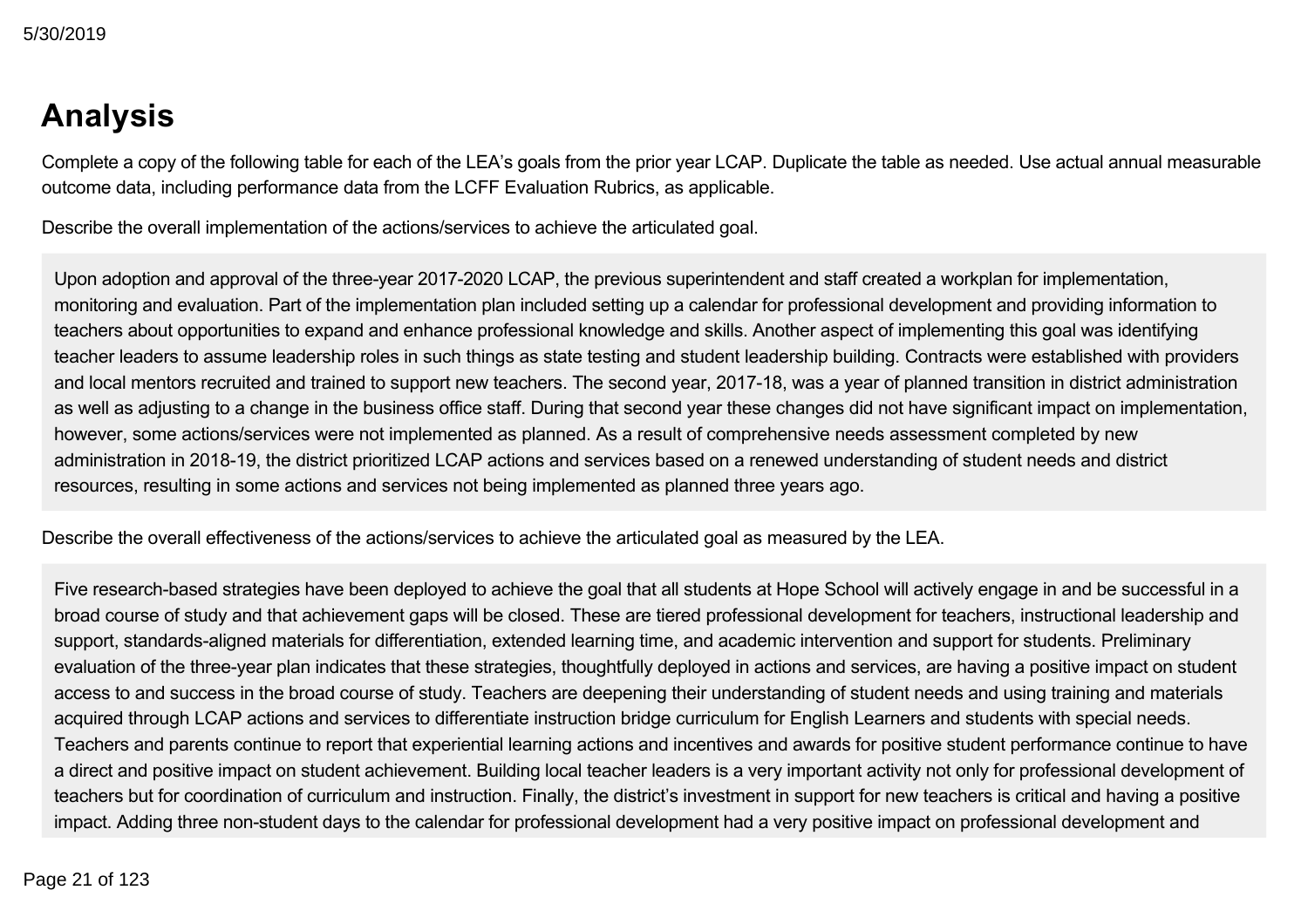enabled teachers and students to have consistency in the classroom through saving lost instructional time from teacher absences for professional development. Actions related to intervention and support for student academic and personal growth are having immediate and positive impact. The district has determined that continued professional development is needed for sustained implementation of state standards. ELD professional development is a very high priority given our large and growing EL population. This training, tiered for teachers who have completed Phase I, will be provided by the Tulare County Office of Education.

Explain material differences between Budgeted Expenditures and Estimated Actual Expenditures.

### Materials differences

Action 1.2: Professional development this year focussed on schoolwide strategies and schoolwide participation. The intent of this action is to implement individual professional development plans. These have been developed and will be implemented starting next year. Action 1.5: material difference is due to changes in need and availability from year-to-year.

Describe any changes made to this goal, expected outcomes, metrics, or actions and services to achieve this goal as a result of this analysis and analysis of the LCFF Evaluation Rubrics, as applicable. Identify where those changes can be found in the LCAP.

Action 1.6 has been eliminated for next year based on the district's comprehensive needs analysis and Board priorities. Next year the district will be continuing to focus on tiered professional development, especially in English Language Development and differentiated instruction based on teacher recommendations and district needs assessment. Parents place a high priority on after-school extended time and project-based learning and these will be enhanced next year.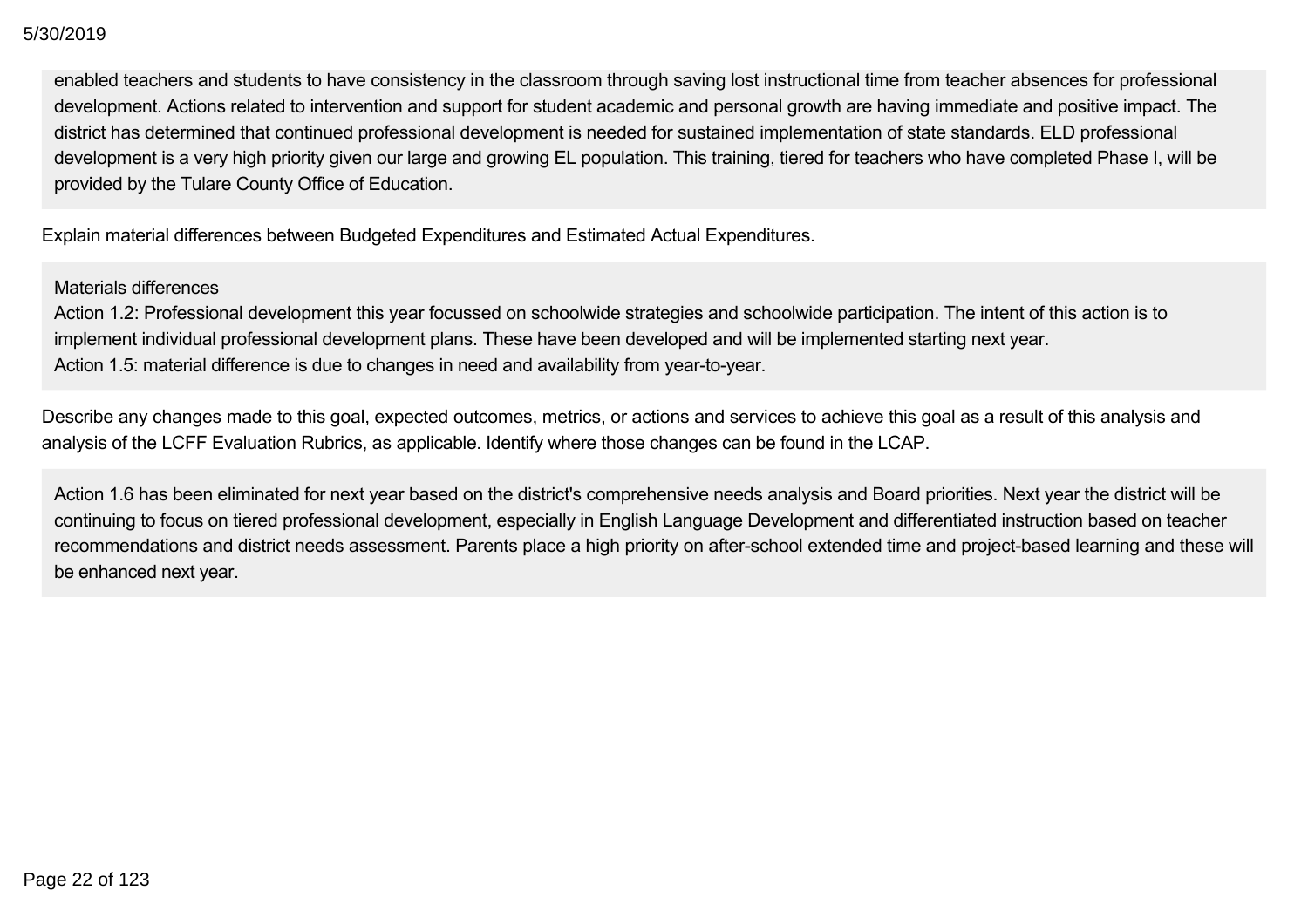# **Goal 2**

Goal 2: All students at Hope Elementary School District will have the technology skills critical for access to the curriculum, for success in the curriculum, and for preparation for high school, career, and college

**State and/or Local Priorities addressed by this goal:**

**State Priorities:** 2, 8

**Local Priorities:**

## **Annual Measurable Outcomes**

| <b>Expected</b>                                                                                                        | <b>Actual</b> |
|------------------------------------------------------------------------------------------------------------------------|---------------|
| availability to students of necessary technology to achieve CCSS<br>expectations [L]: 90%                              | 90%           |
|                                                                                                                        |               |
| availability to teachers of necessary technology to teach CCSS [L]:                                                    | 100%          |
| 100%                                                                                                                   |               |
| number and percentage of grade levels/courses where CCSS identified                                                    | 90%           |
| digital skills are being taught to students<br>[L] Local "other student outcomes" metric for state Priority Eight: 80% |               |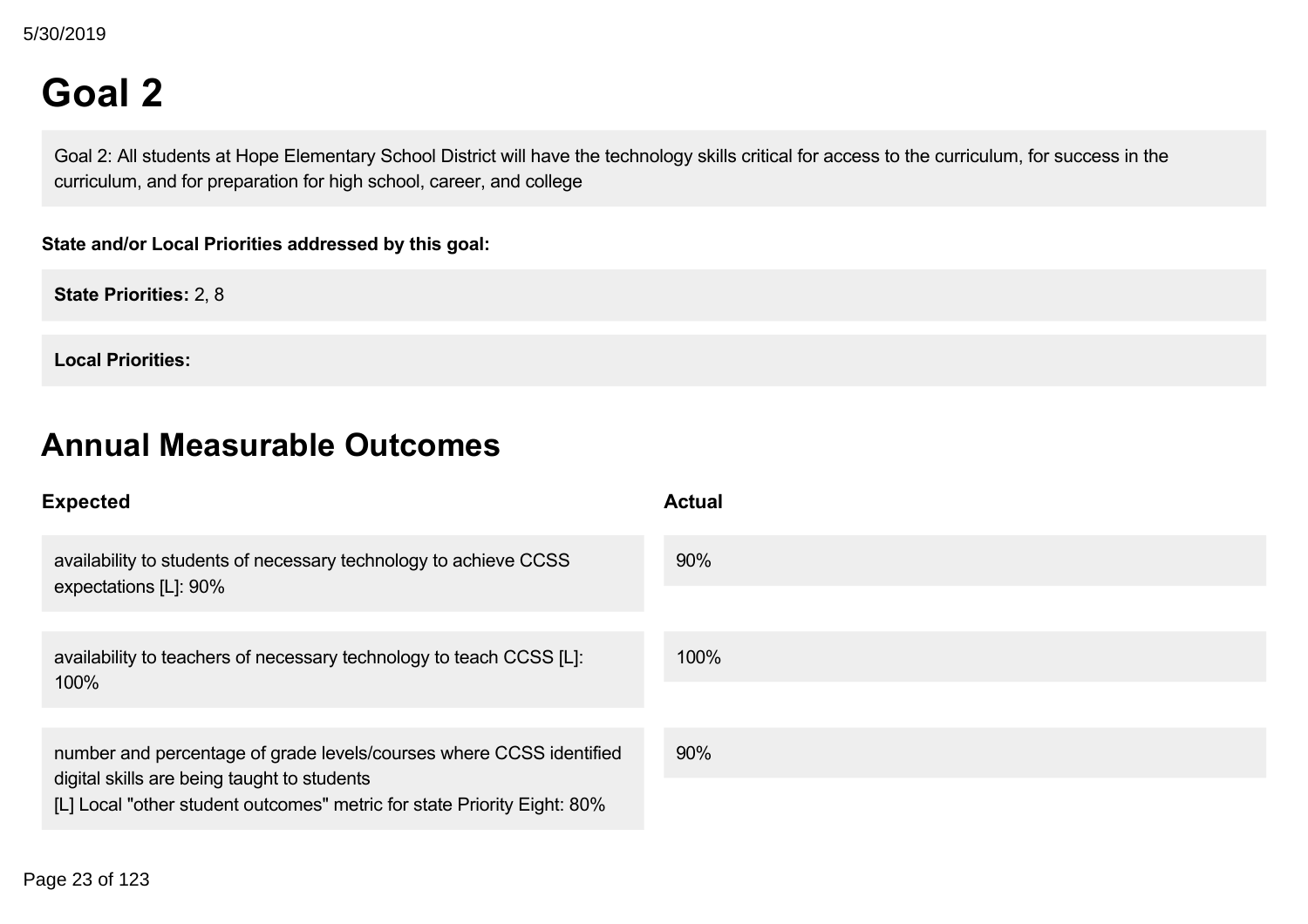Page 24 of 123

### $D/2019$ 5/30/2019

### **Expected Actual**  $\mathbf{F}$  local  $\mathbf{F}$  student outcomes  $\mathbf{F}$

Number/percentage of students by grade level and subgroup who have mastered the technology skills identified within the CCSS [L]: 80%

## **Actions/Services**

Duplicate the Actions/Services from the prior year LCAP and complete a copy of the following table for each. Duplicate the table as needed.

## **Action 1**

| <b>Planned Actions/Services</b>                                                                                                                                                                           | <b>Actual Actions/Services</b>                                                                                                                                                      | <b>Budgeted Expenditures</b>                   | <b>Estimated Actual Expenditures</b> |
|-----------------------------------------------------------------------------------------------------------------------------------------------------------------------------------------------------------|-------------------------------------------------------------------------------------------------------------------------------------------------------------------------------------|------------------------------------------------|--------------------------------------|
| $# 2.1$ : Maintain and deepen<br>technology training by TCOE<br>consultants and ERS media<br>contract; 2 days( training &follow-<br>up) on applications and programs<br>available through the ERS portals | $\#$ 2.1 Due to activities in other<br>professional development and<br>teacher confidence in tech<br>knowledge and skills, no<br>teachers have attended this<br>training this year. | \$3,000<br>LCFF S/C<br>other operating expense | \$0                                  |
| <b>Action 2</b><br><b>Planned Actions/Services</b>                                                                                                                                                        | <b>Actual Actions/Services</b>                                                                                                                                                      | <b>Budgeted Expenditures</b>                   | <b>Estimated Actual Expenditures</b> |

80%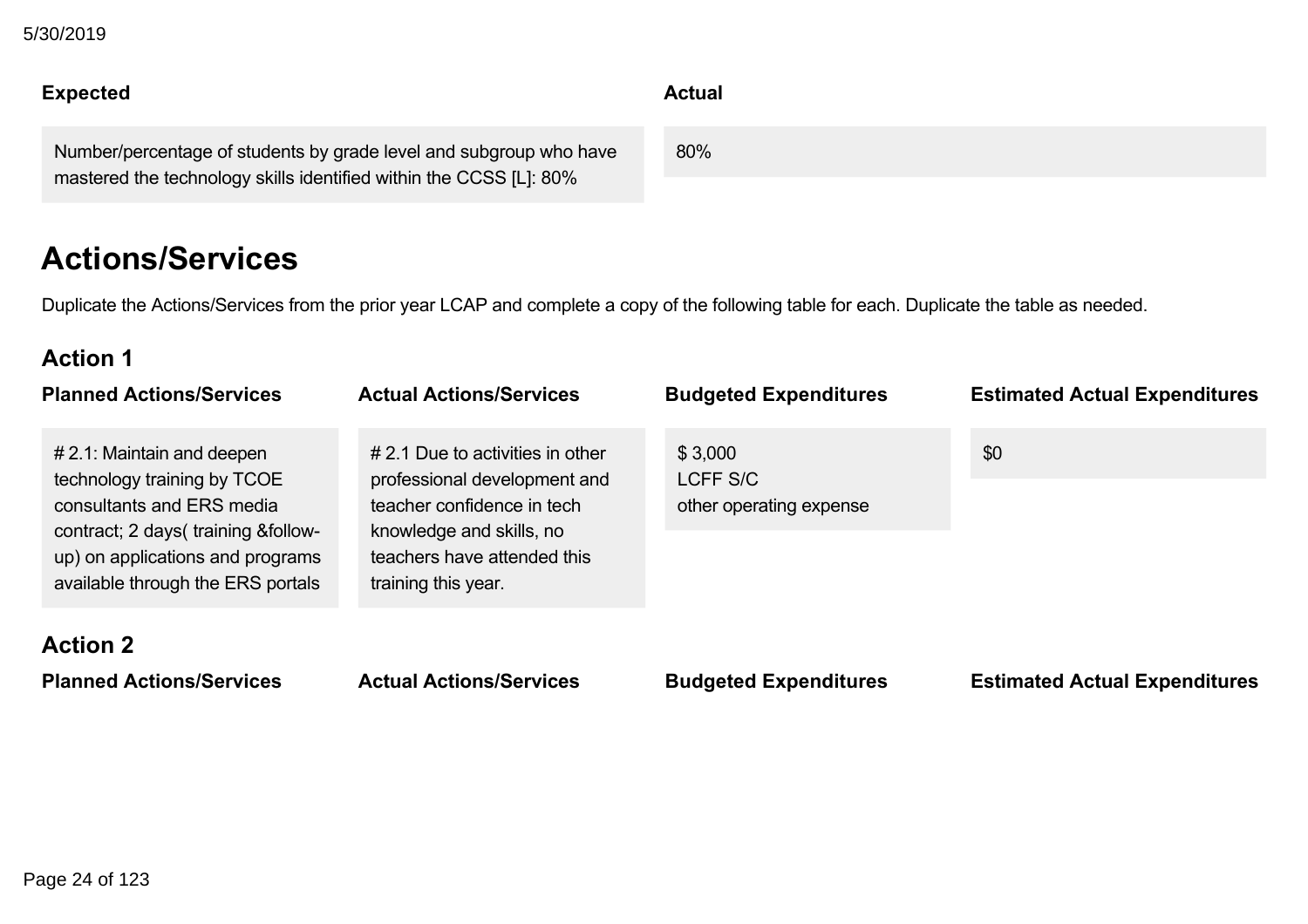### **Planned Actions/Services Actual Actions/Services Budgeted Expenditures Estimated Actual Expenditures** 5/30/2019

# 2.2: Each teacher continues to participate in technology workshops in classroom applications (1-3 each depending on experience) at ERS.

# 2.2 Teachers have not participated in technology workshops at ERS. Needs assessment confirms that teacher technology skills are at an acceptable level.

\$ 2,500 LCFF S/C other operating expense \$0

### **Action 3**

| <b>Planned Actions/Services</b>                                                                                                                                                      | <b>Actual Actions/Services</b>                                                                                                                                                                  | <b>Budgeted Expenditures</b>                   | <b>Estimated Actual Expenditures</b> |
|--------------------------------------------------------------------------------------------------------------------------------------------------------------------------------------|-------------------------------------------------------------------------------------------------------------------------------------------------------------------------------------------------|------------------------------------------------|--------------------------------------|
| # 2.3: Expand and deepen training<br>on internet security, cyber<br>bullying, district policies, etc.<br>Parent workshops and handouts<br>in these topics will also be<br>continued. | # 2.3 Not completed. This is a<br>duplicate of an action in goal 3<br>where parent workshops and<br>training are provided. Teacher<br>training is provided during pre-<br>school training days. | \$2,500<br>LCFF S/C<br>other operating expense | \$0                                  |
| <b>Action 4</b>                                                                                                                                                                      |                                                                                                                                                                                                 |                                                |                                      |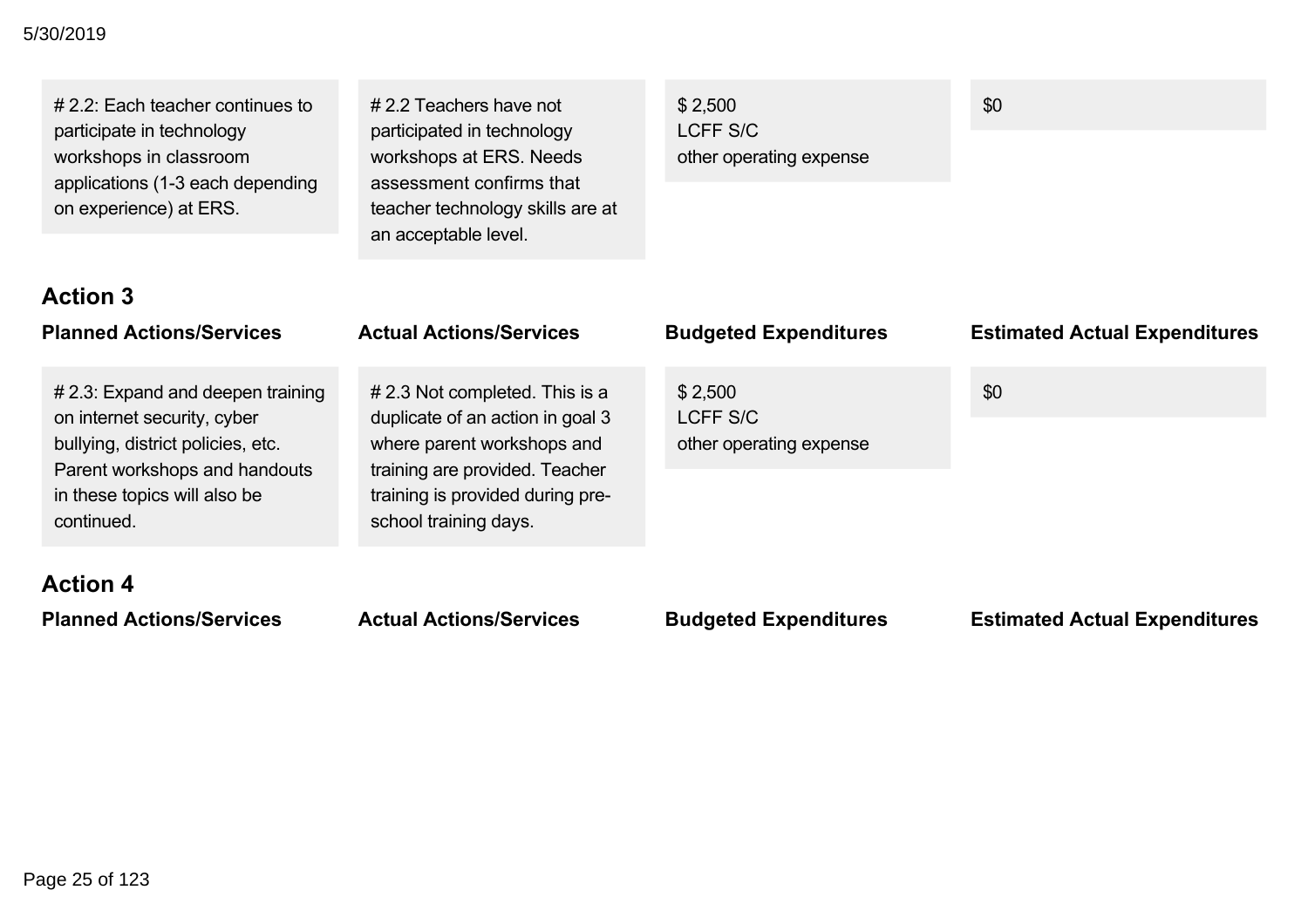### **Planned Actions/Services Actual Actions/Services Budgeted Expenditures Estimated Actual Expenditures** 5/30/2019

# 2.4: Empowered Technology Committee charged with developing a scope and sequence of digital skills embedded in the CCSS is formed and empowered with resources to complete its work.

# 2.4 Not completed. Staff determined that a technology committee is not needed. The technology lead provides support and coordination in this area.

no additional costs no additional costs

### **Action 5**

| <b>Planned Actions/Services</b>                                                                                                                                                                                                                                                                                                                                      | <b>Actual Actions/Services</b>                                                                                                                                                                                                                                                                                            | <b>Budgeted Expenditures</b>                   | <b>Estimated Actual Expenditures</b>                  |
|----------------------------------------------------------------------------------------------------------------------------------------------------------------------------------------------------------------------------------------------------------------------------------------------------------------------------------------------------------------------|---------------------------------------------------------------------------------------------------------------------------------------------------------------------------------------------------------------------------------------------------------------------------------------------------------------------------|------------------------------------------------|-------------------------------------------------------|
| # 2.5: Maintain budget for<br>purchase of applications and<br>materials for differentiation and<br>adaptation of instruction to the<br>academic needs of all students<br>and of subgroups of students to<br>assure that all students have<br>access to standards-based<br>textbooks and instructional<br>materials. Purchase Go Math<br>adoption and other adoptions | #2.5 Addition of Chromebooks<br>and charging cart has allowed<br>the ratio of 1:1 to be expanded to<br>3rd through 8th grade. Students<br>have increasing access to online<br>programs and learning portals<br>for GoMath and ELA curriculum.<br>Additionally, teachers use online<br>programs to supplement<br>learning. | \$92,913<br>LCFF S/C<br>materials and supplies | \$36,000<br><b>LCFF S/C</b><br>materials and supplies |
| <b>Action 6</b>                                                                                                                                                                                                                                                                                                                                                      |                                                                                                                                                                                                                                                                                                                           |                                                |                                                       |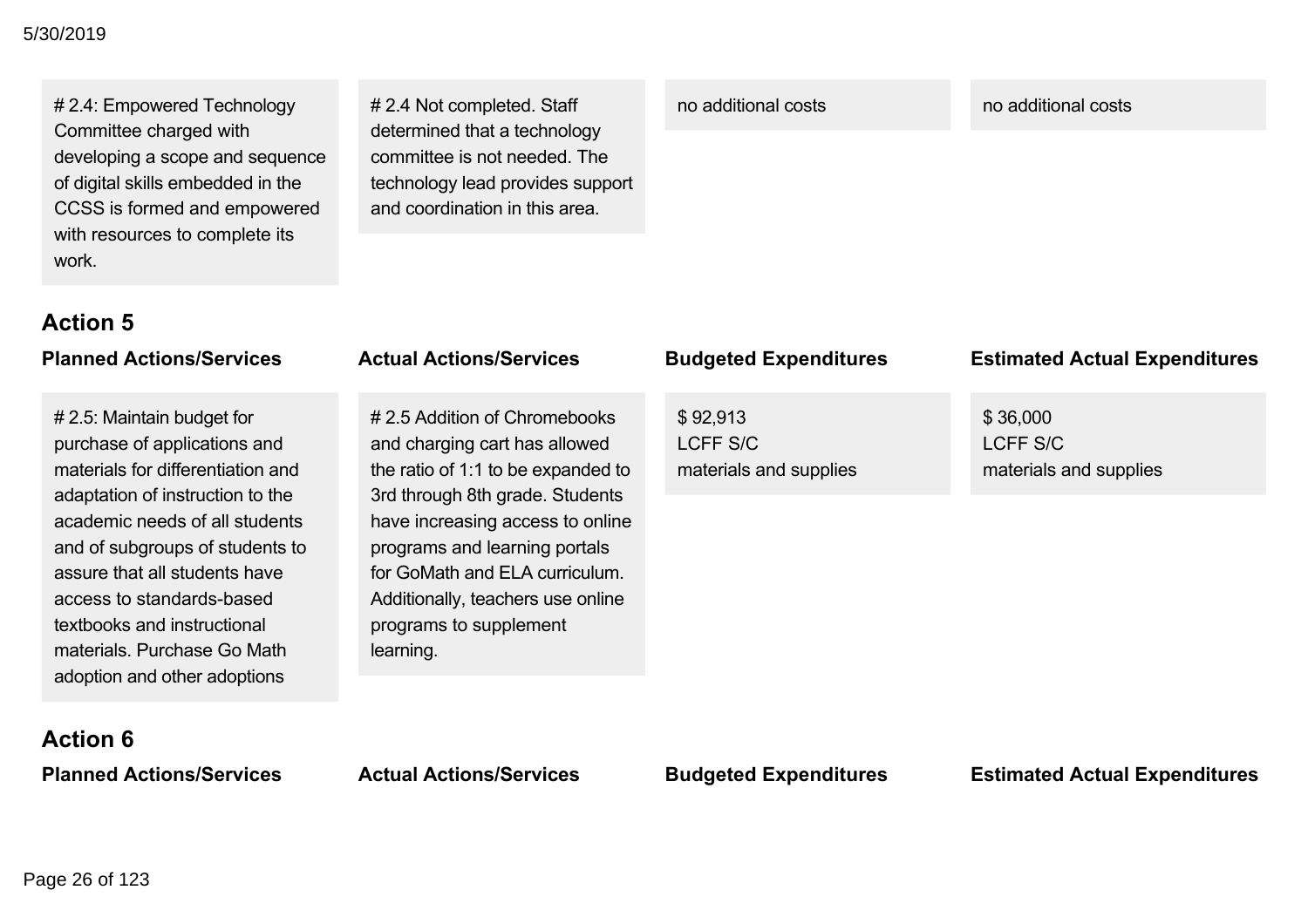### **Planned Actions/Services Actual Actions/Services Budgeted Expenditures Estimated Actual Expenditures** 5/30/2019

| # 2.6: Continue IT contract for |  |
|---------------------------------|--|
| maintenance and support for     |  |
| classroom technology            |  |

# 2.6 IT contract is maintained for support for infrastructure needs and setup of Chromebooks. As technology use is nearing 1:1, on-site support is critical needed to assure that teachers and students have access when they need it and technology is a seamless part of daily instruction.

| \$2,500                 |  |
|-------------------------|--|
| LCFF S/C                |  |
| other operating expense |  |

\$12,000 LCFF S/C other operating expense

### **Action 7**

| <b>Planned Actions/Services</b>                                                                                                   | <b>Actual Actions/Services</b>                                                                                                                                                          | <b>Budgeted Expenditures</b>                   | <b>Estimated Actual Expenditures</b>            |
|-----------------------------------------------------------------------------------------------------------------------------------|-----------------------------------------------------------------------------------------------------------------------------------------------------------------------------------------|------------------------------------------------|-------------------------------------------------|
| $# 2.7$ : Expand and maintain<br>classroom technology set-ups to<br>assure continuity and access for<br>all teachers and students | # 2.7 Access has been<br>upgraded for every classroom<br>resulting in the daily use of<br>technology assets as a valuable<br>learning tool with students able<br>to use online sources. | \$3,500<br>LCFF S/C<br>other operating expense | \$18,000<br>LCFF S/C<br>other operating expense |
| <b>Action 8</b><br><b>Planned Actions/Services</b>                                                                                | <b>Actual Actions/Services</b>                                                                                                                                                          | <b>Budgeted Expenditures</b>                   | <b>Estimated Actual Expenditures</b>            |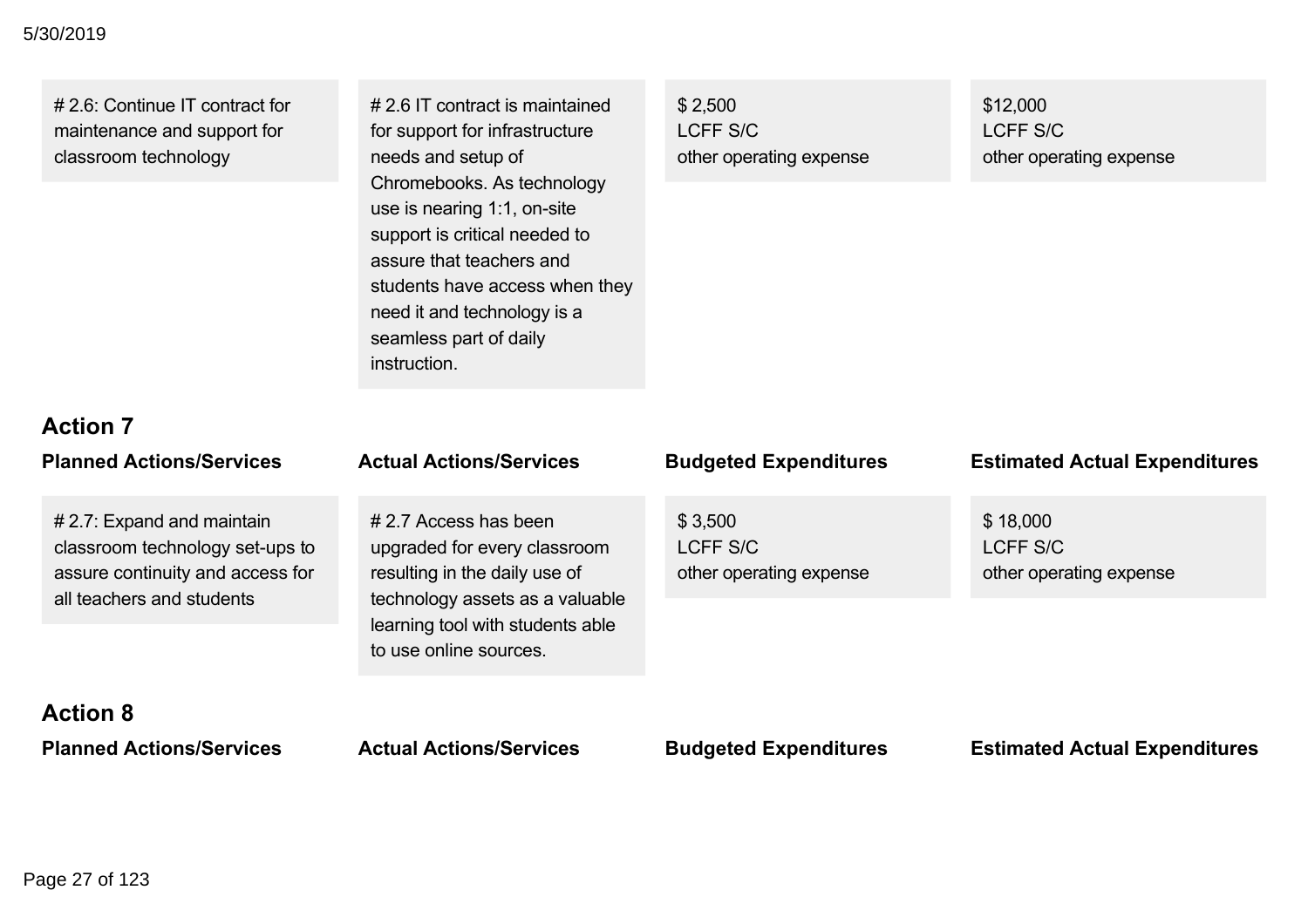| $# 2.8$ : Maintain and continue to<br>improve technology curriculum for<br>students schoolwide based on<br>results of Common Core<br>assessments, classroom<br>assessments and curriculum<br>needs | # 2.8 Teachers assess student<br>learning needs and continue to<br>implement technology into<br>curriculum planning and delivery.<br>This is very prominent in grades<br>4th through 8th and teachers<br>report students use their<br>Chromebooks daily for<br>assignments and learning<br>projects | \$5,000<br><b>LCFF S/C</b><br>other operating expense | \$3,500<br>LCFF S/C<br>other operating expense       |
|----------------------------------------------------------------------------------------------------------------------------------------------------------------------------------------------------|-----------------------------------------------------------------------------------------------------------------------------------------------------------------------------------------------------------------------------------------------------------------------------------------------------|-------------------------------------------------------|------------------------------------------------------|
| <b>Action 9</b><br><b>Planned Actions/Services</b>                                                                                                                                                 | <b>Actual Actions/Services</b>                                                                                                                                                                                                                                                                      | <b>Budgeted Expenditures</b>                          | <b>Estimated Actual Expenditures</b>                 |
| # 2.9: Purchase one additional<br>technology charging and storage<br>cart, equipped with 30<br>Chromebooks.                                                                                        | #2.9 Completed purchase of<br>technology charging carts<br>equipped with 30 ChromeBooks<br>to achieve nearly a 1:1 ratio.                                                                                                                                                                           | \$25,000<br><b>LCFF S/C</b><br>equipment and supplies | \$6,262<br><b>LCFF S/C</b><br>equipment and supplies |
| <b>Action 10</b><br><b>Planned Actions/Services</b>                                                                                                                                                | <b>Actual Actions/Services</b>                                                                                                                                                                                                                                                                      | <b>Budgeted Expenditures</b>                          | <b>Estimated Actual Expenditures</b>                 |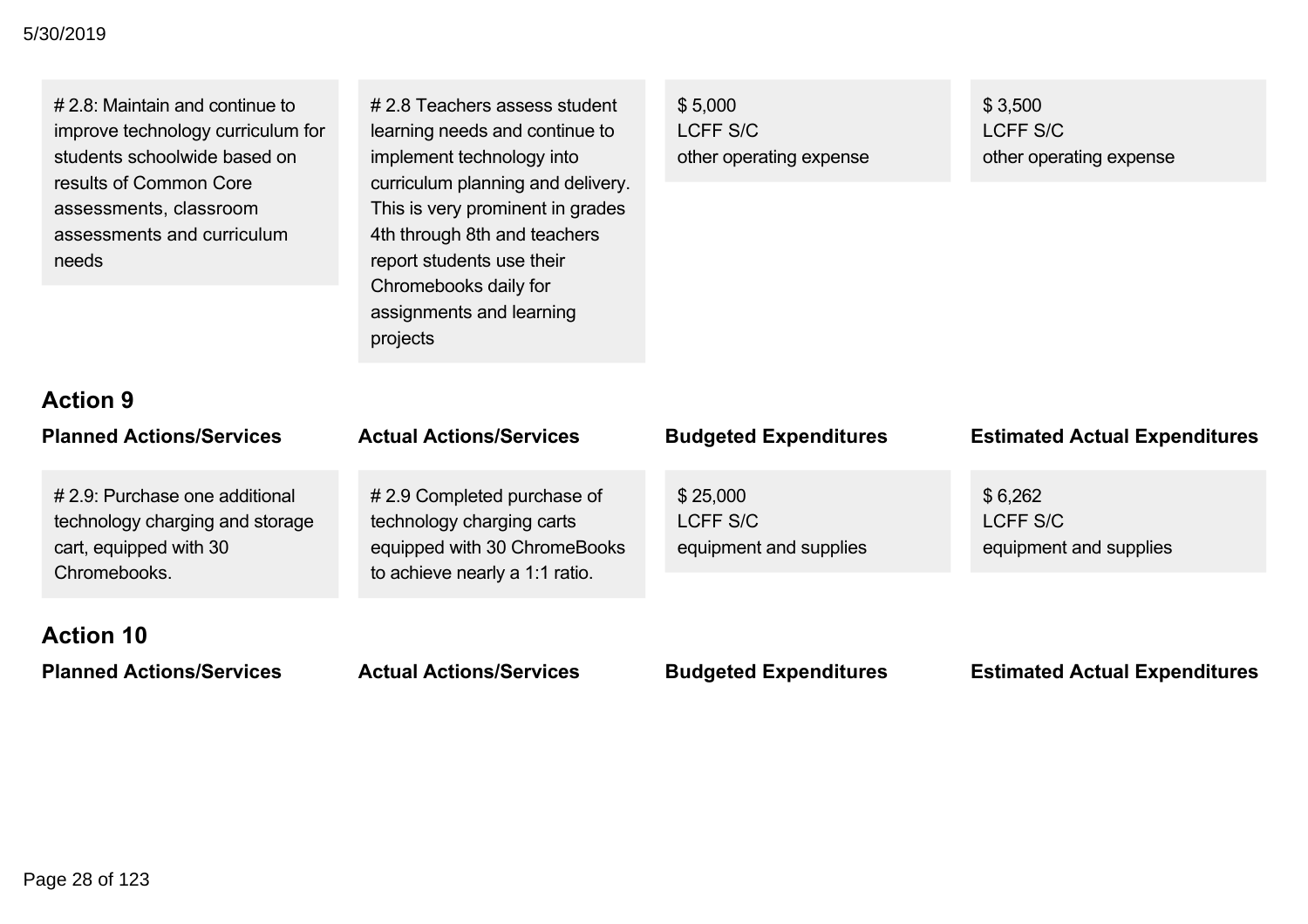# 2.10: The District will provide participation in Cyber-Competition as a co-curricular activity and review additional opportunities for students to practice technology skills in co-curricular settings, and host other competitions that embed the use of technology in and out of the classroom.

# 2.10 This action was discontinued due to change in priorities for student competitions and exhibitions.

\$ 2,000 LCFF S/C other operating expense \$0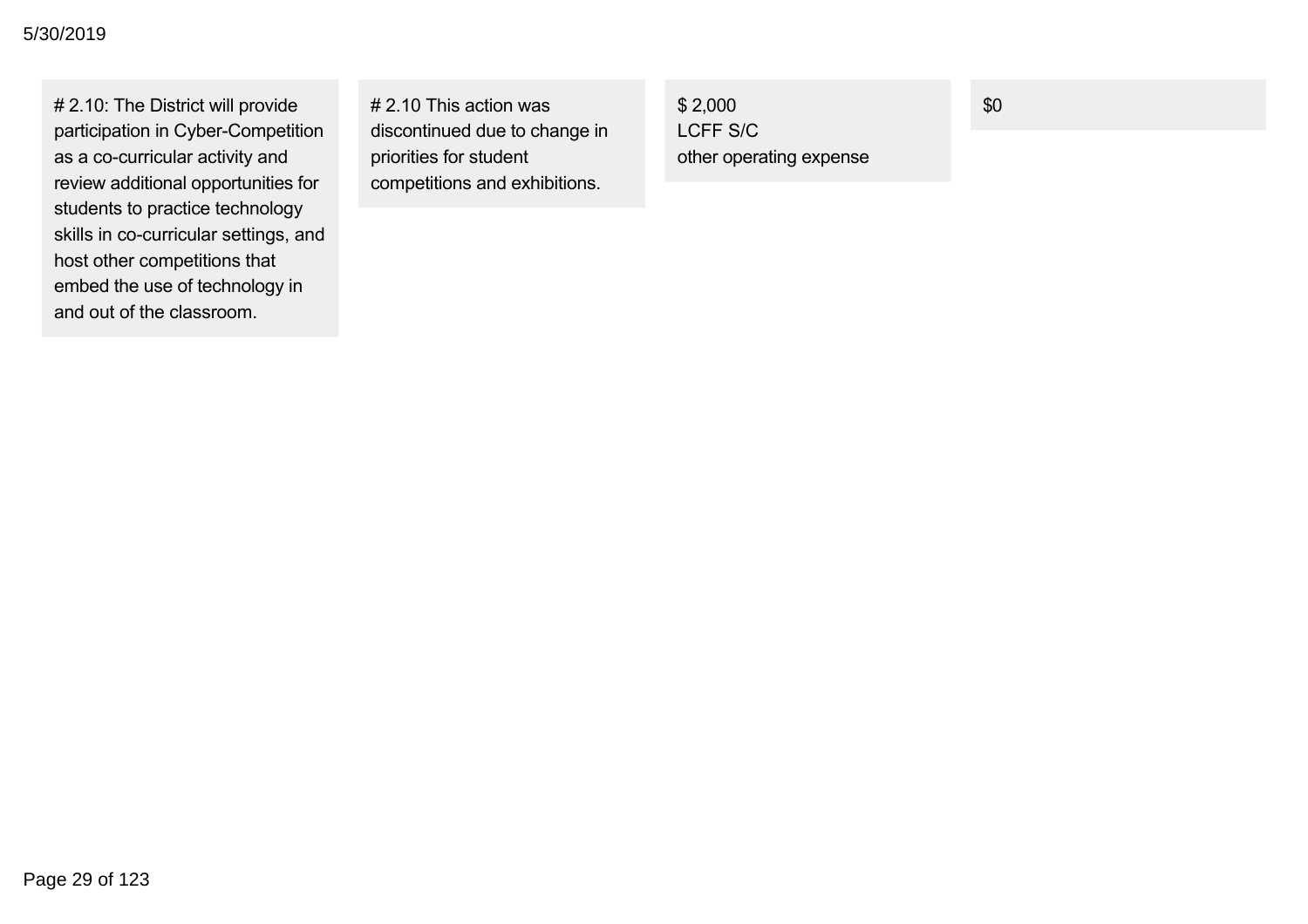**Planned Actions/Services** 

**Planned Actions/Services Actual Actions/Services Budgeted Expenditures Estimated Actual Expenditures**

## **Analysis**

Complete a copy of the following table for each of the LEA's goals from the prior year LCAP. Duplicate the table as needed. Use actual annual measurable outcome data, including performance data from the LCFF Evaluation Rubrics, as applicable.

Describe the overall implementation of the actions/services to achieve the articulated goal.

Upon adoption and approval of the three-year 2017-2020 LCAP, the superintendent and staff created a workplan for implementation, monitoring and evaluation. In goal 2, this involved short-term and long-term planning for connectivity, curriculum and instruction in the technology embedded in the state standards, professional development, access to the tools and applications needed by staff, teachers, and students, and maintenance of the technology. The most successful aspect of implementation has been in acquisition of the tools, connectivity, and maintenance. Yet to be fully implemented as of the second year of the plan is long-term planning for instruction in the technology embedded in the state standards. These include technology training for teachers and parents as well as training on Internet bullying and other aspects of appropriate use. These are very important. During the 2018-19 year, new district administration included technology as part of a district-wide root cause analysis needs assessment. Technology remains a key strategy in the district's continuous improvement process.

Describe the overall effectiveness of the actions/services to achieve the articulated goal as measured by the LEA.

Overall, local evaluation (classroom observations, teacher lesson plans, teacher and parent surveys, review of student work) and stakeholder input from parents, teachers, and students confirm that the infusion of technology at Hope School continues to have positive impact in the classroom. Teacher and student technology skills are increasing, especially in the digital skills necessary to access the state assessments and digital knowledge and skills embedded in state standards. The on-site teacher technology lead is working with staff to assure that technology assets are fully and effectively utilized.

Explain material differences between Budgeted Expenditures and Estimated Actual Expenditures.

There are multiple actions which have material differences. Overall, this is due to the need to have on-site maintenance for on-demand access and the need to upgrade all classroom access points.

 $\frac{20}{5}$  of 122  $A_{\rm eff}$  material difference due to the need for fulltime onsite technical support rather than  $p$ Page 30 of 123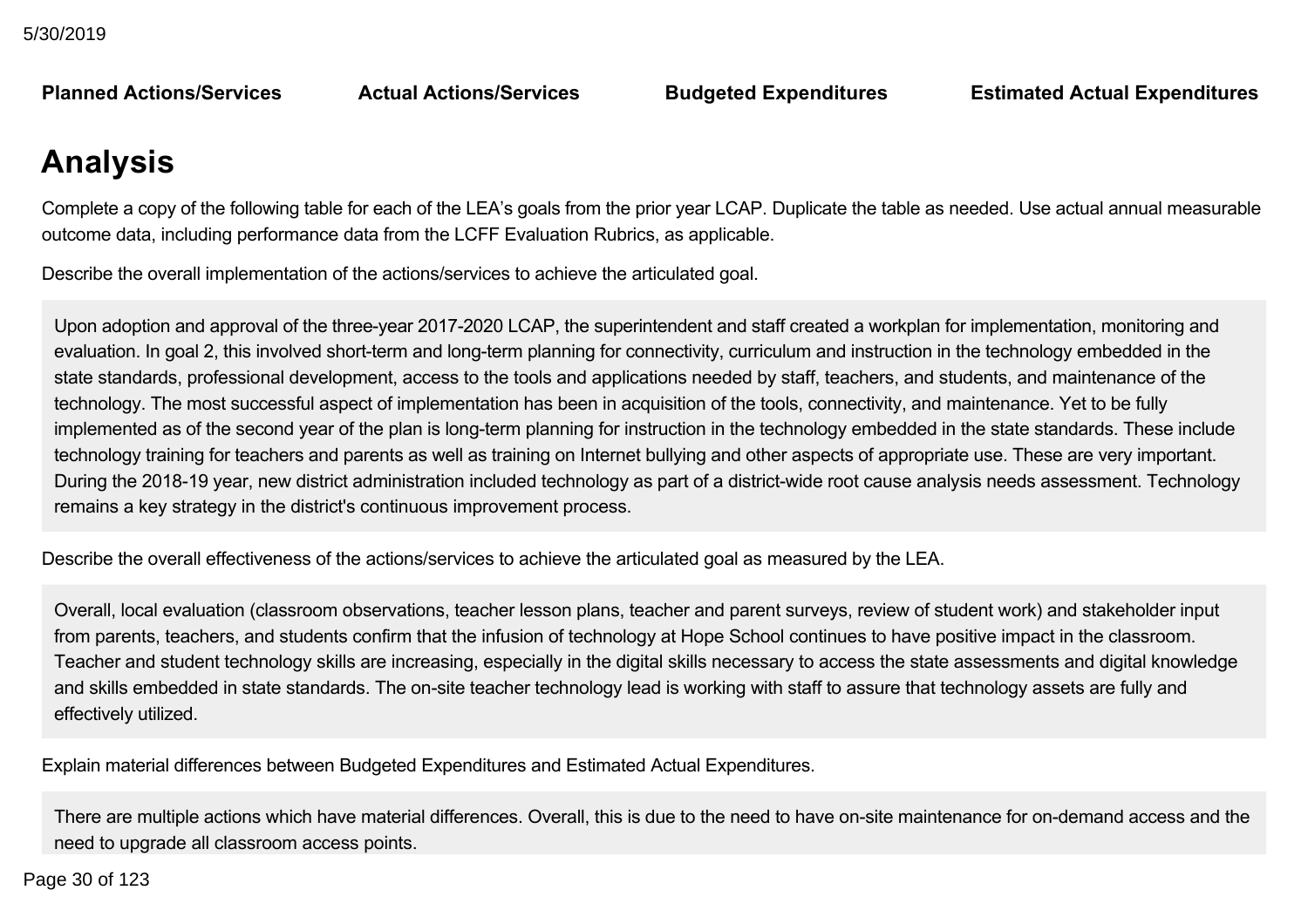Action 2.5: material difference due to year-to-year changing needs

Action 2.6: material difference due to the need for full-time on-site technical support rather than planned part-time support

Action 2.7: material change due to the emergency need to upgrade online access in every classroom to assure that all teachers and students had ondemand access at all times

Action 2.9: material difference due to shift from purchase of assets to repair and replace mode

Describe any changes made to this goal, expected outcomes, metrics, or actions and services to achieve this goal as a result of this analysis and analysis of the LCFF Evaluation Rubrics, as applicable. Identify where those changes can be found in the LCAP.

Based on recommendations of teachers, administration and parents, the following actions have been deleted for the 2019-20 year:

Action 2.1 and 2.2: after comprehensive needs assessment, it has been determined that teacher and student digital skills are at an acceptable level. Limited time is available for professional development and this additional training is not needed.

Action 2.3: this action deleted because it is a duplication of an action in goal 3

Action 2.4: Teachers and administration determined that a technology committee is not needed. The teacher technology need is providing support and planning

Action 2.10: This action deleted based on teacher and parent surveys recommendation.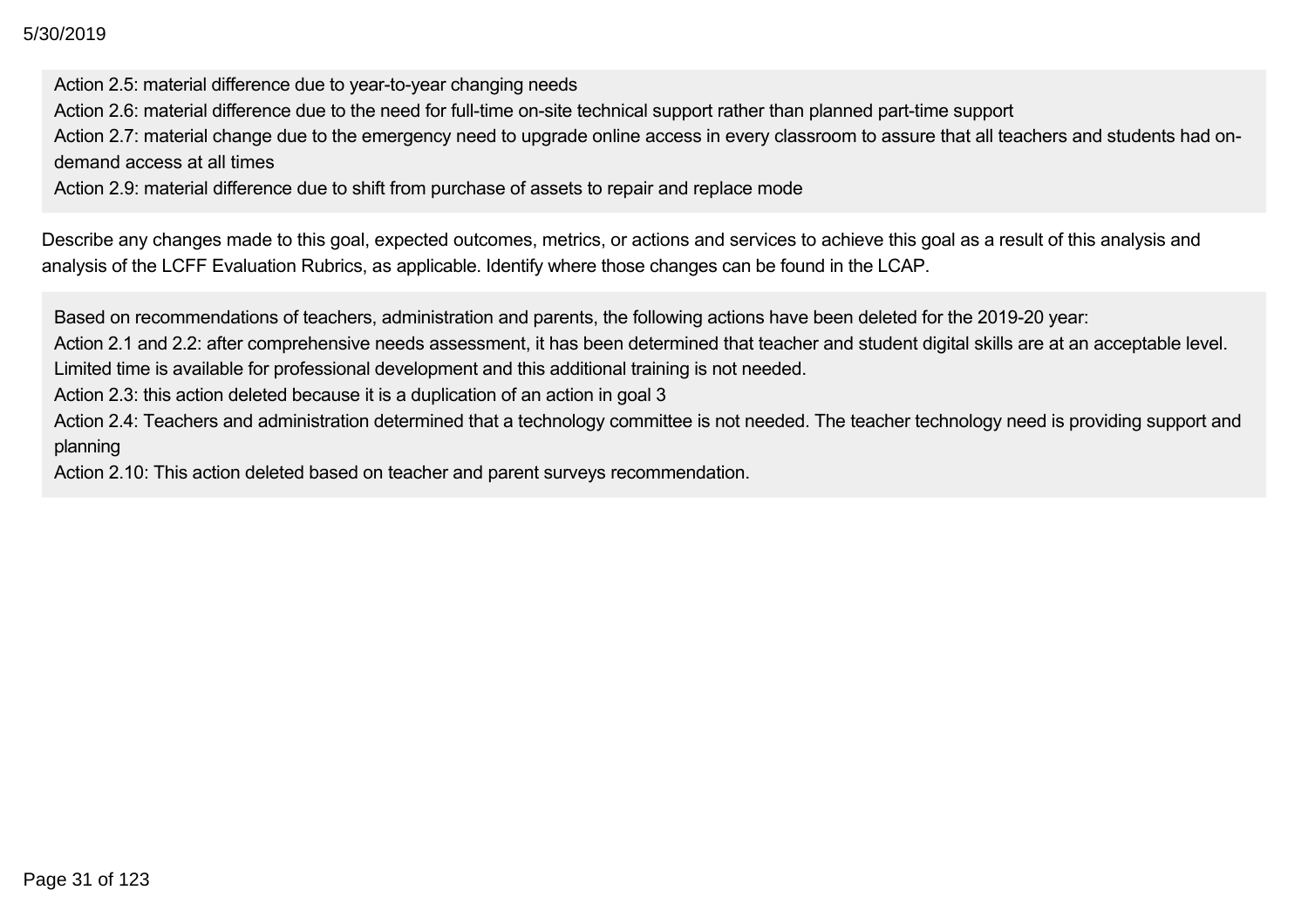# **Goal 3**

Hope School will provide a safe, secure environment that maximizes available and potential resources, provides technology infrastructure for teacher, student, and administrative use, fosters a productive teaching and learning environment, and creates a positive climate that engages all staff, students, and parents in learning.

### **State and/or Local Priorities addressed by this goal:**

**State Priorities:** 3, 5, 6

**Local Priorities:**

## **Annual Measurable Outcomes**

### **Expected Actual** availability of parent training/involvement opportunities in school and district decision-making schoolwide and subgroups [R]: 8 opportunities 8 opportunities participation rate in parent training/involvement opportunities in school and district decision-making schoolwide and subgroups [R]: 40% 35%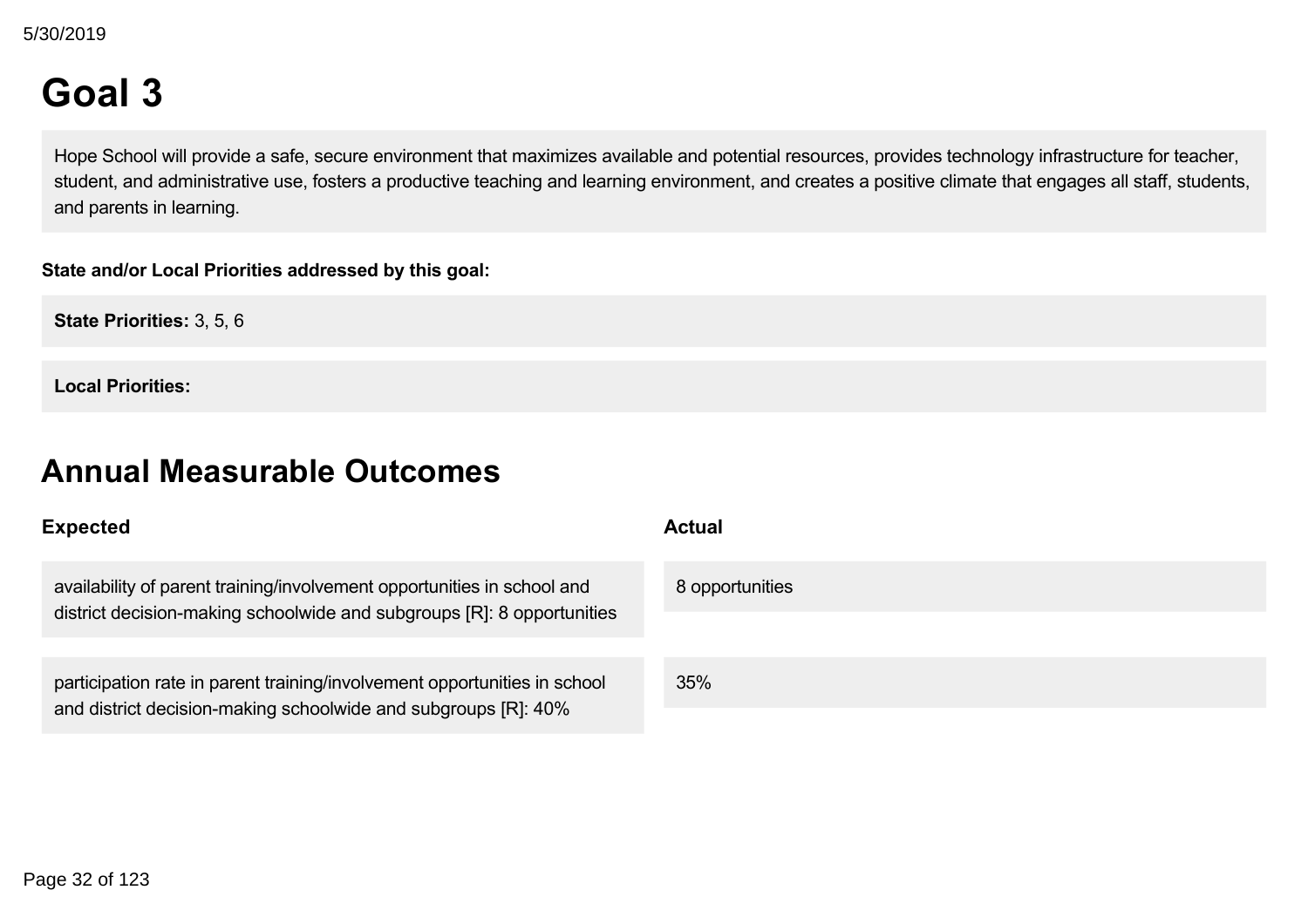| <b>Expected</b>                                                                                                                                           | <b>Actual</b> |
|-----------------------------------------------------------------------------------------------------------------------------------------------------------|---------------|
| parent involvement in decision-making school and district of parents of<br>unduplicated count students and of students with exceptional needs [R]:<br>30% | 35%           |
| participation in co-curricular and extracurricular activities schoolwide and<br>subgroups [L]: 70%                                                        | 80%           |
| middle school dropout rate schoolwide and subgroups [R]: 0%                                                                                               | 0%            |
| attendance rate schoolwide and subgroups [R]: 96.5%                                                                                                       | 96.5%         |
| chronic absenteeism rate schoolwide and subgroups [R]: 3.5%                                                                                               | 7.9%          |
| suspension rate schoolwide and subgroups [R]: 1.4%                                                                                                        | 1.2%          |
| expulsion rate schoolwide and subgroups [R]: 0%                                                                                                           | $0\%$         |

## **Actions/Services**

Duplicate the Actions/Services from the prior year LCAP and complete a copy of the following table for each. Duplicate the table as needed.

### **Action 1**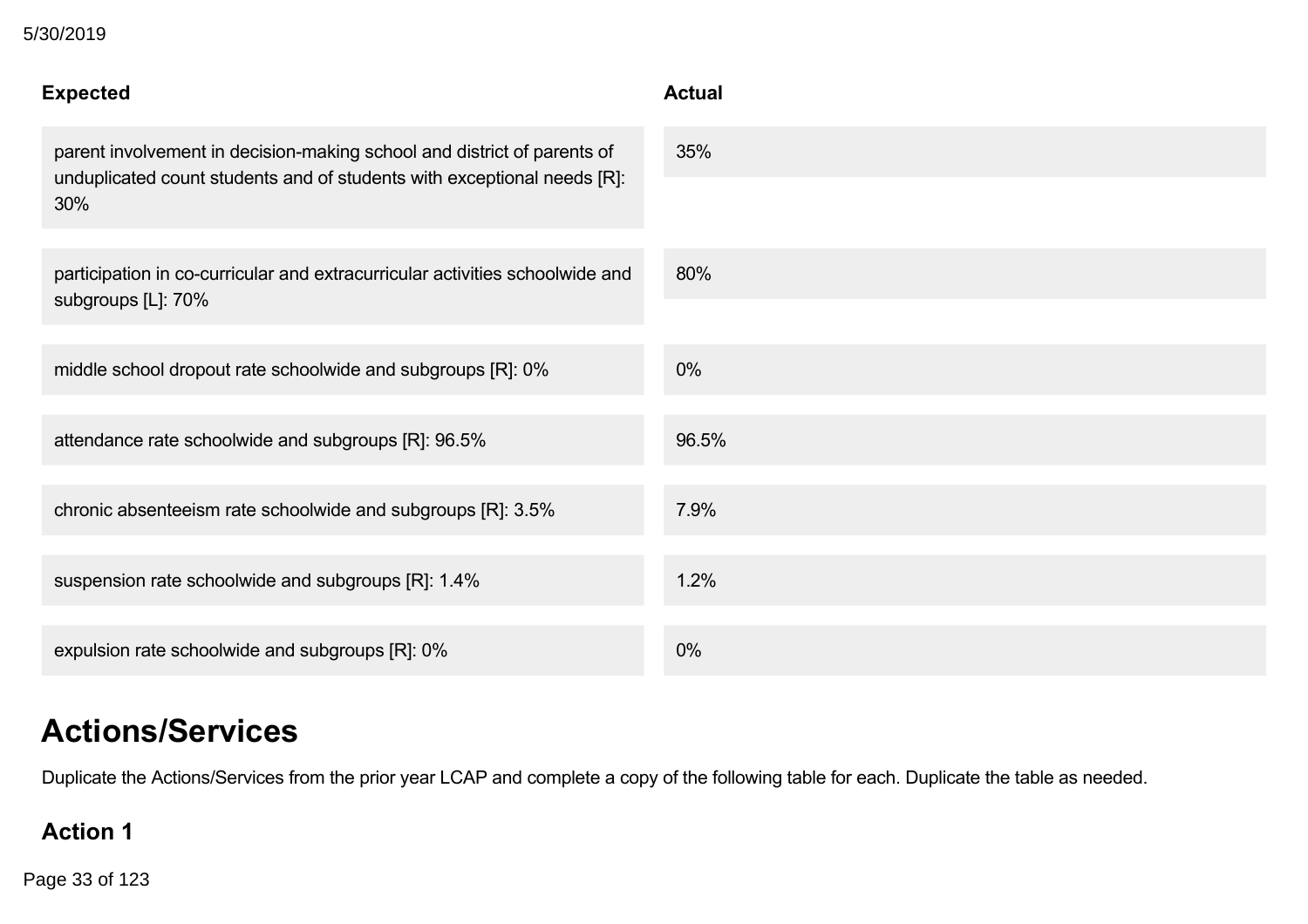3.1 The District will maintain campus improvements, including the outdoor science lab and mobile science cart to be used in the classroom to provide for science learning opportunities and student collaboration learning activities.

# 3.1 Work has begun on the outdoor science lab and improvements continue to be made to upgrade outdoor physical education area. Materials were added to the mobile Science cart for classroom learning activities. Additionally, the outdoor science lab continues to be expanded. Parents continue to be overwhelmingly impressed with the progress of the campus and report satisfaction at the concept of students getting to plant a variety of vegetation and be responsible for its maintenance.

\$ 10,000 LCFF S/C materials and supplies

### **Planned Actions/Services Actual Actions/Services Budgeted Expenditures Estimated Actual Expenditures**

\$ 10,000 LCFF S/C materials and supplies

# **Action 2**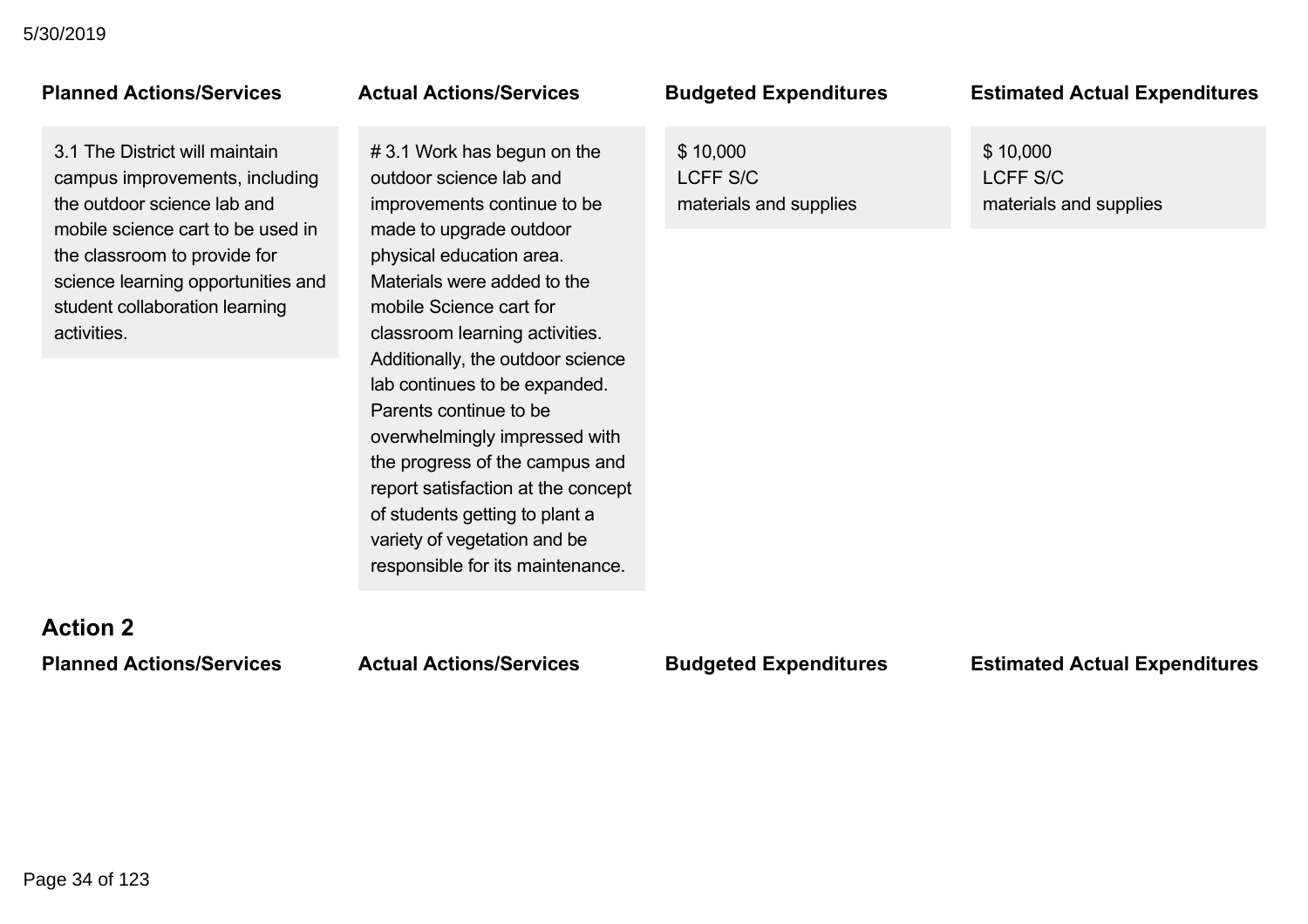# 3.2: Aeries school data system: maintenance, contract, and continued training

# 3.2 District continues to maintain a contract with Aeries and conducted one full day training for teachers on how to use the system for grade maintenance and reporting. Teachers continue to utilize this resource.

\$ 4,500 LCFF S/C other operating expense \$ 6,100 LCFF S/C other operating expense

# **Action 3**

# 3.3: The District will improve and expand the use of a website and other technologies to provide school to parent linkages and enhance school-to-home communication

# 3.3 The district contracted with a consultant who upgraded the website and is in the process of training teachers and parents in the interactive aspects of the website. Parents report satisfaction with the improvement to home/school communication.

### **Planned Actions/Services Actual Actions/Services Budgeted Expenditures Estimated Actual Expenditures** \$ 5,000 LCFF S/C other operating expense \$ 5,000 LCFF S/C other operating expense

# **Action 4**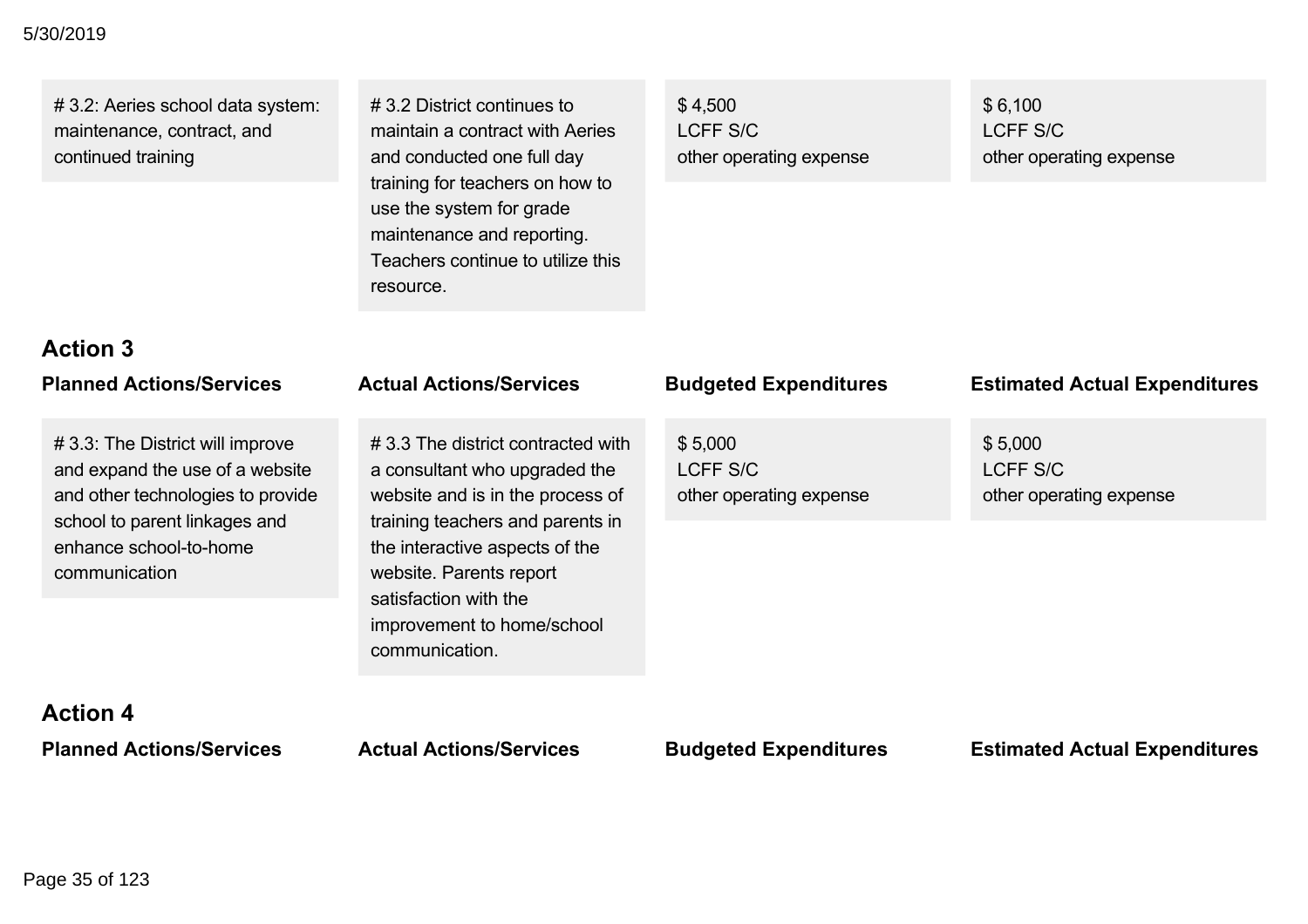# 3.4: In order to assure that every student has maximum opportunity to learn critical primary knowledge and skills, especially unduplicated count students who enter school with gaps in knowledge, experience, and skills, use LCFF supplemental funds to reduce class size in grades K3 by an additional 2 students (Hope School ratio is 20:1) per class below what current state funding allows and closely monitoring all out-of-district attendance requests.

# 3.4 The district continues to monitor all outofdistrict attendance requests and all are directed to the Board of Trustees for action. The current ratio for TK3rd grade is 20.5:1, which is below what current state funding allows. Teachers and parents report that maintaining small class size at the primary level is essential for students academic success.

\$ 150,614 LCFF S/C salaries and benefits \$ 150,614 LCFF S/C salaries and benefits

### **Action 5**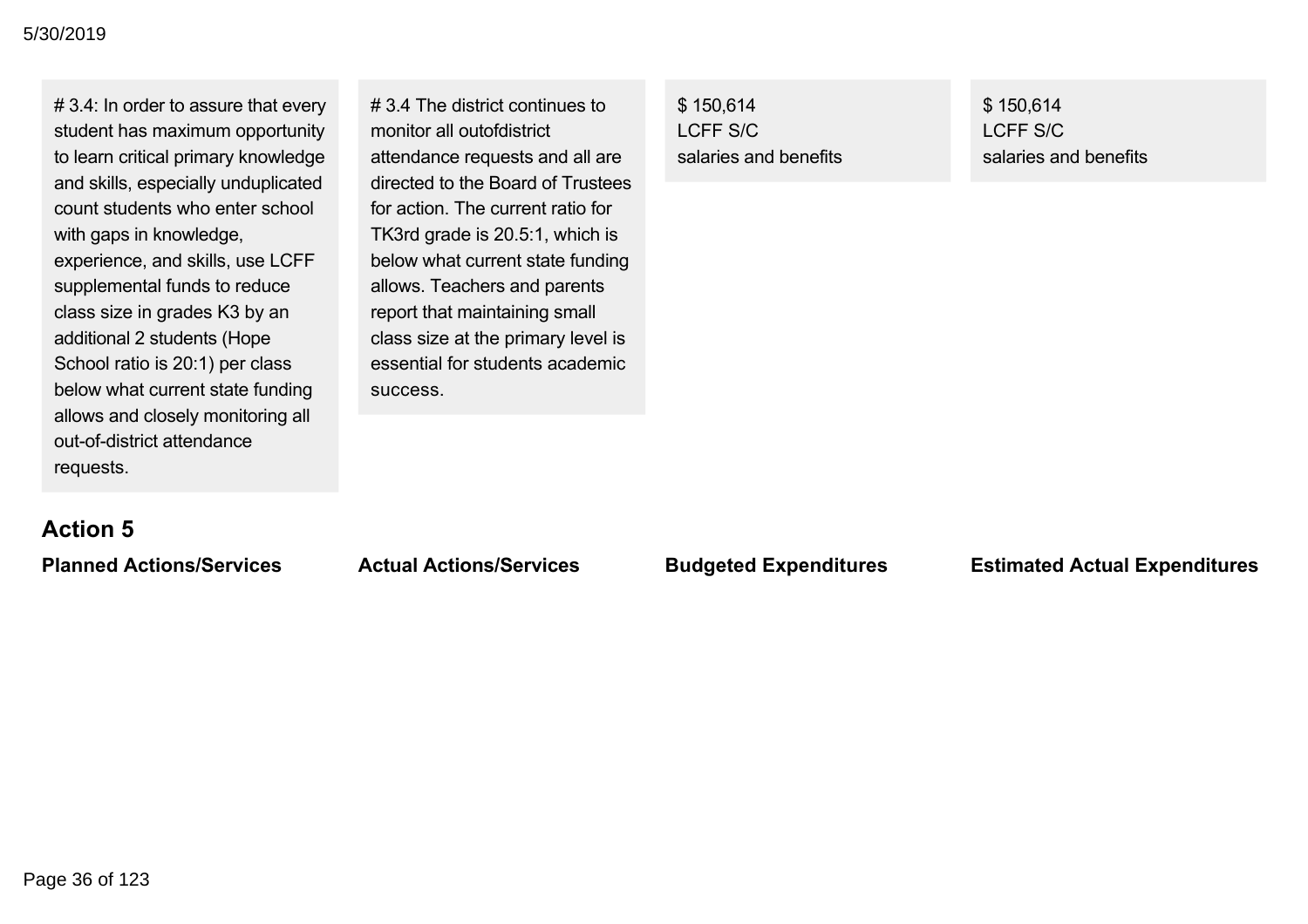# 3.5: The District will continue the current contract with the CHOICES Program for enhancement and support for students, encouraging learning and social/recreational development opportunities.

# 3.5 The district maintains a contract with the CHOICES program for after school services to students, including learning support and social/recreational activities. The district maintains a contract with the CHOICES program for after school services to students, including learning support and social/recreational activities. The homework assistance and supplemental activities play an important role in improving student academic performance and building positive connections to schooling.

\$ 7,000 LCFF S/C other operating expense \$ 7,000 LCFF S/C other operating expense

# **Action 6**

#### **Planned Actions/Services Actual Actions/Services Budgeted Expenditures Estimated Actual Expenditures**

Page 37 of 123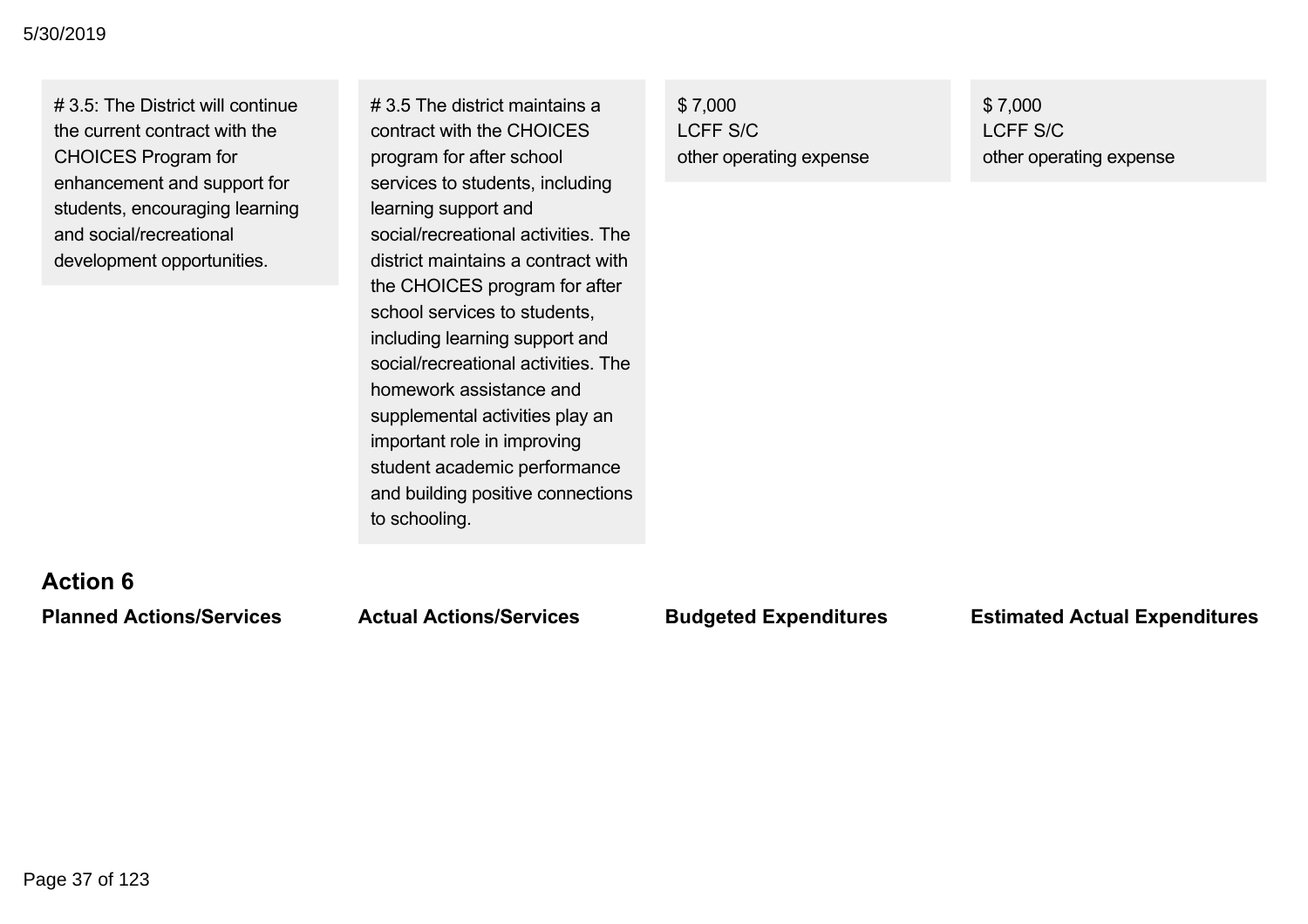| #3. 6: Expand current participation<br>in county wide student events by<br>two per year to provide                                                                                                                                             | #3.6 Action partially met.<br>Students participate in the Tulare<br>County Spelling Bee and the                                                                                                                                       | \$1,500<br>LCFF S/C<br>other operating expense | \$300<br>LCFF S/C<br>other operating expense |
|------------------------------------------------------------------------------------------------------------------------------------------------------------------------------------------------------------------------------------------------|---------------------------------------------------------------------------------------------------------------------------------------------------------------------------------------------------------------------------------------|------------------------------------------------|----------------------------------------------|
| opportunity for students to<br>demonstrate knowledge and skills<br>learned in the CCSS curriculum.<br>Continue hosting on-campus<br>events to increase student and<br>family participation (Spelling Bee,<br>Author's Faire, Poetry and Prose, | <b>Tulare County Office of</b><br>Education art exhibit.<br>Additionally, students participate<br>in an oncampus spelling bee, art<br>show, and Poetry and Prose.<br>The district will continue to<br>identify additional county wide |                                                |                                              |
| Science Fair).                                                                                                                                                                                                                                 | events that students can<br>participate in to enhance and<br>celebrate their academic<br>achievement                                                                                                                                  |                                                |                                              |

# **Action 7**

### **Planned Actions/Services Actual Actions/Services Budgeted Expenditures Estimated Actual Expenditures**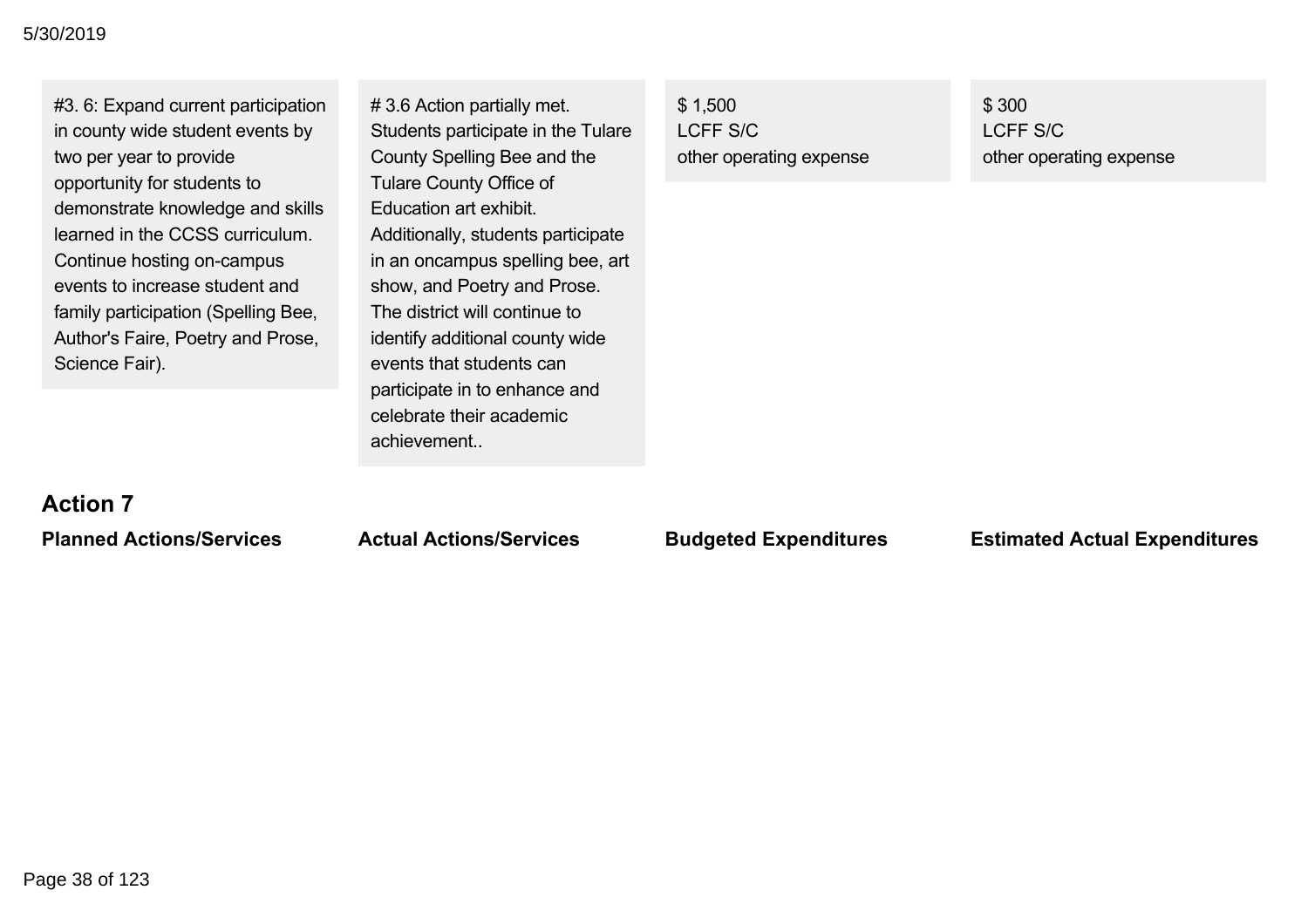#3. 7: The District will continue to identify new opportunities and methods and enhance currently successful strategies to inform parents about CCSS and other learning activities and opportunities in order to increase involvement of parents of unduplicated count students.

# 3.7 Teachers maintain weekly newsletters and classroom notes to keep stakeholders informed of current campus events. Parents receive information about CCSS through progress reports and at Backto School Night and Open House. The new website is becoming a valuable resource for parents to get information about the school and the parent portal now under development will greatly increase and improve communication.

\$ 1,000 LCFF S/C other operating expense \$ 0 LCFF S/C other operating expense

## **Action 8**

**Planned Actions/Services Actual Actions/Services Budgeted Expenditures Estimated Actual Expenditures**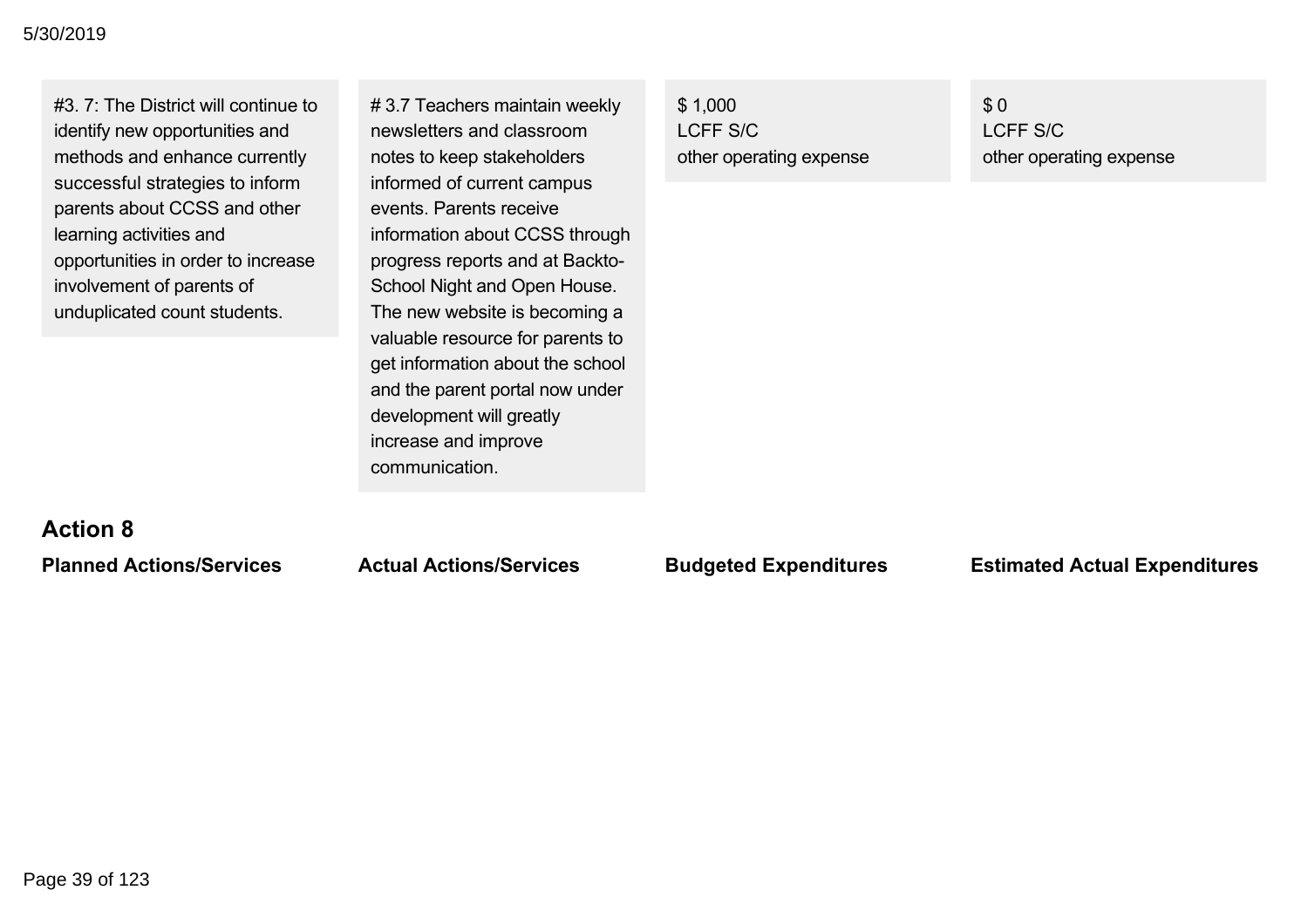#### **Planned Actions/Services Actual Actions/Services Budgeted Expenditures Estimated Actual Expenditures** 5/30/2019

#3. 8: Continue to deepen and enhance staff, student, and parent knowledge and skills regarding on internet safety, cyber bullying, board policies, etc. Conduct comprehensive safety needs assessment, adopt and implement updated safety plan. Conduct active shooter training for adults.

# 3.8 Staff and parents have had training on on safety issues such as bullying, internet safety, etc. The district is in the process of completing a comprehensive needs assessment.

\$ 7,500 LCFF S/C other operating expense \$ 2,000 LCFF S/C other operating expense

# **Action 9**

| <b>Planned Actions/Services</b>                                                                                                                                                                                | <b>Actual Actions/Services</b>                                                                                                                                                                                                                                     | <b>Budgeted Expenditures</b>                   | <b>Estimated Actual Expenditures</b>       |
|----------------------------------------------------------------------------------------------------------------------------------------------------------------------------------------------------------------|--------------------------------------------------------------------------------------------------------------------------------------------------------------------------------------------------------------------------------------------------------------------|------------------------------------------------|--------------------------------------------|
| #3. 9: Continue to provide<br>additional two workshops per year<br>for parents on applications and<br>software being used in the<br>classroom so they are<br>empowered to help their children<br>with homework | #3.9 This action has not been<br>completed. The district is using<br>other means to communicate<br>with parents about applications<br>and lessons being used in the<br>classroom such as<br>parent/teacher conferences, the<br>website and teacher<br>newsletters. | \$1,000<br>LCFF S/C<br>other operating expense | \$0<br>LCFF S/C<br>other operating expense |
| <b>Action 10</b>                                                                                                                                                                                               |                                                                                                                                                                                                                                                                    |                                                |                                            |
| <b>Planned Actions/Services</b>                                                                                                                                                                                | <b>Actual Actions/Services</b>                                                                                                                                                                                                                                     | <b>Budgeted Expenditures</b>                   | <b>Estimated Actual Expenditures</b>       |

Page 40 of 123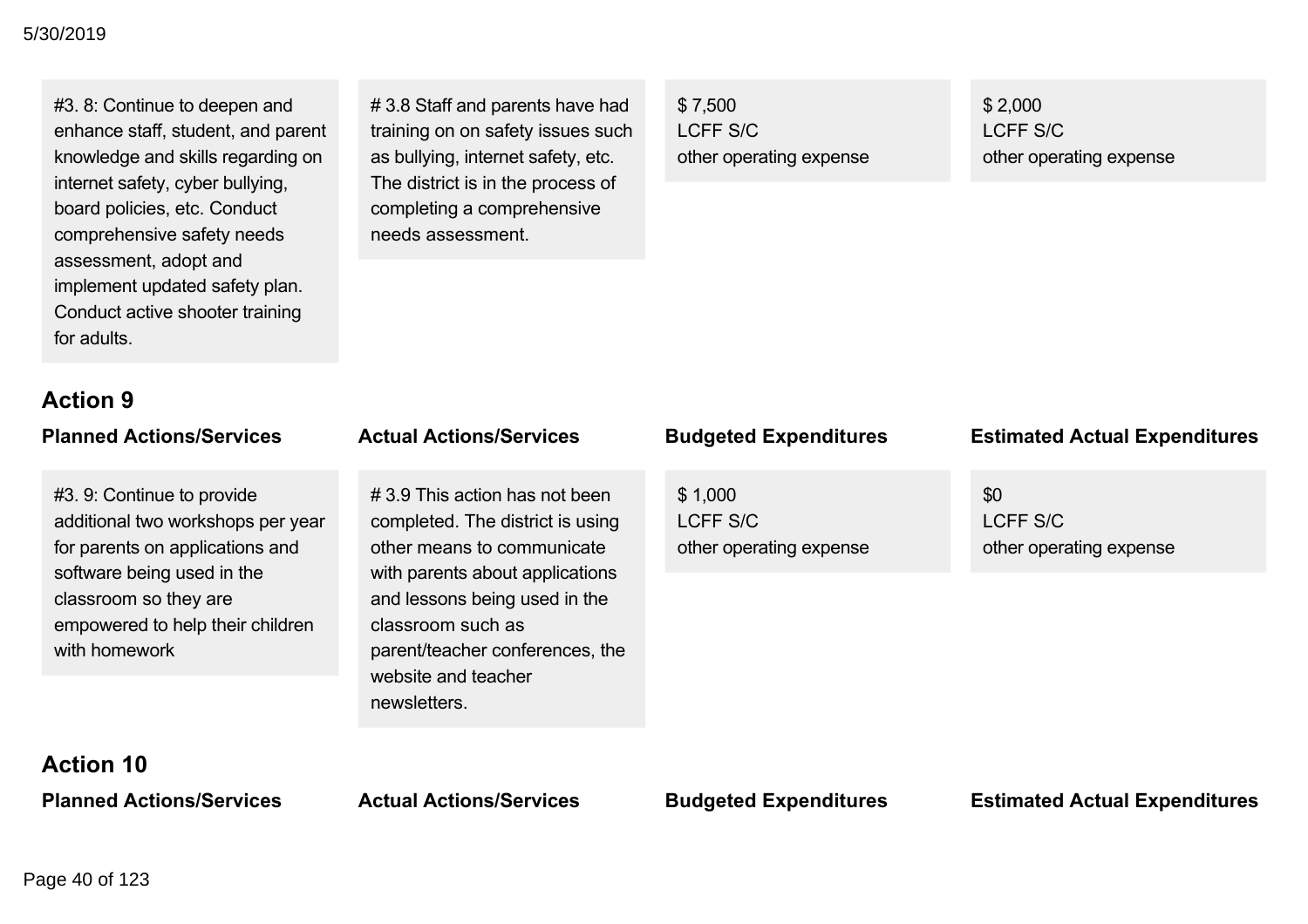# 3.10 Provide a Leadership TeamBuilding activity to build collaborative process and leadership, to plan for and calendar learning and experiential activities, to discuss and plan for activities to improve parent, student, and community engagement, and to develop strategies for building students' learning capacity, motivation, and engagement in the school experience.

# 3.10 This action was implemented on-site as a preschool opening activity. Teachers reported that it was a very positive experience and greatly improved communication and the professional climate on campus.

\$ 3,500 LCFF S/C other operating expense \$ 800 LCFF S/C other operating expense

# **Action 11**

# 3.11 Continue and deepen knowledge and skills in the Capturing Kids Hearts Training or similar training such as Character Counts!

# 3.11 This action was not implemented as planned based on parent and staff consultation and advice that it is not the preferred choice at this time. Character Counts!, a program with standing and wide support in Tulare County is being successfully implemented at Hope School.

\$ 3,500 LCFF S/C other operating costs

#### **Planned Actions/Services Actual Actions/Services Budgeted Expenditures Estimated Actual Expenditures**

\$0 LCFF S/C other operating costs

**Action 12** Page 41 of 123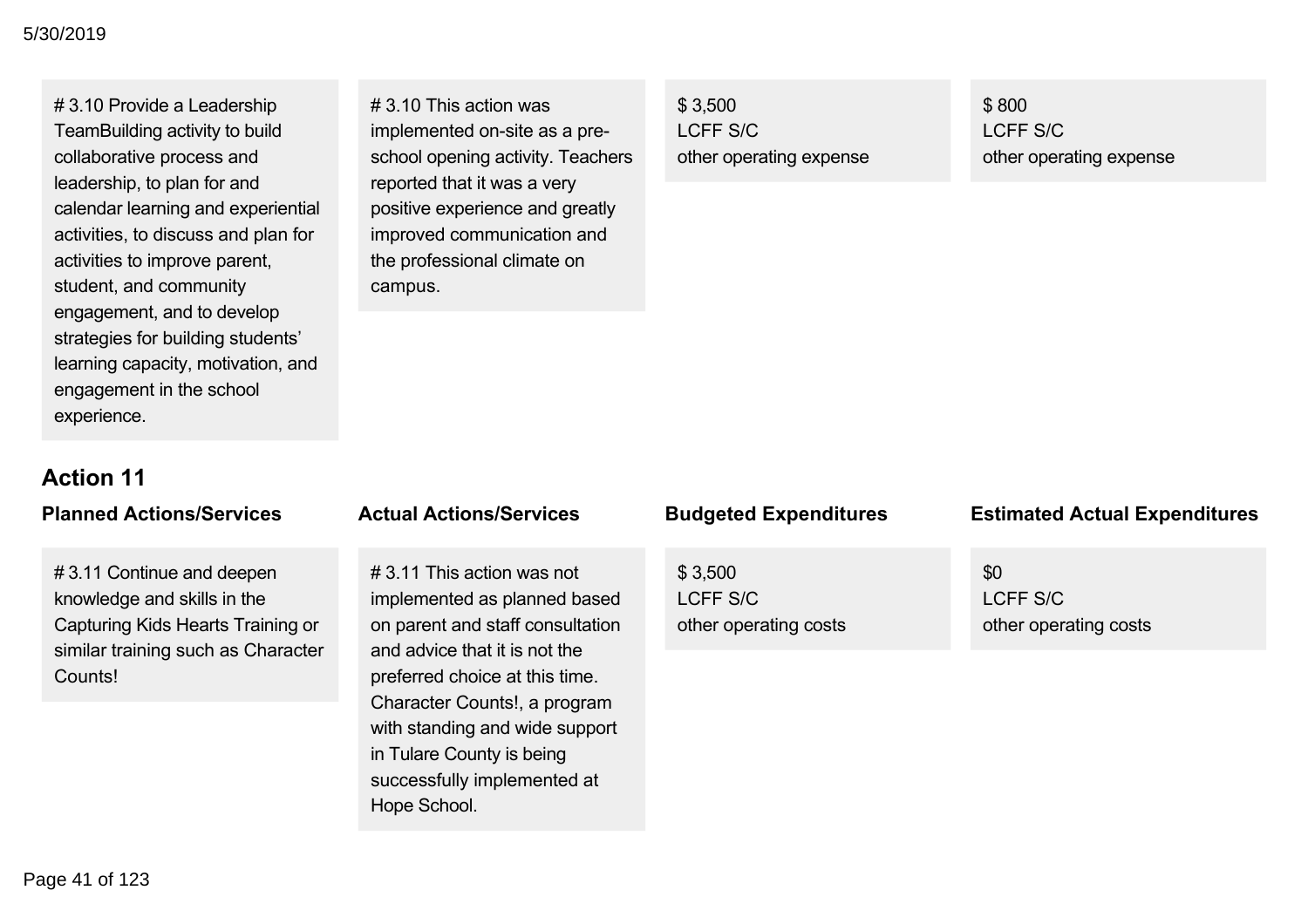# **Action 12**

# 3.12 In order to optimize the learning environment for unduplicated count students, expand classroom space and develop dedicated spaces for expanded and supplemental curriculum and activities such as science and experiential learning stations.

# 3.12 The district has utilized available space to create science and experiential learning stations, such as the creation of an outdoor garden behind portable buildings. Additionally, the use of a mobile Science cart allows for the regular classroom to be easily converted into a Science lab classroom. With the use of mobile Chromebook carts, more students have access to the use of technology in their own classroom setting. Teachers and parents continue to recommend improvements to all learning spaces, such as the outdoor sports areas and playgrounds not only for improving the learning environment, but for the safety of students.

\$ 20,000 LCFF S/C other operating expense

#### **Planned Actions/Services Actual Actions/Services Budgeted Expenditures Estimated Actual Expenditures**

\$ 22,404 LCFF S/C other operating expense

**Action 13**

**Planned Actions/Services Actual Actions/Services Budgeted Expenditures Estimated Actual Expenditures**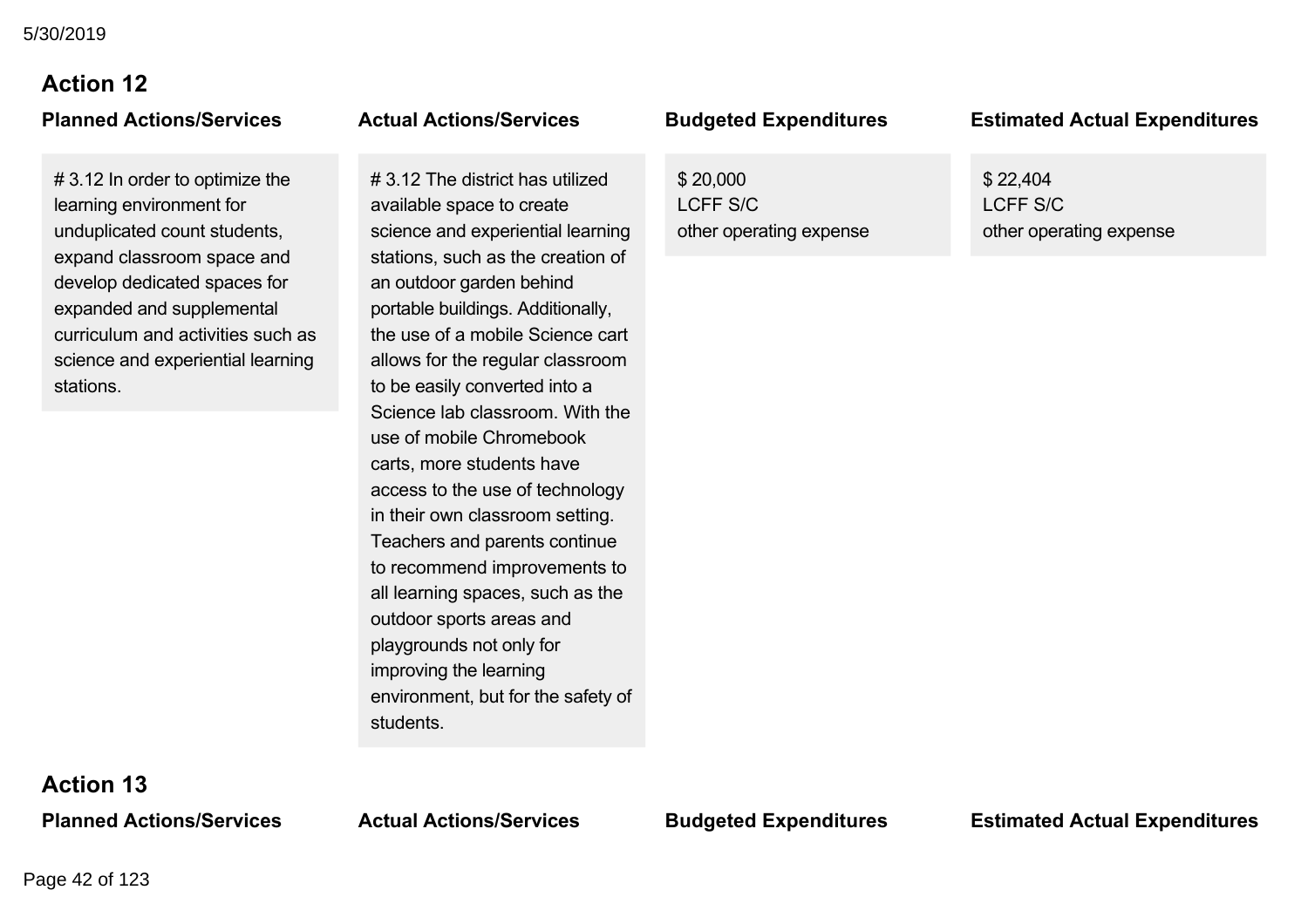3.13 Expand student engagement and parent involvement by providing for all 6th grade students and one teacher to attend SCICON for one week, all 5th grade students and one teacher to attend SCICON for a day trip, and other end-of-year incentive field trips and experiential learning opportunities (Honor Roll Field Trip, Perfect Attendance Field Trip, Reading incentive events, etc.). Additionally, the District will plan for and carry out two (2) community engagement events on campus per year where all District stakeholders will be invited to attend to help create a family engaged learning experience, building a sense of community and improving the culture of the campus.

3.13 The district has fully funded the cost for students to attend Scicon, 6th grade for a weeklong program and 5th grade for a day program. Additionally, end-ofthe-year incentive field trips to recognize honor roll students and students with perfect attendance is part of an overall incentive program. Other activities, such as a pancake breakfast, are conducted to recognize the district's top readers, encourage engagement in the learning process, and promote student achievement. Additionally, stakeholder engagement and participation is promoted through attendance at BacktoSchool Night and Open House and a spring BBQ is part of the Open House event to promote a sense of culture and community. The district continues to expand these activities to recognize, reward and incentivize achievement.

\$ 12,000 LCFF S/C other operating expense

### **Planned Actions/Services Actual Actions/Services Budgeted Expenditures Estimated Actual Expenditures Planned Actions/Services Actual Actions/Services Budgeted Expenditures Estimated Actual Expenditures**

\$ 10,000 LCFF S/C other operating expense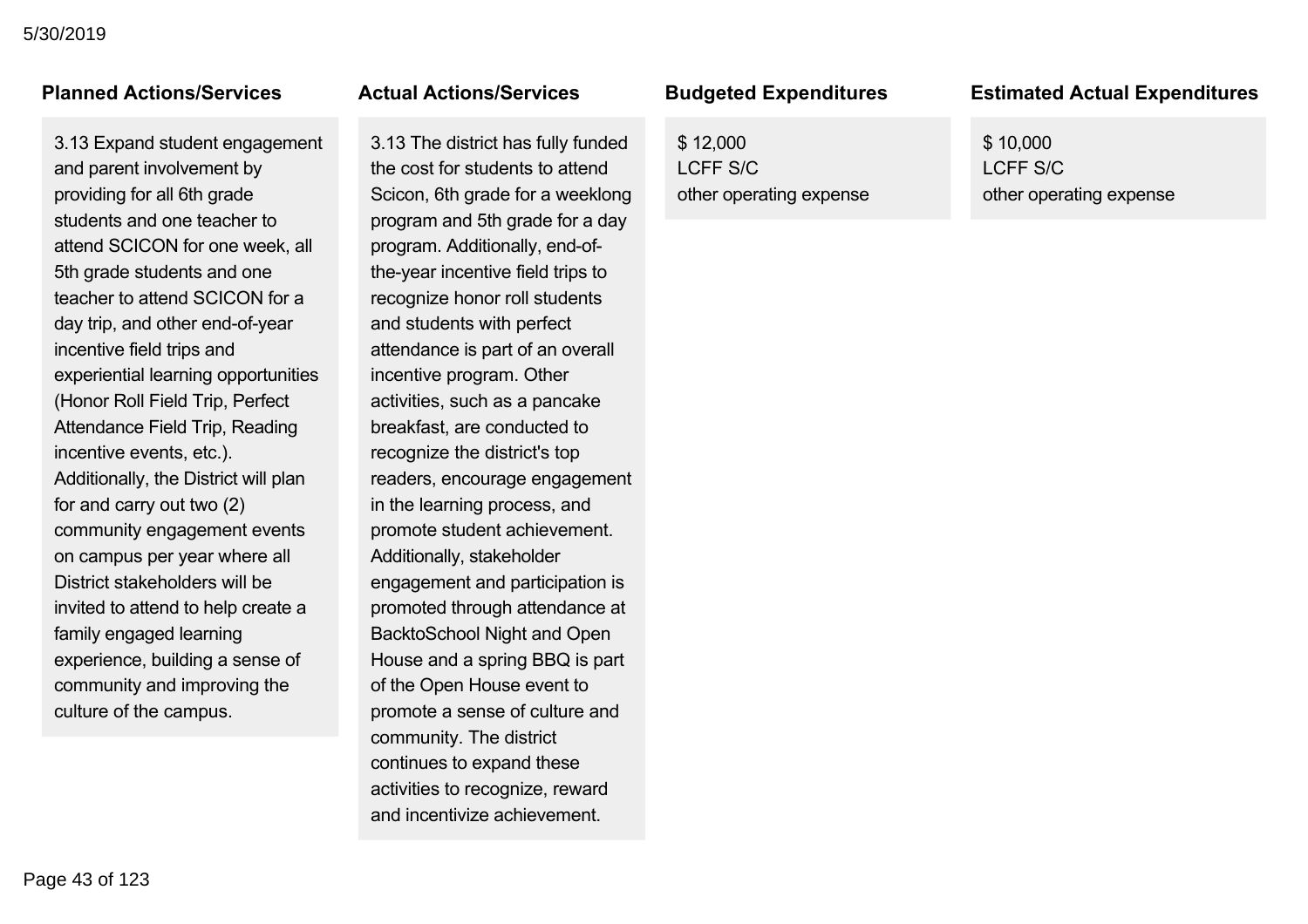# **Action 14**

3.14: Provide awards and incentives to promote academic achievement and excellent attendance

# **Action 15**

# 3.15 Provide parent involvement expansion (Family Math and Literacy Nights; technology training) with child care included.

# 3.14 In addition to the end-ofyear awards ceremonies, classroom and schoolwide rewards and awards have been

\$ 500 LCFF S/C other operating expense

#### **Planned Actions/Services Actual Actions/Services Budgeted Expenditures Estimated Actual Expenditures**

\$ 2,500 LCFF S/C other operating expense

implemented.

# 3.15 Not implemented as originally planned. The district is using alternative means to provide information and training for parents such as teacher/parent conferences, newsletters and website. Teacher and parent consultation advise that training such as Literacy Night has been very successful in other local districts and should be implemented next year.

\$ 2,000 LCFF S/C other operating expense

#### **Planned Actions/Services Actual Actions/Services Budgeted Expenditures Estimated Actual Expenditures**

\$ 0 LCFF S/C other operating expense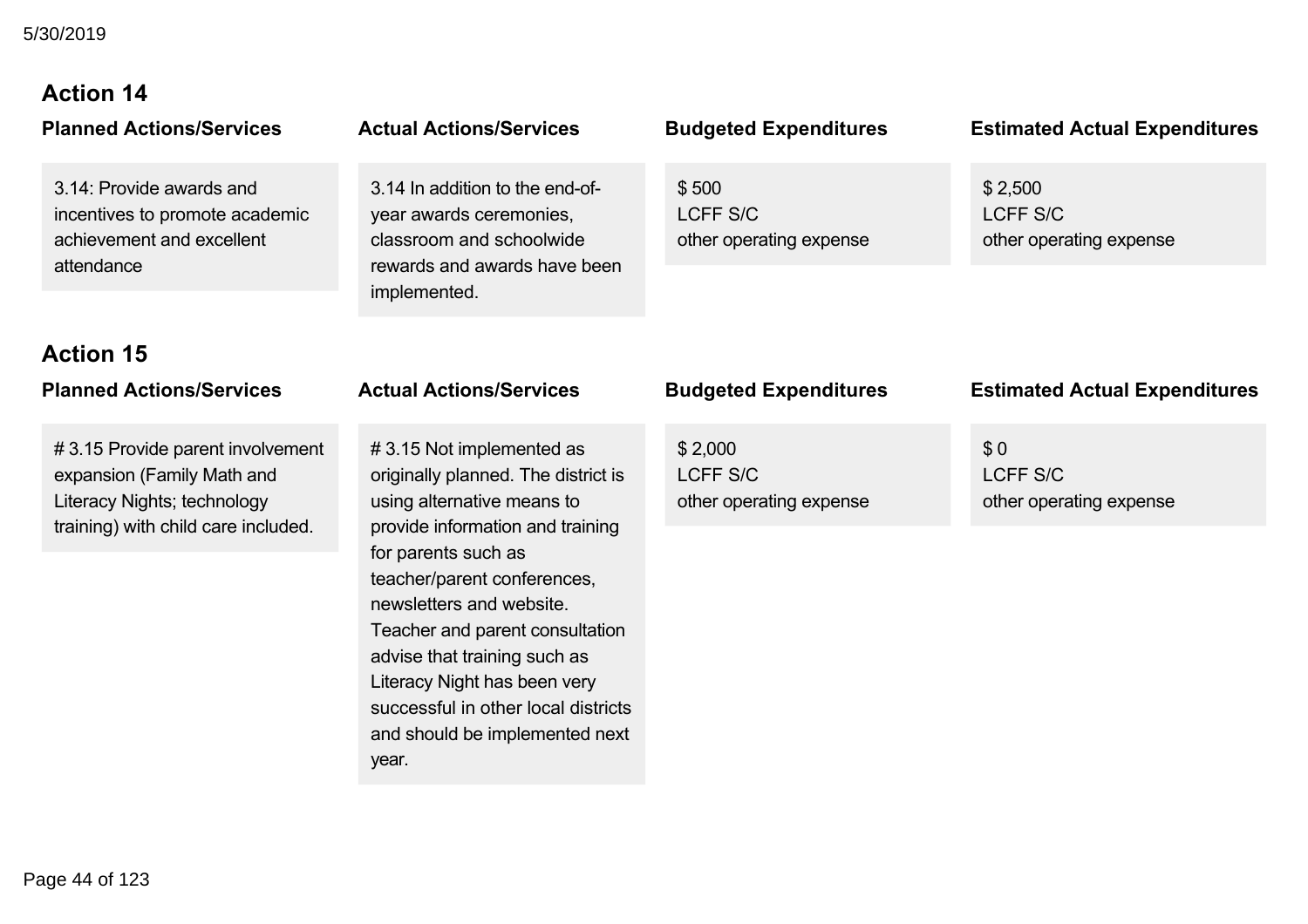**Planned Actions/Services Actual Actions/Services Budgeted Expenditures Estimated Actual Expenditures**

# **Analysis**

Complete a copy of the following table for each of the LEA's goals from the prior year LCAP. Duplicate the table as needed. Use actual annual measurable outcome data, including performance data from the LCFF Evaluation Rubrics, as applicable.

Describe the overall implementation of the actions/services to achieve the articulated goal.

Upon adoption and approval of the three-year LCAP, the previous superintendent and staff created a workplan for implementation, monitoring and evaluation. During that first year of the LCAP, the district was in the process of changing district administration. Key actions in this goal, such as classroom space, were contracted for. There were, however, multiple actions/services not implemented in 2017-18. During the second year (2018-19) the new superintendent and staff conducted a district-wide root cause needs assessment. Actions (such as the district website and home/school communication) which had not been implemented during the first year were evaluated and taken up and implemented during 2018-19 resulting in much improvement. Parents have been very influential in the district's LCAP and their involvement and support in developing strategies for school climate and student engagement has been critical in this goal.

Describe the overall effectiveness of the actions/services to achieve the articulated goal as measured by the LEA.

Overall, the actions and services provided in this critical goal have been effective. Stakeholders are especially pleased with campus improvements and continued class size reduction. The purpose of goal three is to assure that Hope School is a safe, secure pace of learning and to go beyond that by making it an exciting and productive place of learning where parents and students and staff are actively engaged in the process. We are tracking required state indicators related to this (such as availability of and participation in parent involvement and decision-making, suspension rate and attendance rate) as well as local indicators such as student participation in student events and, through surveys and examination of teacher lesson plans, student views of school activities. All of these indicators are in a positive trend.

Explain material differences between Budgeted Expenditures and Estimated Actual Expenditures.

Material differences occurred in

Action 3.2: the district contracted with a specialist to upgrade the Aries system and provide training resulting in increased cost.

 $\frac{16}{5}$  of 199  $A^{\text{max}}$  and there were no costs included on this year action this year action this year action this year action this year action that  $A$ Page 45 of 123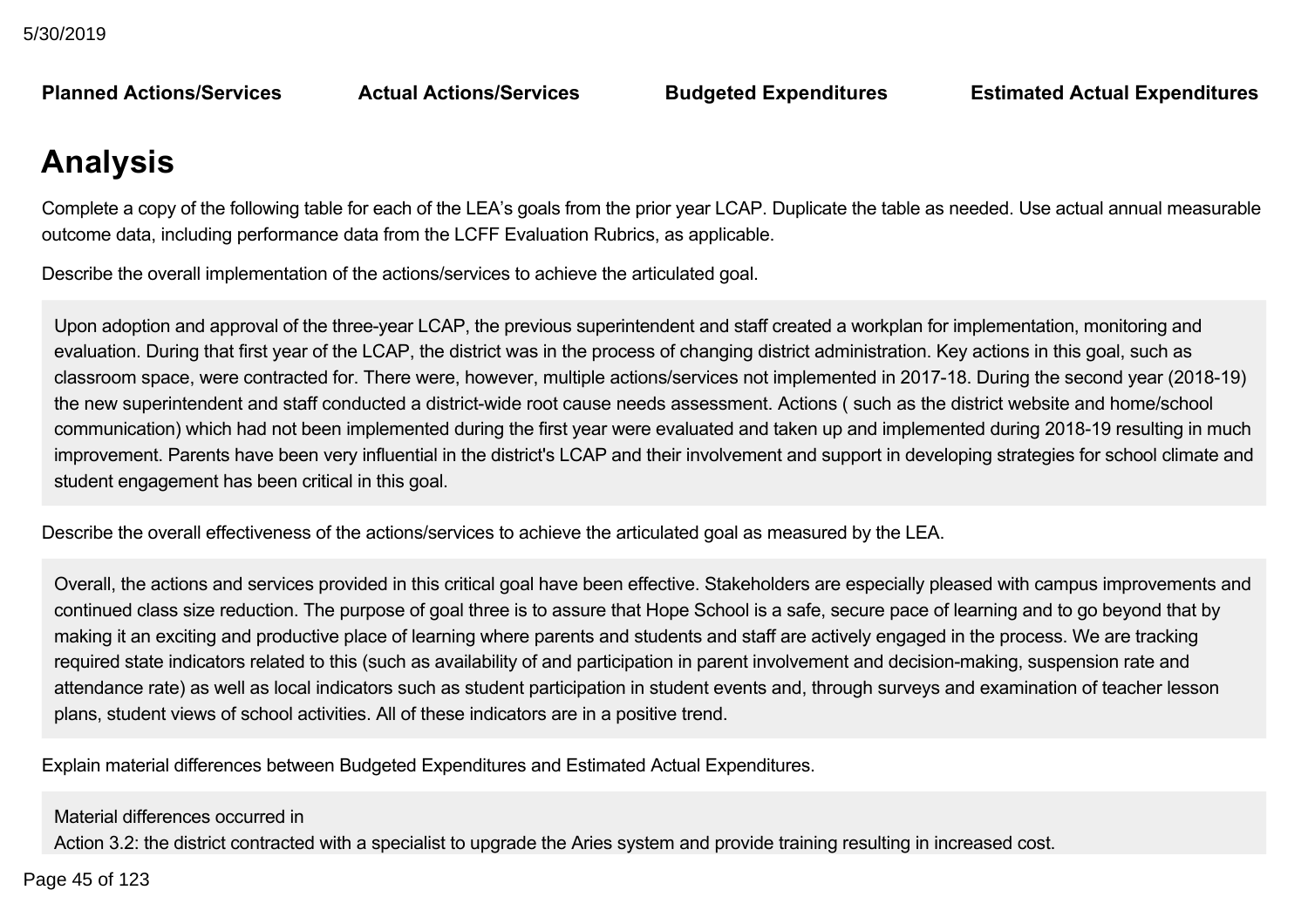Action 3.6: student participation in events has increased while the cost of participation has been less than anticipated.

Action 3.7: there were no costs incurred on this action this year

Action 3.9: costs for this training were less than anticipated; other training, such as active shooter training, is planned for the future

Action 3.10: This action was completed in an on-site setting rather then the off-site retreat originally planned

Action 3.12: This program (Capturing Kids Hearts) was conceived by previous administration. Stakeholders have recommended that the district not adopt this program.

Action 3.13: The costs of rewards and incentives varies from year to year

Action 3.14: The district is in the process of developing this training and is using alternative methods to train parents.

Describe any changes made to this goal, expected outcomes, metrics, or actions and services to achieve this goal as a result of this analysis and analysis of the LCFF Evaluation Rubrics, as applicable. Identify where those changes can be found in the LCAP.

Changes to actions and services in this goal have been made based on the district's priorities under new administration, significant parent input, and results of the district's root cause needs assessment.

Action 3.11 has been deleted based on parent and teacher consultation and findings that this program, though successful in other districts, is not the choice for Hope Elementary at this time. Budget adjustments to account for actual expenditures and increased costs have been made in all actions and services.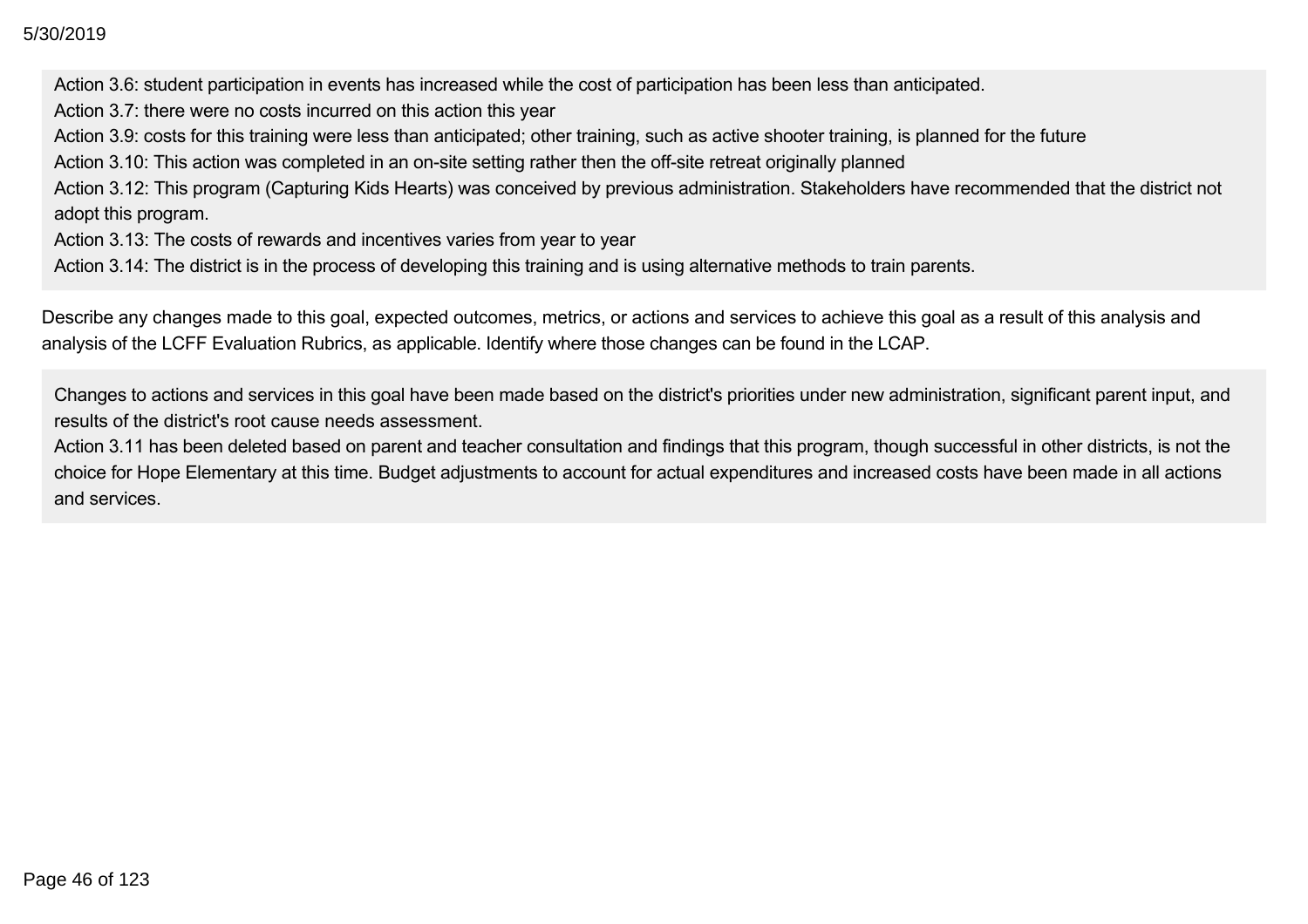# **Stakeholder Engagement**

**LCAP Year: 2019-20** 

### **Involvement Process for LCAP and Annual Update**

How, when, and with whom did the LEA consult as part of the planning process for this LCAP/Annual Review and Analysis?

SSC/DELAC - On January 23, 2019 and April 9, 2019 the LCAP was presented. The committee reviewed the current LCAP and provided input for the plan moving forward.

Staff - Mrs. Matta met with all staff members, certificated and classified, on April 16, 2019 to present the LCAP and review what has been accomplished and what has yet to be accomplished. After the goals and expenditures were reviewed, staff provided feedback and input on the direction that we need to take now that new leadership has been established this year.

Parents - Because it is difficult to get a majority of parents to fill out a survey or come to a meeting, district administration approached the majority of parents that showed up for Open House Night on May 9, 2019. This gave for better input on parents who don't normally come to meetings or fill out surveys. Mrs. Matta asked parents questions such as: How is the school year going so far? Are there any concerns you have? What would you like to see us do that we currently aren't doing? How can we improve? Parent responses varied but included: increase parent learning opportunities, tutoring for students, increase the amount of tutors in the after school program to accommodate all the students on the waiting list, new website and facebook page allows for better access to information about what is going on at school, parents like the increased opportunities to participate in TCOE events, bring back the play again for next year, campus is always clean and safe.

Students - Administration with with the Student Council on April 29, 2019 to receive input on how they felt the school year went and what we could do to improve our educational system next year. Input from the students were noted.

Board There was a standing agenda item on the agenda every month to discuss progress toward the goals as well as budget expenditures.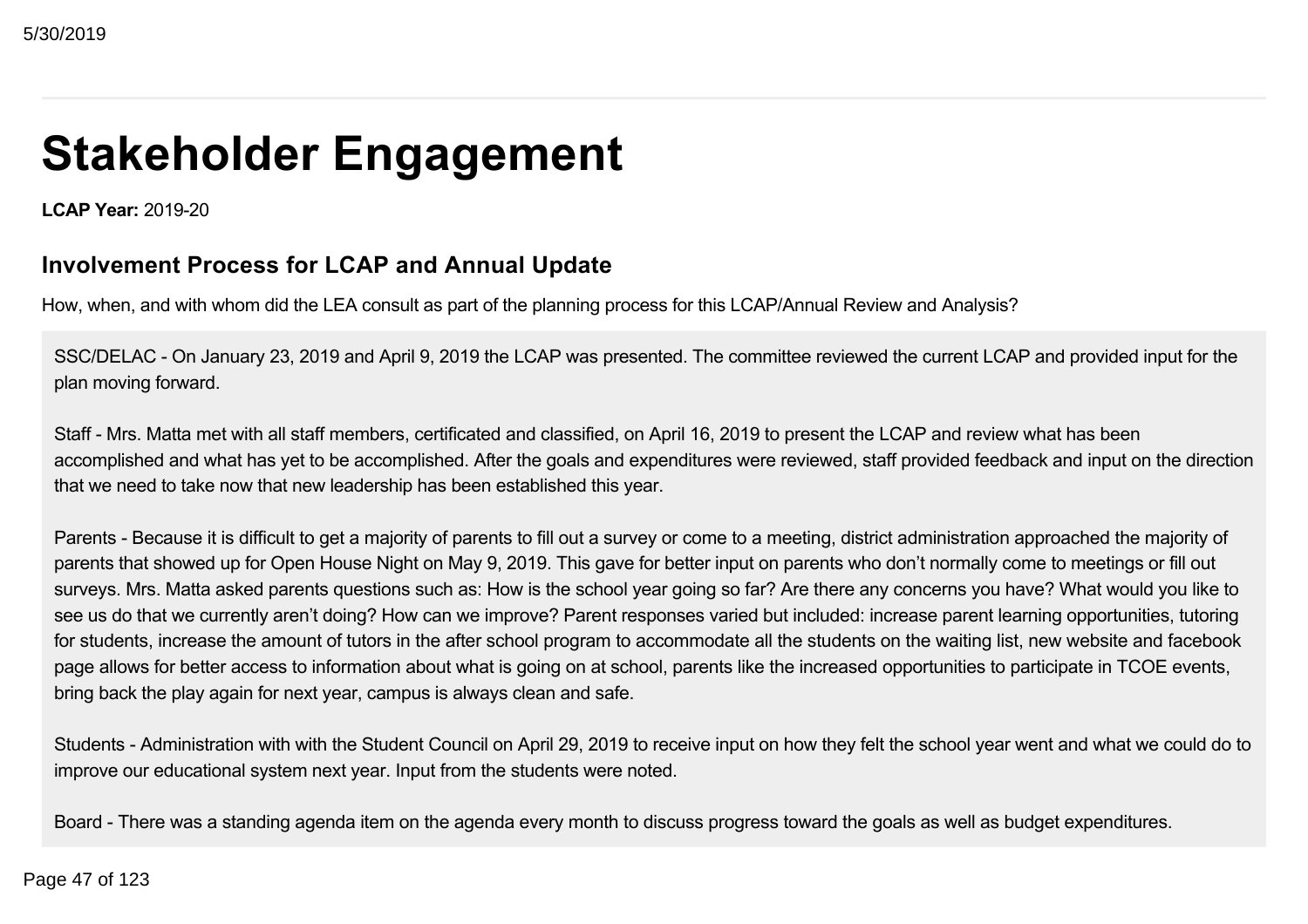### **Impact on LCAP and Annual Update**

How did these consultations impact the LCAP for the upcoming year?

1. Parents continued to stress the need for after school care and technology being 1:1. Through their feedback, we will complete the 1:1 technology ratio and add in budget to maintain and repair our technology. We will also be able to add our own after school care in addition to the two provided to us through our partnership with TCOE and the CHOICES after school program.

2. The instructional staff indicated in their meeting a need for more training in order to better serve English Learners and teach reading in small groups. The district will support this by adding additional funding to the professional development funding line.

3. Parents, instructional staff, and administration all recognized a need to increase funding for the Special Education department so that we can increase the service days from 2 to 3 days a week. This has been addressed in the upcoming year.

4. Students expressed that they would like to continue to do more TCOE events such as Poetry and Prose, the acting production, Spelling Bee, Cyberquest, etc. That was addressed this year and will continue to be a priority for our students.

5. Administration recognizes the need for before-school or after-school tutoring. Administration will set up parameters to identify students and work with teachers to come up with a pre and post assessment to gauge the learning and effectiveness of the tutoring.

# **Goals, Actions, & Services**

Strategic Planning Details and Accountability

Complete a copy of the following table for each of the LEA's goals. Duplicate the table as needed.

(Select from New Goal, Modified Goal, or Unchanged Goal)

Page 48 of 123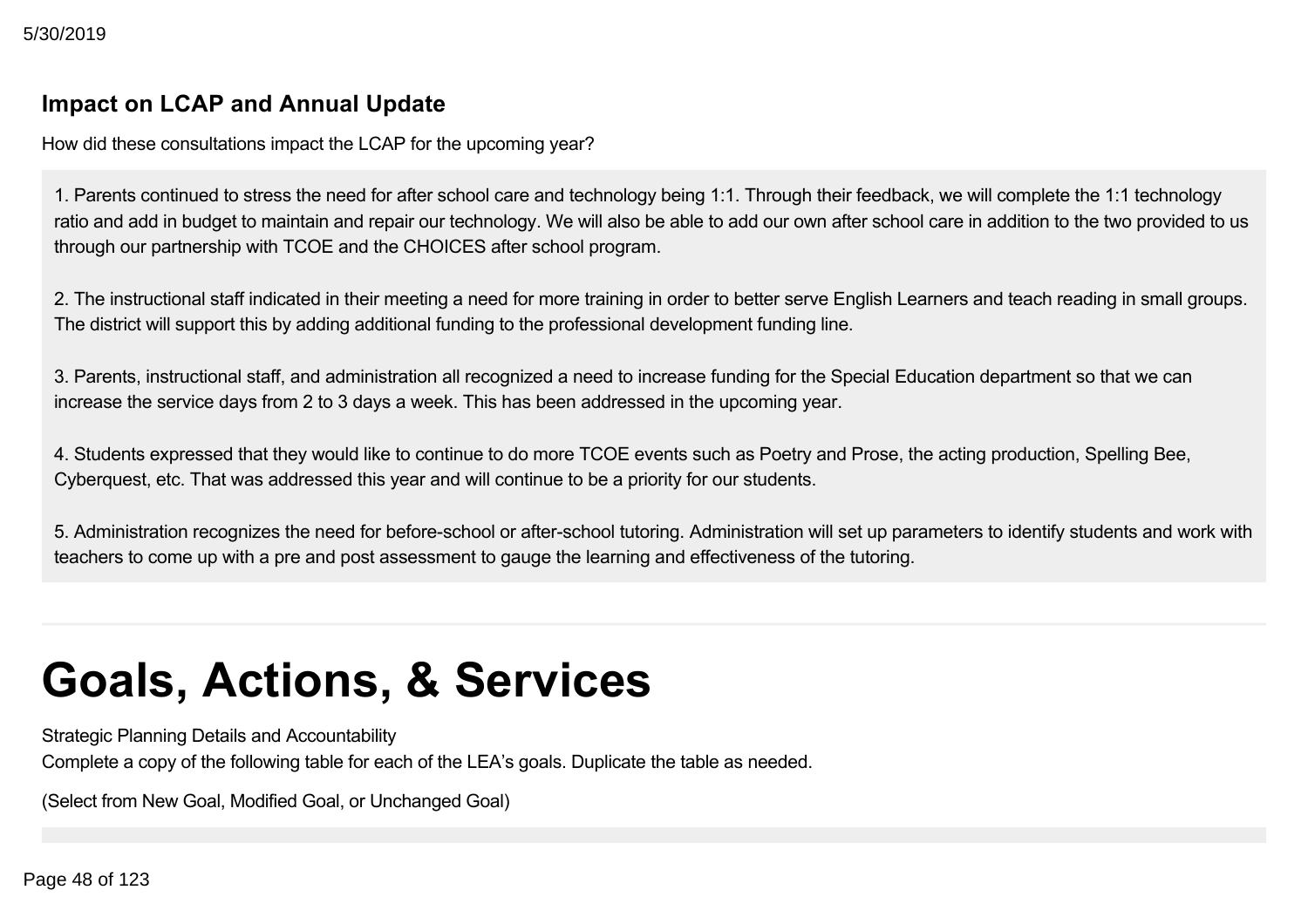#### Unchanged

# **Goal 1**

All students at Hope School will actively engage in and be successful in a broad course of study driven by full implementation of Common Core state standards (CCSS) and state content and performance standards in courses as defined by Ed Code 51210 and implement CCSS in classrooms and other learning spaces through a variety of blended learning environments (in school, outdoors) while closing the achievement gap.

#### **State and/or Local Priorities addressed by this goal:**

**State Priorities:** 1, 2, 4, 7

**Local Priorities:**

### **Identified Need:**

State indicators and local evaluation confirm that, although Hope School has made much progress toward full implementation of the CCSS ELA, ELD, and Math standards, much work needs to done to fully implement and sustain the changes in curriculum content and practices. One of the reasons for this is teacher turnover, which creates the need to have multi-tiered training and support for those who are ready for advanced applications of training and less support and those who need the first level of training and greater support. This stretches available resources and linits school efforts to build and expand teacher collaboration, teacher leadership and collaborative processes for student learning and school improvement. Achievement scores in mathematics schoolwide and for all subgroups are very low and must be addressed aggressively schoolwide.

### **Expected Annual Measureable Outcomes**

| <b>Metrics/Indicators</b> | <b>Baseline</b> | 2017-18 | 2018-19 | 2019-20 |
|---------------------------|-----------------|---------|---------|---------|
|                           |                 |         |         |         |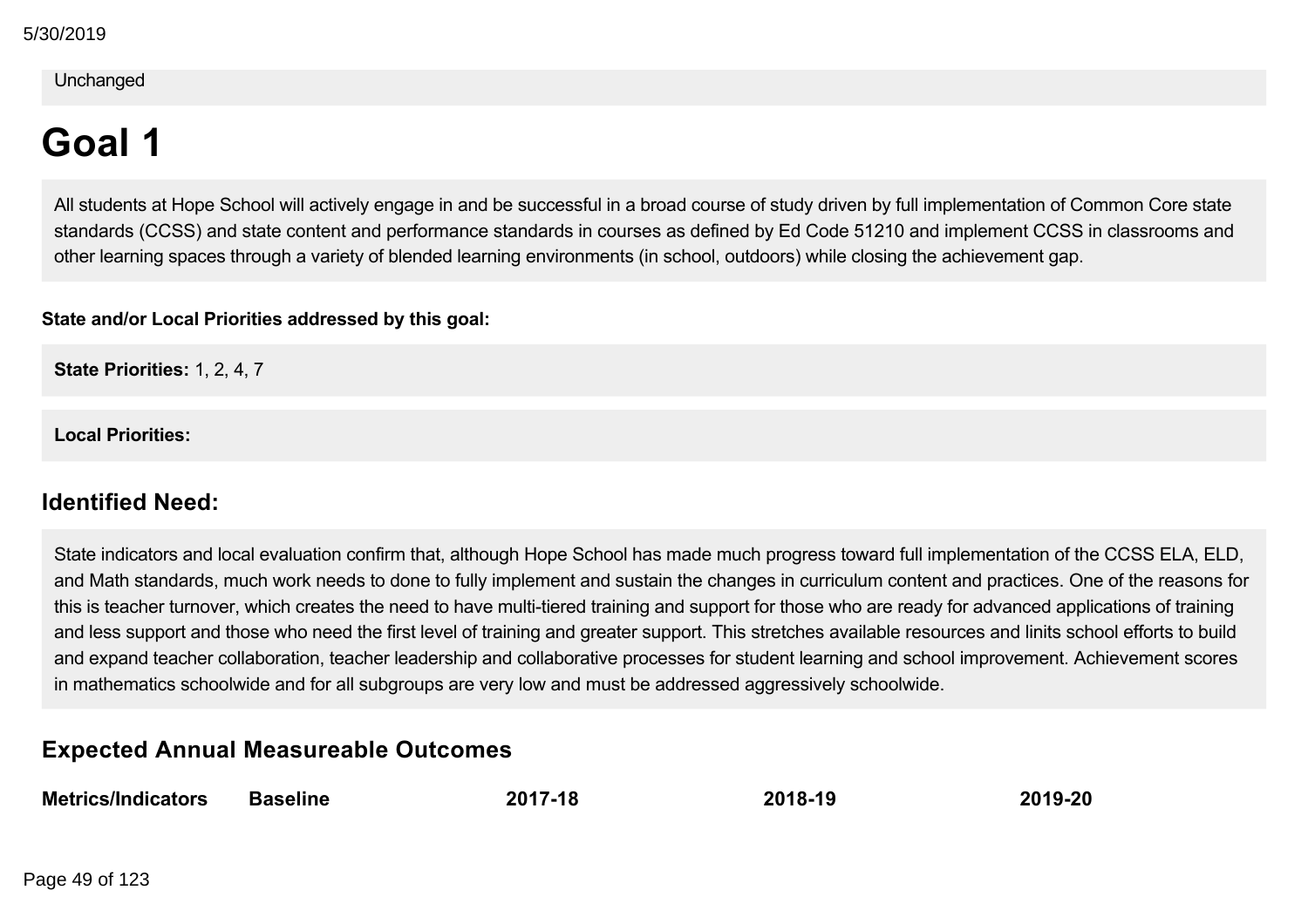#### **Metrics/Indicators Baseline 201718 201819 201920** 5/30/2019

| Credentialed<br>Teacher Rate [R]                                                                                         | 82%   | 100%  | 100%  | 100%  |
|--------------------------------------------------------------------------------------------------------------------------|-------|-------|-------|-------|
| (state priority 1)                                                                                                       |       |       |       |       |
| Credentialed                                                                                                             | $0\%$ | $0\%$ | 0%    | 0%    |
| Teacher teaching<br>outside of subject<br>area rate [R] (state<br>priority 1)<br>Deleted for 2019-20<br><b>LCAP Year</b> |       |       |       |       |
| teacher                                                                                                                  | 0%    | 0%    | 0%    | $0\%$ |
| misassignment rate<br>[R] (state priority 1)                                                                             |       |       |       |       |
| teacher of English<br>learners                                                                                           | $0\%$ | $0\%$ | $0\%$ | $0\%$ |
| misassignment rate<br>[R] (state priority 1)                                                                             |       |       |       |       |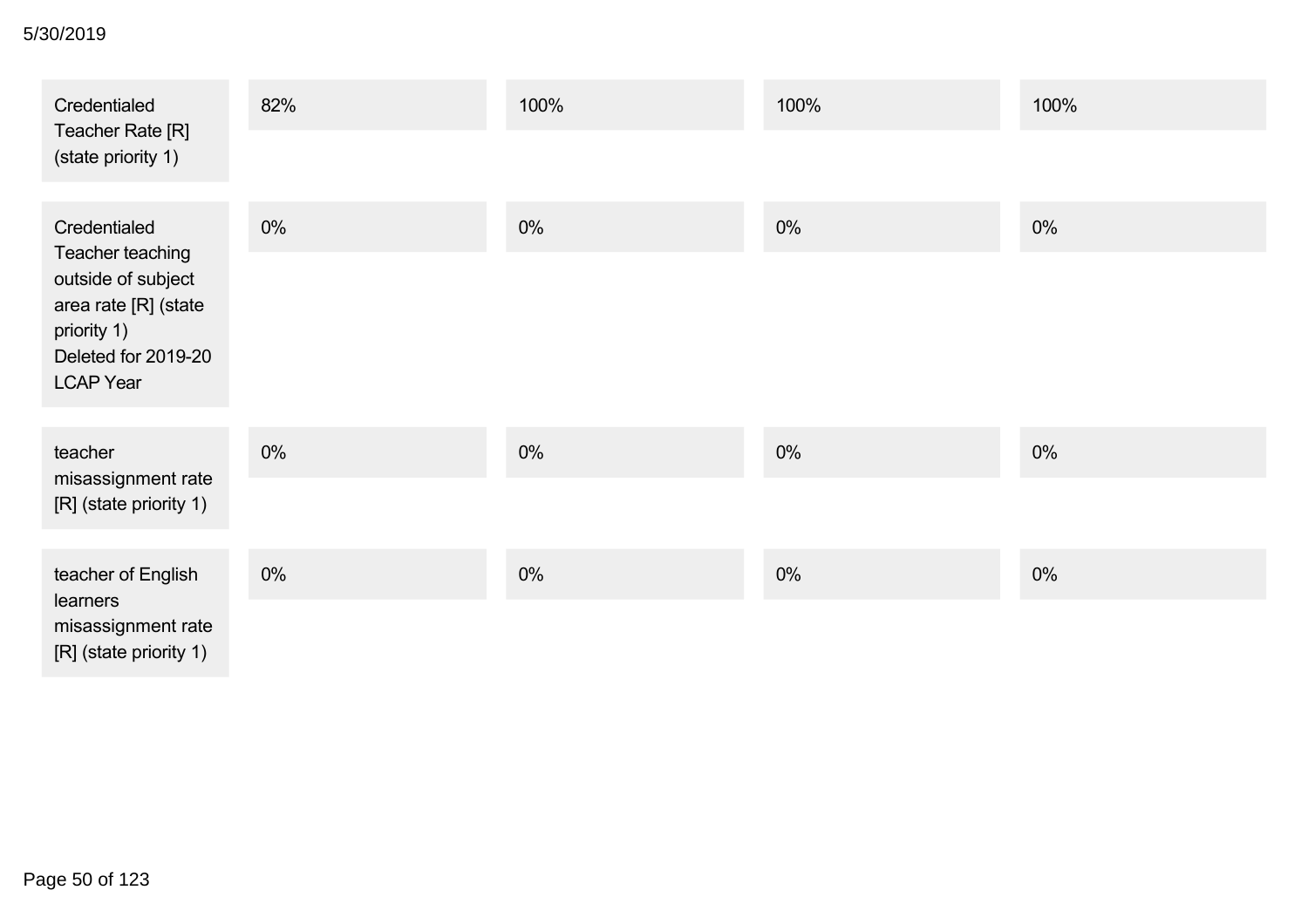| <b>Metrics/Indicators</b>                                                                                                                | <b>Baseline</b> | 2017-18 | 2018-19 | 2019-20 |
|------------------------------------------------------------------------------------------------------------------------------------------|-----------------|---------|---------|---------|
| Most recently                                                                                                                            | 100%            | 100%    | 100%    | 100%    |
| adopted textbooks<br>rate [R] (state<br>priority 1)<br>amended to<br>standards-aligned<br>instructional<br>materials rate<br>$(2019-20)$ |                 |         |         |         |
| Overall facility rating                                                                                                                  | good            | good    | good    | good    |
| [R] (state priority 1)<br>amended to<br>all facilities are<br>maintained and in<br>good repair (2019-<br>20)                             |                 |         |         |         |
| students lacking                                                                                                                         | $0\%$           | $0\%$   | $0\%$   | $0\%$   |
| own copy of<br>textbook rate [R]<br>(state priority 1)                                                                                   |                 |         |         |         |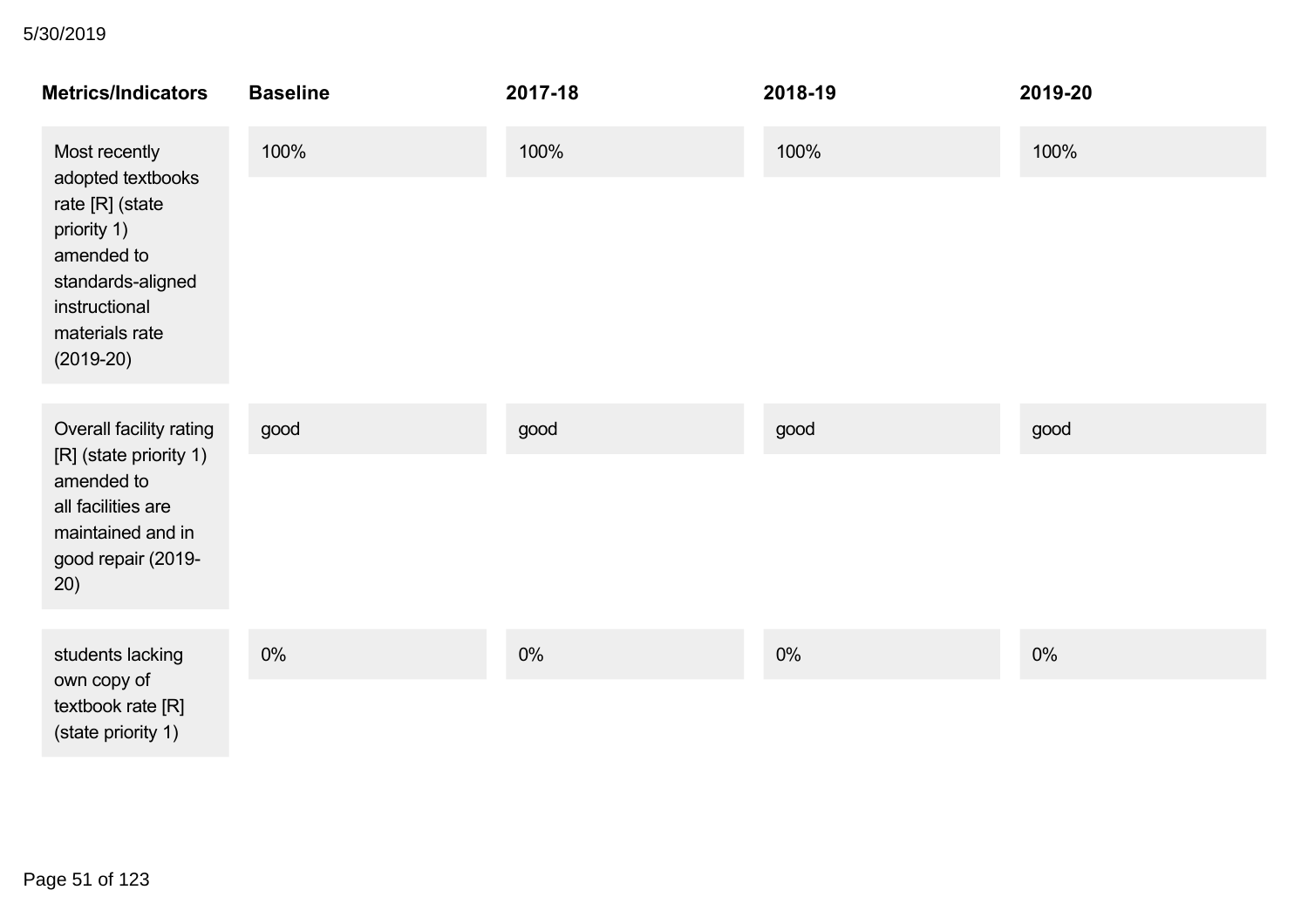| <b>Metrics/Indicators</b>                                                                | <b>Baseline</b>           | 2017-18                | 2018-19                    | 2019-20                                      |
|------------------------------------------------------------------------------------------|---------------------------|------------------------|----------------------------|----------------------------------------------|
| <b>State Standards</b><br><b>English Language</b>                                        | 3= initial implementation | 4=full implementation  | 4=full implementation      | 5=full implementation and<br>sustainability  |
| Arts/ English<br>Language<br>Development and<br>Math [R] (state<br>priority 2 and 7)     |                           |                        |                            |                                              |
| state standards<br>access by English                                                     | 3=initial implementation  | 4= full implementation | 4= full implementation     | 5= full implementation and<br>sustainability |
| learners and<br>students with<br>exceptional needs<br>[R] (state priority 2<br>and $7)$  |                           |                        |                            |                                              |
| implementation of                                                                        | 4= full implementation    | 4= full implementation | 5= full implementation and | 5= full implementation and                   |
| <b>Health Education</b><br><b>Content Standards</b><br>[R] (state priority 2<br>and $7)$ |                           |                        | sustainability             | sustainability                               |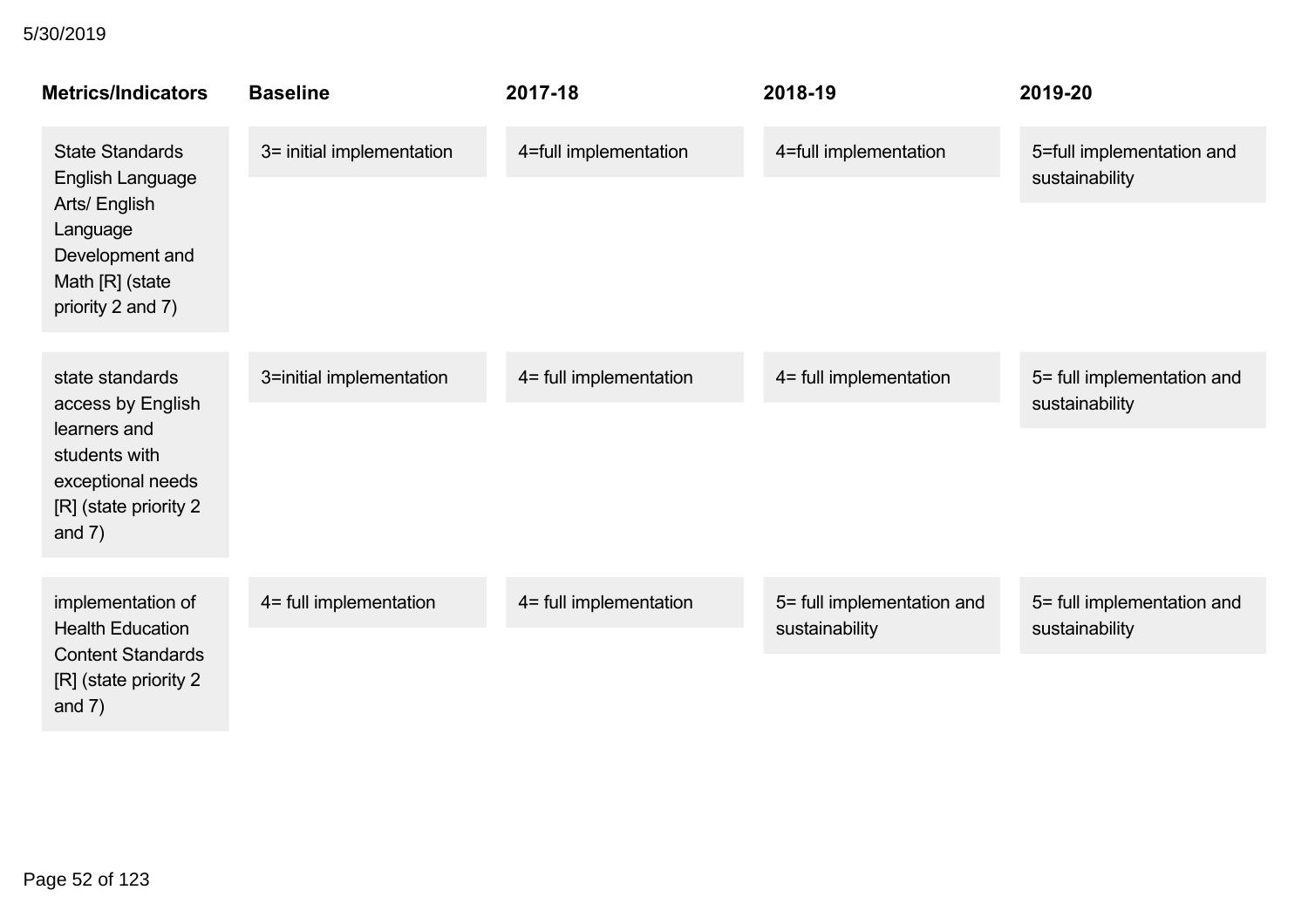| <b>Metrics/Indicators</b>                                           | <b>Baseline</b>                | 2017-18                                      | 2018-19                                      | 2019-20                                      |
|---------------------------------------------------------------------|--------------------------------|----------------------------------------------|----------------------------------------------|----------------------------------------------|
| implementation of<br><b>Physical Education</b>                      | 4= full implementation         | 5= full implementation and<br>sustainability | 5= full implementation and<br>sustainability | 5= full implementation and<br>sustainability |
| <b>Model Content</b><br>Standards [R] (state<br>priority 2 and 7)   |                                |                                              |                                              |                                              |
| implementation of<br><b>Visual and</b>                              | 4= full implementation         | 4= full implementation                       | 5= full implementation and<br>sustainability | 5= full implementation and<br>sustainability |
| <b>Performing Arts</b><br>Standards [R] (state<br>priority 2 and 7) |                                |                                              |                                              |                                              |
| implementation of<br><b>Next Generation</b>                         | 1= exploration and<br>research | 1=exploration and<br>research                | 2= initial implementation                    | 4= full implementation                       |
| <b>Science Standards</b><br>[R] (state priority 2<br>and $7)$       |                                |                                              |                                              |                                              |
| implementation of<br><b>History Social</b>                          | 4= full implementation         | 4= full implementation                       | 5= full implementation and<br>sustainability | 5= full implementation and<br>sustainability |
| <b>Science Content</b><br>Standards [R] (state<br>priority 2 and 7) |                                |                                              |                                              |                                              |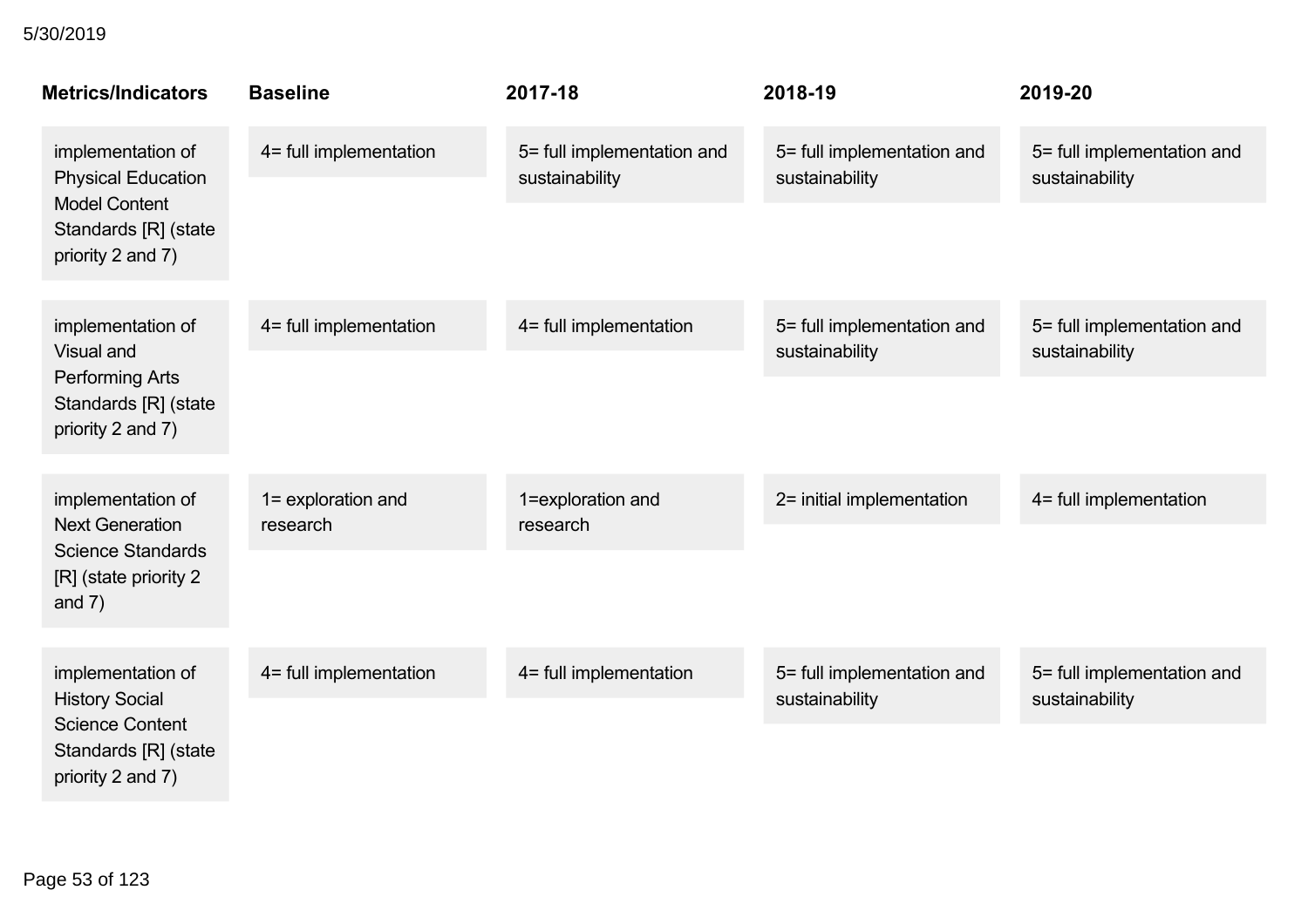| <b>Metrics/Indicators</b>                          | <b>Baseline</b>                  | 2017-18                     | 2018-19                     | 2019-20                     |
|----------------------------------------------------|----------------------------------|-----------------------------|-----------------------------|-----------------------------|
| Schoolwide<br><b>CAASPP ELA</b>                    | 55 points below level three      | 45 points below level three | 35 points below level three | 25 points below level three |
| distance from three<br>[R]                         |                                  |                             |                             |                             |
| <b>White CAASPP ELA</b><br>distance from level     | 40.8 points below level<br>three | 45 points below level three | 35 points below level three | 25 points below level three |
| three $[R]$                                        |                                  |                             |                             |                             |
| <b>Hispanic CAASPP</b><br><b>ELA</b> distance from | 66.3 points below level<br>three | 45 points below level three | 35 below level three        | 25 below level three        |
| level three [R]                                    |                                  |                             |                             |                             |
| Low Income<br><b>CAASPP ELA</b>                    | 71.9 points below level<br>three | 45 points below level three | 35 points below level three | 25 points below level three |
| distance from level<br>three $[R]$                 |                                  |                             |                             |                             |
| English learner<br><b>CAASPP ELA</b>               | 98.3 points below level<br>three | 45 points below level three | 35 points below level three | 25 points below level three |
| distance from level<br>three [R]                   |                                  |                             |                             |                             |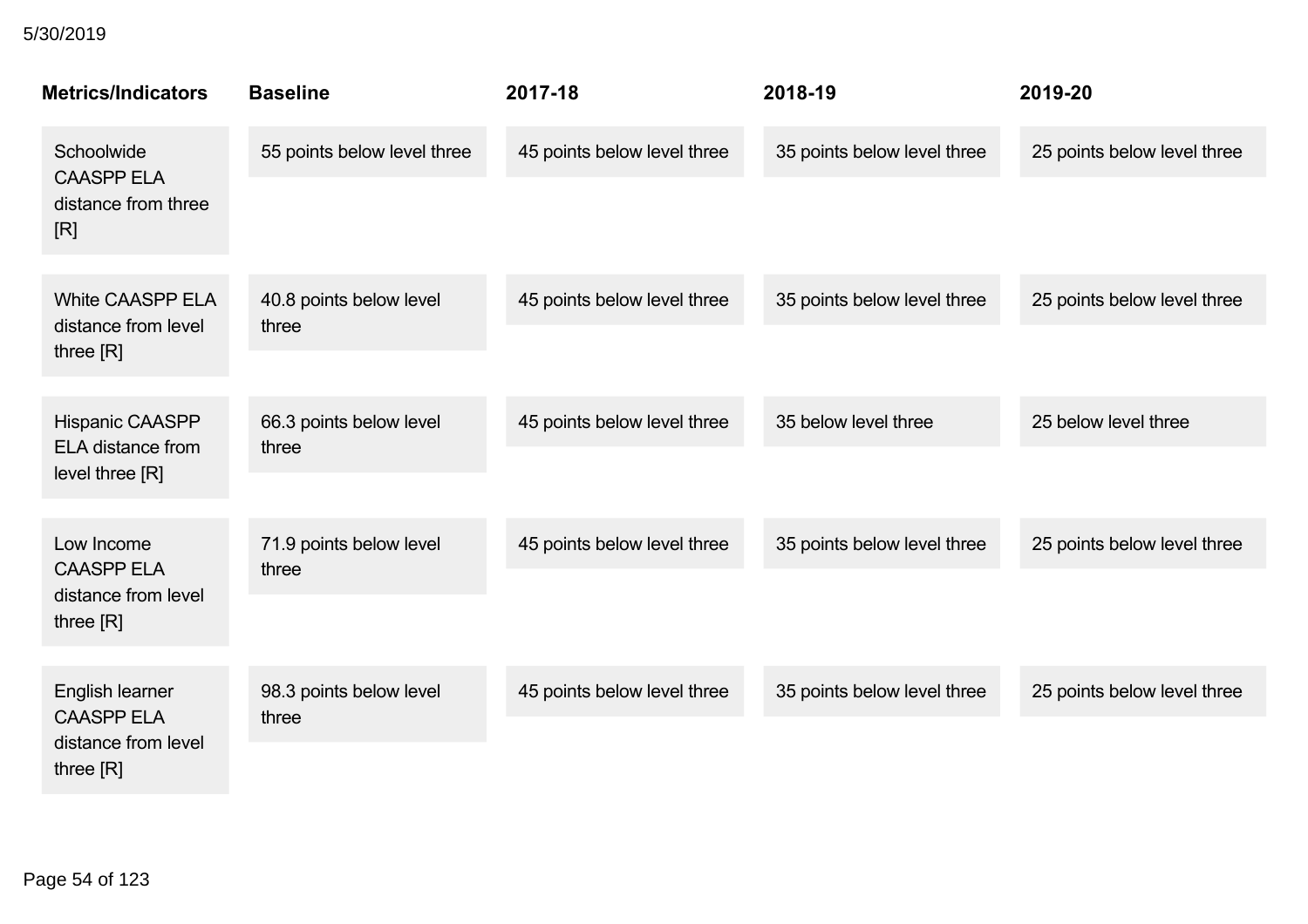| <b>Metrics/Indicators</b>                                           | <b>Baseline</b>                   | 2017-18                     | 2018-19                     | 2019-20                          |
|---------------------------------------------------------------------|-----------------------------------|-----------------------------|-----------------------------|----------------------------------|
| Schoolwide<br><b>CAASPP Math</b><br>distance from level             | 92.1 points below level<br>three  | 80 points below level three | 70 points below level three | 40.4 points below level<br>three |
| three $[R]$                                                         |                                   |                             |                             |                                  |
| <b>White CAASPP</b><br>Math distance from                           | 83.7 points below level<br>three  | 80 points below level three | 70 points below level three | 31.1 points below level<br>three |
| level three [R]                                                     |                                   |                             |                             |                                  |
| <b>Hispanic CAASPP</b><br>Math distance from                        | 95.9 points below level<br>three  | 80 points below level three | 70 points below level three | 44.1 points below level<br>three |
| level three [R]                                                     |                                   |                             |                             |                                  |
| Disadvantaged<br><b>CAASPP Math</b>                                 | 100.1 points below level<br>three | 80 points below level three | 70 points below level three | 42.7 points below level<br>three |
| distance from level<br>three $[R]$                                  |                                   |                             |                             |                                  |
| <b>English Learner</b><br><b>CAASPP Math</b><br>distance from level | 112.9 points below level<br>three | 80 points below level three | 70 points below level three | 45.2 points below level<br>three |
| three [R]                                                           |                                   |                             |                             |                                  |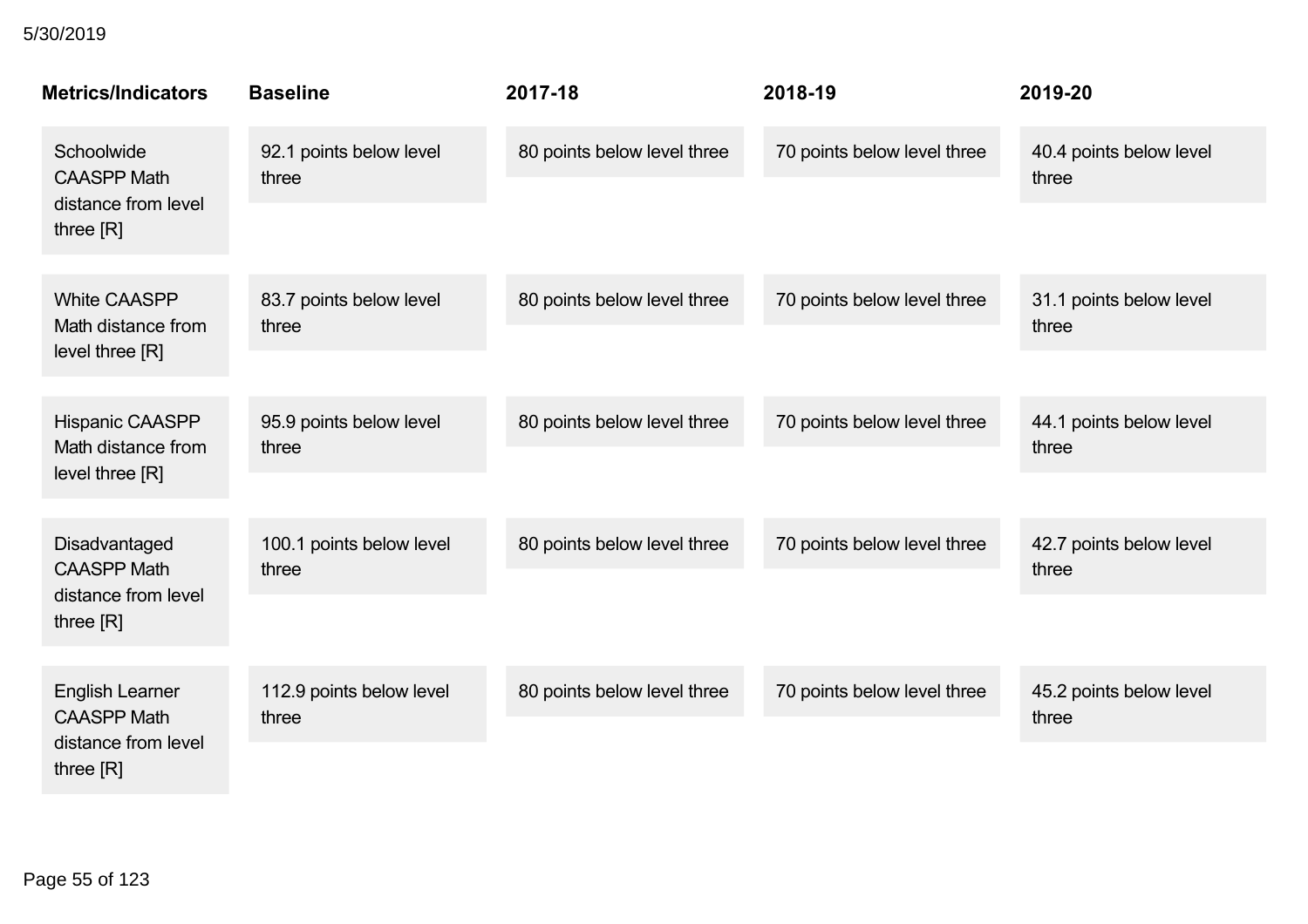| <b>Metrics/Indicators</b>                                                                                                  | <b>Baseline</b> | 2017-18 | 2018-19 | 2019-20                                                                                                                                                                                                                                                                                                                           |
|----------------------------------------------------------------------------------------------------------------------------|-----------------|---------|---------|-----------------------------------------------------------------------------------------------------------------------------------------------------------------------------------------------------------------------------------------------------------------------------------------------------------------------------------|
| <b>English Learner</b><br>progress toward<br>English proficiency                                                           | 66%             | 68%     | 70%     | Target goals and progress<br>related to the English<br>Learner Progress Indicator<br>(ELPI) will now be reported<br>as a measure of<br>percentage of EL students'<br>results within each of the<br>four levels of English<br>Proficiency and the<br>percentage of students that<br>progress at least one level.<br>See outcome 30 |
| English learner<br>redesignation rate                                                                                      | 18%             | 20%     | 22%     | 10%                                                                                                                                                                                                                                                                                                                               |
|                                                                                                                            |                 |         |         |                                                                                                                                                                                                                                                                                                                                   |
| enrollment in broad<br>course of study                                                                                     | 100%            | 100%    | 100%    | 100%                                                                                                                                                                                                                                                                                                                              |
| schoolwide and by<br>unduplicated count<br>students and by<br>students with<br>exceptional needs<br>[R] (state priority 7) |                 |         |         |                                                                                                                                                                                                                                                                                                                                   |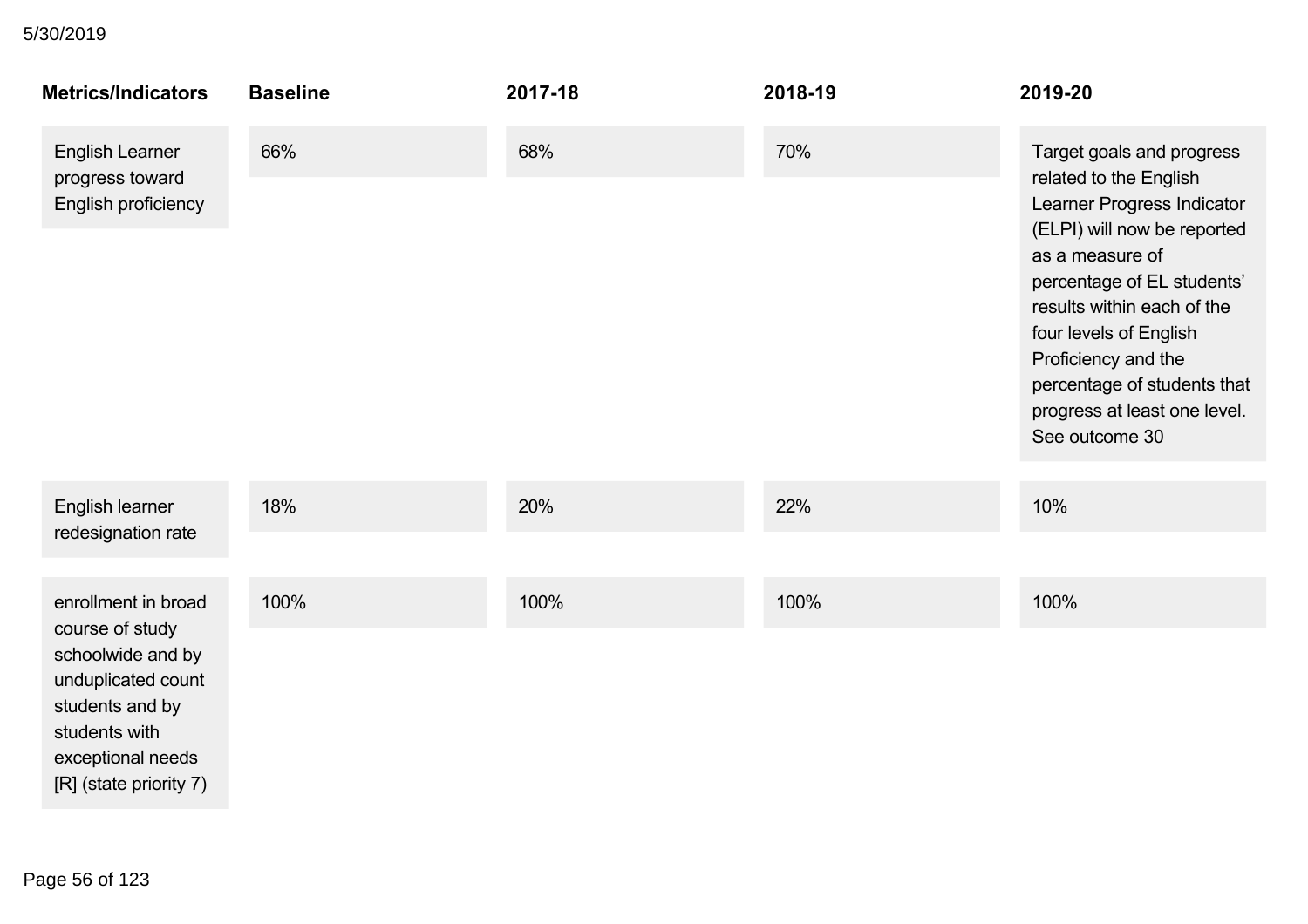| <b>Metrics/Indicators</b>                                                                          | <b>Baseline</b>     | 2017-18   | 2018-19   | 2019-20             |
|----------------------------------------------------------------------------------------------------|---------------------|-----------|-----------|---------------------|
| programs and<br>services to increase<br>access to broad<br>course of study by                      | effective           | effective | effective | effective           |
| unduplicated count<br>students and<br>students with<br>exceptional needs<br>[R] (state priority 7) |                     |           |           |                     |
| implementation of                                                                                  | full implementation | N/A       | N/A       | full implementation |
| state Model Library<br>Standards (R)                                                               |                     |           |           |                     |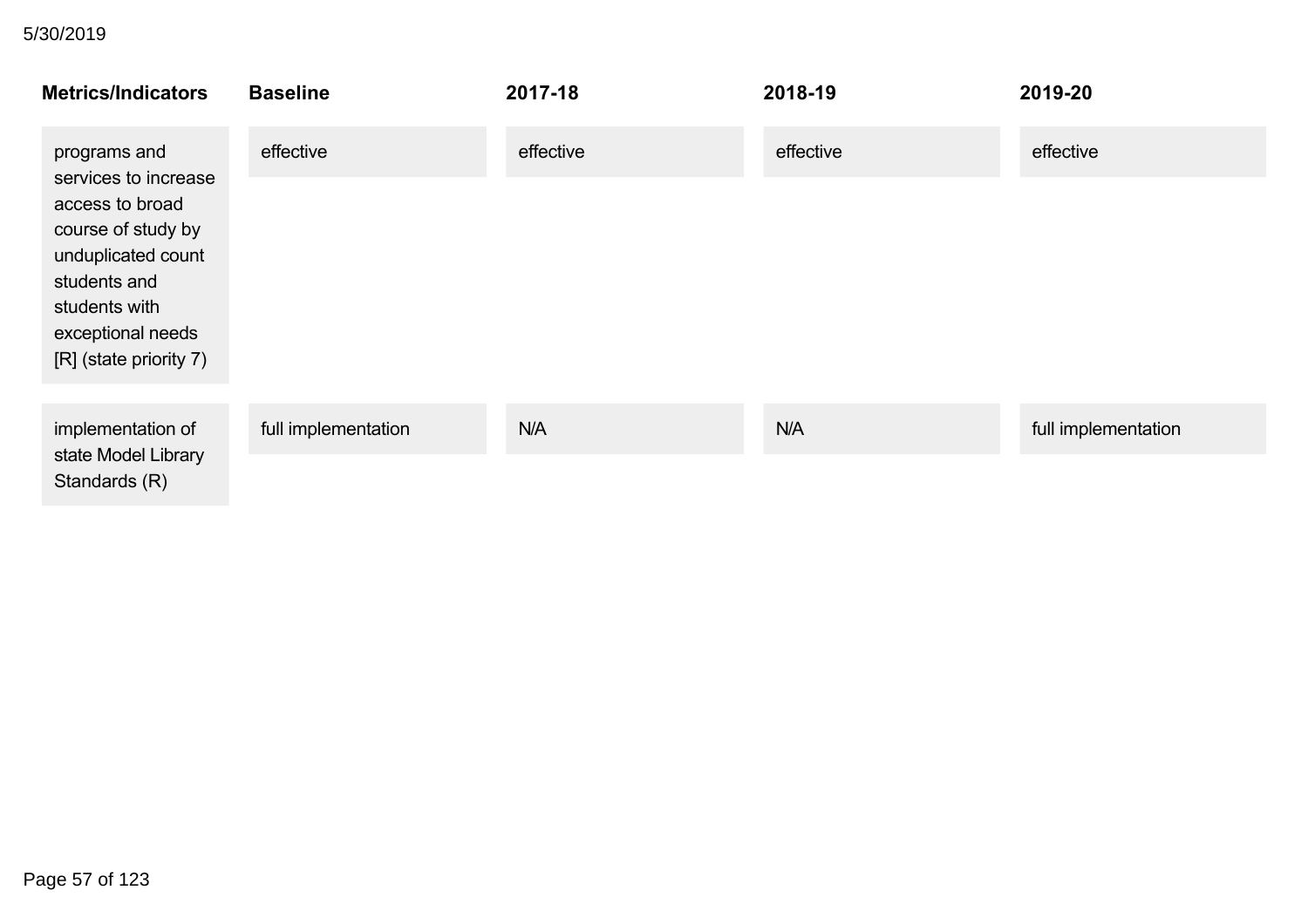#### implementation of 5/30/2019

| <b>Metrics/Indicators</b>                             | <b>Baseline</b>                                                                                                                         | 2017-18 | 2018-19 | 2019-20                                                                                                                              |
|-------------------------------------------------------|-----------------------------------------------------------------------------------------------------------------------------------------|---------|---------|--------------------------------------------------------------------------------------------------------------------------------------|
| Percentage of<br><b>English Learners</b>              | Well Developed $-42.5%$                                                                                                                 | N/A     | N/A     | Well Developed - 52.2%                                                                                                               |
| who make progress<br>toward English<br>Proficiency as | Moderately Developed -<br>32.2%                                                                                                         |         |         | Moderately Developed-<br>30.6%                                                                                                       |
| measured by<br><b>ELPAC</b> and<br>percentage of EL   | Somewhat Developed -<br>16.1%                                                                                                           |         |         | Somewhat Developed -<br>16.3%                                                                                                        |
| students that<br>progress at least                    | Beginning Stage - 9.2%                                                                                                                  |         |         | Beginning Stage - 0.9%                                                                                                               |
| one level                                             | <b>Baseline 2017-2018</b><br><b>ELPAC cohort</b>                                                                                        |         |         | Baseline 2017-2018 ELPAC<br>cohort                                                                                                   |
|                                                       | Percentage of students<br>progressing at least one<br>growth level in this cohort-<br>No comparable<br>information available to<br>date |         |         | Percentage of students<br>progressing at least one<br>growth level in this cohort-<br>No comparable information<br>available to date |
|                                                       |                                                                                                                                         |         |         |                                                                                                                                      |

# **Planned Actions/Services**

Complete a copy of the following table for each of the LEA's Actions/Services. Duplicate the table, including Budgeted Expenditures, as needed.

# **Action #1**

Page 58 of 123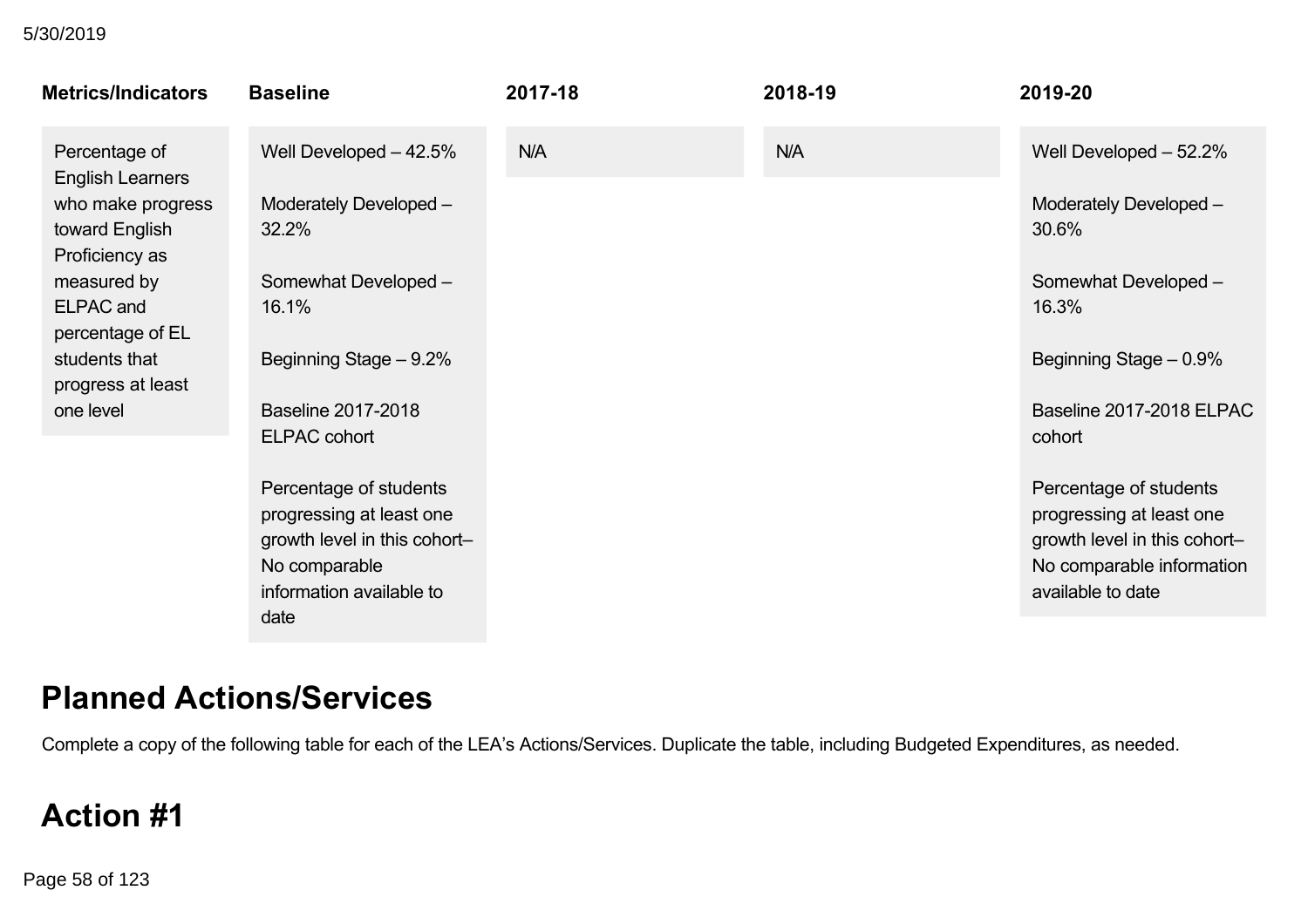## **Action #1** 5/30/2019

#### For Actions/Services not included as contributing to meeting the Increased or Improved Services Requirement:

| <b>Students to be Served</b>                                                                                                                                                                                                                                                                         | Location(s)                                                                                                                                                                                                                                                                                         |                                                                                                                                                                                                                                                                                                      |
|------------------------------------------------------------------------------------------------------------------------------------------------------------------------------------------------------------------------------------------------------------------------------------------------------|-----------------------------------------------------------------------------------------------------------------------------------------------------------------------------------------------------------------------------------------------------------------------------------------------------|------------------------------------------------------------------------------------------------------------------------------------------------------------------------------------------------------------------------------------------------------------------------------------------------------|
| N/A                                                                                                                                                                                                                                                                                                  | N/A                                                                                                                                                                                                                                                                                                 |                                                                                                                                                                                                                                                                                                      |
|                                                                                                                                                                                                                                                                                                      | <b>OR</b>                                                                                                                                                                                                                                                                                           |                                                                                                                                                                                                                                                                                                      |
|                                                                                                                                                                                                                                                                                                      | For Actions/Services included as contributing to meeting the Increased or Improved Services Requirement:                                                                                                                                                                                            |                                                                                                                                                                                                                                                                                                      |
| <b>Students to be Served</b>                                                                                                                                                                                                                                                                         | <b>Scope of Services:</b>                                                                                                                                                                                                                                                                           | Location(s)                                                                                                                                                                                                                                                                                          |
| English Learners, Foster Youth, Low Income                                                                                                                                                                                                                                                           | Schoolwide                                                                                                                                                                                                                                                                                          | <b>All Schools</b>                                                                                                                                                                                                                                                                                   |
| <b>Actions/Services</b>                                                                                                                                                                                                                                                                              |                                                                                                                                                                                                                                                                                                     |                                                                                                                                                                                                                                                                                                      |
| Select from New, Modified, or Unchanged<br>for 2017-18                                                                                                                                                                                                                                               | Select from New, Modified, or Unchanged<br>for 2018-19                                                                                                                                                                                                                                              | <b>Select from New, Modified, or Unchanged</b><br>for 2019-20                                                                                                                                                                                                                                        |
| Modified                                                                                                                                                                                                                                                                                             | Unchanged                                                                                                                                                                                                                                                                                           | Unchanged                                                                                                                                                                                                                                                                                            |
| 2017-18 Actions/Services                                                                                                                                                                                                                                                                             | 2018-19 Actions/Services                                                                                                                                                                                                                                                                            | 2019-20 Actions/Services                                                                                                                                                                                                                                                                             |
| # 1.1: All teachers will continue to deepen<br>their knowledge and application of CCSS<br>ELA, Math and ELD standards, as well as<br>other state academic and performance<br>standards as needed, by participating in<br>CCSS and ELD training provided by the<br>Tulare County Office of Education. | #1.1: All teachers will continue to deepen<br>their knowledge and application of CCSS<br>ELA, Math and ELD standards, as well as<br>other state academic and performance<br>standards as needed, by participating in<br>CCSS and ELD training provided by the<br>Tulare County Office of Education. | # 1.1: All teachers will continue to deepen<br>their knowledge and application of CCSS<br>ELA, Math and ELD standards, as well as<br>other state academic and performance<br>standards as needed, by participating in<br>CCSS and ELD training provided by the<br>Tulare County Office of Education. |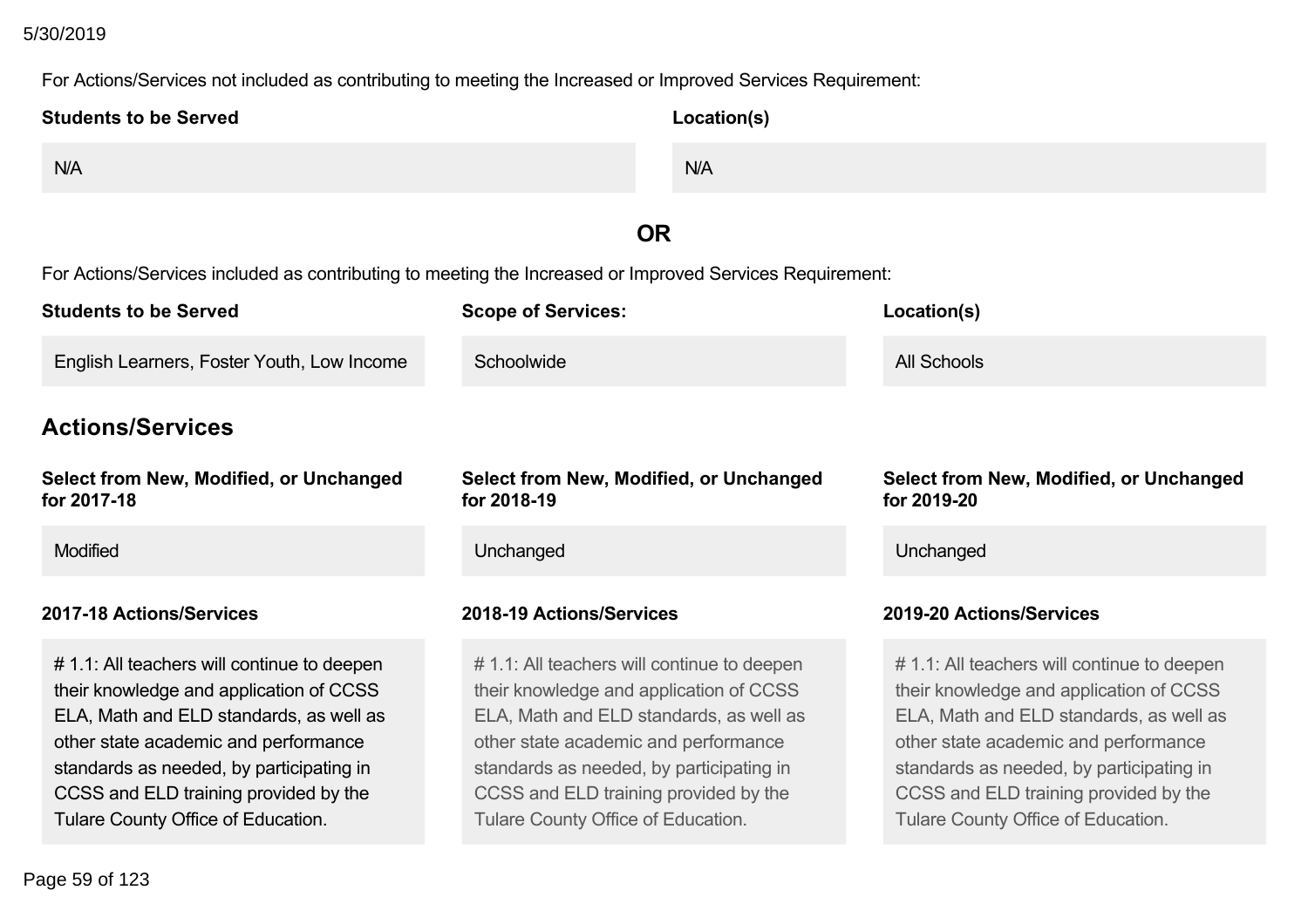Tulare County Office of Education. 5/30/2019

### **Budgeted Expenditures**

| Year                        | 2017-18           | 2018-19           | 2019-20           |
|-----------------------------|-------------------|-------------------|-------------------|
| <b>Amount</b>               | \$3,000           | \$3,000           | \$3,000           |
| <b>Source</b>               | LCFF S/C          | LCFF S/C          | LCFF S/C          |
| <b>Budget<br/>Reference</b> | travel/conference | travel/conference | travel/conference |

# **Action #2**

For Actions/Services not included as contributing to meeting the Increased or Improved Services Requirement:

| <b>Students to be Served</b> | Location(s) |
|------------------------------|-------------|
| N/A                          | N/A         |
|                              | OR          |

For Actions/Services included as contributing to meeting the Increased or Improved Services Requirement:

| <b>Students to be Served</b>                      | <b>Scope of Services:</b> | Location(s) |
|---------------------------------------------------|---------------------------|-------------|
| <b>English Learners, Foster Youth, Low Income</b> | Schoolwide                | All Schools |

### **Actions/Services**

**Page 60 of 123**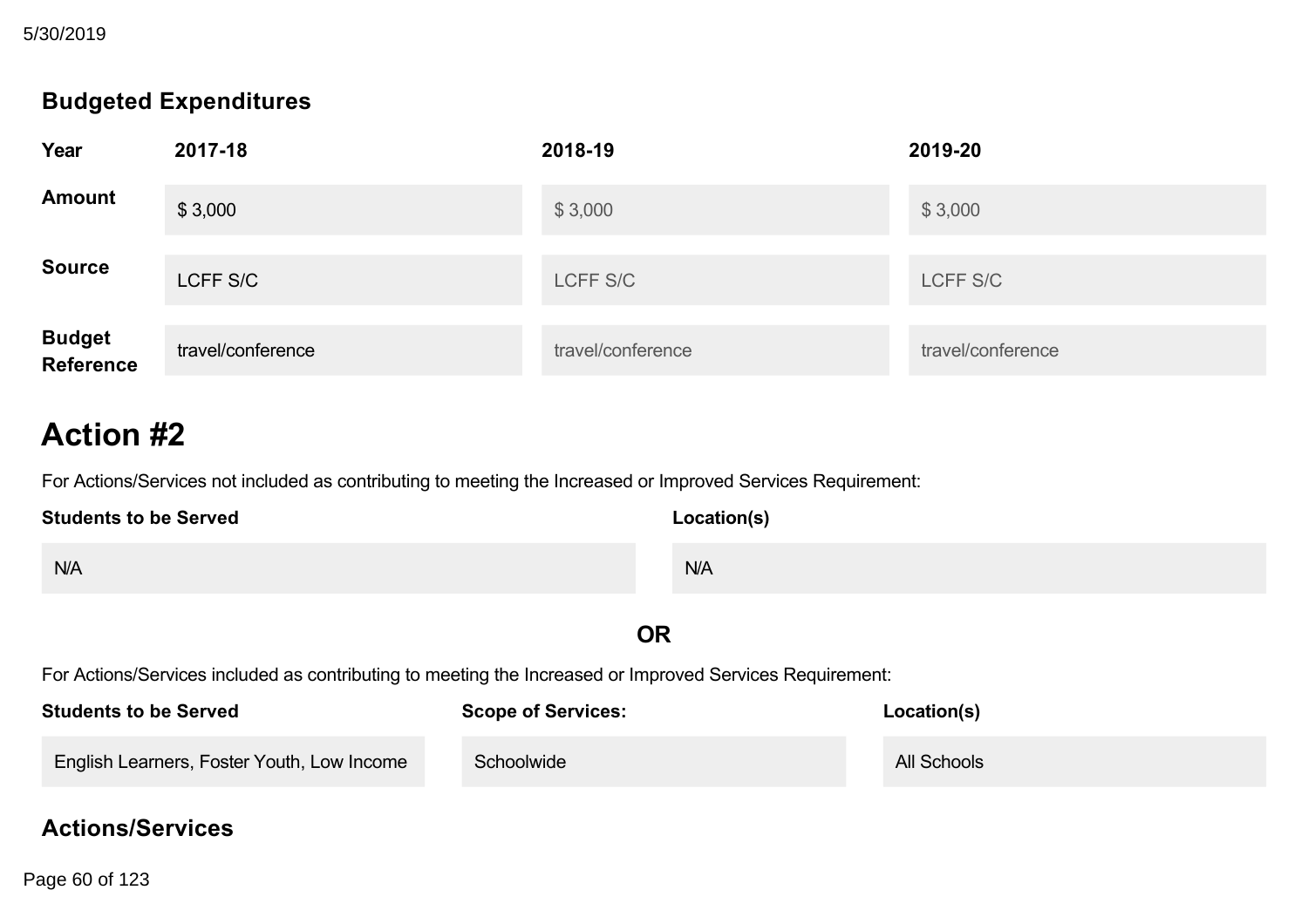## **Actions/Services** 5/30/2019

#### **Select from New, Modified, or Unchanged for 201718**

# 1.2: Teachers, as part of their personal professional development plan, will participate in training at TCOE or other resources upon board approval. Each teacher will attend at least 1 inservice training per year and participate in oncampus staff development meetings at least two times per year.

**Budgeted Expenditures**

#### **Select from New, Modified, or Unchanged for 201819**

Unchanged Unchanged Unchanged

# 1.2: Teachers, as part of their personal professional development plan, will participate in training at TCOE or other resources upon board approval. Each teacher will attend at least 1 inservice training per year and participate in oncampus staff development meetings at least two times per year.

**Select from New, Modified, or Unchanged for 201920**

#### **201718 Actions/Services 201819 Actions/Services 201920 Actions/Services**

# 1.2: Teachers, as part of their personal professional development plan, will participate in training at TCOE or other resources upon board approval. Each teacher will attend at least 1 inservice training per year and participate in oncampus staff development meetings at least two times per year.

| Year                              | 2017-18           | 2018-19           | 2019-20           |
|-----------------------------------|-------------------|-------------------|-------------------|
| <b>Amount</b>                     | \$3,000           | \$3,000           | \$3,000           |
| <b>Source</b>                     | LCFF S/C          | LCFF S/C          | LCFF S/C          |
| <b>Budget</b><br><b>Reference</b> | travel conference | travel conference | travel conference |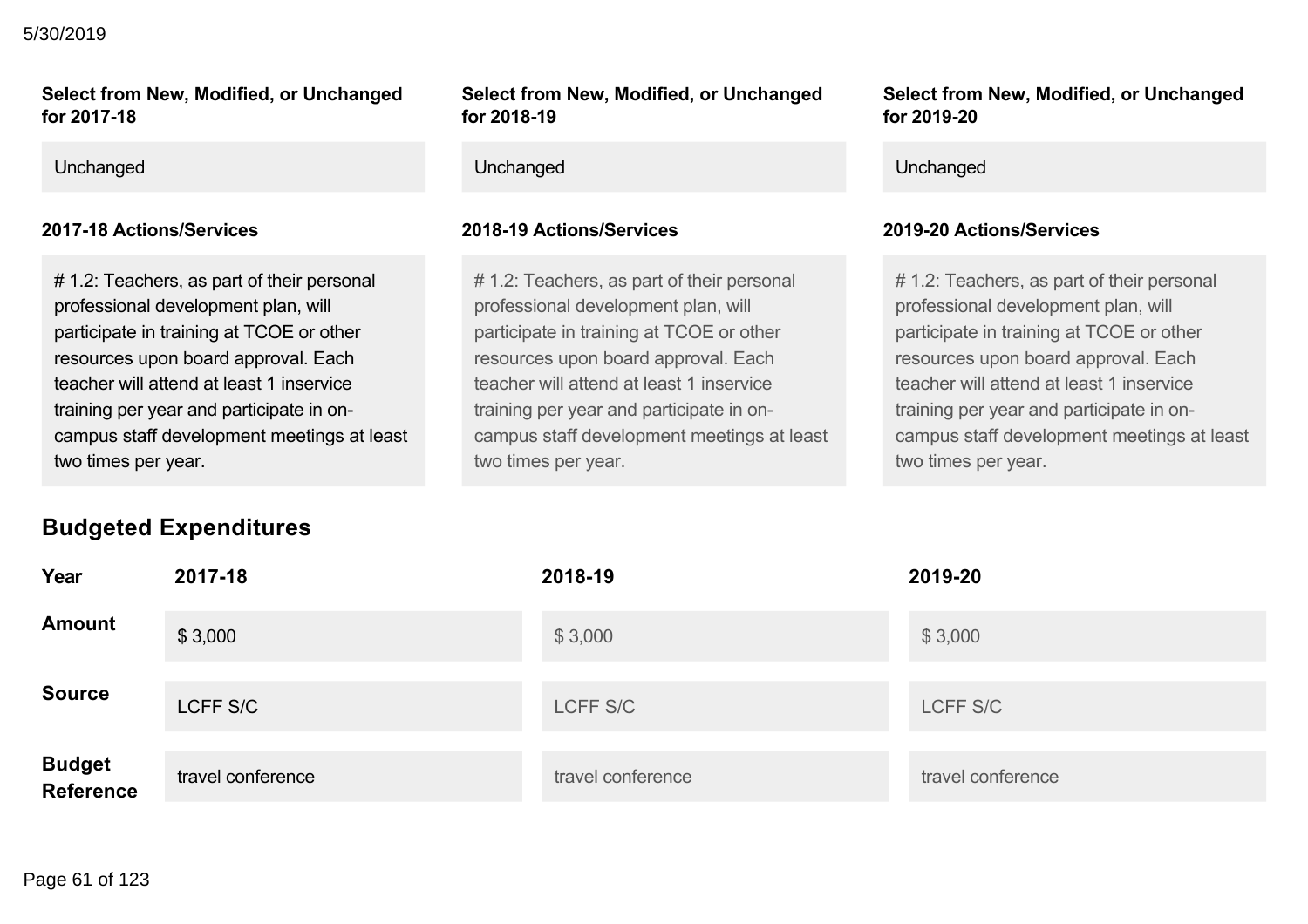# **Action #3**

For Actions/Services not included as contributing to meeting the Increased or Improved Services Requirement:

| <b>Students to be Served</b> | Location(s) |
|------------------------------|-------------|
| N/A                          | N/A         |

### **OR**

For Actions/Services included as contributing to meeting the Increased or Improved Services Requirement:

| <b>Students to be Served</b>                                                                                                                                                                                  | <b>Scope of Services:</b>                                                                                                                                                                                     | Location(s)                                                                                                                                                                                                   |
|---------------------------------------------------------------------------------------------------------------------------------------------------------------------------------------------------------------|---------------------------------------------------------------------------------------------------------------------------------------------------------------------------------------------------------------|---------------------------------------------------------------------------------------------------------------------------------------------------------------------------------------------------------------|
| English Learners, Foster Youth, Low Income                                                                                                                                                                    | Schoolwide                                                                                                                                                                                                    | All Schools                                                                                                                                                                                                   |
| <b>Actions/Services</b>                                                                                                                                                                                       |                                                                                                                                                                                                               |                                                                                                                                                                                                               |
| Select from New, Modified, or Unchanged<br>for 2017-18                                                                                                                                                        | Select from New, Modified, or Unchanged<br>for 2018-19                                                                                                                                                        | Select from New, Modified, or Unchanged<br>for 2019-20                                                                                                                                                        |
| Unchanged                                                                                                                                                                                                     | Unchanged                                                                                                                                                                                                     | <b>Modified</b>                                                                                                                                                                                               |
| 2017-18 Actions/Services                                                                                                                                                                                      | 2018-19 Actions/Services                                                                                                                                                                                      | 2019-20 Actions/Services                                                                                                                                                                                      |
| # 1.3: Teachers by grade span will evaluate<br>existing resources and make<br>recommendations for the development<br>and/or purchase of additional resources to<br>develop Project Based Learning (PBL) units | # 1.3: Teachers by grade span will evaluate<br>existing resources and make<br>recommendations for the development<br>and/or purchase of additional resources to<br>develop Project Based Learning (PBL) units | # 1.3: Teachers by grade span will evaluate<br>existing resources and make<br>recommendations for the development<br>and/or purchase of additional resources to<br>develop Project Based Learning (PBL) units |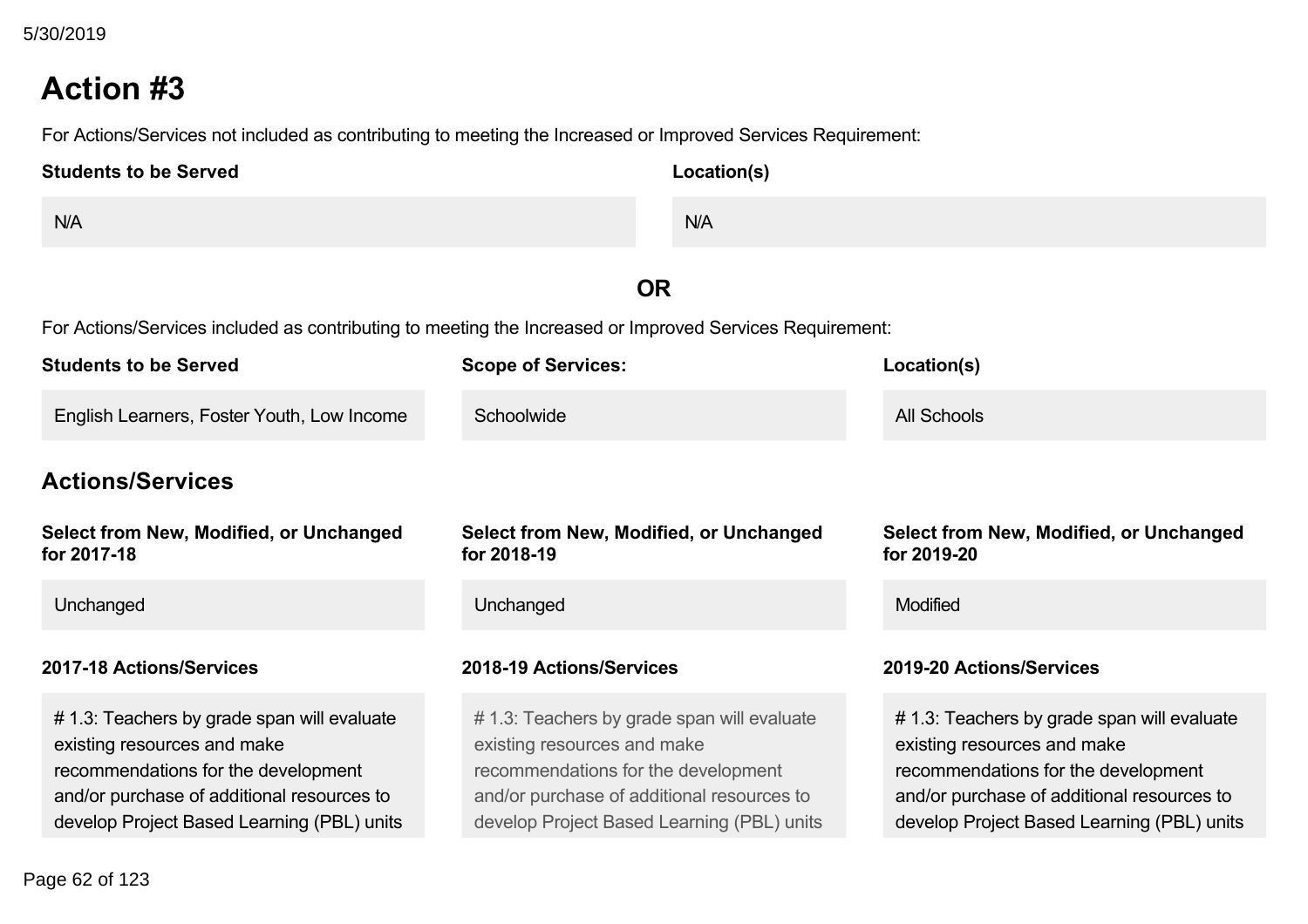#### and/or purchase of additional resources to 5/30/2019

and core and supplemental materials for differentiating and adapting instruction depending upon student academic needs.

and core and supplemental materials for differentiating and adapting instruction depending upon student academic needs. and supplemental materials for differentiating and adapting instruction depending upon student academic needs.

### **Budgeted Expenditures**

| Year                              | 2017-18                | 2018-19                | 2019-20                |
|-----------------------------------|------------------------|------------------------|------------------------|
| <b>Amount</b>                     | \$6,000                | \$6,000                | \$10,000               |
| <b>Source</b>                     | LCFF S/C               | LCFF S/C               | LCFF S/C               |
| <b>Budget</b><br><b>Reference</b> | materials and supplies | materials and supplies | materials and supplies |

# **Action #4**

For Actions/Services not included as contributing to meeting the Increased or Improved Services Requirement:

| <b>Students to be Served</b>                                                                             | Location(s) |  |
|----------------------------------------------------------------------------------------------------------|-------------|--|
| N/A                                                                                                      | N/A         |  |
| <b>OR</b>                                                                                                |             |  |
| For Actions/Services included as contributing to meeting the Increased or Improved Services Requirement: |             |  |
| <b>Students to be Served</b><br><b>Scope of Services:</b>                                                | Location(s) |  |

Page 63 of 123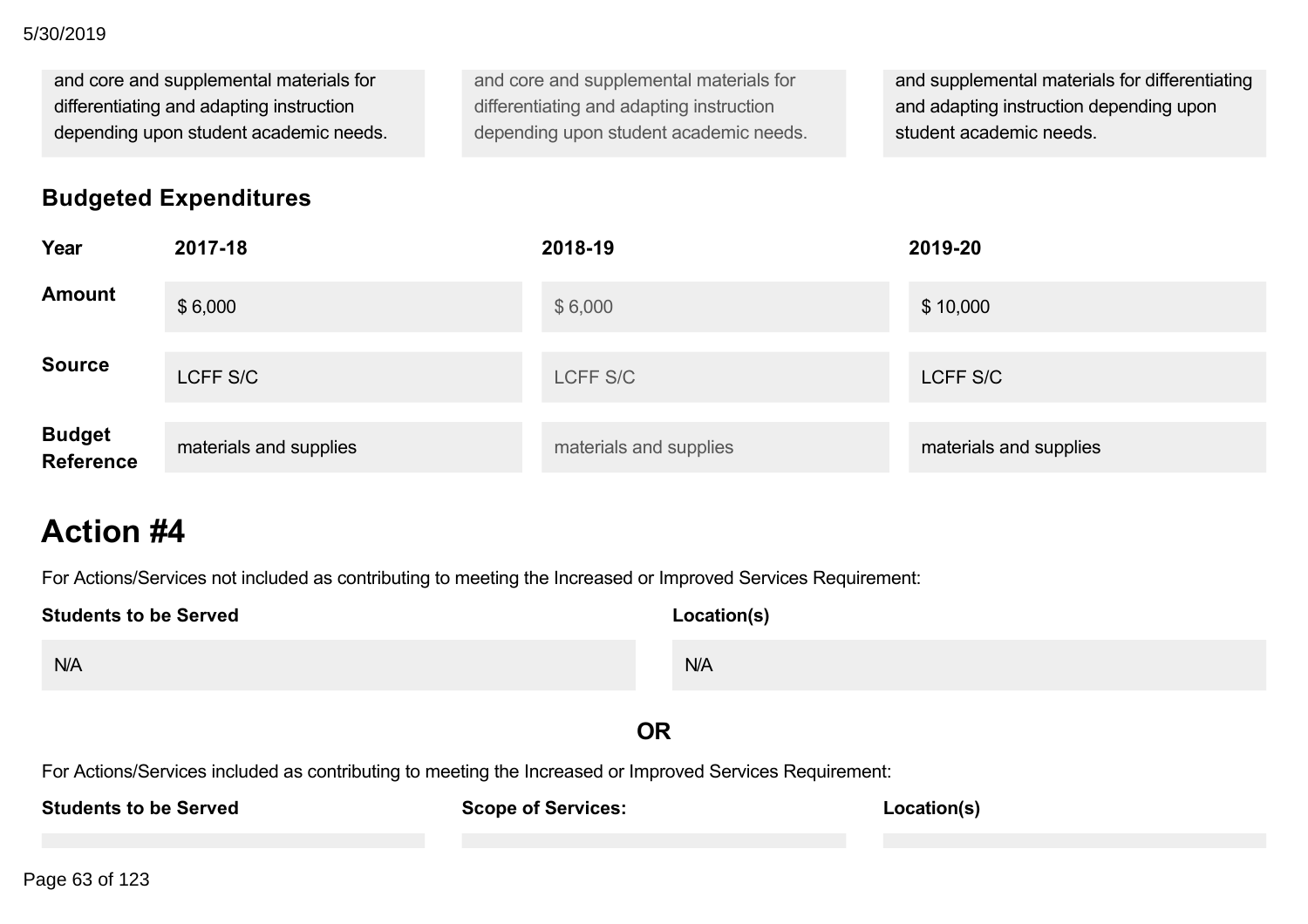#### **Students to be Served** 5/30/2019

| English Learners, Foster Youth, Low Income                                                                                                                                                                 | Schoolwide                                             | <b>All Schools</b>                                                                                                                                                                                         |
|------------------------------------------------------------------------------------------------------------------------------------------------------------------------------------------------------------|--------------------------------------------------------|------------------------------------------------------------------------------------------------------------------------------------------------------------------------------------------------------------|
| <b>Actions/Services</b>                                                                                                                                                                                    |                                                        |                                                                                                                                                                                                            |
| Select from New, Modified, or Unchanged<br>for 2017-18                                                                                                                                                     | Select from New, Modified, or Unchanged<br>for 2018-19 | Select from New, Modified, or Unchanged<br>for 2019-20                                                                                                                                                     |
| <b>Modified</b>                                                                                                                                                                                            | <b>Modified</b>                                        | <b>Modified</b>                                                                                                                                                                                            |
| 2017-18 Actions/Services                                                                                                                                                                                   | 2018-19 Actions/Services                               | 2019-20 Actions/Services                                                                                                                                                                                   |
| # 1.4: Induction Program (BTSA): As<br>applicable, the school district will continue to<br>support the participation of teachers in the<br>BTSA program and other new teacher<br>support programs of TCOE. | budget is modified                                     | # 1.4: Induction Program (BTSA): As<br>applicable, the school district will continue to<br>support the participation of teachers in the<br>BTSA program and other new teacher<br>support programs of TCOE. |

## **Budgeted Expenditures**

| Year                        | 2017-18             | 2018-19            | 2019-20             |
|-----------------------------|---------------------|--------------------|---------------------|
| <b>Amount</b>               | \$8,158             | \$8,244            | \$10,600            |
| <b>Source</b>               | LCFF S/C            | LCFF S/C           | LCFF S/C            |
| <b>Budget<br/>Reference</b> | contracted services | contracted servies | contracted services |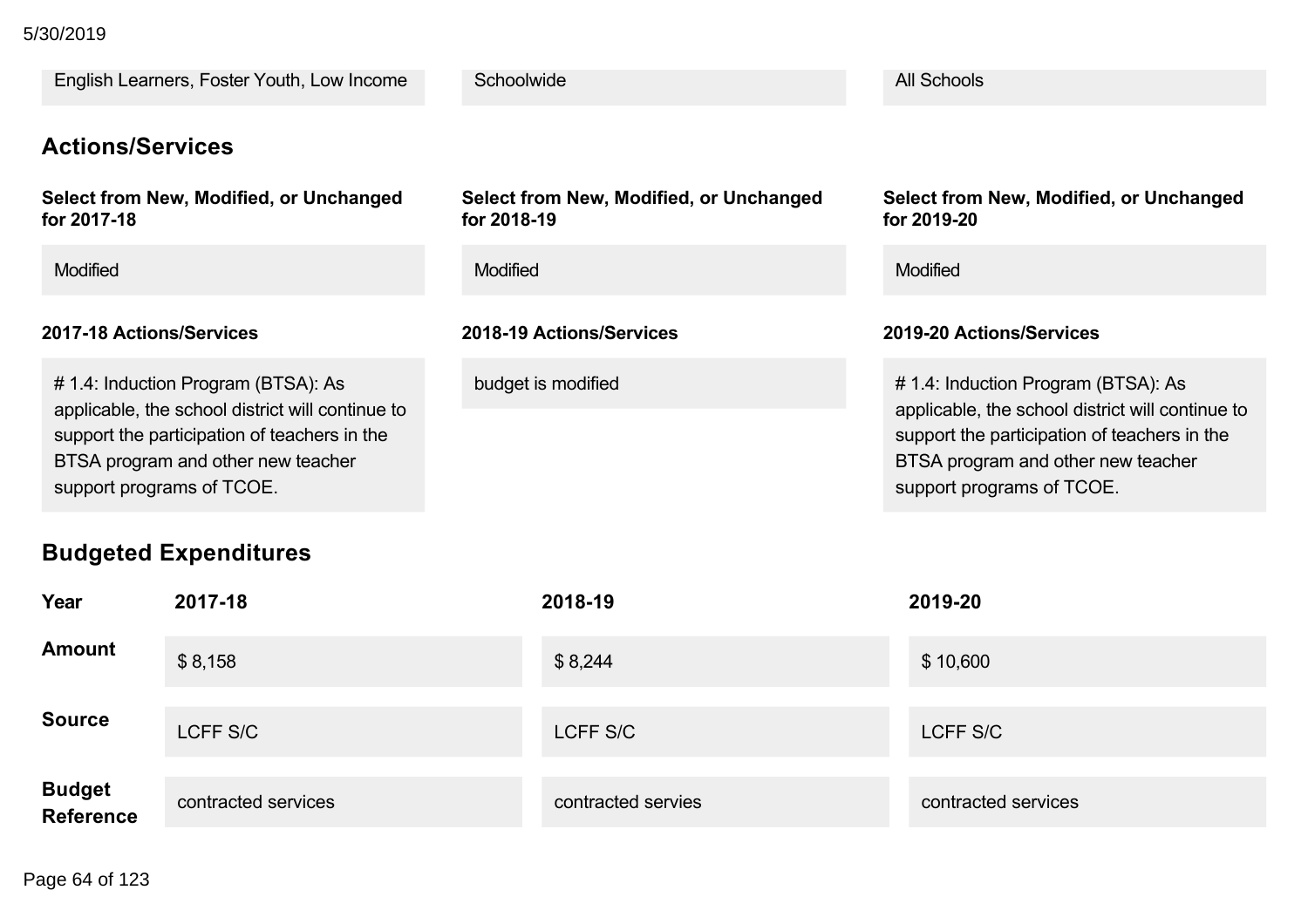# **Action #5**

For Actions/Services not included as contributing to meeting the Increased or Improved Services Requirement:

| <b>Students to be Served</b> | Location(s) |
|------------------------------|-------------|
| N/A                          | N/A         |
|                              | ОR          |

For Actions/Services included as contributing to meeting the Increased or Improved Services Requirement:

| <b>Students to be Served</b>                                                                                                                                              | <b>Scope of Services:</b>                              | Location(s)                                                                                                                       |
|---------------------------------------------------------------------------------------------------------------------------------------------------------------------------|--------------------------------------------------------|-----------------------------------------------------------------------------------------------------------------------------------|
| English Learners, Foster Youth, Low Income                                                                                                                                | Schoolwide                                             | <b>All Schools</b>                                                                                                                |
| <b>Actions/Services</b>                                                                                                                                                   |                                                        |                                                                                                                                   |
| Select from New, Modified, or Unchanged<br>for 2017-18                                                                                                                    | Select from New, Modified, or Unchanged<br>for 2018-19 | Select from New, Modified, or Unchanged<br>for 2019-20                                                                            |
| Unchanged                                                                                                                                                                 | <b>Modified</b>                                        | <b>Modified</b>                                                                                                                   |
| 2017-18 Actions/Services                                                                                                                                                  | 2018-19 Actions/Services                               | 2019-20 Actions/Services                                                                                                          |
| #1.5: Continue to provide resources for<br>teachers to tutor students needing academic<br>support in an extended learning setting<br>(before & after school and/or summer | budget is modified                                     | #1.5: Continue to provide resources for<br>teachers to tutor students needing academic<br>support in an extended learning setting |
| school).                                                                                                                                                                  |                                                        |                                                                                                                                   |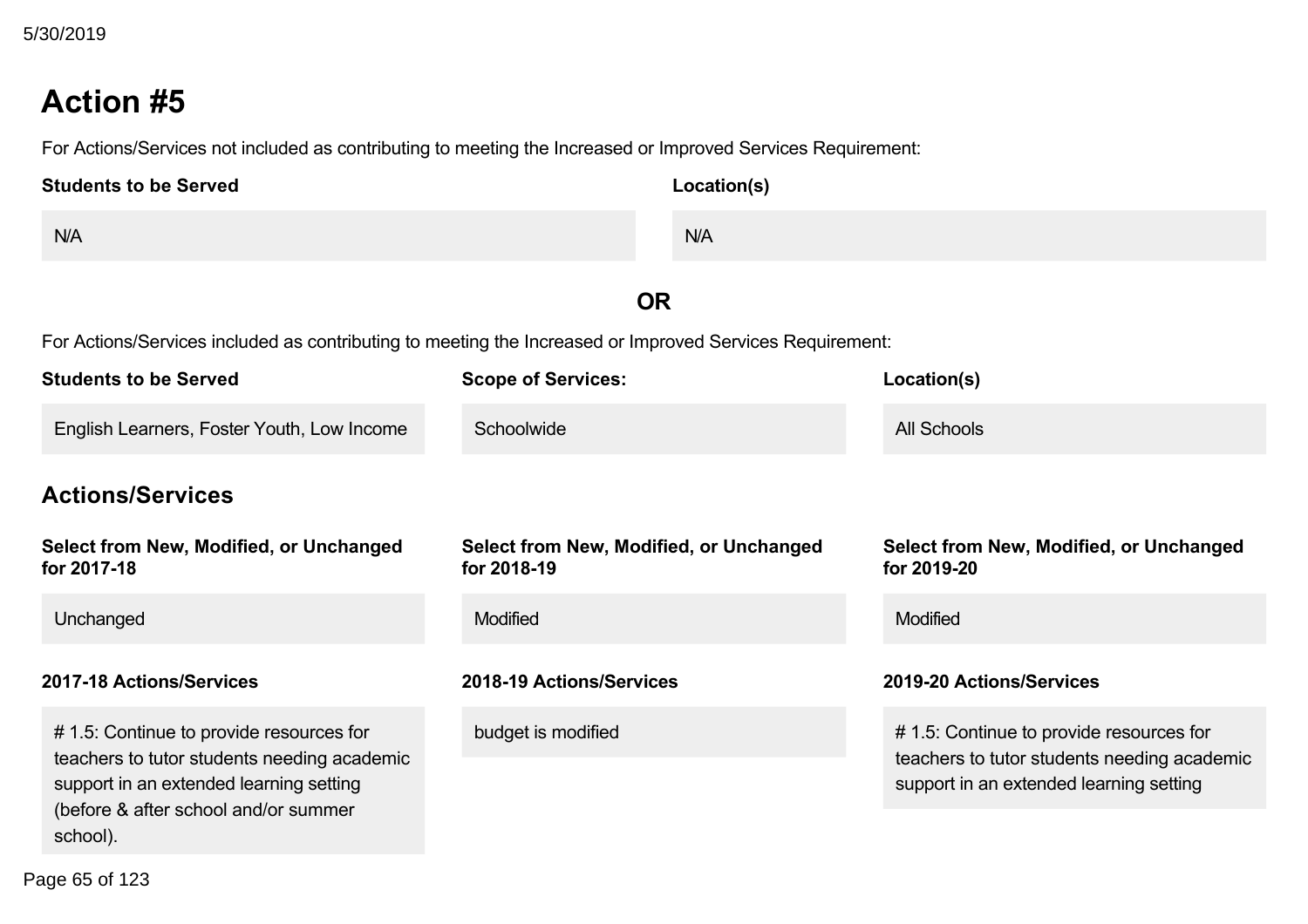### **Budgeted Expenditures**

| Year                        | 2017-18               | 2018-19               | 2019-20               |
|-----------------------------|-----------------------|-----------------------|-----------------------|
| <b>Amount</b>               | \$29,974              | \$30,921              | \$23,073              |
| <b>Source</b>               | LCFF S/C              | LCFF S/C              | LCFF S/C              |
| <b>Budget<br/>Reference</b> | salaries and benefits | salaries and benefits | salaries and benefits |

# **Action #6**

For Actions/Services not included as contributing to meeting the Increased or Improved Services Requirement:

| <b>Students to be Served</b>      | Location(s) |
|-----------------------------------|-------------|
| <b>Students with Disabilities</b> | All Schools |

### **OR**

For Actions/Services included as contributing to meeting the Increased or Improved Services Requirement:

| <b>Students to be Served</b> | <b>Scope of Services:</b> | Location(s) |
|------------------------------|---------------------------|-------------|
| N/A                          | N/A                       | N/A         |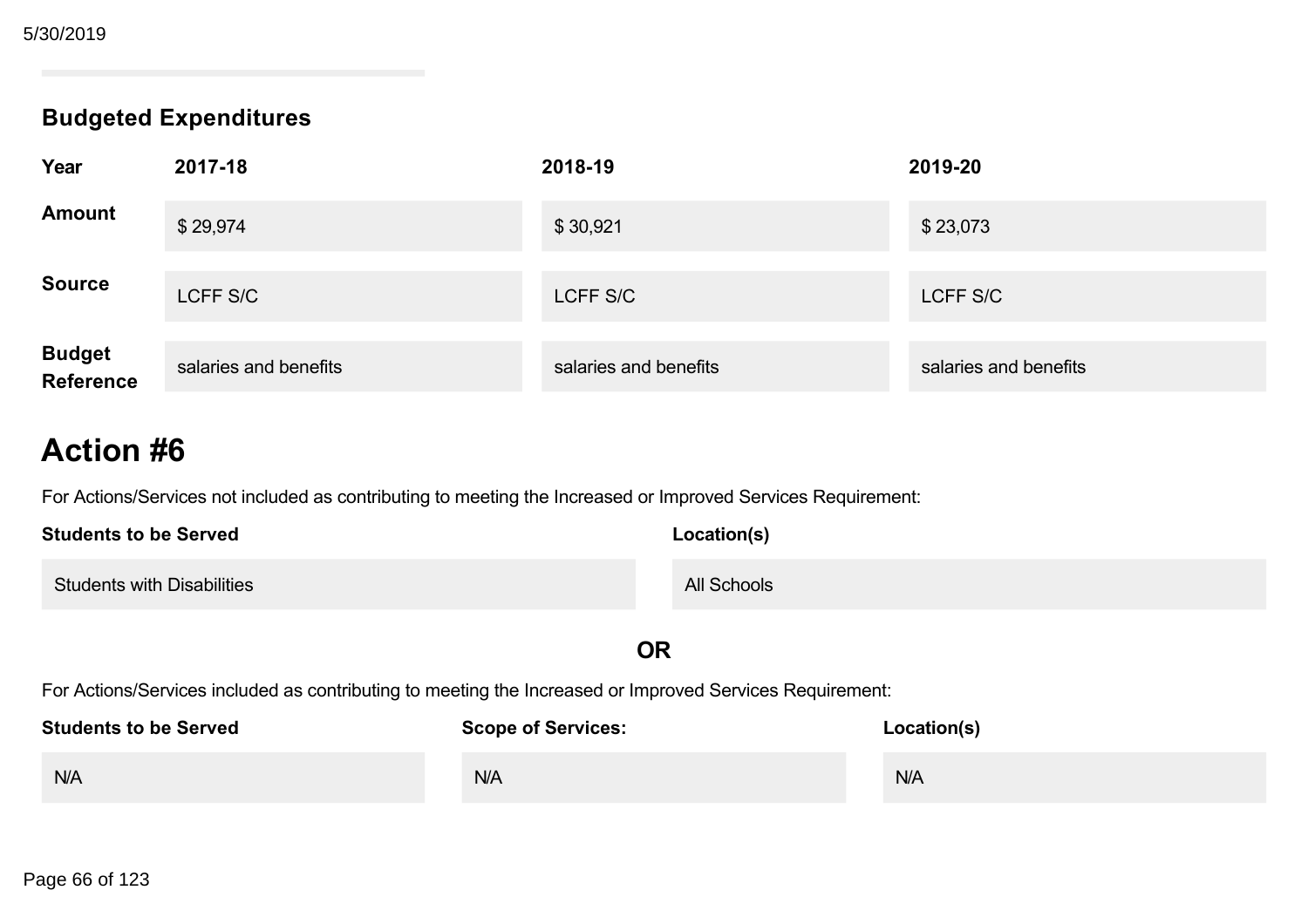### **Actions/Services**

**Select from New, Modified, or Unchanged for 201718**

# 1.6: Continue current contract for intervention services with TCOE for specialized services: teacher for special needs students, school psychologist, hearing intervention, and speech therapist.

#### **Select from New, Modified, or Unchanged for 201819**

Unchanged **Modified** Modified Contains a structure of the Unchanged Contains a structure of the Modified

#### **201718 Actions/Services 201819 Actions/Services 201920 Actions/Services**

# 1.6: Continue current contract for intervention services with TCOE for specialized services: teacher for special needs students, school psychologist, hearing intervention, and speech therapist. **Select from New, Modified, or Unchanged for 201920**

# 1.6: Due to increased need of services for special needs students, provide excess costs of contract for intervention services with TCOE for specialized services: Special Education teacher, school psychologist, hearing intervention, and speech therapist.

## **Budgeted Expenditures**

| Year                        | 2017-18             | 2018-19             | 2019-20             |
|-----------------------------|---------------------|---------------------|---------------------|
| <b>Amount</b>               | no additional costs | no additional costs | \$15,000            |
| <b>Source</b>               | <b>LCFF Base</b>    | <b>LCFF Base</b>    | LCFF S/C            |
| <b>Budget<br/>Reference</b> | contracted services | contracted services | contracted services |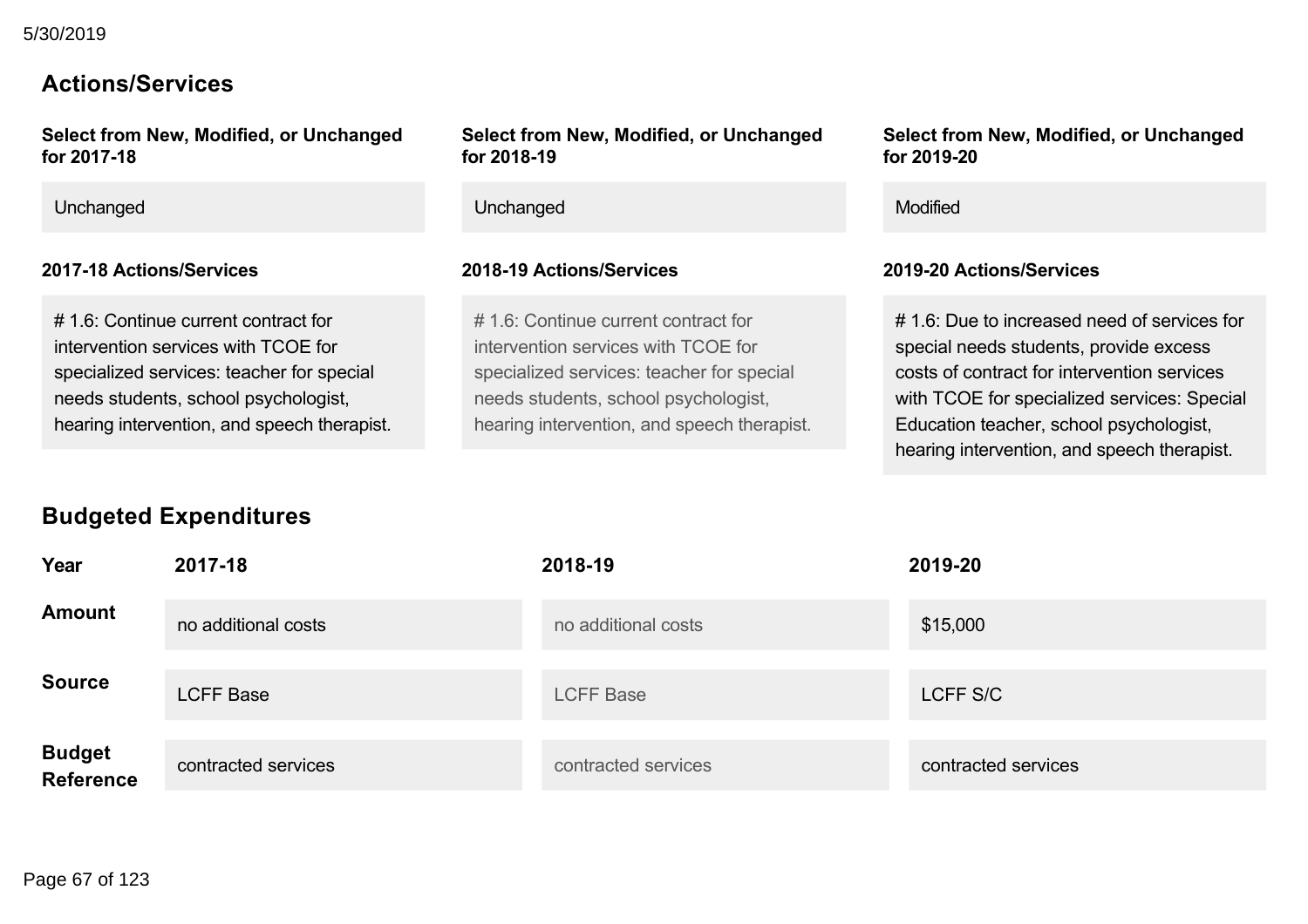# **Action #7**

For Actions/Services not included as contributing to meeting the Increased or Improved Services Requirement:

| <b>Students to be Served</b> | Location(s) |
|------------------------------|-------------|
| <b>All Students</b>          | All Schools |

## **OR**

For Actions/Services included as contributing to meeting the Increased or Improved Services Requirement:

| <b>Students to be Served</b>                                                                                                                                                                                                             | <b>Scope of Services:</b>                                                                                                                                                                                                                | Location(s)                                                                                                                                                                                                                              |
|------------------------------------------------------------------------------------------------------------------------------------------------------------------------------------------------------------------------------------------|------------------------------------------------------------------------------------------------------------------------------------------------------------------------------------------------------------------------------------------|------------------------------------------------------------------------------------------------------------------------------------------------------------------------------------------------------------------------------------------|
| N/A                                                                                                                                                                                                                                      | <b>N/A</b>                                                                                                                                                                                                                               | N/A                                                                                                                                                                                                                                      |
| <b>Actions/Services</b>                                                                                                                                                                                                                  |                                                                                                                                                                                                                                          |                                                                                                                                                                                                                                          |
| Select from New, Modified, or Unchanged<br>for 2017-18                                                                                                                                                                                   | Select from New, Modified, or Unchanged<br>for 2018-19                                                                                                                                                                                   | Select from New, Modified, or Unchanged<br>for 2019-20                                                                                                                                                                                   |
| Modified                                                                                                                                                                                                                                 | Unchanged                                                                                                                                                                                                                                | Unchanged                                                                                                                                                                                                                                |
| 2017-18 Actions/Services                                                                                                                                                                                                                 | 2018-19 Actions/Services                                                                                                                                                                                                                 | 2019-20 Actions/Services                                                                                                                                                                                                                 |
| # 1.8: Teachers and administration, as part<br>of the professional learning community work,<br>continue implementation of the plan for full<br>implementation of the broad course of study<br>and access by English learners per Ed Code | # 1.8: Teachers and administration, as part<br>of the professional learning community work,<br>continue implementation of the plan for full<br>implementation of the broad course of study<br>and access by English learners per Ed Code | # 1.8: Teachers and administration, as part<br>of the professional learning community work,<br>continue implementation of the plan for full<br>implementation of the broad course of study<br>and access by English learners per Ed Code |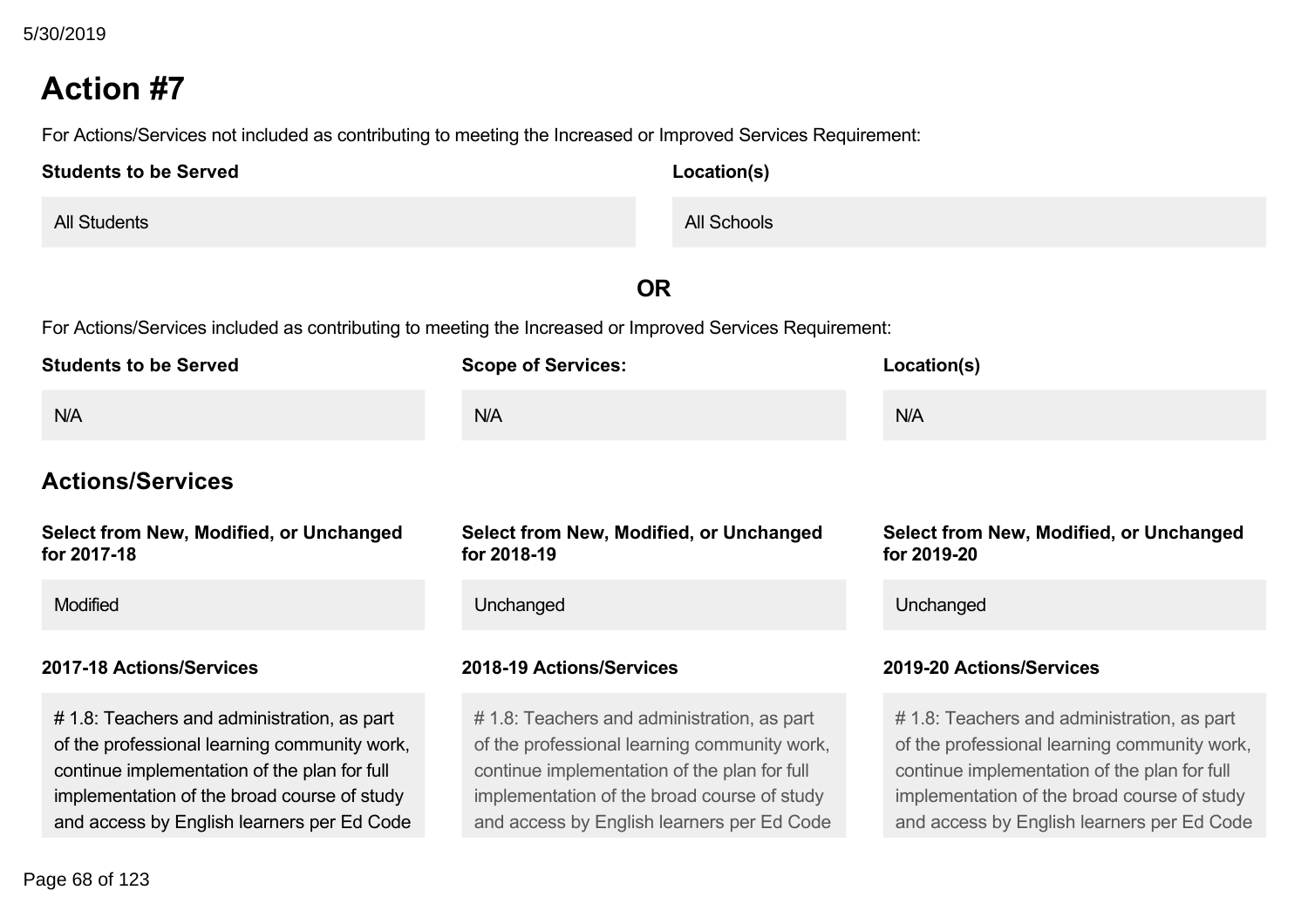implementation of the broad course of study 5/30/2019

51210 and 51220 51210 and 51220 51210 and 51220 **Budgeted Expenditures Year 201718 201819 201920 Amount** no additional costs no additional costs no additional costs **Source** LCFF Base LCFF Base LCFF Base **Budget**

salaries and benefits salaries and salaries and benefits salaries and benefits salaries and benefits

# **Action #8**

**Reference**

For Actions/Services not included as contributing to meeting the Increased or Improved Services Requirement:

| <b>Students to be Served</b> | Location(s) |
|------------------------------|-------------|
| N/A                          | N/A         |

### **OR**

For Actions/Services included as contributing to meeting the Increased or Improved Services Requirement:

| <b>Students to be Served</b>                      | <b>Scope of Services:</b> | Location(s) |
|---------------------------------------------------|---------------------------|-------------|
| <b>English Learners, Foster Youth, Low Income</b> | Schoolwide                | All Schools |

Page 69 of 123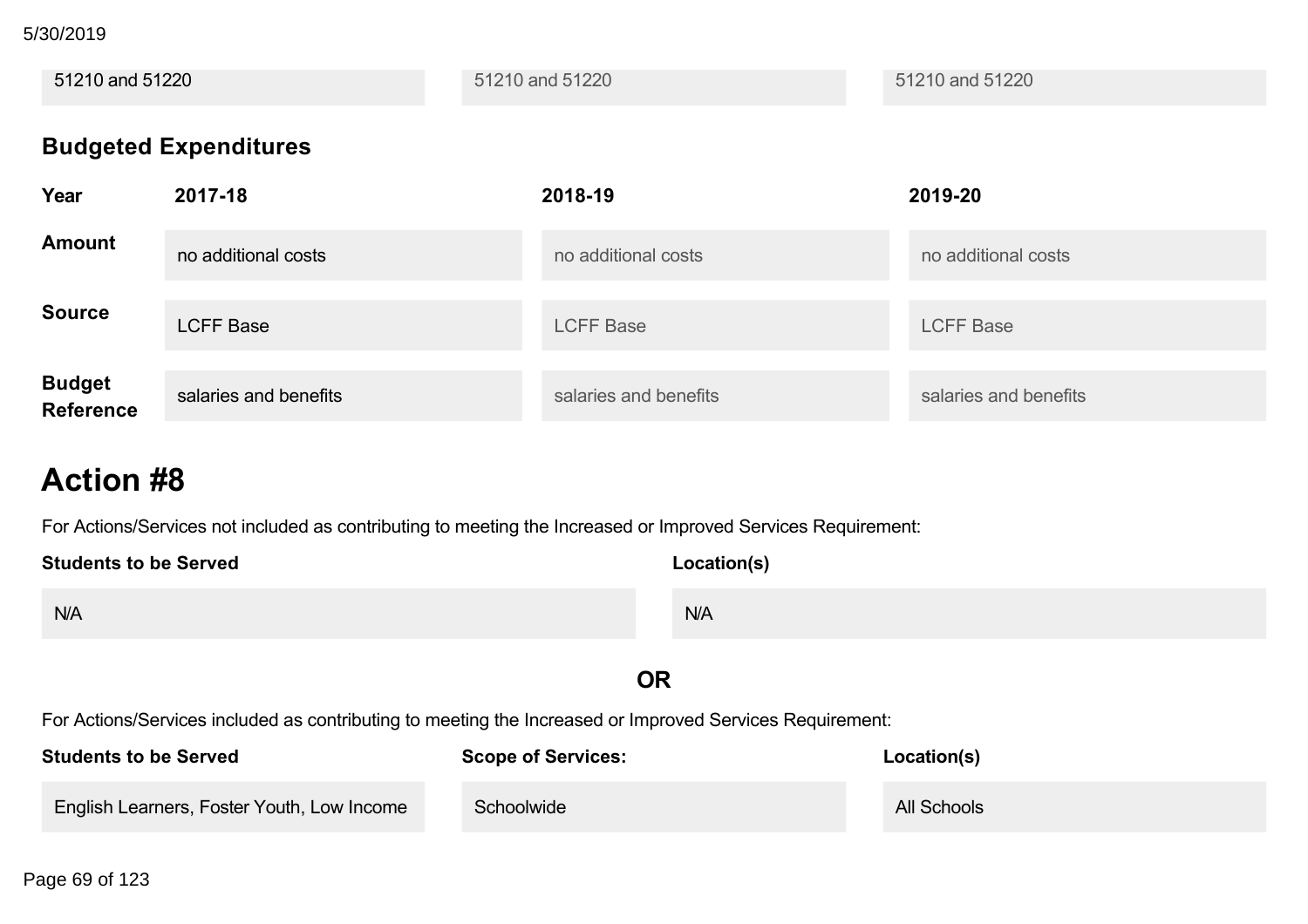### **Actions/Services**

**Select from New, Modified, or Unchanged** for 2017-18

### **201718 Actions/Services 201819 Actions/Services 201920 Actions/Services**

# 1.9 Build leadership and professional learning community by recruiting and training teachers, with stipends, for leadership positions (SBAC/Technology Coordinator, Lead Teacher, CELDT Coordinator, Athletic Director, Student Council Coordinator, etc.).

## **Budgeted Expenditures**

**Select from New, Modified, or Unchanged for 201819**

Modified Modified Modified

**Select from New, Modified, or Unchanged for 201920**

budget is modified budget is modified  $\# 1.8$  Build leadership and professional learning community by recruiting and training teachers, with stipends, for leadership positions (SBAC/Technology Coordinator, Lead Teacher, ; CELDT Coordinator, Athletic Director, Student Council Coordinator, etc.).

| Year                        | 2017-18               | 2018-19               | 2019-20               |
|-----------------------------|-----------------------|-----------------------|-----------------------|
| <b>Amount</b>               | \$18,801              | \$19,101              | \$19,245              |
| <b>Source</b>               | LCFF S/C              | LCFF S/C              | LCFF S/C              |
| <b>Budget<br/>Reference</b> | salaries and benefits | salaries and benefits | salaries and benefits |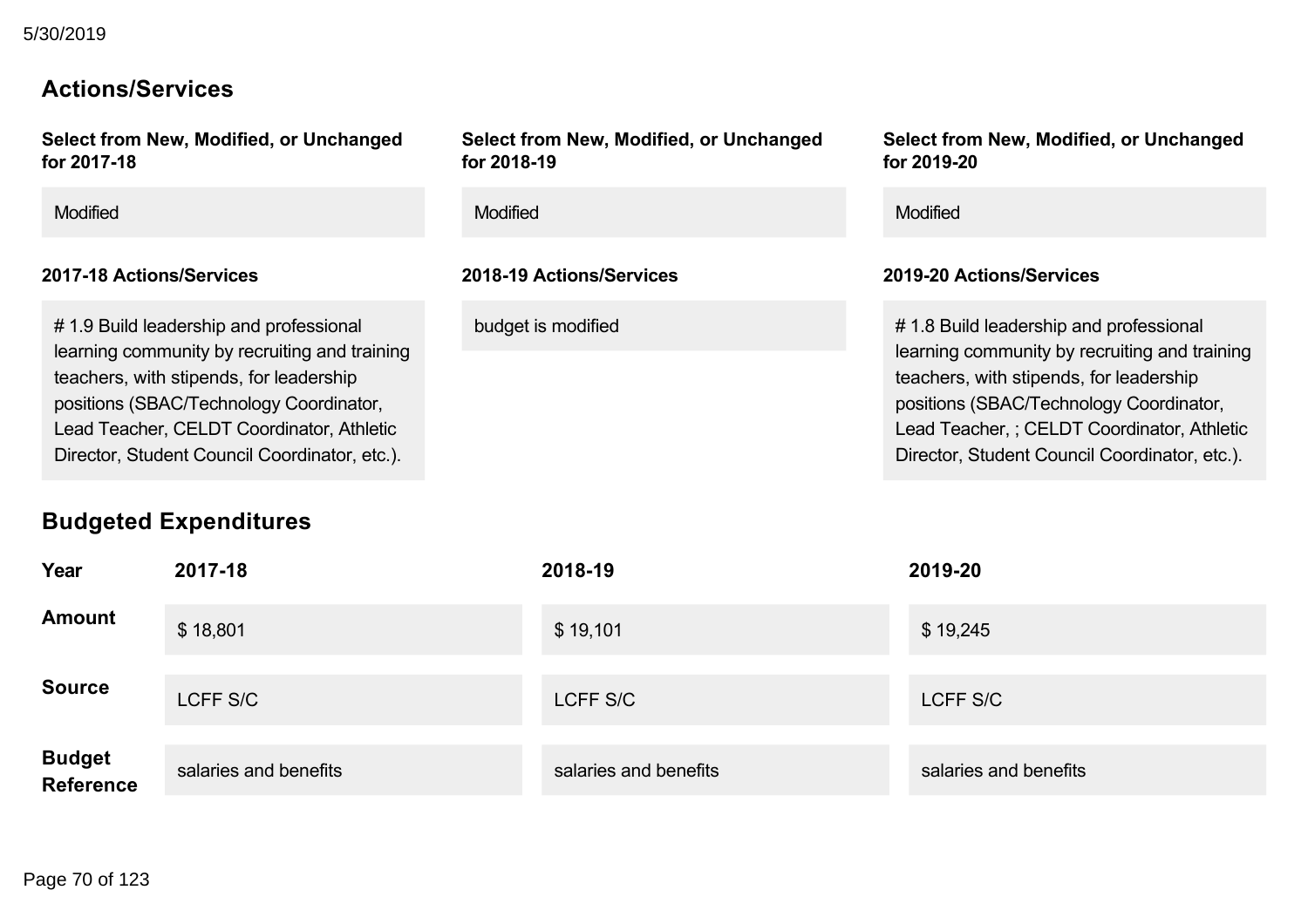# **Action #9**

For Actions/Services not included as contributing to meeting the Increased or Improved Services Requirement:

| <b>Students to be Served</b> | Location(s) |
|------------------------------|-------------|
| N/A                          | N/A         |

### **OR**

For Actions/Services included as contributing to meeting the Increased or Improved Services Requirement:

| <b>Students to be Served</b>                                                                                                                                                                                            | <b>Scope of Services:</b>                              | Location(s)                                                                                                                                                                                                            |
|-------------------------------------------------------------------------------------------------------------------------------------------------------------------------------------------------------------------------|--------------------------------------------------------|------------------------------------------------------------------------------------------------------------------------------------------------------------------------------------------------------------------------|
| English Learners, Foster Youth, Low Income                                                                                                                                                                              | Schoolwide                                             | <b>All Schools</b>                                                                                                                                                                                                     |
| <b>Actions/Services</b>                                                                                                                                                                                                 |                                                        |                                                                                                                                                                                                                        |
| Select from New, Modified, or Unchanged<br>for 2017-18                                                                                                                                                                  | Select from New, Modified, or Unchanged<br>for 2018-19 | Select from New, Modified, or Unchanged<br>for 2019-20                                                                                                                                                                 |
| Unchanged                                                                                                                                                                                                               | <b>Modified</b>                                        | <b>Modified</b>                                                                                                                                                                                                        |
| 2017-18 Actions/Services                                                                                                                                                                                                | 2018-19 Actions/Services                               | 2019-20 Actions/Services                                                                                                                                                                                               |
| 1.10: Maintain three non-student attendance<br>days to the school calendar in order to<br>deepen and implement professional<br>development for teachers and staff while<br>maintaining critical classroom processes for | budget is modified                                     | 1.9: Maintain three non-student attendance<br>days to the school calendar in order to<br>deepen and implement professional<br>development for teachers and staff while<br>maintaining critical classroom processes for |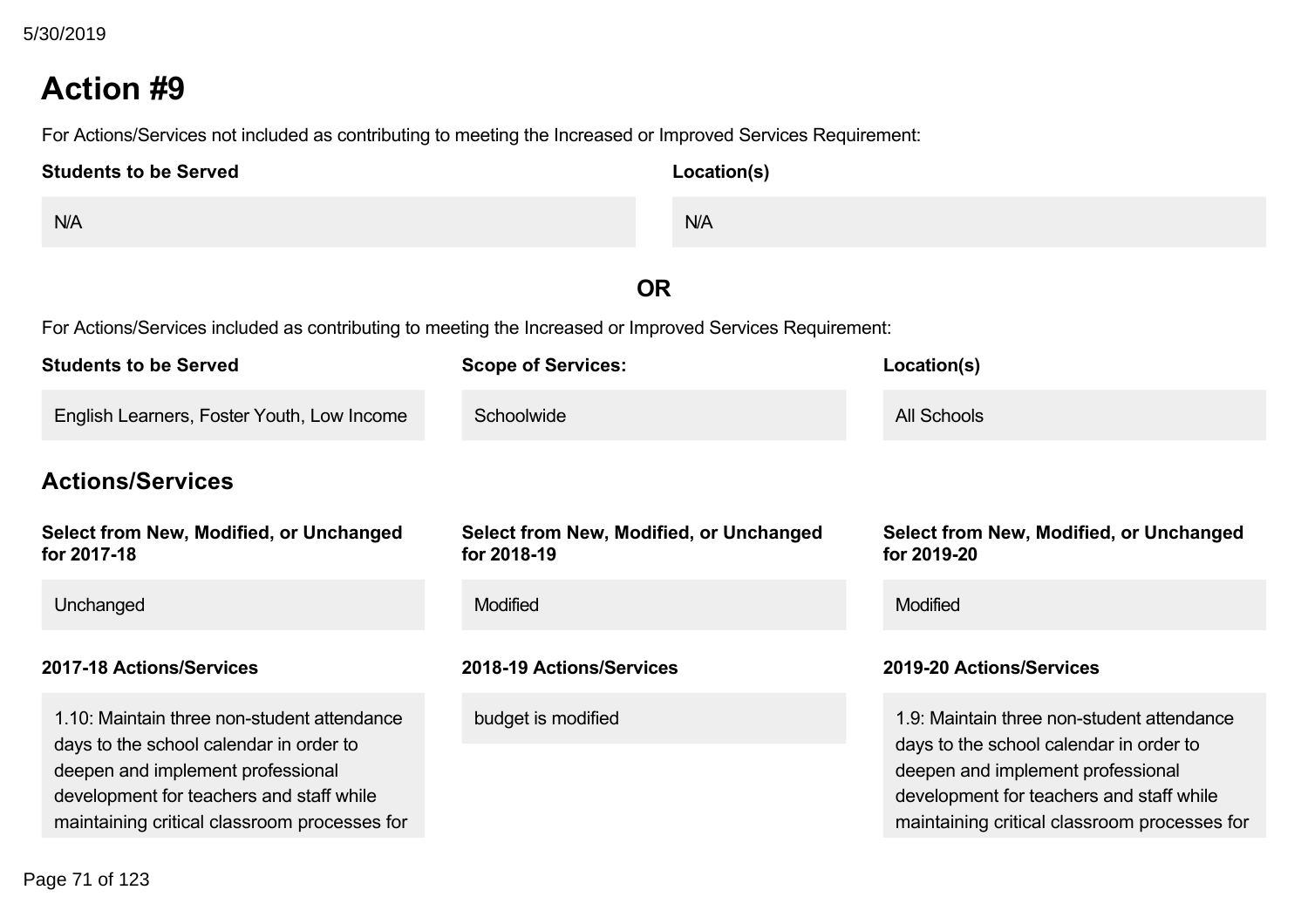#### development for teachers and staff while 5/30/2019

students and reducing lost instruction by having a substitute teacher while the teacher of record is in professional development.

**Budgeted Expenditures**

students and reducing lost instruction by having a substitute teacher while the teacher of record is in professional development.

| Year                | 2017-18             | 2018-19             | 2019-20             |
|---------------------|---------------------|---------------------|---------------------|
| <b>Amount</b>       | \$14,745            | \$15,409            | \$18,000            |
| <b>Source</b>       | LCFF S/C            | LCFF S/C            | LCFF S/C            |
| Budget<br>Reference | salary and benefits | salary and benefits | salary and benefits |

# **Action #10**

For Actions/Services not included as contributing to meeting the Increased or Improved Services Requirement:

| <b>Students to be Served</b>                                                                             | Location(s) |  |  |  |
|----------------------------------------------------------------------------------------------------------|-------------|--|--|--|
| N/A                                                                                                      | N/A         |  |  |  |
| <b>OR</b>                                                                                                |             |  |  |  |
| For Actions/Services included as contributing to meeting the Increased or Improved Services Requirement: |             |  |  |  |
| <b>Students to be Served</b><br><b>Scope of Services:</b>                                                | Location(s) |  |  |  |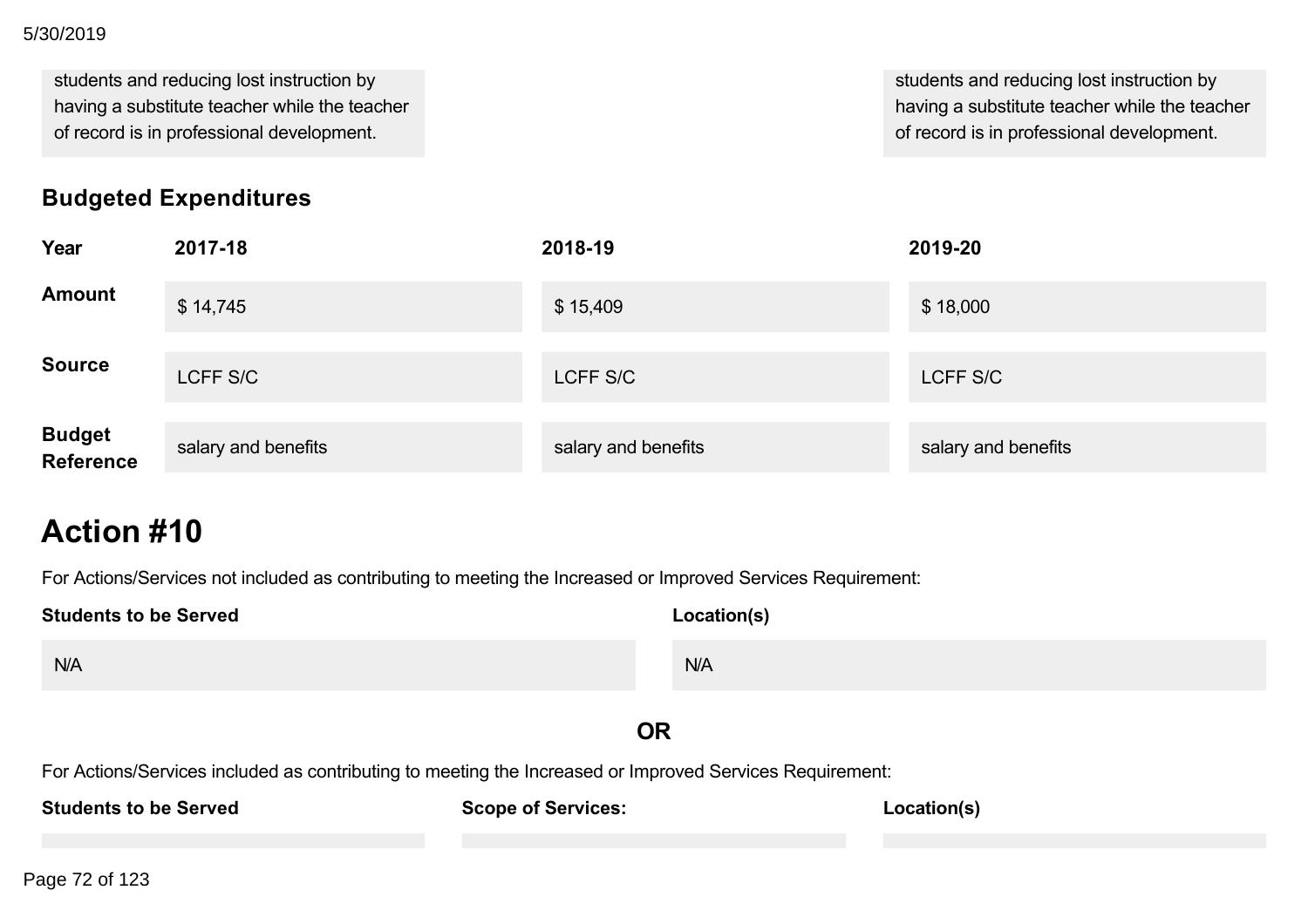English Learners, Foster Youth, Low Income

#### **Actions/Services**

**Select from New, Modified, or Unchanged for 201718**

Unchanged Modified Modified

#### **201718 Actions/Services 201819 Actions/Services 201920 Actions/Services**

1.11: Continue to employ a part-time Instructional Aide for student academic support in order to expand instructional time for students with exceptional needs.

**Select from New, Modified, or Unchanged for 201819**

**Schoolwide** 

1.11: Continue to employ a part-time instructional aide for intensive academic support, under the direction of classrooms teachers, in order to expand instructional time for students with academic, behavioral, and/or emotional issues which create barriers to their success .

**Select from New, Modified, or Unchanged for 201920**

All Schools

1.10: Continue to employ a part-time instructional aide for intensive academic support, under the direction of classrooms teachers, in order to expand instructional time for students with academic, behavioral, and/or emotional issues which create barriers to their success .

#### **Budgeted Expenditures**

| Year          | 2017-18  | 2018-19  | 2019-20  |
|---------------|----------|----------|----------|
| <b>Amount</b> | \$17,594 | \$20,853 | \$24,000 |
| <b>Source</b> | LCFF S/C | LCFF S/C | LCFF S/C |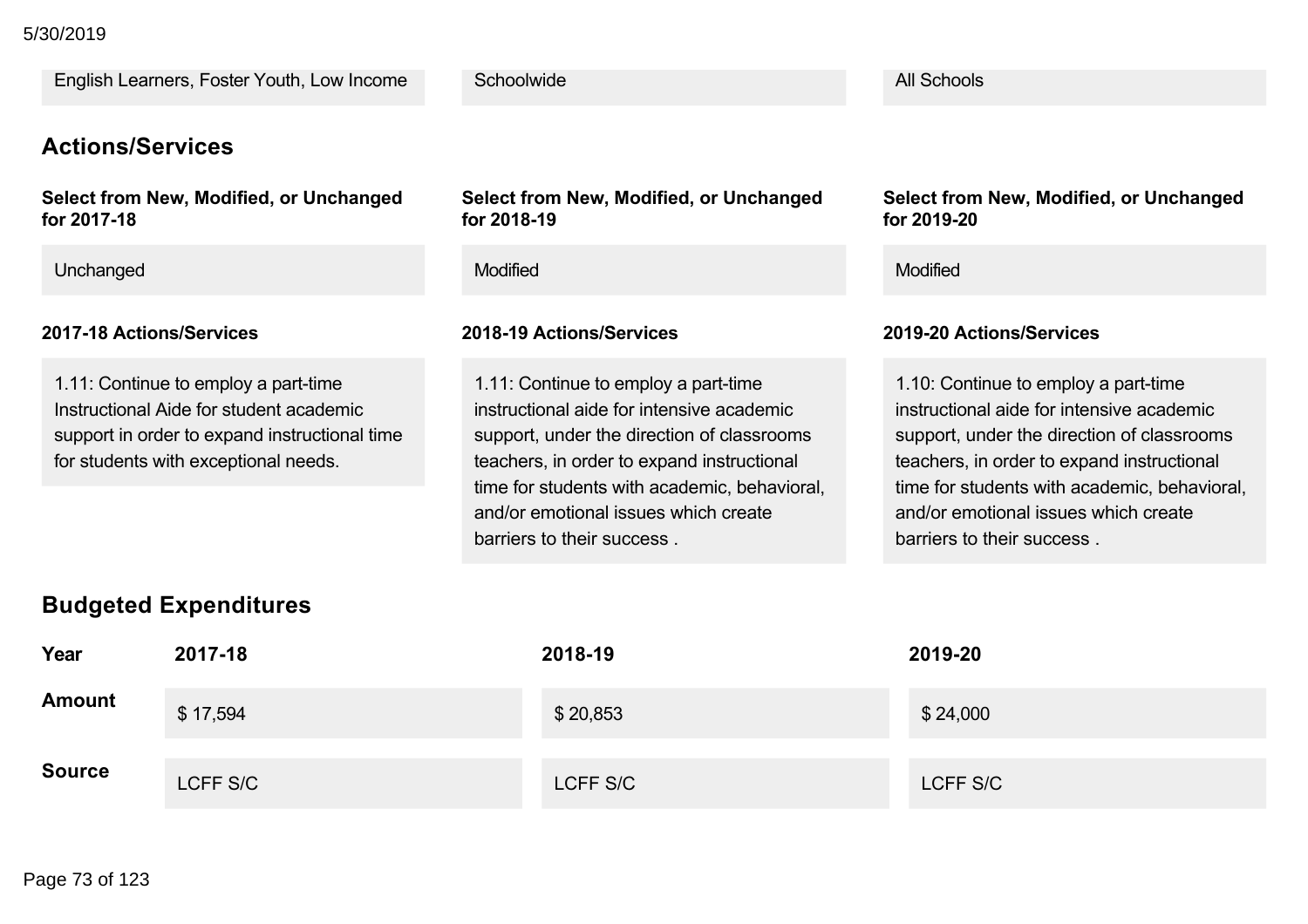| <b>Budget</b><br><b>Reference</b>                                     | salary and benefits                                                                                          | salary and benefits                            |                    | salary and benefits                                           |
|-----------------------------------------------------------------------|--------------------------------------------------------------------------------------------------------------|------------------------------------------------|--------------------|---------------------------------------------------------------|
| <b>Action #11</b>                                                     | For Actions/Services not included as contributing to meeting the Increased or Improved Services Requirement: |                                                |                    |                                                               |
| <b>Students to be Served</b>                                          |                                                                                                              |                                                | Location(s)        |                                                               |
| <b>All Students</b>                                                   |                                                                                                              |                                                | <b>All Schools</b> |                                                               |
|                                                                       |                                                                                                              | <b>OR</b>                                      |                    |                                                               |
|                                                                       | For Actions/Services included as contributing to meeting the Increased or Improved Services Requirement:     |                                                |                    |                                                               |
| <b>Students to be Served</b><br><b>Scope of Services:</b>             |                                                                                                              |                                                |                    | Location(s)                                                   |
| N/A                                                                   |                                                                                                              | N/A                                            |                    | N/A                                                           |
| <b>Actions/Services</b>                                               |                                                                                                              |                                                |                    |                                                               |
| Select from New, Modified, or Unchanged<br>for 2018-19<br>for 2017-18 |                                                                                                              | <b>Select from New, Modified, or Unchanged</b> |                    | <b>Select from New, Modified, or Unchanged</b><br>for 2019-20 |
| Modified                                                              |                                                                                                              | Unchanged                                      |                    | Unchanged                                                     |
| 2017-18 Actions/Services                                              |                                                                                                              | 2018-19 Actions/Services                       |                    | 2019-20 Actions/Services                                      |

 $1.71 \cdot 100$ Page 74 of 123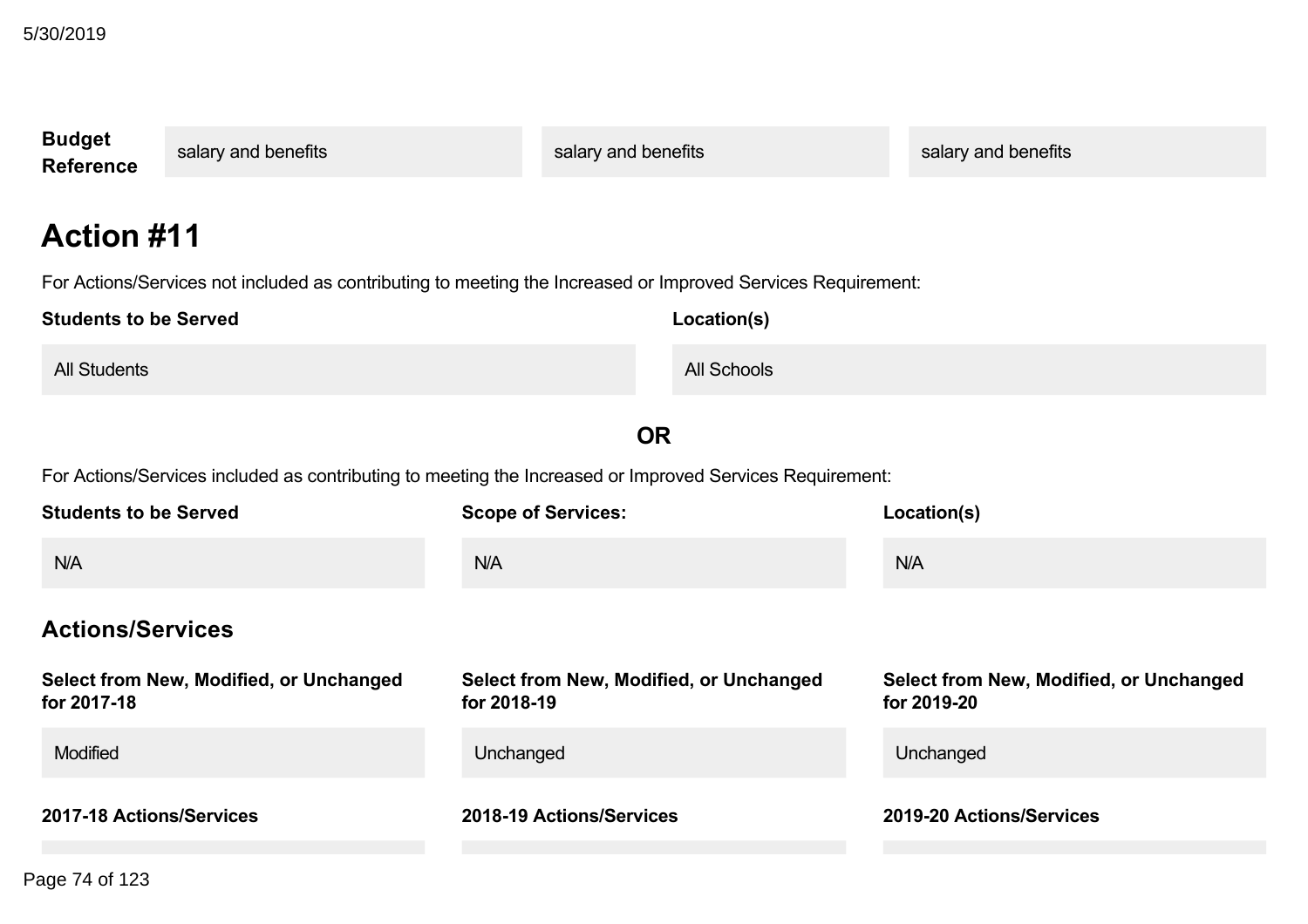1.11: Teachers, as part of the PLC work, continue to develop and refine PBL units and differentiated instruction strategies to meet the academic needs of all learners.

#### 1.11: Teachers, as part of the PLC work, continue to develop and refine PBL units and differentiated instruction strategies to meet the academic needs of all learners.

1.11: Teachers, as part of the PLC work, continue to develop and refine PBL units and differentiated instruction strategies to meet the academic needs of all learners.

## **Budgeted Expenditures**

| Year                        | 2017-18               | 2018-19               | 2019-20               |
|-----------------------------|-----------------------|-----------------------|-----------------------|
| <b>Amount</b>               | no additional costs   | no additional costs   | no additional costs   |
| <b>Source</b>               | <b>LCFF Base</b>      | <b>LCFF Base</b>      | <b>LCFF Base</b>      |
| <b>Budget<br/>Reference</b> | salaries and benefits | salaries and benefits | salaries and benefits |

# **Action #12**

For Actions/Services not included as contributing to meeting the Increased or Improved Services Requirement:

| <b>Students to be Served</b> | Location(s) |
|------------------------------|-------------|
| <b>All Students</b>          | All Schools |

### **OR**

For Actions/Services included as contributing to meeting the Increased or Improved Services Requirement:

**Students to be Served**

**Scope of Services:**

**Location(s)**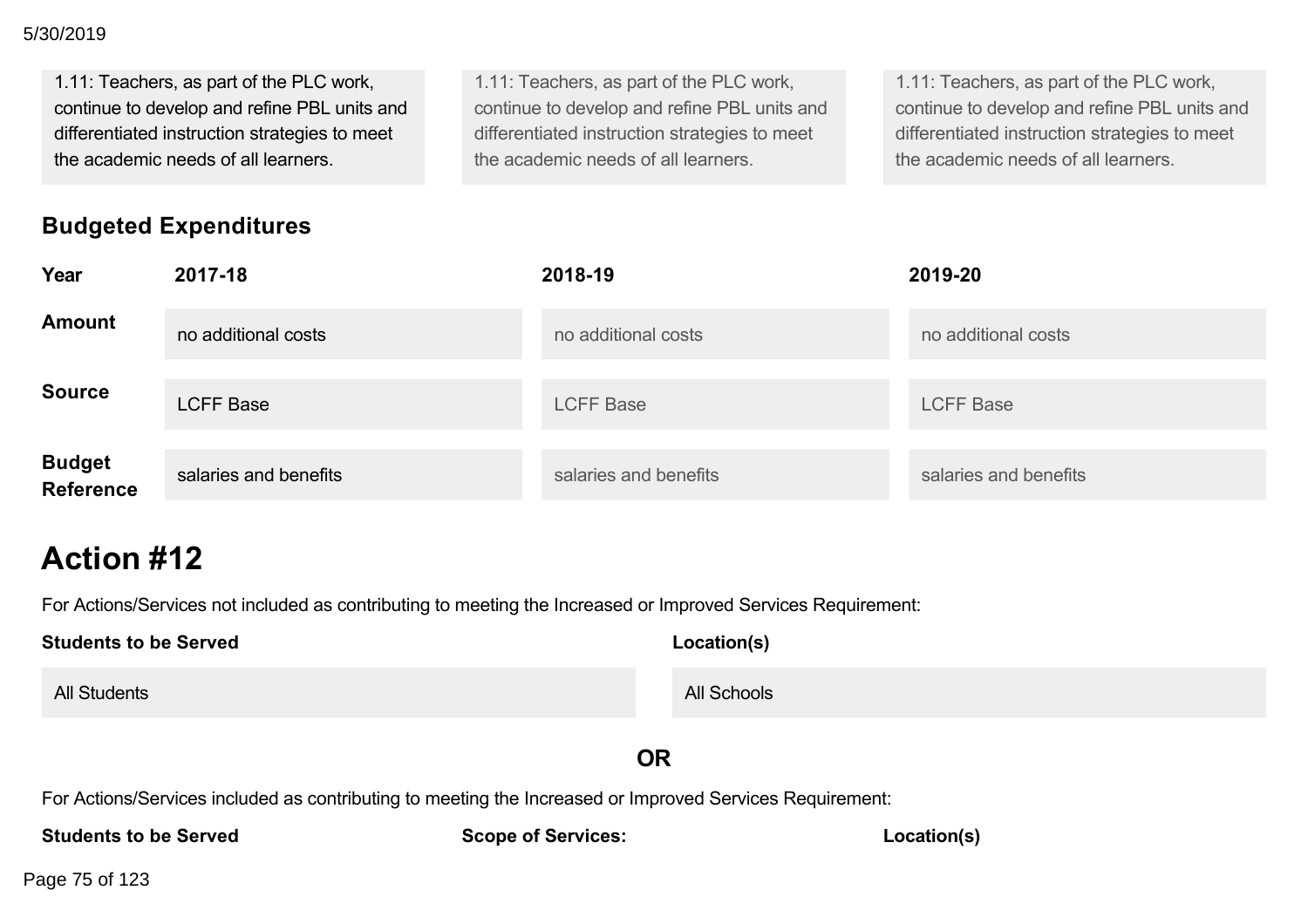5/30/2019

| N/A                                                    | N/A                                                    | N/A                                                                                                                                                                         |
|--------------------------------------------------------|--------------------------------------------------------|-----------------------------------------------------------------------------------------------------------------------------------------------------------------------------|
| <b>Actions/Services</b>                                |                                                        |                                                                                                                                                                             |
| Select from New, Modified, or Unchanged<br>for 2017-18 | Select from New, Modified, or Unchanged<br>for 2018-19 | Select from New, Modified, or Unchanged<br>for 2019-20                                                                                                                      |
|                                                        |                                                        | <b>New</b>                                                                                                                                                                  |
| 2017-18 Actions/Services                               | 2018-19 Actions/Services                               | 2019-20 Actions/Services                                                                                                                                                    |
| N/A                                                    | N/A                                                    | 1.12 Provide a research-based service<br>program of support for students' academic<br>and personal growth through schoolwide<br>Title I program of support and intervention |

## **Budgeted Expenditures**

| Year                | 2017-18 | 2018-19    | 2019-20               |
|---------------------|---------|------------|-----------------------|
| <b>Amount</b>       | N/A     | <b>N/A</b> | \$35,730              |
| <b>Source</b>       | N/A     | <b>N/A</b> | Title I Part A        |
| Budget<br>Reference | N/A     | <b>N/A</b> | salaries and benefits |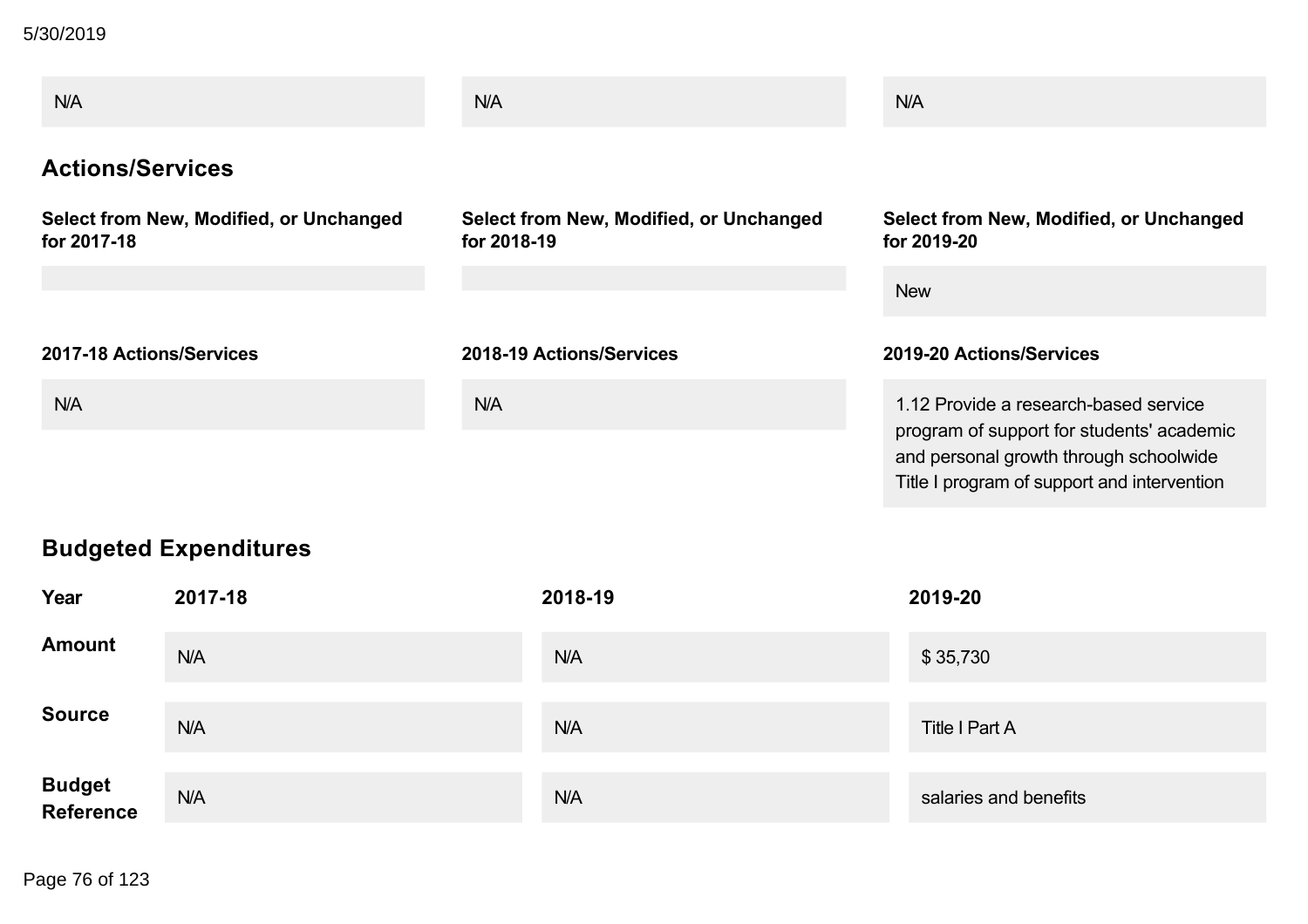For Actions/Services not included as contributing to meeting the Increased or Improved Services Requirement:

| <b>Students to be Served</b> | Location(s) |
|------------------------------|-------------|
| <b>All Students</b>          | All Schools |

**OR**

For Actions/Services included as contributing to meeting the Increased or Improved Services Requirement:

| <b>Students to be Served</b>                           | <b>Scope of Services:</b>                              | Location(s)                                                                        |
|--------------------------------------------------------|--------------------------------------------------------|------------------------------------------------------------------------------------|
| N/A                                                    | N/A                                                    | N/A                                                                                |
| <b>Actions/Services</b>                                |                                                        |                                                                                    |
| Select from New, Modified, or Unchanged<br>for 2017-18 | Select from New, Modified, or Unchanged<br>for 2018-19 | Select from New, Modified, or Unchanged<br>for 2019-20                             |
|                                                        |                                                        | <b>New</b>                                                                         |
| 2017-18 Actions/Services                               | 2018-19 Actions/Services                               | 2019-20 Actions/Services                                                           |
| N/A                                                    | N/A                                                    | 1.13 Per ESSA provisions of transferability,<br>transfer Title II funds to Title I |

## **Budgeted Expenditures**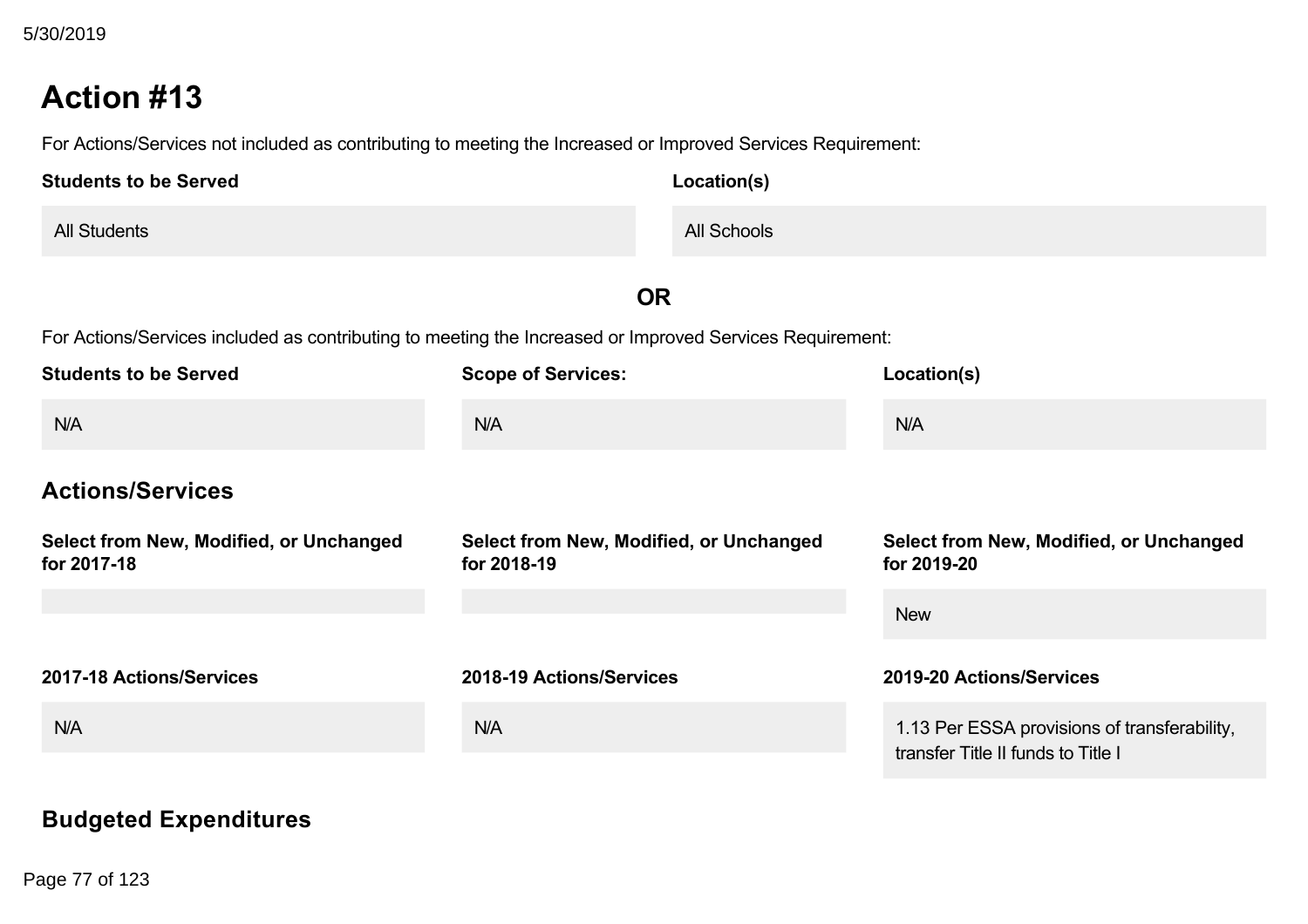## **Budgeted Expenditures** 5/30/2019

| Year                        | 2017-18 | 2018-19 | 2019-20                                                                 |
|-----------------------------|---------|---------|-------------------------------------------------------------------------|
| <b>Amount</b>               | N/A     | N/A     | \$3864                                                                  |
| <b>Source</b>               | N/A     | N/A     | <b>Title II Part A</b>                                                  |
| <b>Budget<br/>Reference</b> | N/A     | N/A     | salaries and benefits<br>instructional materials<br>contracted services |

# **Action #14**

For Actions/Services not included as contributing to meeting the Increased or Improved Services Requirement:

| <b>Students to be Served</b> | Location(s)        |
|------------------------------|--------------------|
| <b>All Students</b>          | <b>All Schools</b> |

#### **OR**

For Actions/Services included as contributing to meeting the Increased or Improved Services Requirement:

| <b>Students to be Served</b> | <b>Scope of Services:</b> | Location(s) |
|------------------------------|---------------------------|-------------|
| N/A                          | N/A                       | N/A         |

#### **Actions/Services**

 $\frac{36}{400}$  of 122 **for 201718** Page 78 of 123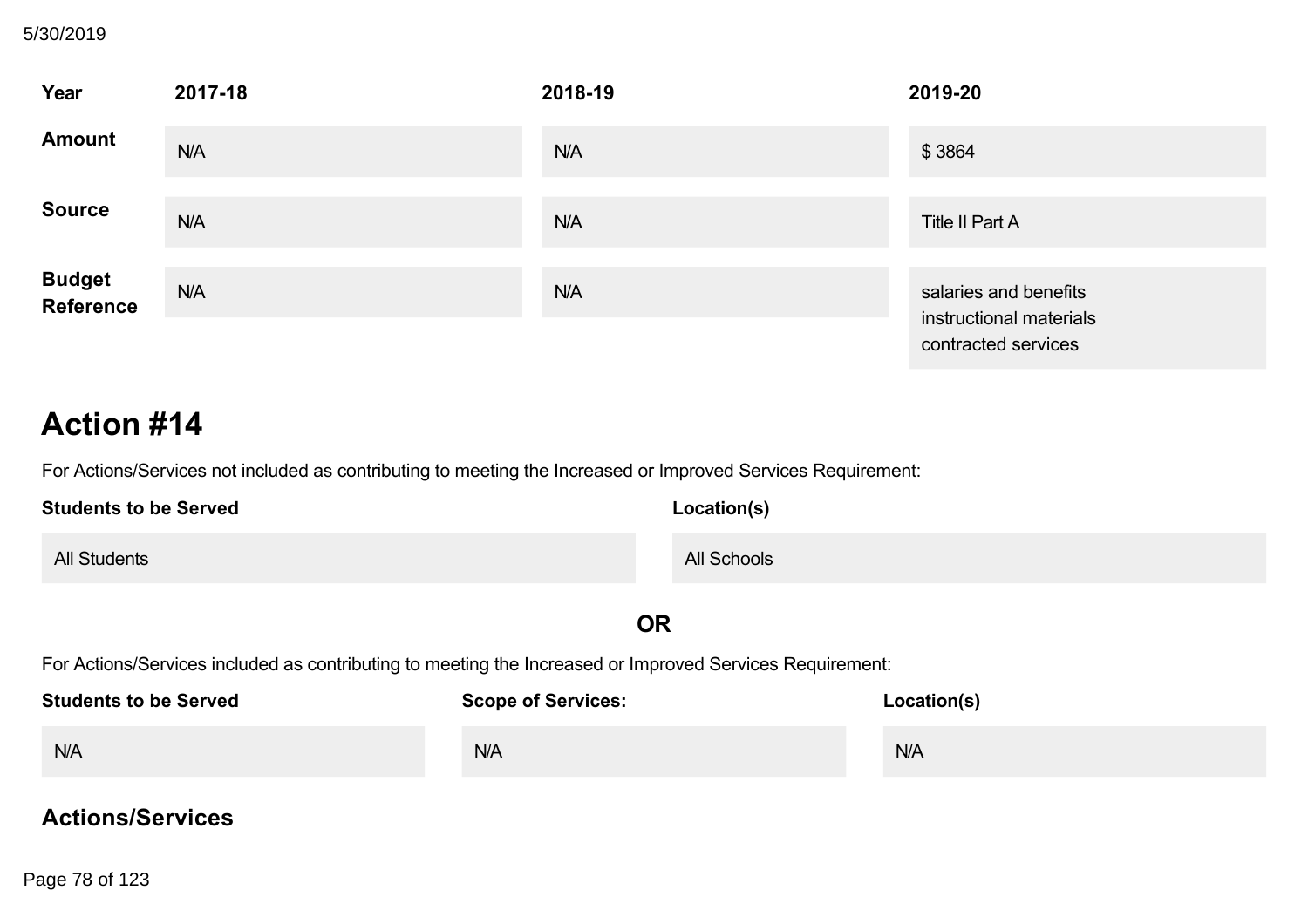#### **Actions/Services** 5/30/2019

**Select from New, Modified, or Unchanged for 201718 Select from New, Modified, or Unchanged for 201819 Select from New, Modified, or Unchanged for 201920** New **201718 Actions/Services 201819 Actions/Services 201920 Actions/Services** N/A **N/A** N/A **N/A** N/A **1.14 Through the Tulare County ffice of** Education Title III Consortium, provide an evidenced-based program of support and intervention for English Learners to assure they attain proficiency in academic English langauge and success in the broad course of study. TRansfer Title III ( \$7,528) to the Consortium.

### **Budgeted Expenditures**

| Year                | 2017-18    | 2018-19    | 2019-20         |
|---------------------|------------|------------|-----------------|
| <b>Amount</b>       | N/A        | <b>N/A</b> | \$0             |
| <b>Source</b>       | <b>N/A</b> | <b>N/A</b> | Title II Part A |
| Budget<br>Reference | N/A        | N/A        | $\overline{0}$  |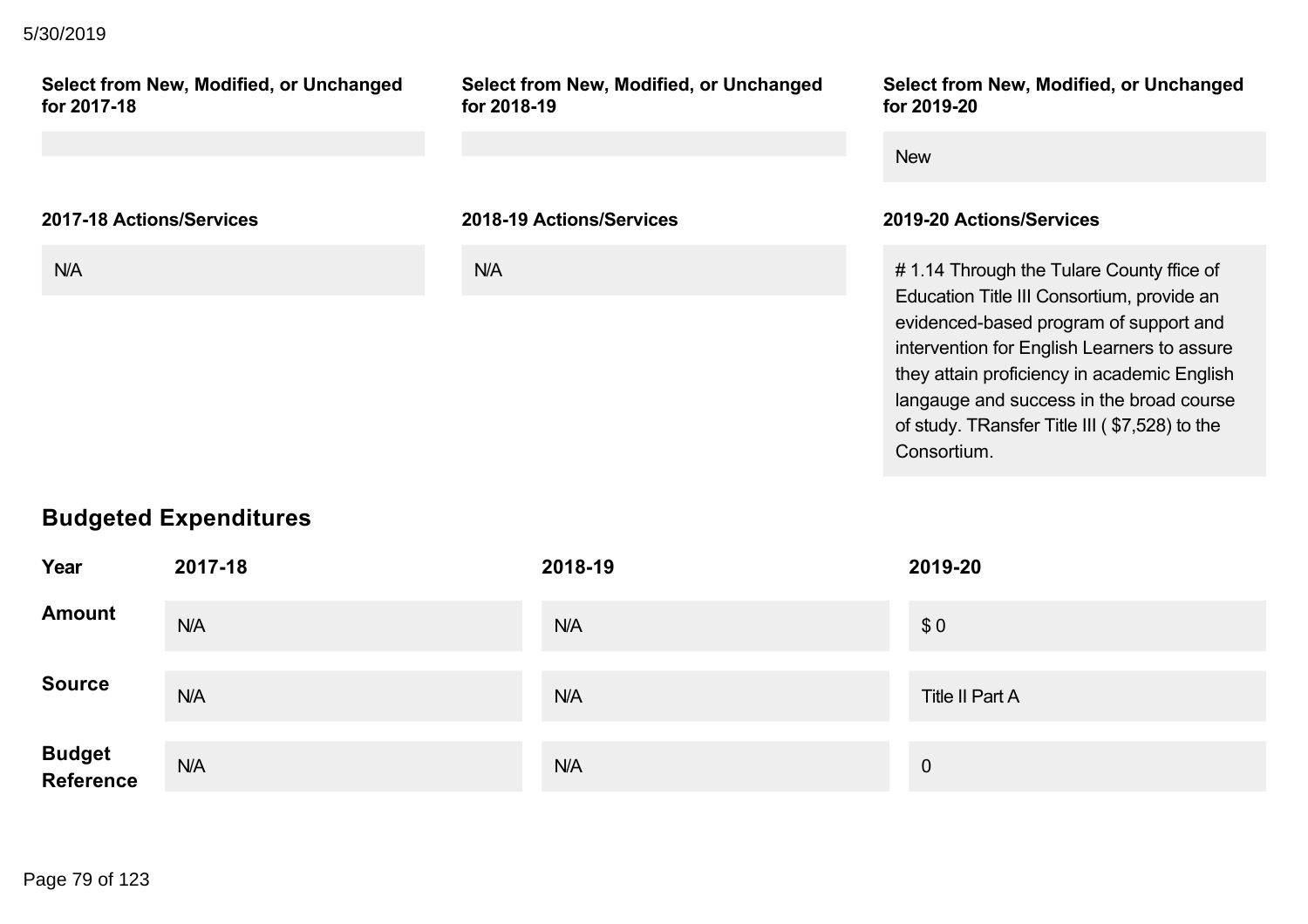(Select from New Goal, Modified Goal, or Unchanged Goal)

**Unchanged** 

# **Goal 2**

Goal 2: All students at Hope Elementary School District will have the technology skills critical for access to the curriculum, for success in the curriculum, and for preparation for high school, career, and college

**State and/or Local Priorities addressed by this goal:**

**State Priorities:** 2, 8

**Local Priorities:**

### **Identified Need:**

Technology and digital skills are embedded throughout the Common Core state standards as a learning tool, as a critical knowledge base and skill base, and as preparation for career and college. Hope has selected the following metric for Priority Eight "Other Student Outcomes": "percentage of students by grade level and subgroup who have mastered the technology skills identified within the CCSS [L]". Children from a disadvantaged background, especially in Hope's rural attendance area, do not have access to the necessary technology to learn and practice these digital skills. Although they may have what has been termed "texting" skills, they do not have digital technology skills.Local evaluation four years ago confirmed that the majority of Hope students, and nearly all of Hope's unduplicated count students did not have the necessary technology skills for entrance into high school, creating a situation where they were behind before they even started high school work. Hope has made a significant investment of LCFF supplemental and concentration grant funding in technology and has made great progress. Continuing to invest in this critical area is essential for our students. Local evaluation confirms that it is having a positive impact on student work and should be continued and expanded.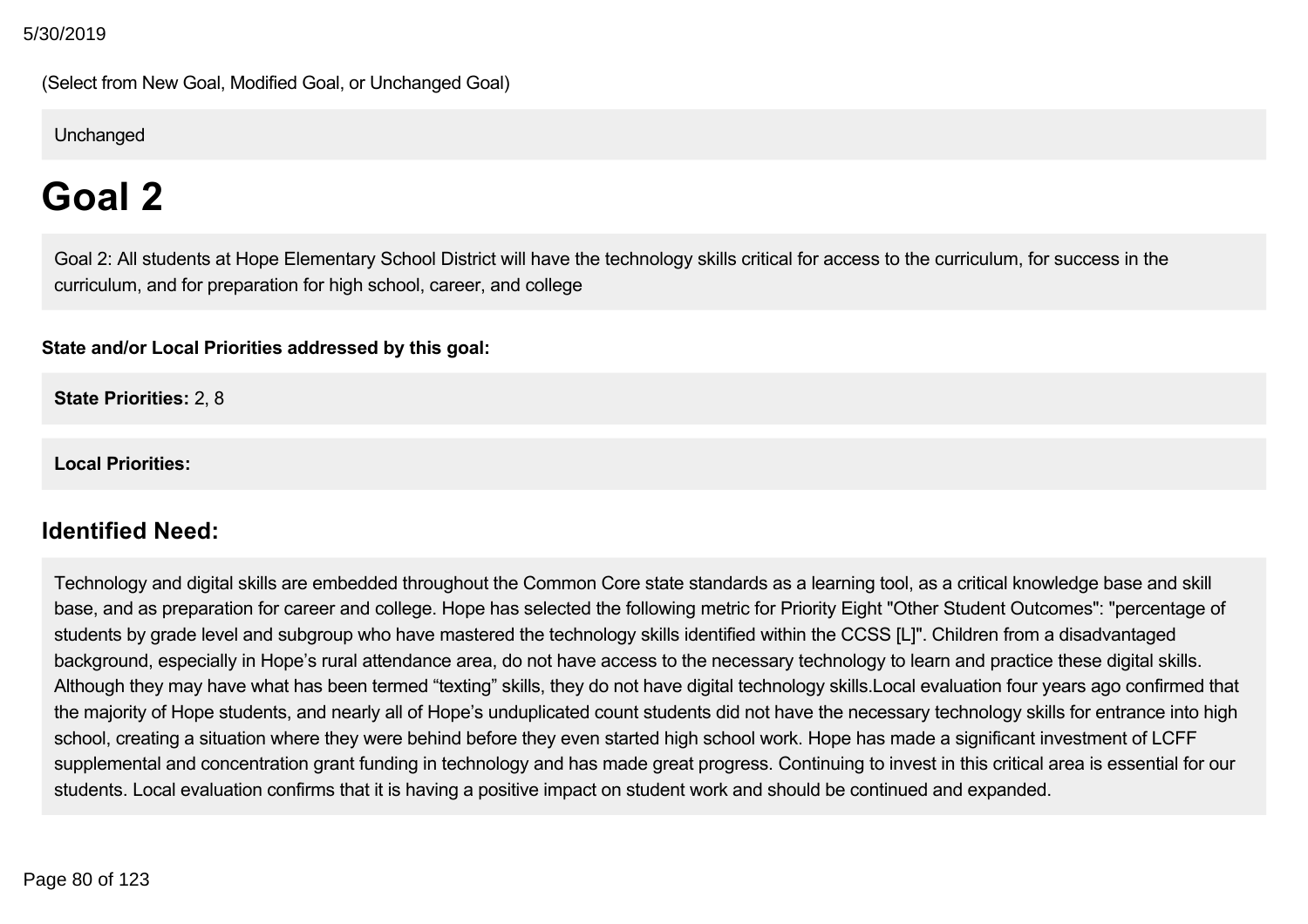## **Expected Annual Measureable Outcomes**

| <b>Metrics/Indicators</b>                                      | <b>Baseline</b> | 2017-18 | 2018-19 | 2019-20 |
|----------------------------------------------------------------|-----------------|---------|---------|---------|
| availability to<br>students of                                 | 70%             | 85%     | 90%     | 100%    |
| necessary<br>technology to<br>achieve CCSS<br>expectations [L] |                 |         |         |         |
| availability to                                                | 100%            | 100%    | 100%    | 100%    |
| teachers of<br>necessary<br>technology to teach<br>CCSS [L]    |                 |         |         |         |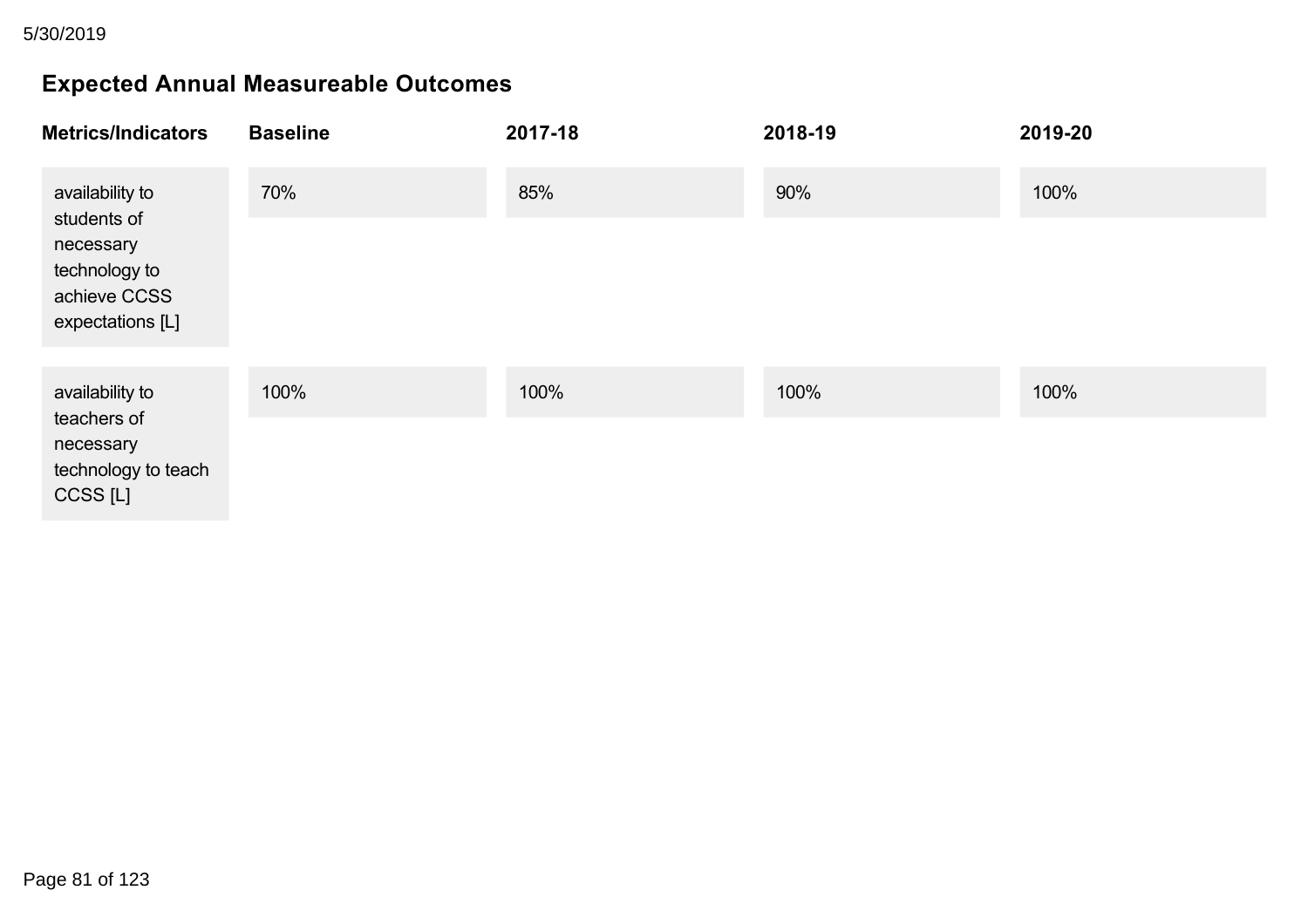| number and                                                                                                                                                                                                 | 60% | 75% | 80% | 90% |
|------------------------------------------------------------------------------------------------------------------------------------------------------------------------------------------------------------|-----|-----|-----|-----|
| percentage of grade<br>levels/courses<br>where CCSS-<br>identified digital<br>skills are being<br>taught to students<br>[L] Local "other<br>student outcomes"<br>metric for state<br><b>Priority Eight</b> |     |     |     |     |
| Number/percentage                                                                                                                                                                                          | 60% | 75% | 80% | 85% |
| of students by grade<br>level and subgroup<br>who have mastered<br>the technology skills<br>identified within the<br>CCSS [L]                                                                              |     |     |     |     |

## **Planned Actions/Services**

Complete a copy of the following table for each of the LEA's Actions/Services. Duplicate the table, including Budgeted Expenditures, as needed.

# **Action #1**

Page 82 of 123 and Increased as contributing the Increased or Improved Services Requirement: The Increased Services Requirement: The Increased Services Requirement: The Increased Services Requirement: The Increased Service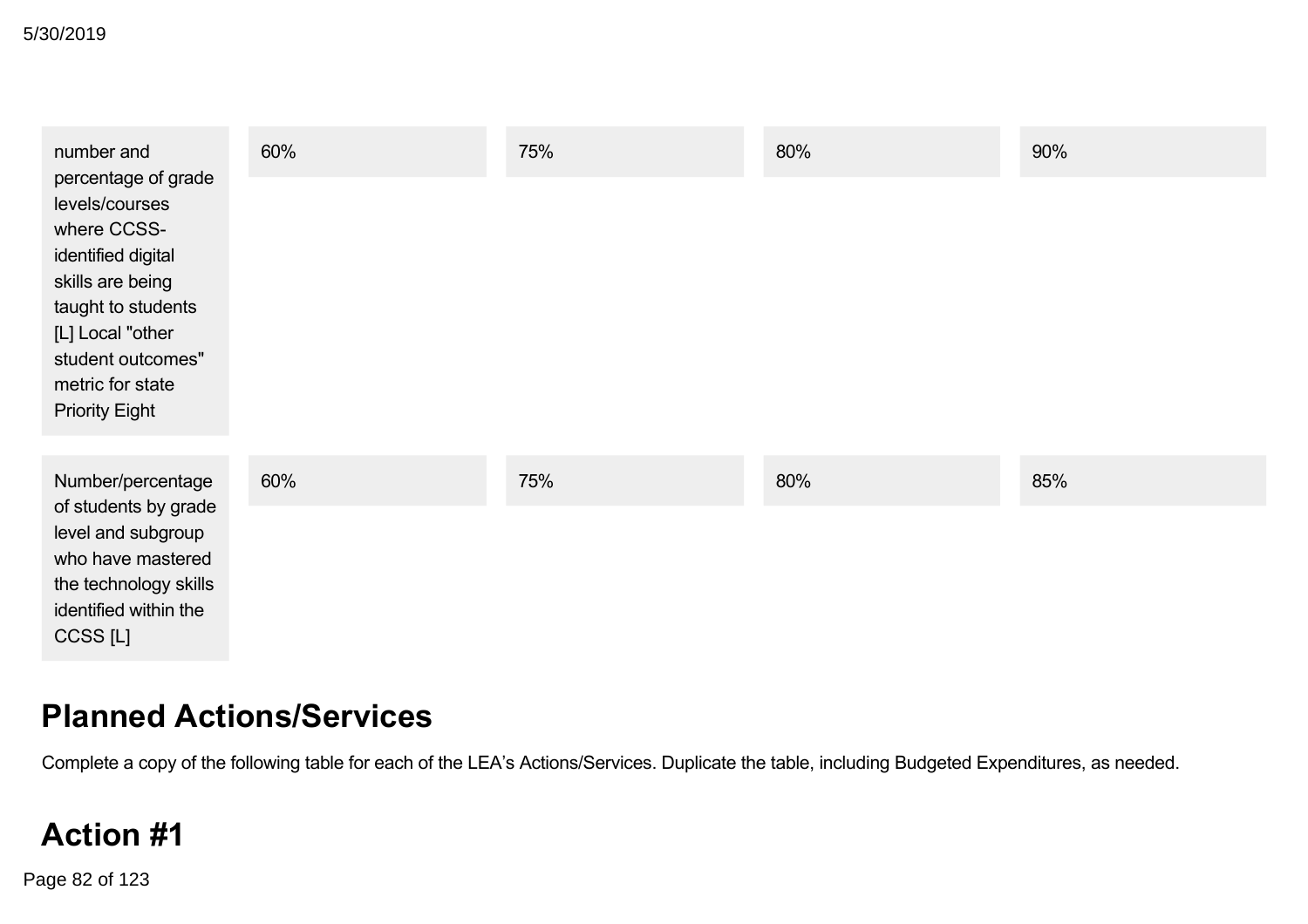# **Action #1** 5/30/2019

For Actions/Services not included as contributing to meeting the Increased or Improved Services Requirement:

| <b>Students to be Served</b>                                                                                                                                                                                                                                                                                                | Location(s)                                                                                              |                                                                                                                                                                                                                                                                                                           |
|-----------------------------------------------------------------------------------------------------------------------------------------------------------------------------------------------------------------------------------------------------------------------------------------------------------------------------|----------------------------------------------------------------------------------------------------------|-----------------------------------------------------------------------------------------------------------------------------------------------------------------------------------------------------------------------------------------------------------------------------------------------------------|
| N/A                                                                                                                                                                                                                                                                                                                         | N/A                                                                                                      |                                                                                                                                                                                                                                                                                                           |
|                                                                                                                                                                                                                                                                                                                             | <b>OR</b>                                                                                                |                                                                                                                                                                                                                                                                                                           |
|                                                                                                                                                                                                                                                                                                                             | For Actions/Services included as contributing to meeting the Increased or Improved Services Requirement: |                                                                                                                                                                                                                                                                                                           |
| <b>Students to be Served</b>                                                                                                                                                                                                                                                                                                | <b>Scope of Services:</b>                                                                                | Location(s)                                                                                                                                                                                                                                                                                               |
| English Learners, Foster Youth, Low Income                                                                                                                                                                                                                                                                                  | Schoolwide                                                                                               | <b>All Schools</b>                                                                                                                                                                                                                                                                                        |
| <b>Actions/Services</b>                                                                                                                                                                                                                                                                                                     |                                                                                                          |                                                                                                                                                                                                                                                                                                           |
| Select from New, Modified, or Unchanged<br>for 2017-18                                                                                                                                                                                                                                                                      | Select from New, Modified, or Unchanged<br>for 2018-19                                                   | <b>Select from New, Modified, or Unchanged</b><br>for 2019-20                                                                                                                                                                                                                                             |
| <b>Modified</b>                                                                                                                                                                                                                                                                                                             | Modified                                                                                                 | Modified                                                                                                                                                                                                                                                                                                  |
| 2017-18 Actions/Services                                                                                                                                                                                                                                                                                                    | 2018-19 Actions/Services                                                                                 | 2019-20 Actions/Services                                                                                                                                                                                                                                                                                  |
| # 2.5: Maintain budget for purchase of<br>applications and materials for differentiation<br>and adaptation of instruction to the academic<br>needs of all students and of subgroups of<br>students to assure that all students have<br>access to standards-based textbooks and<br>instructional materials. Purchase Go Math | budget is modified                                                                                       | # 2.1: Maintain budget for purchase of<br>applications and materials for differentiation<br>and adptation of instruction to the academic<br>needs of all students and of subgroups of<br>students to assure that all students have<br>access to standards-based textbooks and<br>instructional materials. |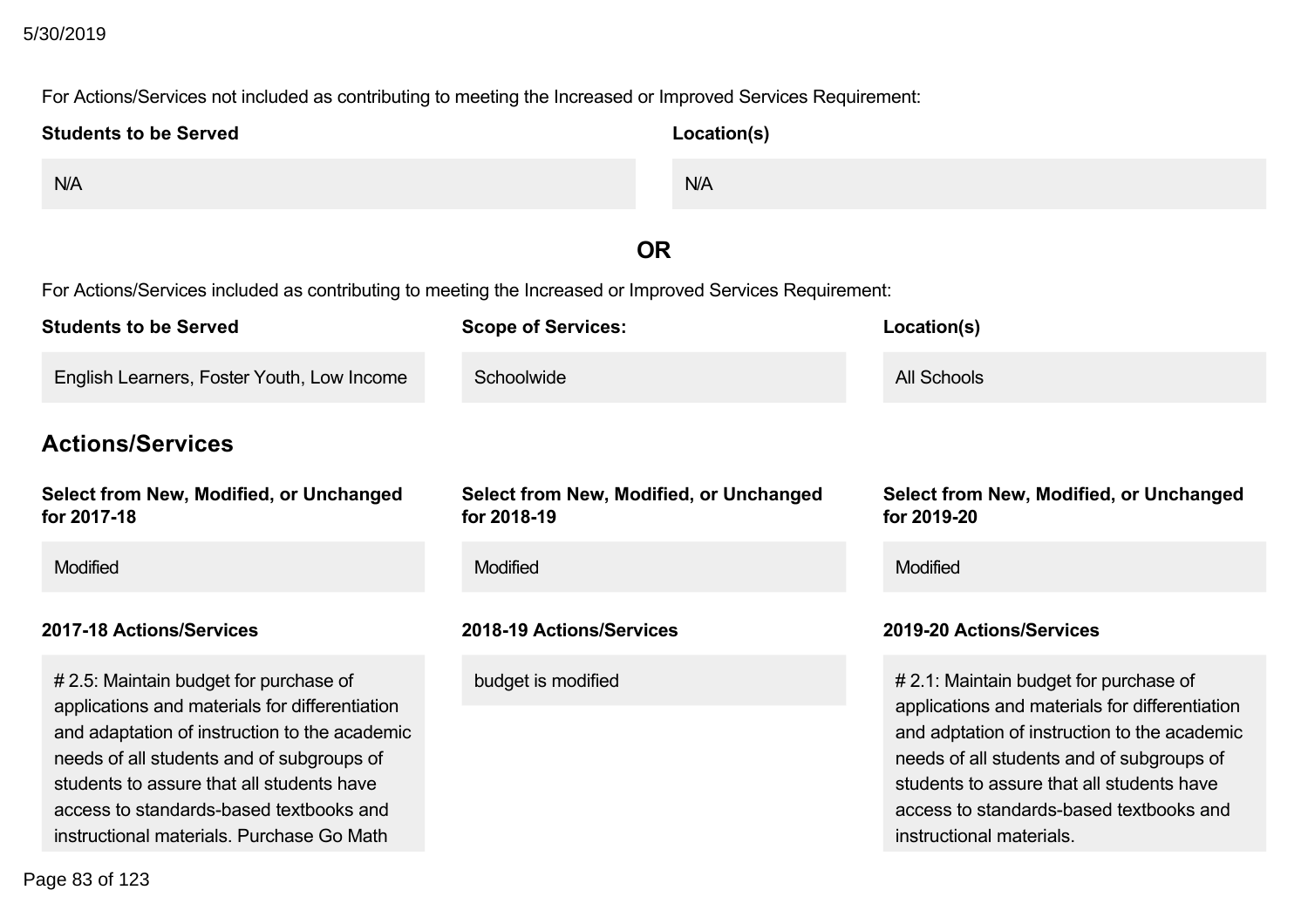access to standardsbased textbooks and 5/30/2019

adoption and other adoptions

## **Budgeted Expenditures**

| Year                        | 2017-18                | 2018-19                | 2019-20                |
|-----------------------------|------------------------|------------------------|------------------------|
| <b>Amount</b>               | \$74,497               | \$92,913               | \$50,000               |
| <b>Source</b>               | LCFF S/C               | LCFF S/C               | LCFF S/C               |
| <b>Budget<br/>Reference</b> | materials and supplies | materials and supplies | materials and supplies |

# **Action #2**

For Actions/Services not included as contributing to meeting the Increased or Improved Services Requirement:

| <b>Students to be Served</b> | Location(s) |
|------------------------------|-------------|
| N/A                          | N/A         |

## **OR**

For Actions/Services included as contributing to meeting the Increased or Improved Services Requirement:

| <b>Students to be Served</b>               | <b>Scope of Services:</b> | Location(s) |
|--------------------------------------------|---------------------------|-------------|
| English Learners, Foster Youth, Low Income | Schoolwide                | All Schools |

Page 84 of 123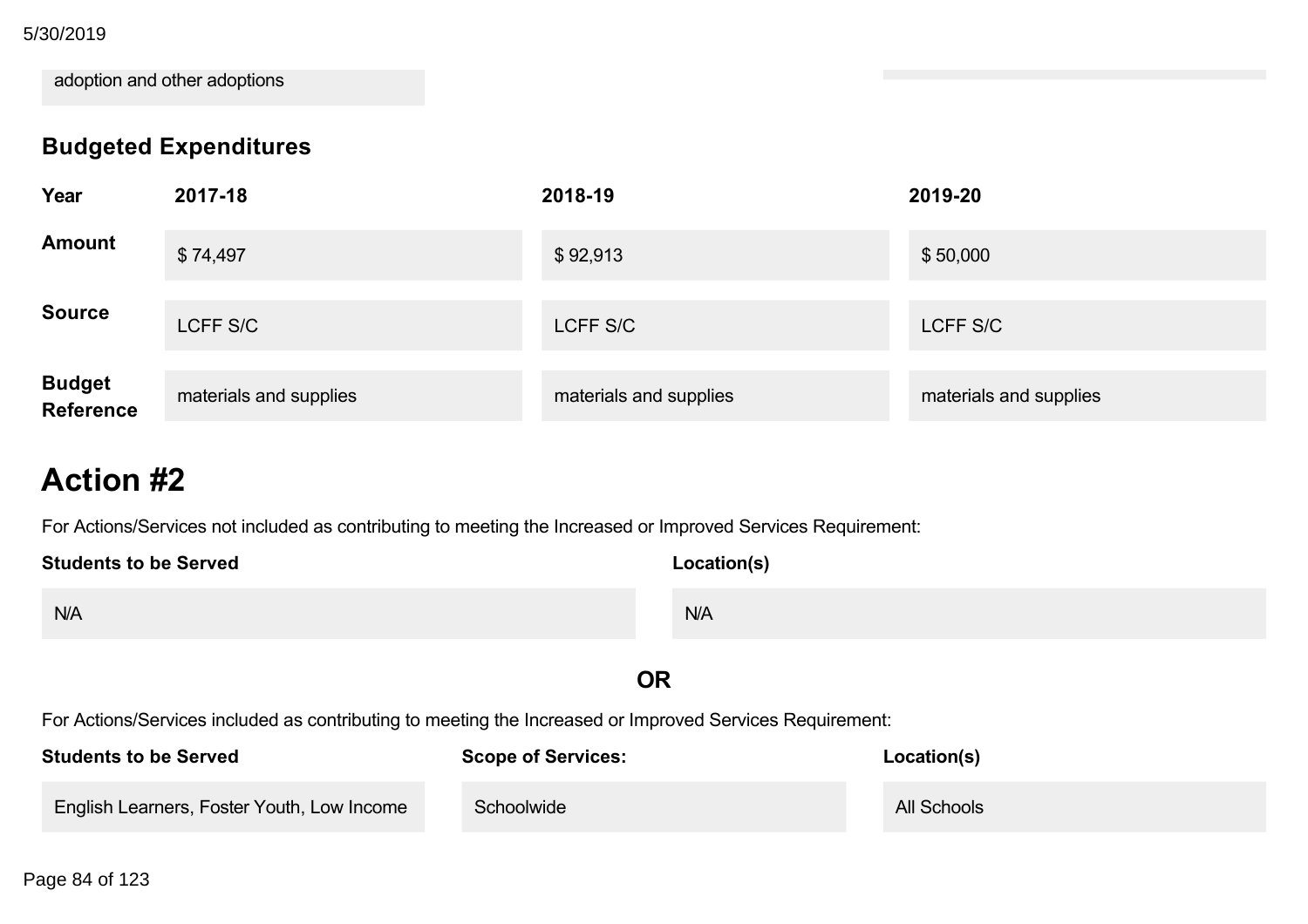## **Actions/Services**

| Select from New, Modified, or Unchanged<br>for 2017-18                              | Select from New, Modified, or Unchanged<br>for 2018-19                              | Select from New, Modified, or Unchanged<br>for 2019-20                                             |
|-------------------------------------------------------------------------------------|-------------------------------------------------------------------------------------|----------------------------------------------------------------------------------------------------|
| Unchanged                                                                           | Unchanged                                                                           | Modified                                                                                           |
| 2017-18 Actions/Services                                                            | 2018-19 Actions/Services                                                            | 2019-20 Actions/Services                                                                           |
| # 2.6: Continue IT contract for maintenance<br>and support for classroom technology | # 2.6: Continue IT contract for maintenance<br>and support for classroom technology | # 2. 2: Continue and expand IT contract for<br>maintenance and support for classroom<br>technology |

## **Budgeted Expenditures**

| Year                        | 2017-18                 | 2018-19                 | 2019-20                 |
|-----------------------------|-------------------------|-------------------------|-------------------------|
| <b>Amount</b>               | \$2,500                 | \$2,500                 | \$15,000                |
| <b>Source</b>               | LCFF S/C                | LCFF S/C                | LCFF S/C                |
| <b>Budget<br/>Reference</b> | other operating expense | other operating expense | other operating expense |

# **Action #3**

For Actions/Services not included as contributing to meeting the Increased or Improved Services Requirement:

Page 85 of 123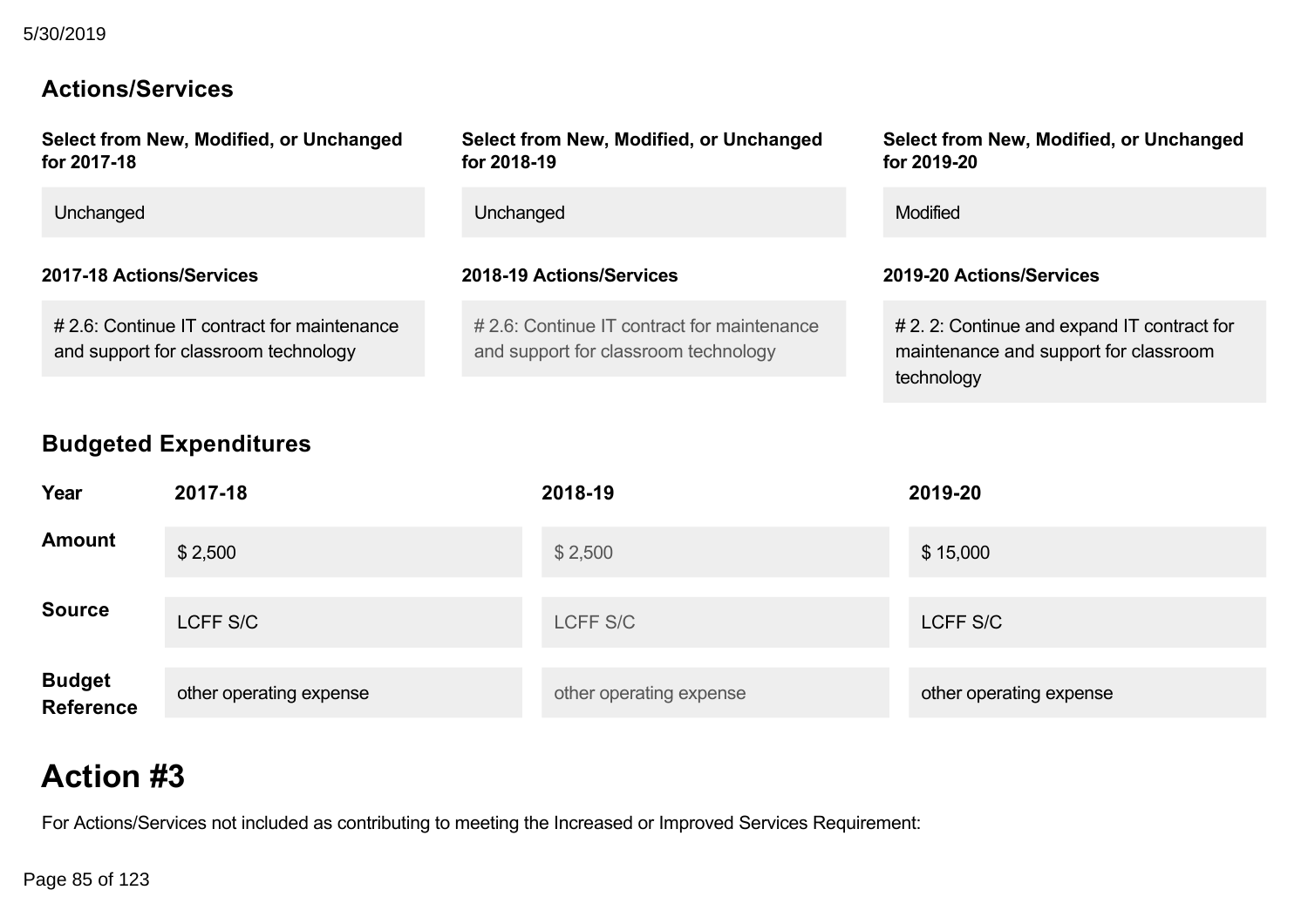#### $F_{\text{C}}$  and  $F_{\text{C}}$  included as contributing to meeting the Increased or Improved Services Requirement: 5/30/2019

| <b>Students to be Served</b>                                                                             | Location(s)       |  |
|----------------------------------------------------------------------------------------------------------|-------------------|--|
| N/A                                                                                                      | N/A               |  |
|                                                                                                          | OR                |  |
| For Actions/Services included as contributing to meeting the Increased or Improved Services Requirement: |                   |  |
| Otto de otra tra les Ormes d<br>$\mathbf{A}$                                                             | $1 - 2 = 11 - 11$ |  |

| <b>Students to be Served</b>                                                                                                | <b>Scope of Services:</b>                                                                                                   | Location(s)                                                                                                                                                 |
|-----------------------------------------------------------------------------------------------------------------------------|-----------------------------------------------------------------------------------------------------------------------------|-------------------------------------------------------------------------------------------------------------------------------------------------------------|
| English Learners, Foster Youth, Low Income                                                                                  | Schoolwide                                                                                                                  | All Schools                                                                                                                                                 |
| <b>Actions/Services</b>                                                                                                     |                                                                                                                             |                                                                                                                                                             |
| Select from New, Modified, or Unchanged<br>for 2017-18                                                                      | Select from New, Modified, or Unchanged<br>for 2018-19                                                                      | Select from New, Modified, or Unchanged<br>for 2019-20                                                                                                      |
| Unchanged                                                                                                                   | Unchanged                                                                                                                   | <b>Modified</b>                                                                                                                                             |
| 2017-18 Actions/Services                                                                                                    | 2018-19 Actions/Services                                                                                                    | 2019-20 Actions/Services                                                                                                                                    |
| # 2.7: Expand and maintain classroom<br>technology set-ups to assure continuity and<br>access for all teachers and students | # 2.7: Expand and maintain classroom<br>technology set-ups to assure continuity and<br>access for all teachers and students | # 2.3: Expand and maintain classroom<br>technology set-ups and infrastructure to<br>assure continuity and on-demand access for<br>all teachers and students |

## **Budgeted Expenditures**

**Year 201718 201819 201920**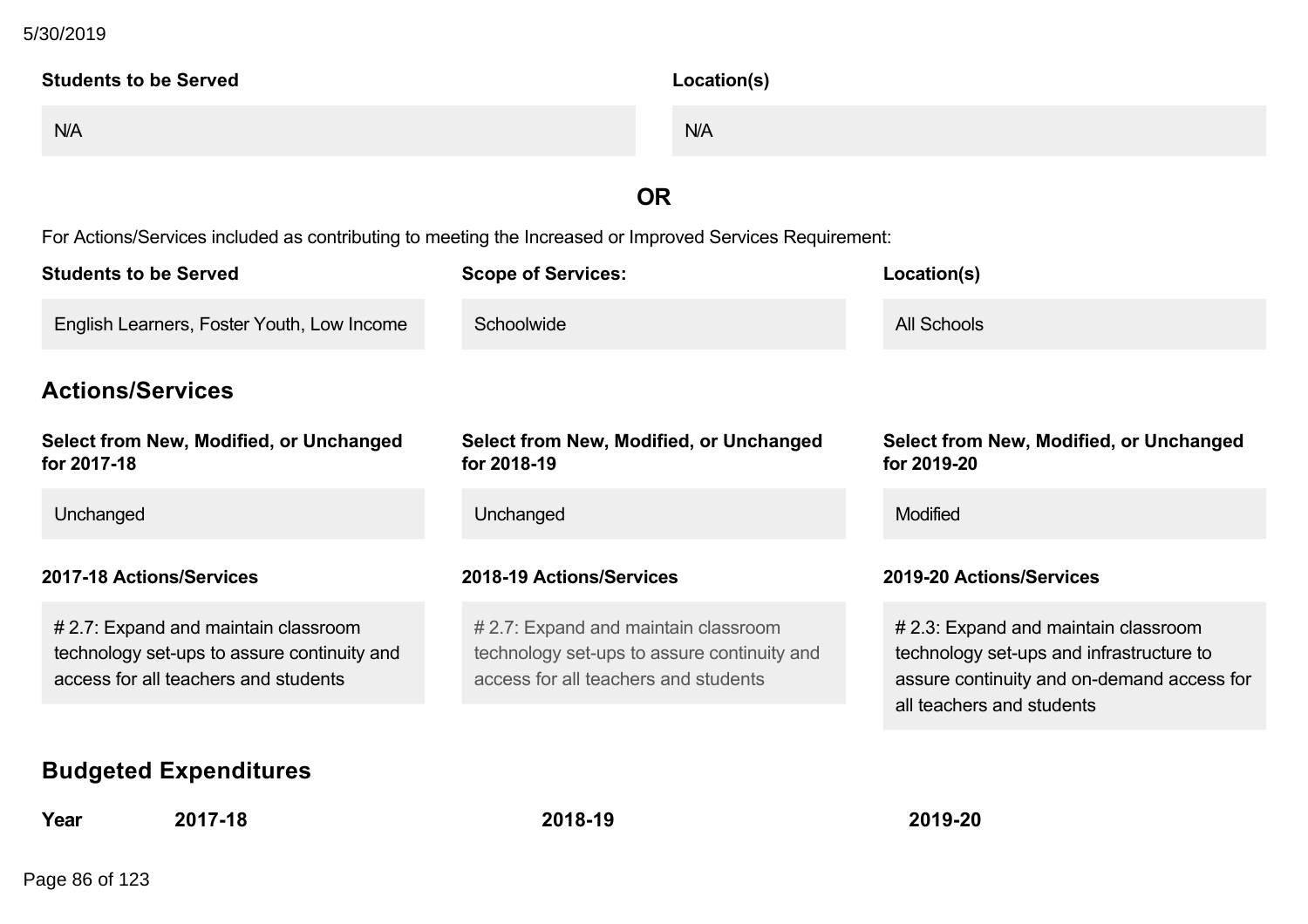| <b>Amount</b>               | \$3,500                 | \$3,500                 | \$35,000                |
|-----------------------------|-------------------------|-------------------------|-------------------------|
| <b>Source</b>               | LCFF S/C                | LCFF S/C                | LCFF S/C                |
| <b>Budget<br/>Reference</b> | other operating expense | other operating expense | other operating expense |

For Actions/Services not included as contributing to meeting the Increased or Improved Services Requirement:

| <b>Students to be Served</b> | Location(s) |
|------------------------------|-------------|
| N/A                          | N/A         |

### **OR**

For Actions/Services included as contributing to meeting the Increased or Improved Services Requirement:

 $U$ unchanged Unchanged Unchanged Unchanged Unchanged Unchanged Unchanged Unchanged Unchanged Unchanged Unchanged Unchanged Unchanged Unchanged Unchanged Unchanged Unchanged Unchanged Unchanged Unchanged Unchanged Unchange

| <b>Students to be Served</b>                           | <b>Scope of Services:</b>                              | Location(s)                                            |
|--------------------------------------------------------|--------------------------------------------------------|--------------------------------------------------------|
| English Learners, Foster Youth, Low Income             | Schoolwide                                             | All Schools                                            |
| <b>Actions/Services</b>                                |                                                        |                                                        |
| Select from New, Modified, or Unchanged<br>for 2017-18 | Select from New, Modified, or Unchanged<br>for 2018-19 | Select from New, Modified, or Unchanged<br>for 2019-20 |
| Page 87 of 123                                         |                                                        |                                                        |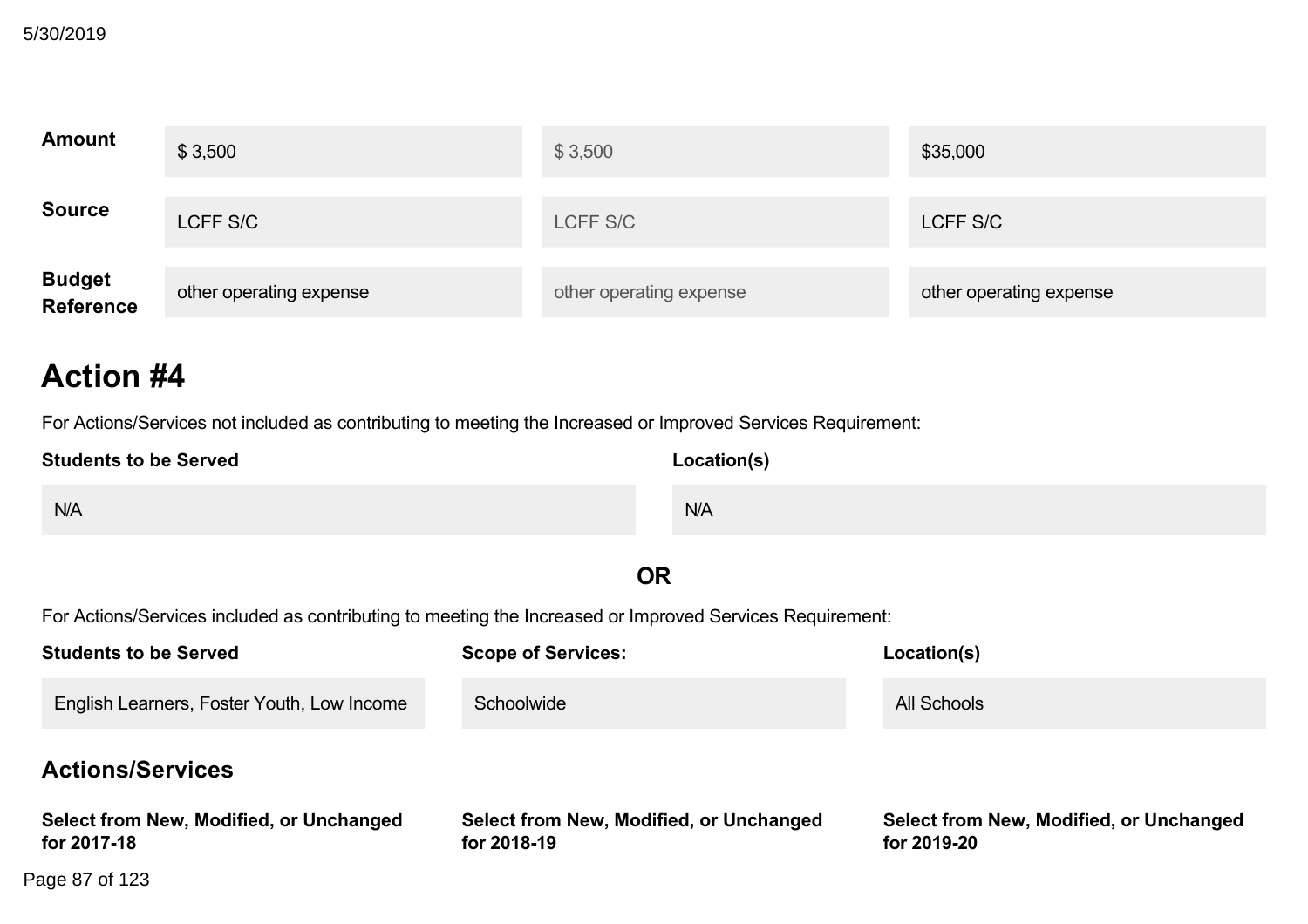| Unchanged                    |                                                                                                                                                                                           | Unchanged |                                                                                                                                                                                           |  | Unchanged                                                                                                                                                                                 |
|------------------------------|-------------------------------------------------------------------------------------------------------------------------------------------------------------------------------------------|-----------|-------------------------------------------------------------------------------------------------------------------------------------------------------------------------------------------|--|-------------------------------------------------------------------------------------------------------------------------------------------------------------------------------------------|
| 2017-18 Actions/Services     |                                                                                                                                                                                           |           | 2018-19 Actions/Services                                                                                                                                                                  |  | 2019-20 Actions/Services                                                                                                                                                                  |
|                              | # 2.8: Maintain and continue to improve<br>technology curriculum for students<br>schoolwide based on results of Common<br>Core assessments, classroom<br>assessments and curriculum needs |           | # 2.8: Maintain and continue to improve<br>technology curriculum for students<br>schoolwide based on results of Common<br>Core assessments, classroom<br>assessments and curriculum needs |  | # 2.8: Maintain and continue to improve<br>technology curriculum for students<br>schoolwide based on results of Common<br>Core assessments, classroom<br>assessments and curriculum needs |
| <b>Budgeted Expenditures</b> |                                                                                                                                                                                           |           |                                                                                                                                                                                           |  |                                                                                                                                                                                           |
| Year                         | 2017-18                                                                                                                                                                                   |           | 2018-19                                                                                                                                                                                   |  | 2019-20                                                                                                                                                                                   |
| <b>Amount</b>                | \$5,000                                                                                                                                                                                   |           | \$5,000                                                                                                                                                                                   |  | \$5,000                                                                                                                                                                                   |
| <b>Source</b>                | <b>LCFF S/C</b>                                                                                                                                                                           |           | <b>LCFF S/C</b>                                                                                                                                                                           |  | LCFF S/C                                                                                                                                                                                  |

other operating expense **other operation** other operating expense other operating expense

For Actions/Services not included as contributing to meeting the Increased or Improved Services Requirement:

**Students to be Served**

**Action #5**

**Location(s)**

Page 88 of 123

**Budget Reference**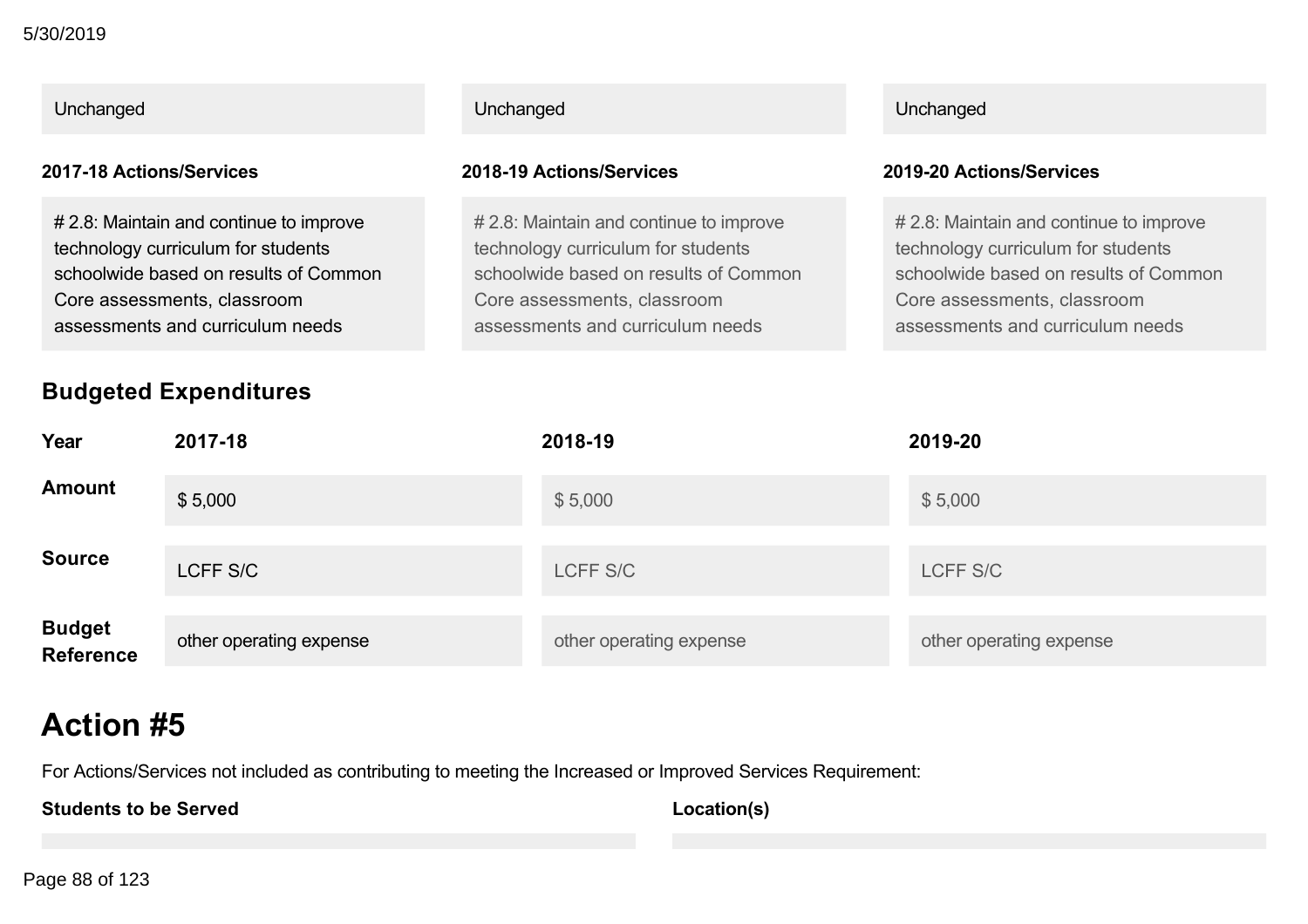| N/A                                                                                                      | N/A                                                                                                      |                                                                                                                                               |  |  |  |
|----------------------------------------------------------------------------------------------------------|----------------------------------------------------------------------------------------------------------|-----------------------------------------------------------------------------------------------------------------------------------------------|--|--|--|
|                                                                                                          |                                                                                                          |                                                                                                                                               |  |  |  |
|                                                                                                          | <b>OR</b>                                                                                                |                                                                                                                                               |  |  |  |
|                                                                                                          | For Actions/Services included as contributing to meeting the Increased or Improved Services Requirement: |                                                                                                                                               |  |  |  |
| <b>Students to be Served</b>                                                                             | <b>Scope of Services:</b>                                                                                | Location(s)                                                                                                                                   |  |  |  |
| English Learners, Foster Youth, Low Income                                                               | Schoolwide                                                                                               | <b>All Schools</b>                                                                                                                            |  |  |  |
| <b>Actions/Services</b>                                                                                  |                                                                                                          |                                                                                                                                               |  |  |  |
| Select from New, Modified, or Unchanged<br>for 2017-18                                                   | Select from New, Modified, or Unchanged<br>for 2018-19                                                   | Select from New, Modified, or Unchanged<br>for 2019-20                                                                                        |  |  |  |
| Unchanged                                                                                                | Unchanged                                                                                                | Modified                                                                                                                                      |  |  |  |
| 2017-18 Actions/Services                                                                                 | 2018-19 Actions/Services                                                                                 | 2019-20 Actions/Services                                                                                                                      |  |  |  |
| # 2.9: Purchase one additional technology<br>charging and storage cart, equipped with 30<br>Chromebooks. | # 2.9: Purchase one additional technology<br>charging and storage cart, equipped with 30<br>Chromebooks. | # 2.5: Purchase as needed, repair and<br>replace technology charging and storage<br>carts and computers as needed to maintain<br>$1:1$ ratio. |  |  |  |
| <b>Rudantod Evnonditurne</b>                                                                             |                                                                                                          |                                                                                                                                               |  |  |  |

#### **Budgeted Expenditures**

**Year 201718 201819 201920**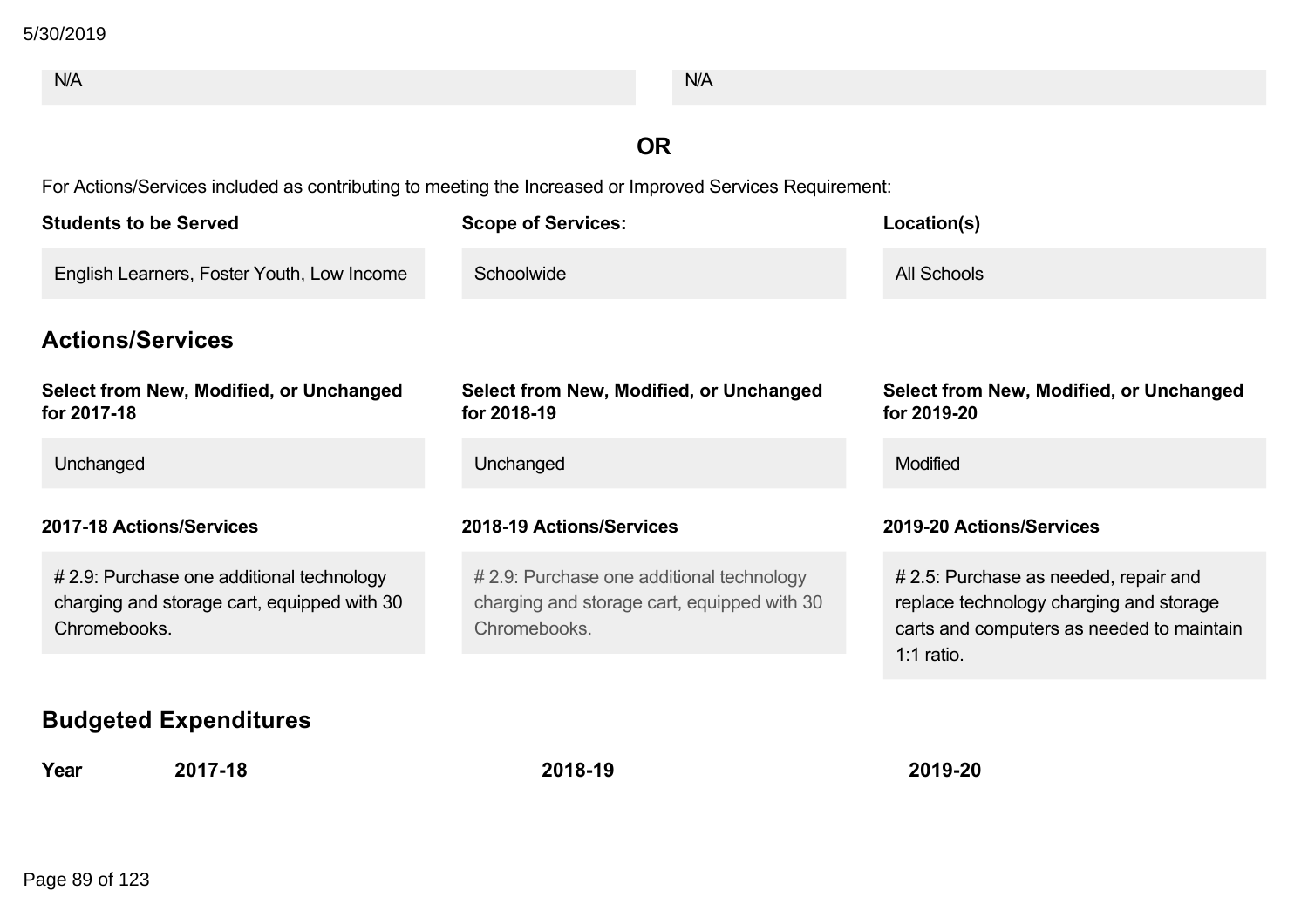| <b>Amount</b>                     | \$25,000               | \$25,000               | \$15,000               |
|-----------------------------------|------------------------|------------------------|------------------------|
| <b>Source</b>                     | LCFF S/C               | LCFF S/C               | LCFF S/C               |
| <b>Budget</b><br><b>Reference</b> | equipment and supplies | equipment and supplies | equipment and supplies |

For Actions/Services not included as contributing to meeting the Increased or Improved Services Requirement:

| <b>Students to be Served</b> | Location(s) |
|------------------------------|-------------|
| <b>All Students</b>          | All Schools |

#### **OR**

For Actions/Services included as contributing to meeting the Increased or Improved Services Requirement:

| <b>Students to be Served</b>                           | <b>Scope of Services:</b>                              | Location(s)                                            |
|--------------------------------------------------------|--------------------------------------------------------|--------------------------------------------------------|
| N/A                                                    | N/A                                                    | N/A                                                    |
| <b>Actions/Services</b>                                |                                                        |                                                        |
| Select from New, Modified, or Unchanged<br>for 2017-18 | Select from New, Modified, or Unchanged<br>for 2018-19 | Select from New, Modified, or Unchanged<br>for 2019-20 |
| Page 90 of 123                                         |                                                        |                                                        |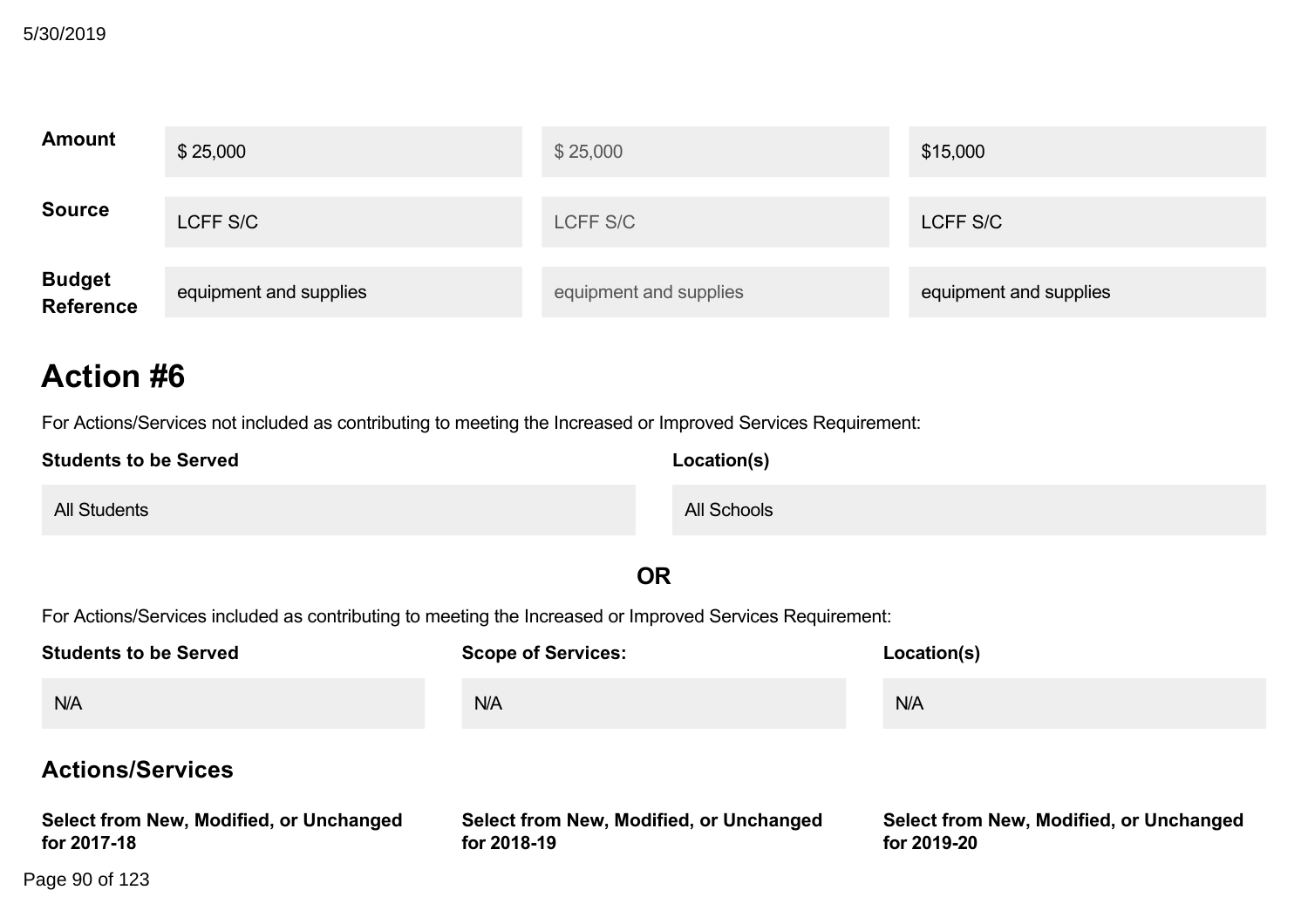|                          |                          | <b>New</b>                                                                                                                                                                |
|--------------------------|--------------------------|---------------------------------------------------------------------------------------------------------------------------------------------------------------------------|
| 2017-18 Actions/Services | 2018-19 Actions/Services | 2019-20 Actions/Services                                                                                                                                                  |
| N/A                      | <b>N/A</b>               | 2.6 Provide technology services of support<br>and intervention to assure that all students<br>achieve a we;; rounded education supported<br>by required technology skills |

## **Budgeted Expenditures**

| Year                        | 2017-18 | 2018-19 | 2019-20             |
|-----------------------------|---------|---------|---------------------|
| <b>Amount</b>               | N/A     | N/A     | \$4711              |
| <b>Source</b>               | N/A     | N/A     | Title IV Part A     |
| <b>Budget<br/>Reference</b> | N/A     | N/A     | contracted services |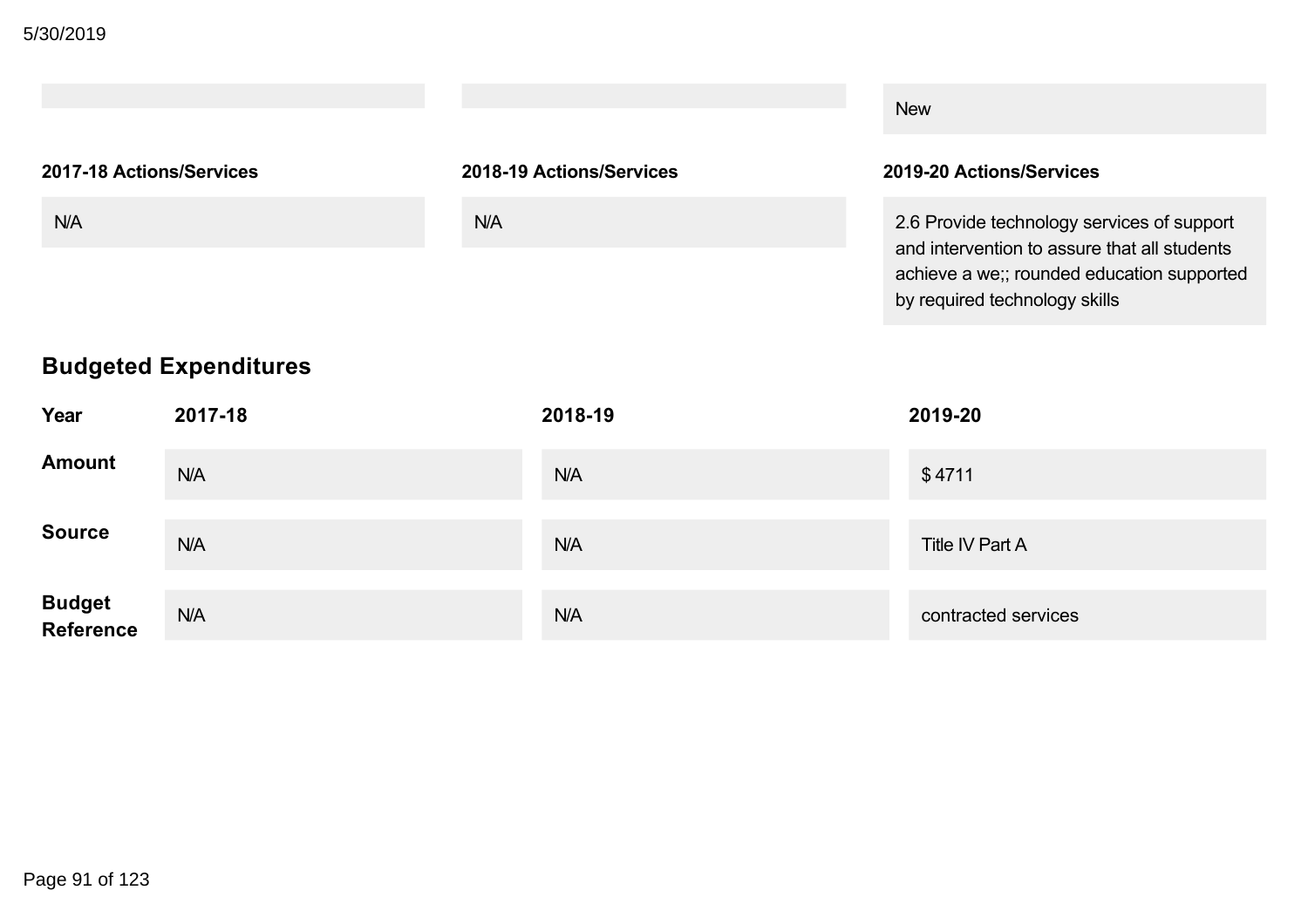(Select from New Goal, Modified Goal, or Unchanged Goal)

**Unchanged** 

# **Goal 3**

Hope School will provide a safe, secure environment that maximizes available and potential resources, provides technology infrastructure for teacher, student, and administrative use, fosters a productive teaching and learning environment, and creates a positive climate that engages all staff, students, and parents in learning.

#### **State and/or Local Priorities addressed by this goal:**

**State Priorities:** 3, 5, 6

**Local Priorities:**

## **Identified Need:**

Local surveys and stakeholder input confirms that Hope School enjoys a high degree of parent involvement by many parents. Sign-in sheets and teacher input also confirm that parents of unduplicated count students (English learner and disadvantaged) are much less likely to be active in decision-making mechanisms at the school or district level. Parents also indicate in surveys that they want to know more about how to help their children in schoolwork. LCFF supplemental and concentration funds have invested in significant school culture and environment improvements at Hope School with parent, staff and student input. Those same stakeholders urge continued investment in a safe, secure, positive learning environment.

## **Expected Annual Measureable Outcomes**

| <b>Metrics/Indicators</b> | <b>Baseline</b> | 2017-18 | 2018-19 | 2019-20 |
|---------------------------|-----------------|---------|---------|---------|
|                           |                 |         |         |         |

Page 92 of 123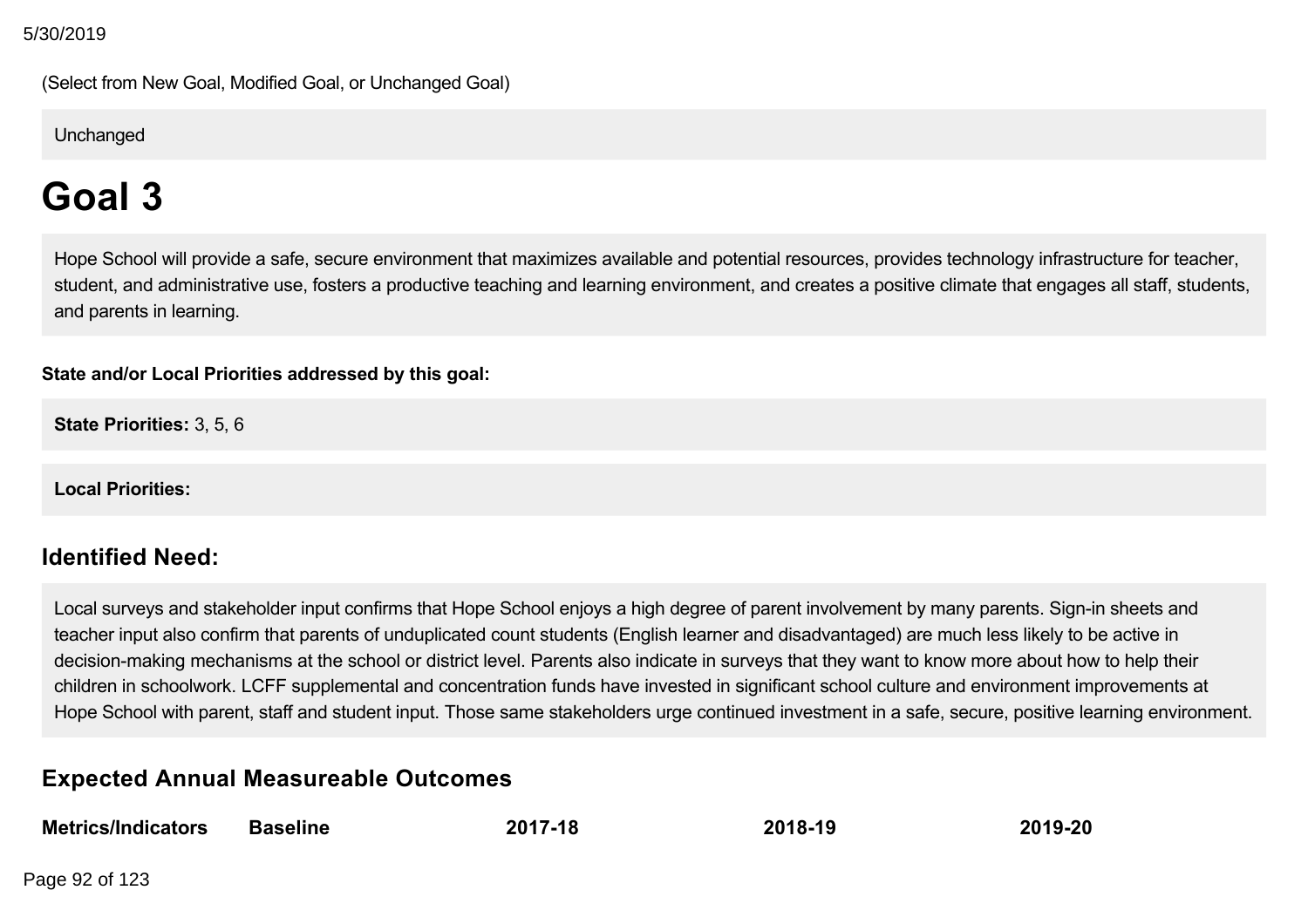| availability of parent                                                                                                          | 6 opportunities | 8 opportunities | 8 opportunities | 9 opportunities |
|---------------------------------------------------------------------------------------------------------------------------------|-----------------|-----------------|-----------------|-----------------|
| training/involvement<br>opportunities in<br>school and district<br>decision-making<br>schoolwide and<br>subgroups [R]           |                 |                 |                 |                 |
| participation rate in                                                                                                           | 25%             | 35%             | 40%             | 45%             |
| parent<br>training/involvement<br>opportunities in<br>school and district<br>decision-making<br>schoolwide and<br>subgroups [R] |                 |                 |                 |                 |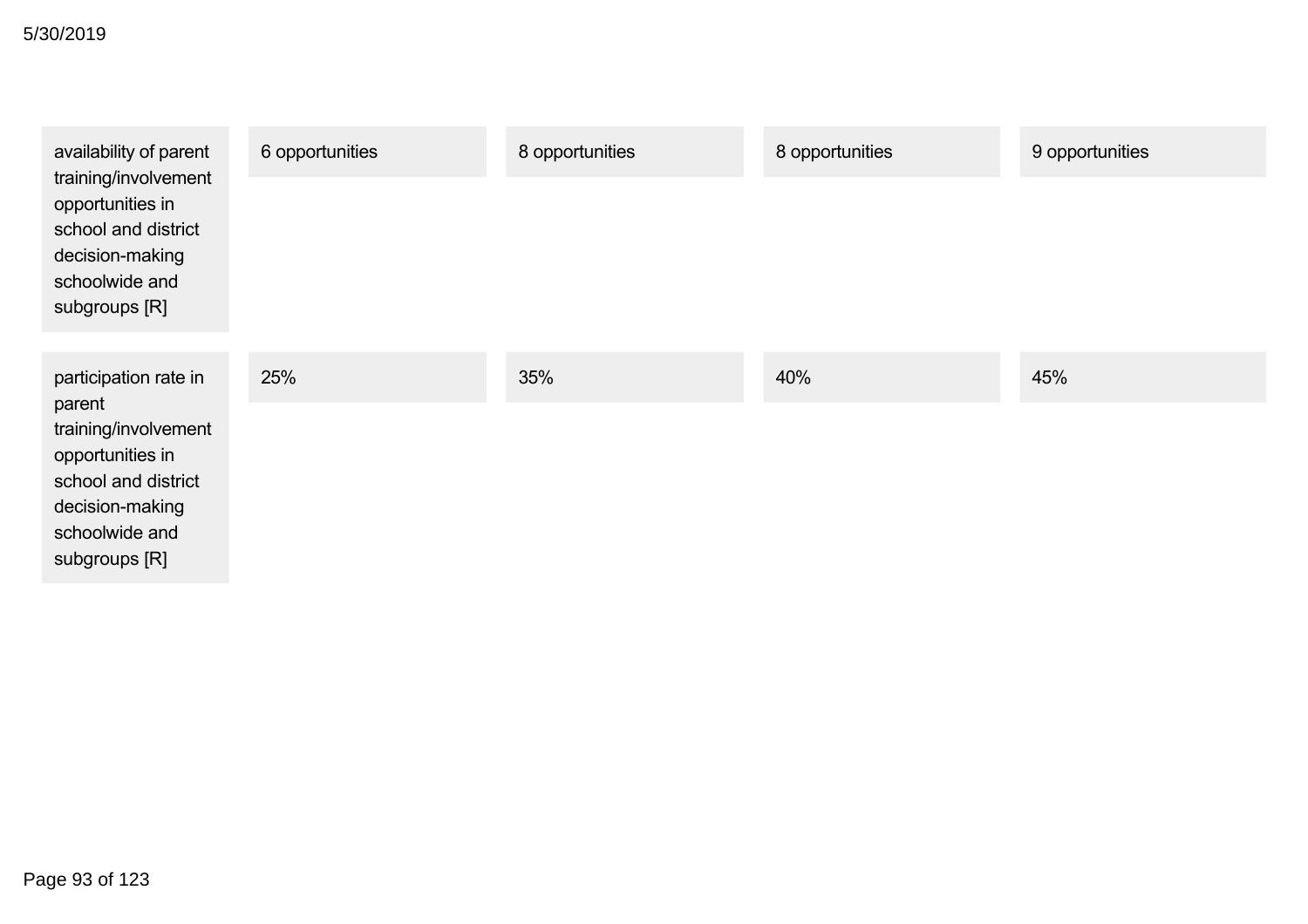| parent involvement                                                                                                                               | 15% | 25%    | 30%   | 35% |
|--------------------------------------------------------------------------------------------------------------------------------------------------|-----|--------|-------|-----|
| in decision-making<br>school and district<br>of parents of<br>unduplicated count<br>students and of<br>students with<br>exceptional needs<br>[R] |     |        |       |     |
| participation in co-<br>curricular and                                                                                                           | 60% | 65%    | 70%   | 75% |
| extracurricular<br>activities<br>schoolwide and<br>subgroups [L]                                                                                 |     |        |       |     |
| attendance rate                                                                                                                                  | 96% | 96.28% | 96.5% | 97% |
| schoolwide and<br>subgroups [R]                                                                                                                  |     |        |       |     |
| schoolwide chronic                                                                                                                               | 4%  | 3.75%  | 3.5%  | 3%  |
| absenteeism rate<br>[R]                                                                                                                          |     |        |       |     |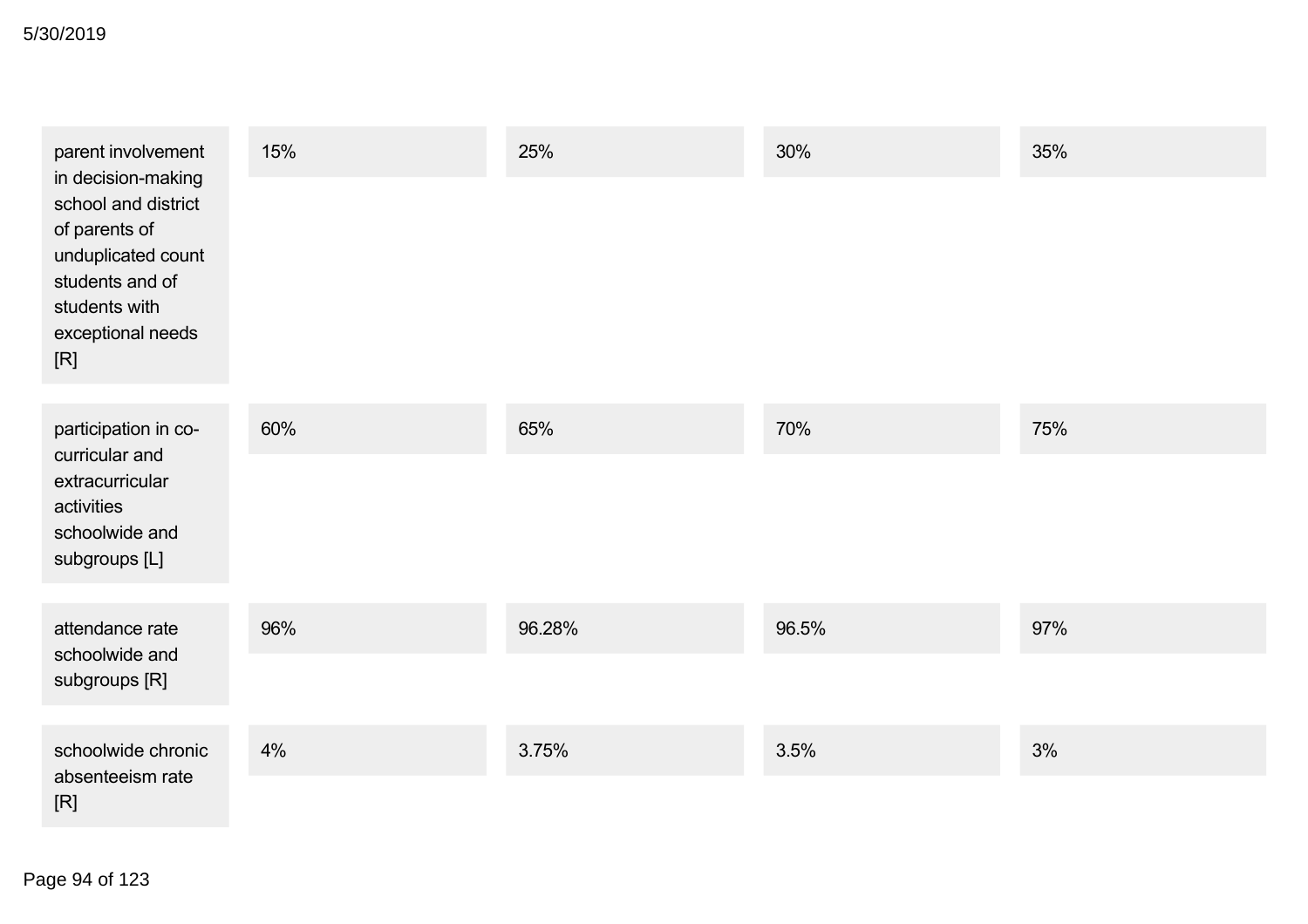#### schoolwide chronic 5/30/2019

| suspension rate<br>schoolwide and    | 1.6%  | 1.5%  | 1,4%  | 0%    |
|--------------------------------------|-------|-------|-------|-------|
| subgroups [R]                        |       |       |       |       |
| expulsion rate<br>schoolwide and     | $0\%$ | $0\%$ | $0\%$ | $0\%$ |
| subgroups [R]                        |       |       |       |       |
| White chronic                        | 10.9% | N/A   | N/A   | 3%    |
| absenteeism rate                     |       |       |       |       |
| Hispanic chronic<br>absenteeism rate | 5.7%  | N/A   | N/A   | 3%    |
|                                      |       |       |       |       |
| Disadvantaged<br>chronic             | 8.5%  | N/A   | N/A   | 3%    |
| absenteeism rate                     |       |       |       |       |
| <b>English Learner</b>               | 1.3%  | N/A   | N/A   | $1\%$ |
| chronic<br>absenteeism rate          |       |       |       |       |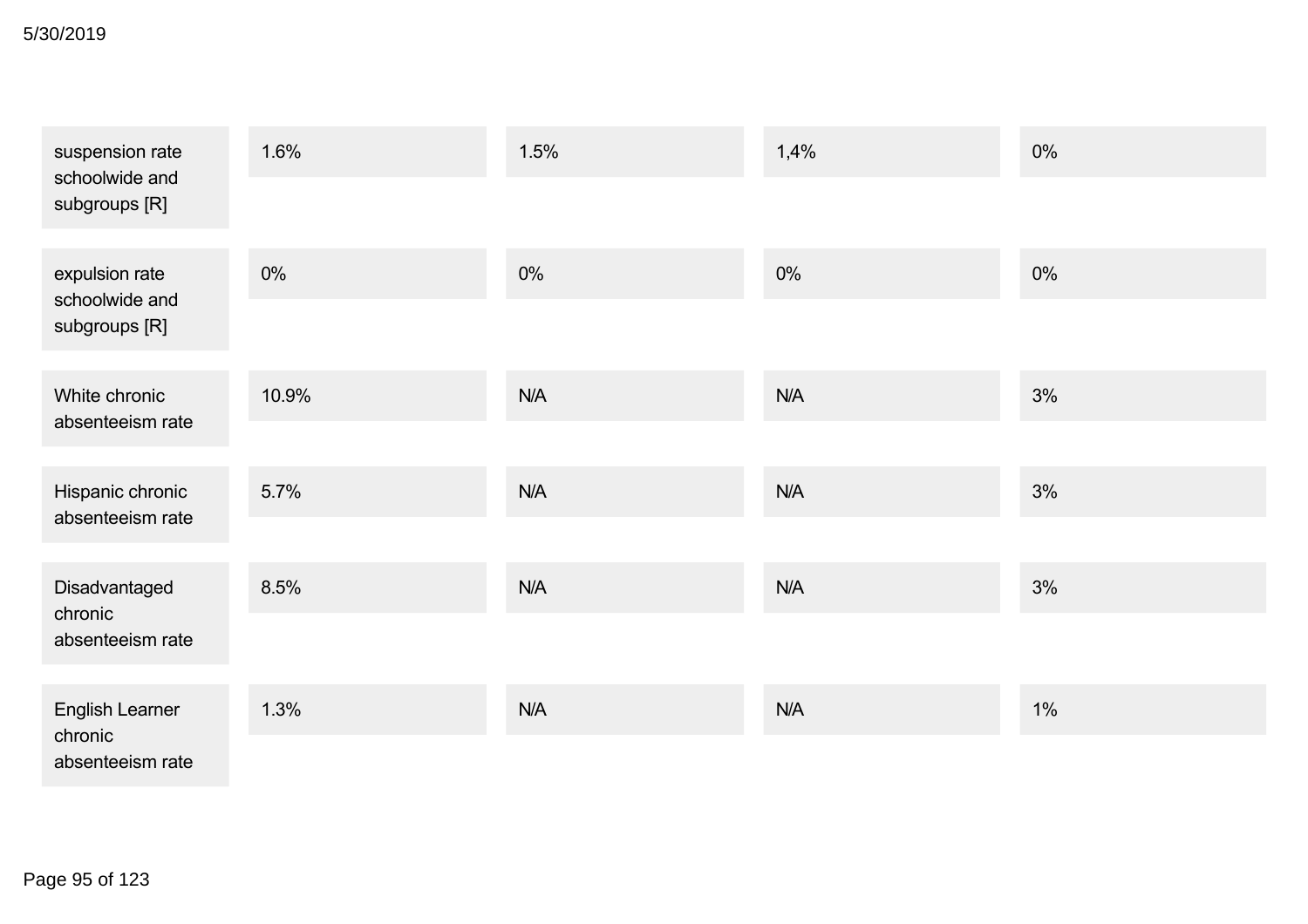| White suspension<br>rate             | 3.3%  | N/A | <b>N/A</b> | $0\%$ |
|--------------------------------------|-------|-----|------------|-------|
|                                      |       |     |            |       |
| Hispanic chronic<br>absenteeism rate | $0\%$ | N/A | <b>N/A</b> | $0\%$ |
|                                      |       |     |            |       |
| Disadvantaged                        | 1.5%  | N/A | <b>N/A</b> | $0\%$ |
| chronic<br>absenteeism rate          |       |     |            |       |
| <b>English Learner</b><br>chronic    | $0\%$ | N/A | <b>N/A</b> | 0%    |
| absenteeism rate                     |       |     |            |       |

# **Planned Actions/Services**

Complete a copy of the following table for each of the LEA's Actions/Services. Duplicate the table, including Budgeted Expenditures, as needed.

# **Action #1**

For Actions/Services not included as contributing to meeting the Increased or Improved Services Requirement:

**Students to be Served**

**Location(s)**

Page 96 of 123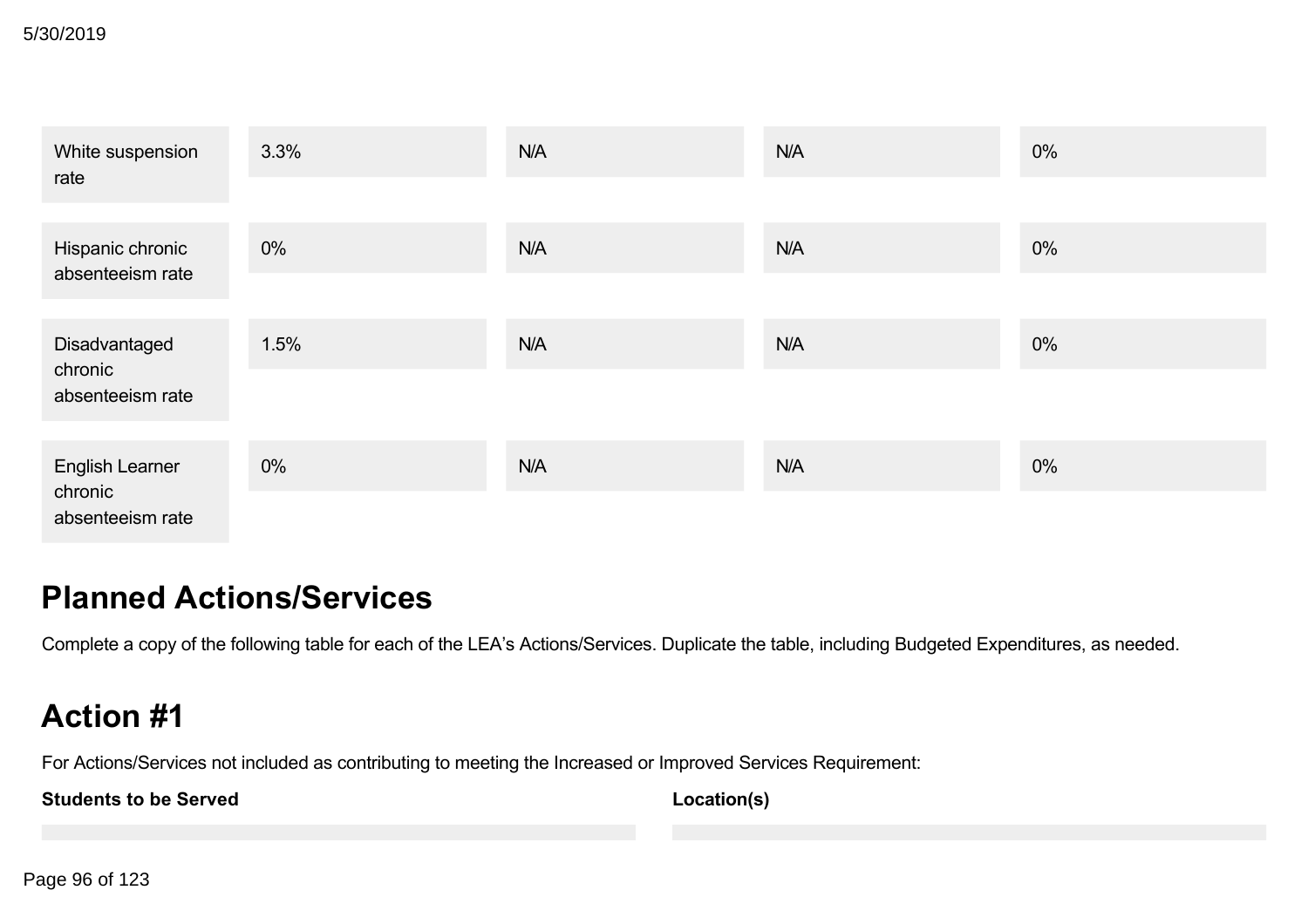| N/A                                                                                                                                                                                                                                                   | N/A                                                    |                                                                                                                                                                                                                                                  |
|-------------------------------------------------------------------------------------------------------------------------------------------------------------------------------------------------------------------------------------------------------|--------------------------------------------------------|--------------------------------------------------------------------------------------------------------------------------------------------------------------------------------------------------------------------------------------------------|
|                                                                                                                                                                                                                                                       | <b>OR</b>                                              |                                                                                                                                                                                                                                                  |
| For Actions/Services included as contributing to meeting the Increased or Improved Services Requirement:                                                                                                                                              |                                                        |                                                                                                                                                                                                                                                  |
| <b>Students to be Served</b>                                                                                                                                                                                                                          | <b>Scope of Services:</b>                              | Location(s)                                                                                                                                                                                                                                      |
| English Learners, Foster Youth, Low Income                                                                                                                                                                                                            | Schoolwide                                             | All Schools                                                                                                                                                                                                                                      |
| <b>Actions/Services</b>                                                                                                                                                                                                                               |                                                        |                                                                                                                                                                                                                                                  |
| Select from New, Modified, or Unchanged<br>for 2017-18                                                                                                                                                                                                | Select from New, Modified, or Unchanged<br>for 2018-19 | Select from New, Modified, or Unchanged<br>for 2019-20                                                                                                                                                                                           |
| Unchanged                                                                                                                                                                                                                                             | Modified                                               | Modified                                                                                                                                                                                                                                         |
| 2017-18 Actions/Services                                                                                                                                                                                                                              | 2018-19 Actions/Services                               | 2019-20 Actions/Services                                                                                                                                                                                                                         |
| 3.1 The District will maintain campus<br>improvements, including the outdoor science<br>lab and mobile science cart to be used in the<br>classroom to provide for science learning<br>opportunities and student collaboration<br>learning activities. | budget is modified                                     | 3.1 The District will maintain campus<br>improvements, including the outdoor learning<br>areas and science lab to be used in the<br>classroom to provide for science learning<br>opportunities and student collaboration<br>learning activities. |
| <b>Budgeted Expenditures</b>                                                                                                                                                                                                                          |                                                        |                                                                                                                                                                                                                                                  |

**Year 201718 201819 201920**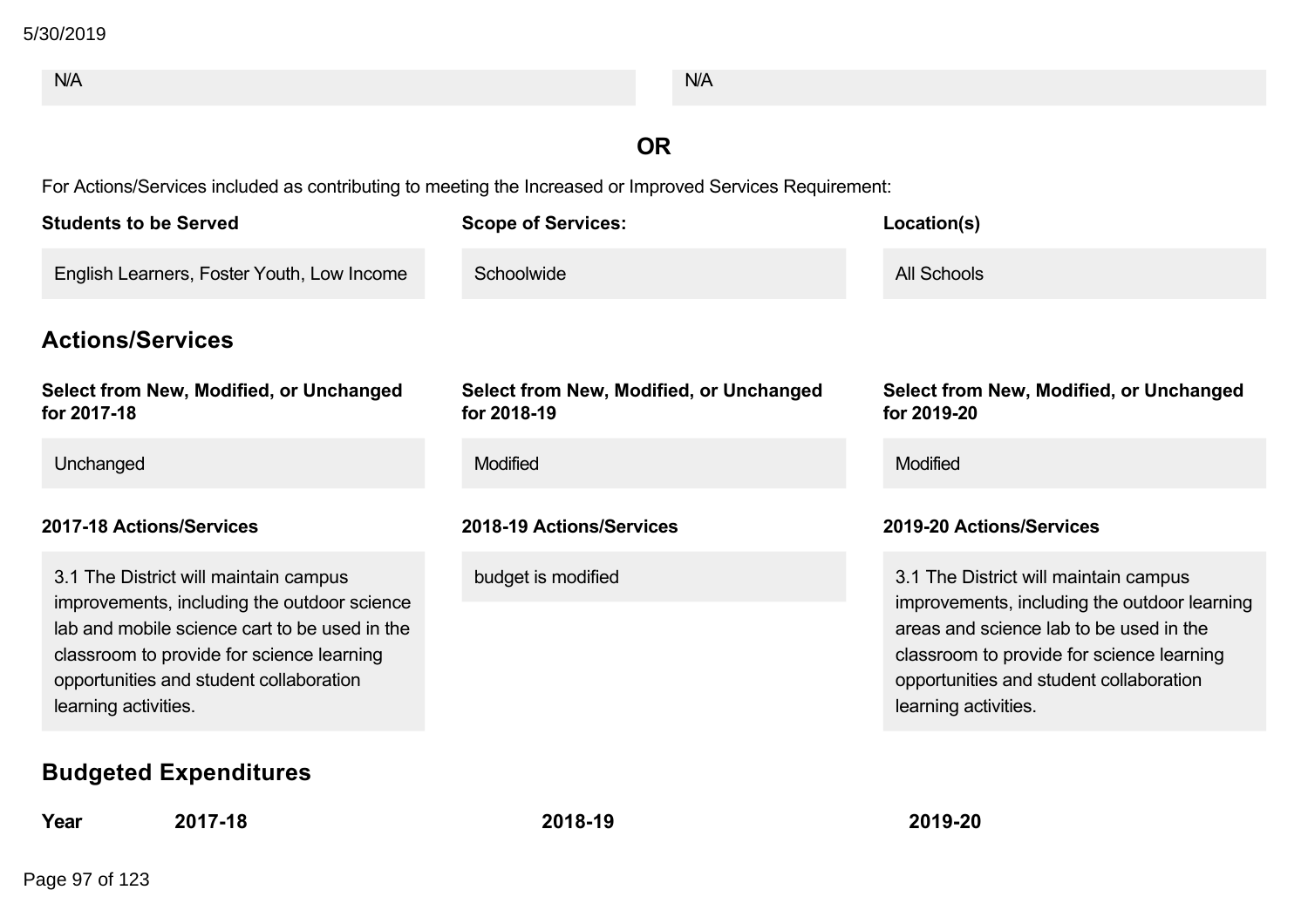| <b>Amount</b>               | \$10,000       | \$10,000               | \$10,000               |
|-----------------------------|----------------|------------------------|------------------------|
| <b>Source</b>               | LCFF S/C       | LCFF S/C               | LCFF S/C               |
| <b>Budget<br/>Reference</b> | capital outlay | materials and supplies | materials and supplies |

For Actions/Services not included as contributing to meeting the Increased or Improved Services Requirement:

| <b>Students to be Served</b> | Location(s) |
|------------------------------|-------------|
| N/A                          | N/A         |

### **OR**

For Actions/Services included as contributing to meeting the Increased or Improved Services Requirement:

 $U$  of  $\Omega$  and  $U$  and  $\Omega$  and  $\Omega$  and  $\Omega$  and  $\Omega$  and  $\Omega$  and  $\Omega$  and  $\Omega$  and  $\Omega$  and  $\Omega$  and  $\Omega$  and  $\Omega$  and  $\Omega$  and  $\Omega$  and  $\Omega$  and  $\Omega$  and  $\Omega$  and  $\Omega$  and  $\Omega$  and  $\Omega$  and  $\Omega$  and  $\Omega$  and  $\Omega$  and

| <b>Students to be Served</b>                           | <b>Scope of Services:</b>                              | Location(s)                                            |
|--------------------------------------------------------|--------------------------------------------------------|--------------------------------------------------------|
| English Learners, Foster Youth, Low Income             | Schoolwide                                             | All Schools                                            |
| <b>Actions/Services</b>                                |                                                        |                                                        |
| Select from New, Modified, or Unchanged<br>for 2017-18 | Select from New, Modified, or Unchanged<br>for 2018-19 | Select from New, Modified, or Unchanged<br>for 2019-20 |
| Page 98 of 123                                         |                                                        |                                                        |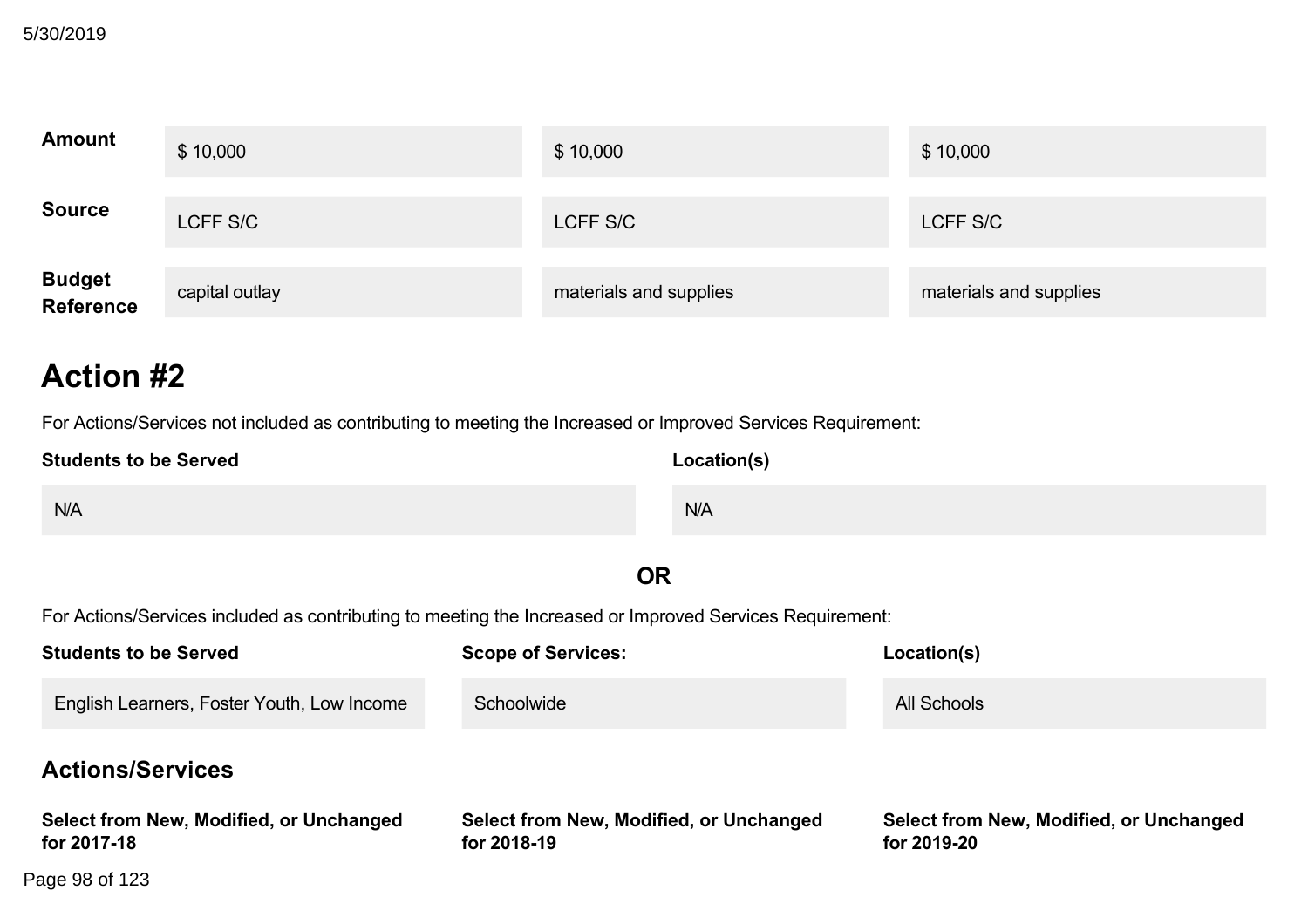#### **Select from New, Modified, or Unchanged** 5/30/2019

| Unchanged                                                                            | <b>Modified</b>          | Modified                                                                            |
|--------------------------------------------------------------------------------------|--------------------------|-------------------------------------------------------------------------------------|
| 2017-18 Actions/Services                                                             | 2018-19 Actions/Services | 2019-20 Actions/Services                                                            |
| #3.2: Aeries school data system:<br>maintenance, contract, and continued<br>training | budget is modified       | #3.2: Aeries school data system:<br>maintenance, contract, and expanded<br>training |

## **Budgeted Expenditures**

| Year                              | 2017-18                 | 2018-19                 | 2019-20                 |
|-----------------------------------|-------------------------|-------------------------|-------------------------|
| <b>Amount</b>                     | \$3,700                 | \$4,500                 | \$6,500                 |
| <b>Source</b>                     | LCFF S/C                | LCFF S/C                | LCFF S/C                |
| <b>Budget</b><br><b>Reference</b> | other operating expense | other operating expense | other operating expense |

# **Action #3**

For Actions/Services not included as contributing to meeting the Increased or Improved Services Requirement:

| <b>Students to be Served</b> | Location(s) |
|------------------------------|-------------|
| N/A                          | N/A         |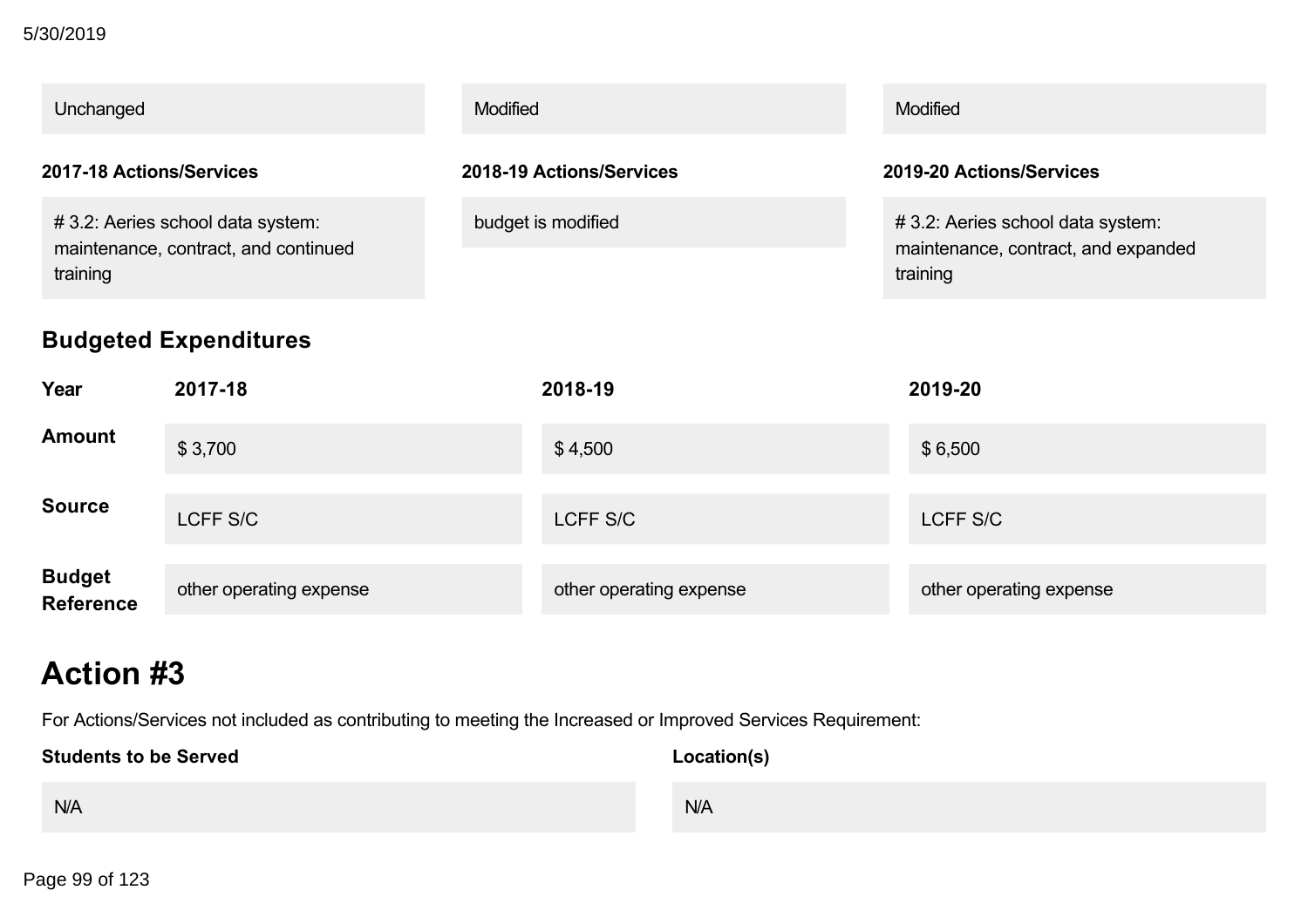## **OR**

For Actions/Services included as contributing to meeting the Increased or Improved Services Requirement:

| <b>Students to be Served</b>                                                                                                                                                  | <b>Scope of Services:</b>                                                                                                                                                     | Location(s)                                                                                                                                                                                                                             |
|-------------------------------------------------------------------------------------------------------------------------------------------------------------------------------|-------------------------------------------------------------------------------------------------------------------------------------------------------------------------------|-----------------------------------------------------------------------------------------------------------------------------------------------------------------------------------------------------------------------------------------|
| English Learners, Foster Youth, Low Income                                                                                                                                    | Schoolwide                                                                                                                                                                    | <b>All Schools</b>                                                                                                                                                                                                                      |
| <b>Actions/Services</b>                                                                                                                                                       |                                                                                                                                                                               |                                                                                                                                                                                                                                         |
| <b>Select from New, Modified, or Unchanged</b><br>for 2017-18                                                                                                                 | Select from New, Modified, or Unchanged<br>for 2018-19                                                                                                                        | <b>Select from New, Modified, or Unchanged</b><br>for 2019-20                                                                                                                                                                           |
| Unchanged                                                                                                                                                                     | Unchanged                                                                                                                                                                     | Modified                                                                                                                                                                                                                                |
| 2017-18 Actions/Services                                                                                                                                                      | 2018-19 Actions/Services                                                                                                                                                      | 2019-20 Actions/Services                                                                                                                                                                                                                |
| #3.3: The District will improve and expand<br>the use of a website and other technologies<br>to provide school to parent linkages and<br>enhance school-to-home communication | #3.3: The District will improve and expand<br>the use of a website and other technologies<br>to provide school to parent linkages and<br>enhance school-to-home communication | #3.3: The District will improve and expand<br>the use of at he district website, including<br>teacher website and other interactive<br>technologies to provide school to parent<br>linkages and enhance school-to-home<br>communication |
| <b>Rudantod Evnonditurne</b>                                                                                                                                                  |                                                                                                                                                                               |                                                                                                                                                                                                                                         |

### **Budgeted Expenditures**

**Year 201718 201819 201920**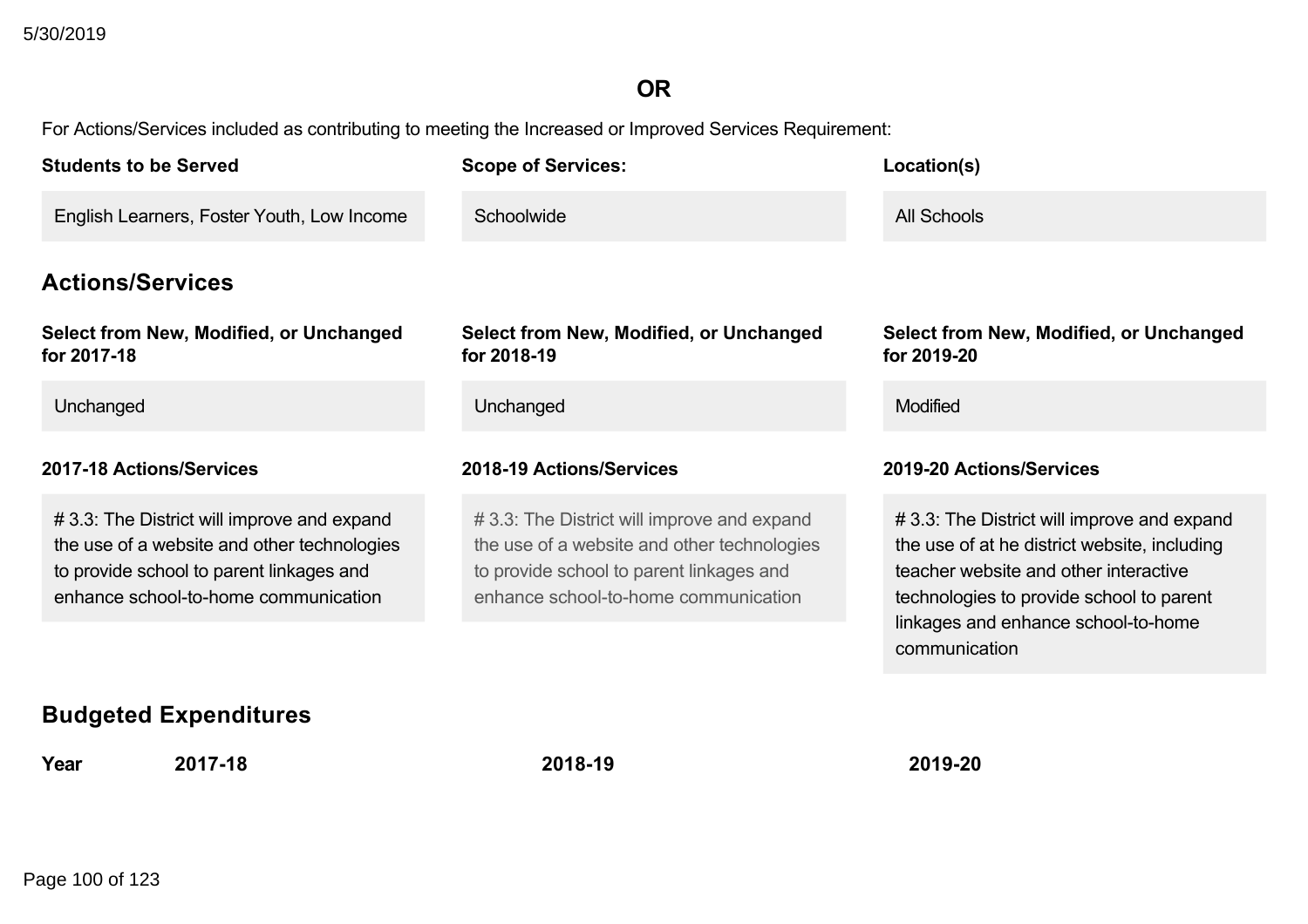| <b>Amount</b>               | \$5,000                 | \$5,000                 | \$2,000                 |
|-----------------------------|-------------------------|-------------------------|-------------------------|
| <b>Source</b>               | LCFF S/C                | LCFF S/C                | LCFF S/C                |
| <b>Budget<br/>Reference</b> | other operating expense | other operating expense | other operating expense |

For Actions/Services not included as contributing to meeting the Increased or Improved Services Requirement:

| <b>Students to be Served</b> | Location(s) |
|------------------------------|-------------|
| N/A                          | N/A         |

### **OR**

For Actions/Services included as contributing to meeting the Increased or Improved Services Requirement:

 $U$  of  $U$  and  $U$ 

| <b>Students to be Served</b>                           | <b>Scope of Services:</b>                              | Location(s)                                            |
|--------------------------------------------------------|--------------------------------------------------------|--------------------------------------------------------|
| English Learners, Foster Youth, Low Income             | Schoolwide                                             | All Schools                                            |
| <b>Actions/Services</b>                                |                                                        |                                                        |
| Select from New, Modified, or Unchanged<br>for 2017-18 | Select from New, Modified, or Unchanged<br>for 2018-19 | Select from New, Modified, or Unchanged<br>for 2019-20 |
| Page 101 of 123                                        |                                                        |                                                        |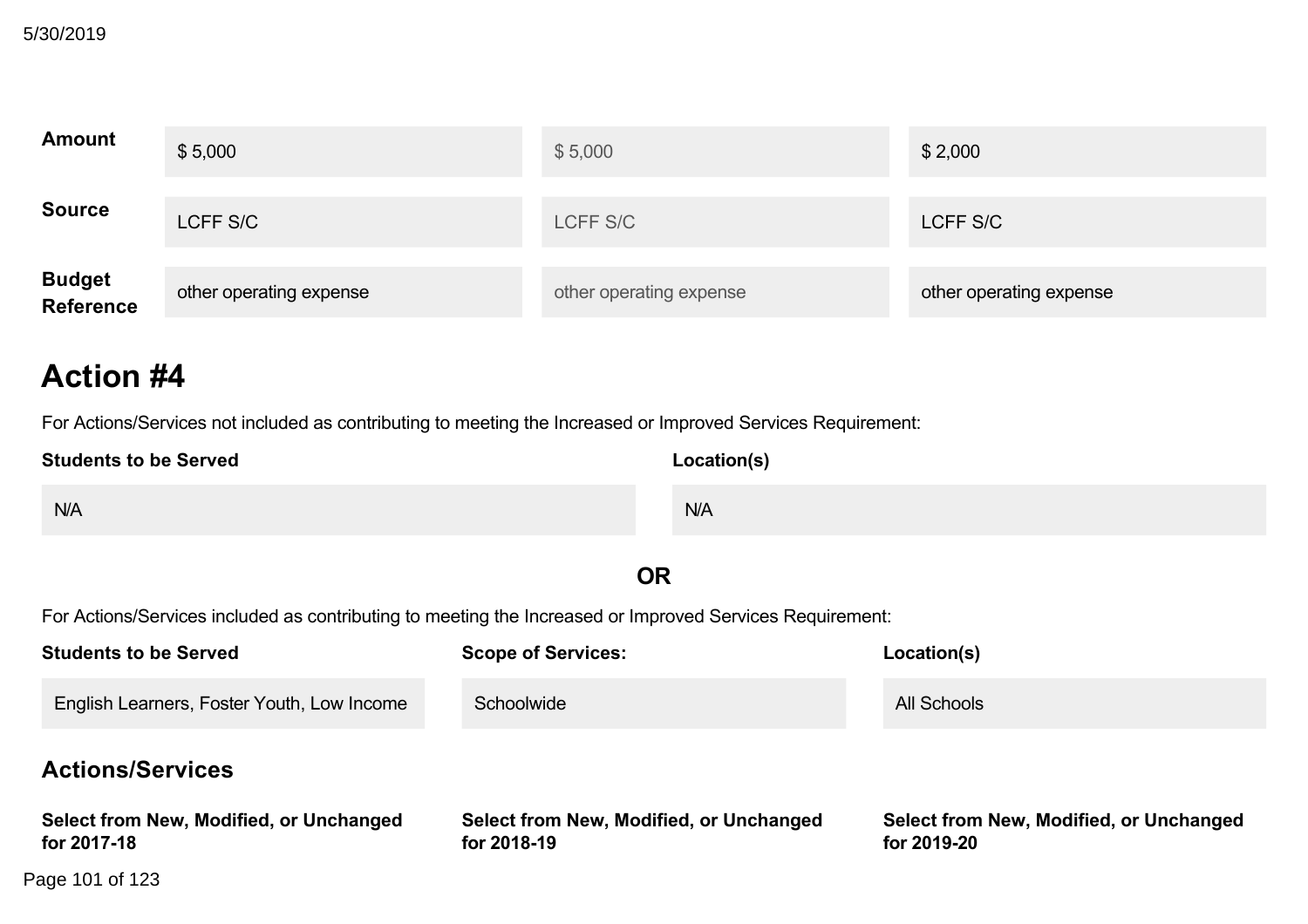#### **Select from New, Modified, or Unchanged** 5/30/2019

## Unchanged **Modified** Modified Modified **Modified** Modified Modified Modified Model and Modified Modified Modified

#3.4: In order to assure that every student has maximum opportunity to learn critical primary knowledge and skills, especially unduplicated count students who enter school with gaps in knowledge, experience, and skills, use LCFF supplemental funds to reduce class size in grades K-3 by an additional 2 students (Hope School ratio is 20:1) per class below what current state funding allows and closely monitoring all outof-district attendance requests.

#### **Budgeted Expenditures**

#### **201718 Actions/Services 201819 Actions/Services 201920 Actions/Services**

 $# 3.4:$  In order to assure that every student has maximum opportunity to learn critical primary knowledge and skills, especially unduplicated count students who enter school with gaps in knowledge, experience, and skills, maintain small class sizes in Grade K to 3 by adhering to or reducing the state formula for teacher to student ratio and closely monitoring all out-of-district attendance requests.

| Year                        | 2017-18               | 2018-19               | 2019-20               |
|-----------------------------|-----------------------|-----------------------|-----------------------|
| <b>Amount</b>               | \$136,214             | \$150,614             | \$195,504             |
| <b>Source</b>               | LCFF S/C              | LCFF S/C              | LCFF S/C              |
| <b>Budget<br/>Reference</b> | salaries and benefits | salaries and benefits | salaries and benefits |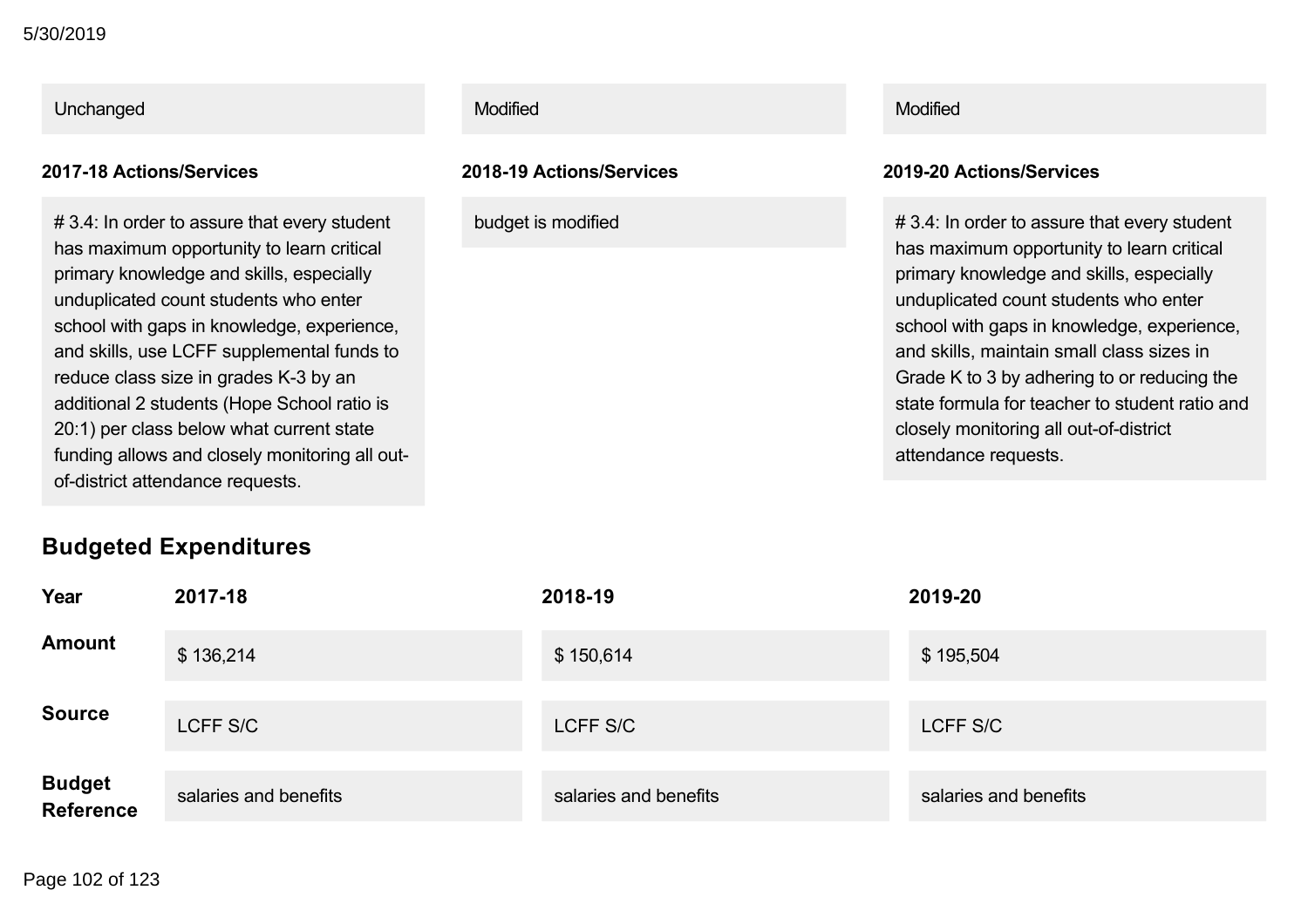For Actions/Services not included as contributing to meeting the Increased or Improved Services Requirement:

| <b>Students to be Served</b> | Location(s) |
|------------------------------|-------------|
| N/A                          | N/A         |

### **OR**

For Actions/Services included as contributing to meeting the Increased or Improved Services Requirement:

| <b>Students to be Served</b>                                                                                                                                                                                  | <b>Scope of Services:</b>                                                                                                                                                                                     | Location(s)                                                                                                                                                                                                   |  |
|---------------------------------------------------------------------------------------------------------------------------------------------------------------------------------------------------------------|---------------------------------------------------------------------------------------------------------------------------------------------------------------------------------------------------------------|---------------------------------------------------------------------------------------------------------------------------------------------------------------------------------------------------------------|--|
| English Learners, Foster Youth, Low Income                                                                                                                                                                    | Schoolwide                                                                                                                                                                                                    | All Schools                                                                                                                                                                                                   |  |
| <b>Actions/Services</b>                                                                                                                                                                                       |                                                                                                                                                                                                               |                                                                                                                                                                                                               |  |
| Select from New, Modified, or Unchanged<br>for 2017-18                                                                                                                                                        | Select from New, Modified, or Unchanged<br>for 2018-19                                                                                                                                                        | Select from New, Modified, or Unchanged<br>for 2019-20                                                                                                                                                        |  |
| Unchanged                                                                                                                                                                                                     | Unchanged                                                                                                                                                                                                     | Unchanged                                                                                                                                                                                                     |  |
| 2017-18 Actions/Services                                                                                                                                                                                      | 2018-19 Actions/Services                                                                                                                                                                                      | 2019-20 Actions/Services                                                                                                                                                                                      |  |
| # 3.5: The District will continue the current<br>contract with the CHOICES Program for<br>enhancement and support for students,<br>encouraging learning and social/recreational<br>development opportunities. | # 3.5: The District will continue the current<br>contract with the CHOICES Program for<br>enhancement and support for students,<br>encouraging learning and social/recreational<br>development opportunities. | # 3.5: The District will continue the current<br>contract with the CHOICES Program for<br>enhancement and support for students,<br>encouraging learning and social/recreational<br>development opportunities. |  |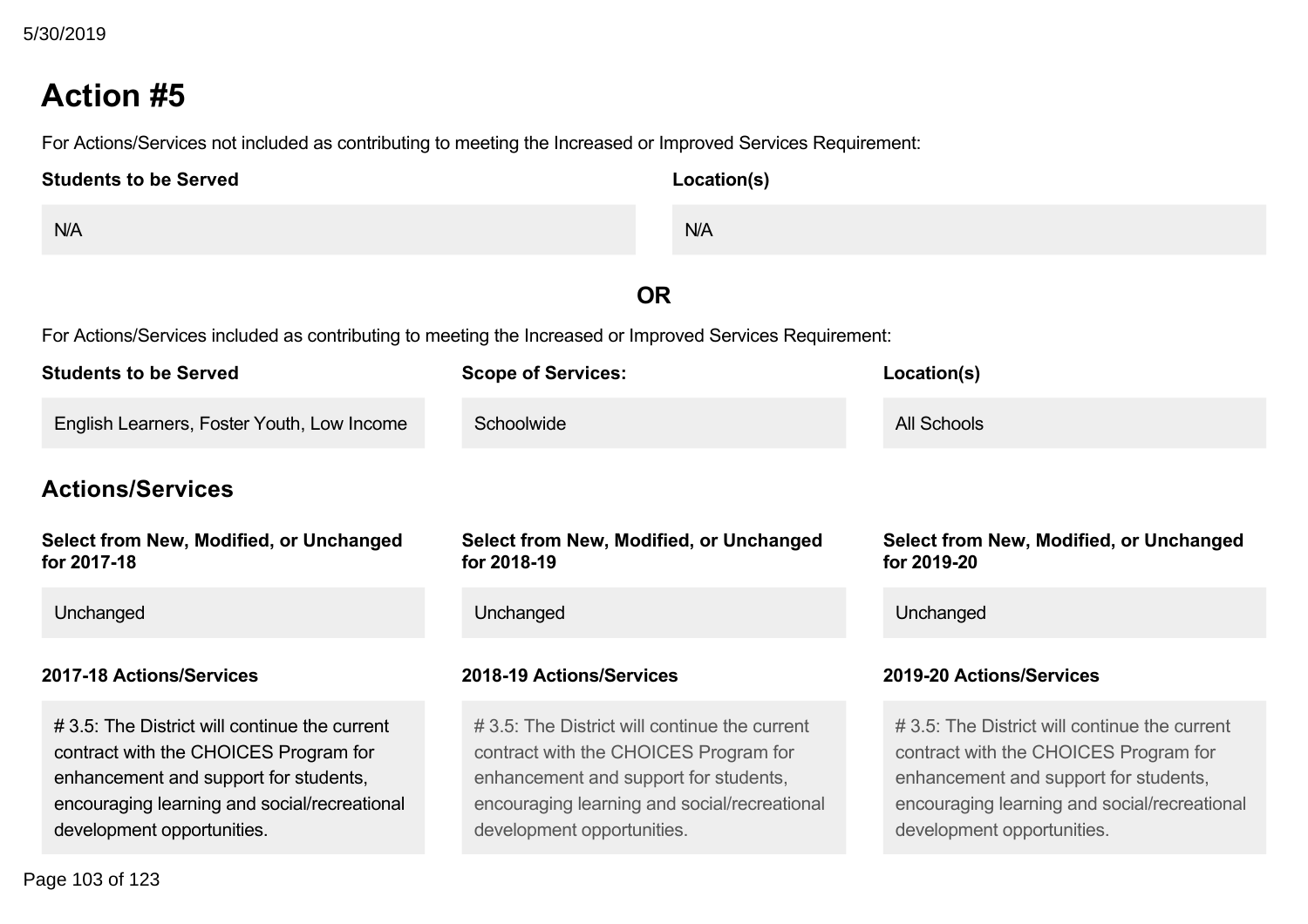## **Budgeted Expenditures**

| Year                        | 2017-18                 | 2018-19                 | 2019-20                 |
|-----------------------------|-------------------------|-------------------------|-------------------------|
| <b>Amount</b>               | \$7,000                 | \$7,000                 | \$7,000                 |
| <b>Source</b>               | LCFF S/C                | LCFF S/C                | LCFF S/C                |
| <b>Budget<br/>Reference</b> | other operating expense | other operating expense | other operating expense |

# **Action #6**

For Actions/Services not included as contributing to meeting the Increased or Improved Services Requirement:

| <b>Students to be Served</b>                                                                             | Location(s) |  |  |
|----------------------------------------------------------------------------------------------------------|-------------|--|--|
| N/A                                                                                                      | N/A         |  |  |
|                                                                                                          | <b>OR</b>   |  |  |
| For Actions/Services included as contributing to meeting the Increased or Improved Services Requirement: |             |  |  |

| <b>Students to be Served</b>               | <b>Scope of Services:</b> | Location(s) |
|--------------------------------------------|---------------------------|-------------|
| English Learners, Foster Youth, Low Income | Schoolwide                | All Schools |

### **Actions/Services**

Page 104 of 123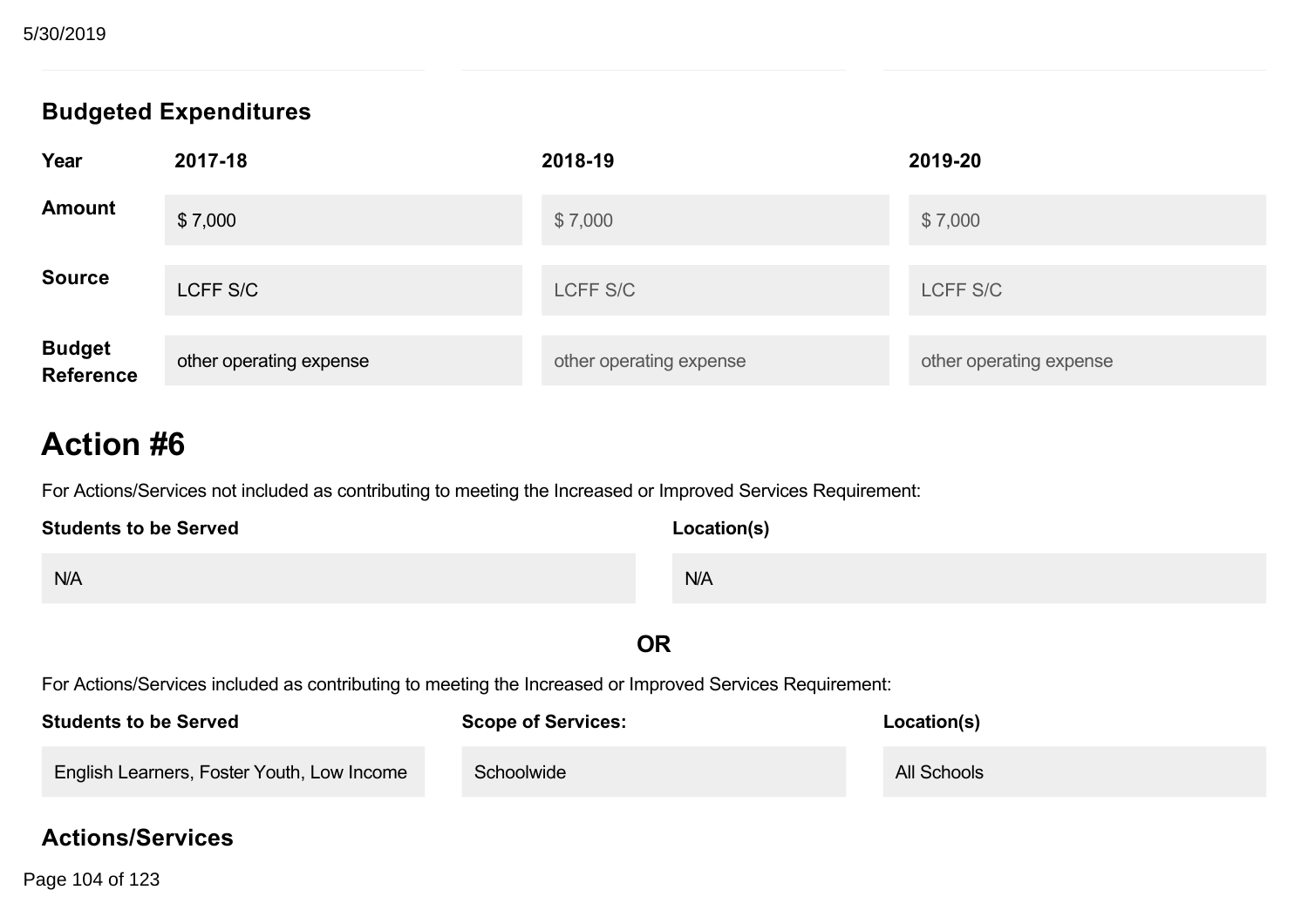#### 5/30/2019

#### **Select from New, Modified, or Unchanged** for 2017-18

#3. 6: Expand current participation in county wide student events by two per year to provide opportunity for students to demonstrate knowledge and skills learned in the CCSS curriculum. Continue hosting oncampus events to increase student and family participation (Spelling Bee, Author's Faire, Poetry and Prose, Science Fair).

#### **Select from New, Modified, or Unchanged** for 2018-19

Unchanged Unchanged Unchanged

#### **201718 Actions/Services 201819 Actions/Services 201920 Actions/Services**

#3. 6: Expand current participation in county wide student events by two per year to provide opportunity for students to demonstrate knowledge and skills learned in the CCSS curriculum. Continue hosting oncampus events to increase student and family participation (Spelling Bee, Author's Faire, Poetry and Prose, Science Fair).

#### **Select from New, Modified, or Unchanged for 201920**

#3. 6: Expand current participation in county wide student events by two per year to provide opportunity for students to demonstrate knowledge and skills learned in the CCSS curriculum. Continue hosting oncampus events to increase student and family participation (Spelling Bee, Author's Faire, Poetry and Prose, Science Fair).

### **Budgeted Expenditures**

| Year                        | 2017-18                 | 2018-19                 | 2019-20                 |
|-----------------------------|-------------------------|-------------------------|-------------------------|
| <b>Amount</b>               | \$1,500                 | \$1,500                 | \$1,500                 |
| <b>Source</b>               | LCFF S/C                | LCFF S/C                | LCFF S/C                |
| <b>Budget<br/>Reference</b> | other operating expense | other operating expense | other operating expense |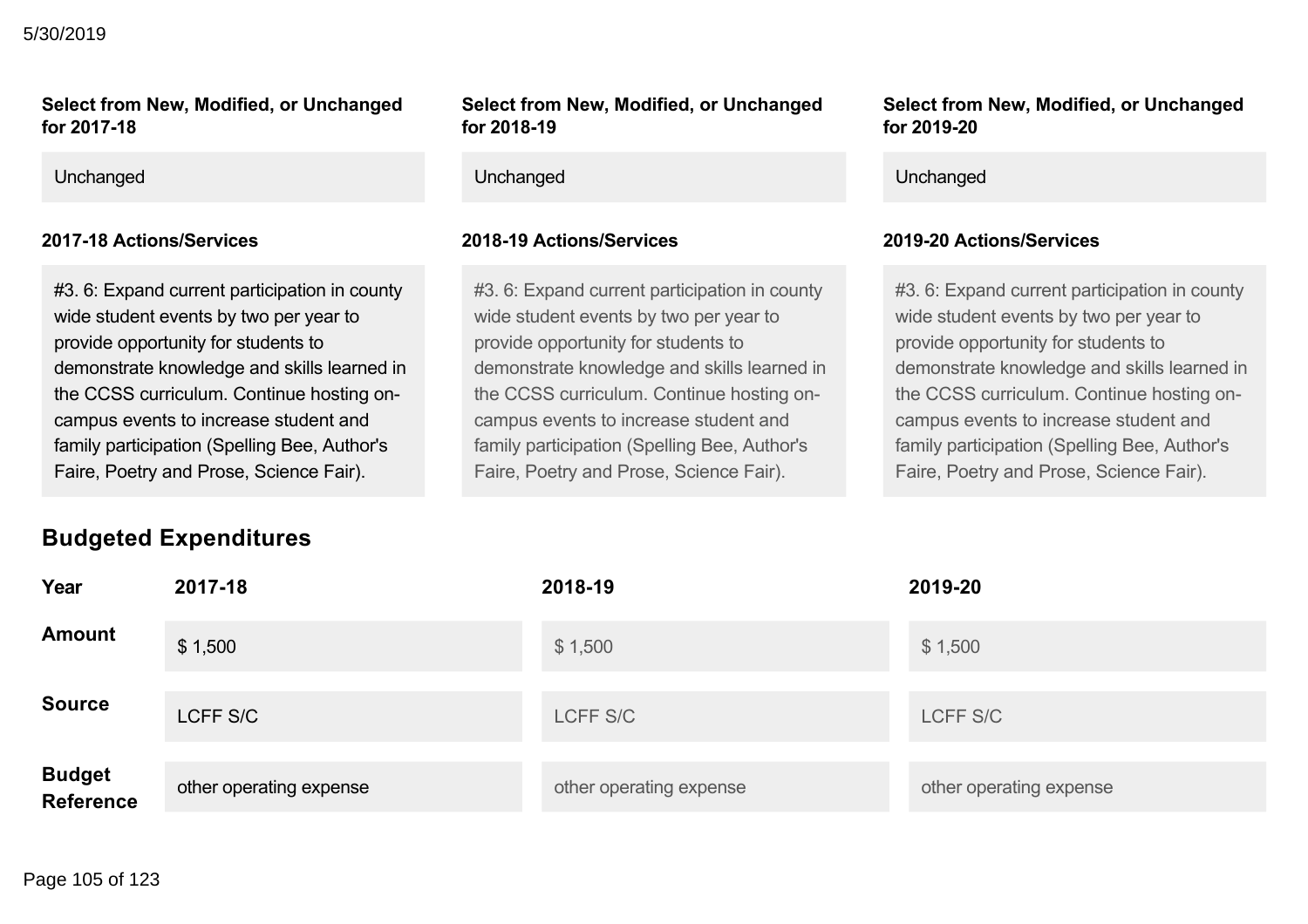For Actions/Services not included as contributing to meeting the Increased or Improved Services Requirement:

| <b>Students to be Served</b> | Location(s) |
|------------------------------|-------------|
| N/A                          | N/A         |

## **OR**

For Actions/Services included as contributing to meeting the Increased or Improved Services Requirement:

| <b>Students to be Served</b>                                                                                                                                                                                                | <b>Scope of Services:</b>                                                                                                                                                                                                   | Location(s)                                                                                                                                                                                                                         |
|-----------------------------------------------------------------------------------------------------------------------------------------------------------------------------------------------------------------------------|-----------------------------------------------------------------------------------------------------------------------------------------------------------------------------------------------------------------------------|-------------------------------------------------------------------------------------------------------------------------------------------------------------------------------------------------------------------------------------|
| English Learners, Foster Youth, Low Income                                                                                                                                                                                  | Schoolwide                                                                                                                                                                                                                  | All Schools                                                                                                                                                                                                                         |
| <b>Actions/Services</b>                                                                                                                                                                                                     |                                                                                                                                                                                                                             |                                                                                                                                                                                                                                     |
| Select from New, Modified, or Unchanged<br>for 2017-18                                                                                                                                                                      | Select from New, Modified, or Unchanged<br>for 2018-19                                                                                                                                                                      | <b>Select from New, Modified, or Unchanged</b><br>for 2019-20                                                                                                                                                                       |
| <b>Modified</b>                                                                                                                                                                                                             | Unchanged                                                                                                                                                                                                                   | <b>Modified</b>                                                                                                                                                                                                                     |
| 2017-18 Actions/Services                                                                                                                                                                                                    | 2018-19 Actions/Services                                                                                                                                                                                                    | 2019-20 Actions/Services                                                                                                                                                                                                            |
| #3.7: The District will continue to identify<br>new opportunities and methods and enhance<br>currently successful strategies to inform<br>parents about CCSS and other learning<br>activities and opportunities in order to | #3.7: The District will continue to identify<br>new opportunities and methods and enhance<br>currently successful strategies to inform<br>parents about CCSS and other learning<br>activities and opportunities in order to | #3.7: The District will continue to identify<br>new opportunities and methods and enhance<br>currently successful strategies to inform<br>parents about state standards and other<br>learning activities and opportunities in order |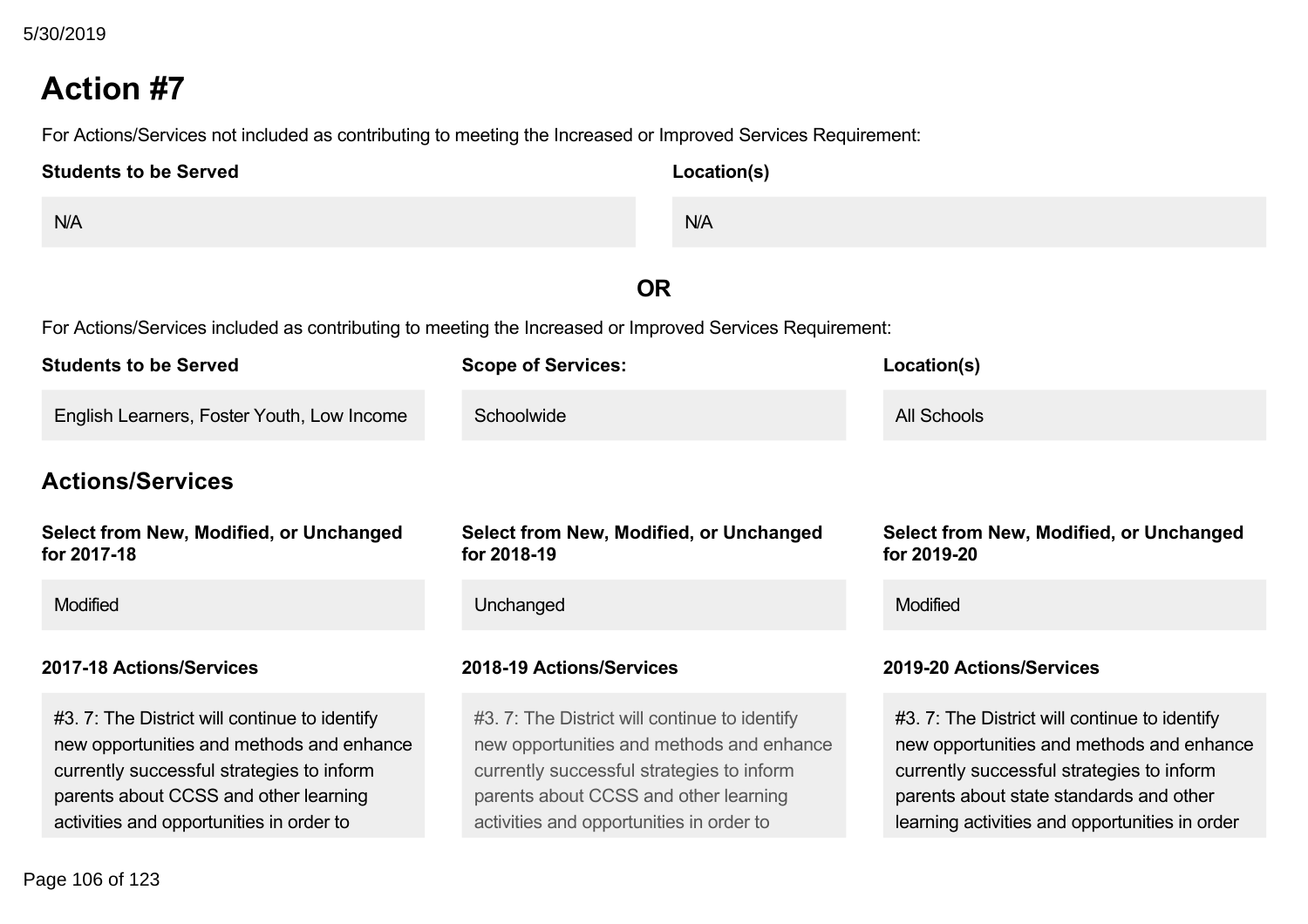#### parents about CCSS and other learning 5/30/2019

| increase involvement of parents of | increase involvement of parents of | to increase involvement of parents of |
|------------------------------------|------------------------------------|---------------------------------------|
| unduplicated count students.       | unduplicated count students.       | unduplicated count students.          |

## **Budgeted Expenditures**

| Year                        | 2017-18                 | 2018-19                 | 2019-20                 |
|-----------------------------|-------------------------|-------------------------|-------------------------|
| <b>Amount</b>               | \$1,000                 | \$1,000                 | no additional costs     |
| <b>Source</b>               | LCFF S/C                | LCFF S/C                | <b>LCFF</b> base        |
| <b>Budget<br/>Reference</b> | other operating expense | other operating expense | other operating expense |

# **Action #8**

For Actions/Services not included as contributing to meeting the Increased or Improved Services Requirement:

| <b>Students to be Served</b>                                                                             |                           | Location(s) |             |  |  |
|----------------------------------------------------------------------------------------------------------|---------------------------|-------------|-------------|--|--|
| N/A                                                                                                      |                           | N/A         |             |  |  |
| <b>OR</b>                                                                                                |                           |             |             |  |  |
| For Actions/Services included as contributing to meeting the Increased or Improved Services Requirement: |                           |             |             |  |  |
| <b>Students to be Served</b>                                                                             | <b>Scope of Services:</b> |             | Location(s) |  |  |
| English Learners, Foster Youth, Low Income                                                               | Schoolwide                |             | All Schools |  |  |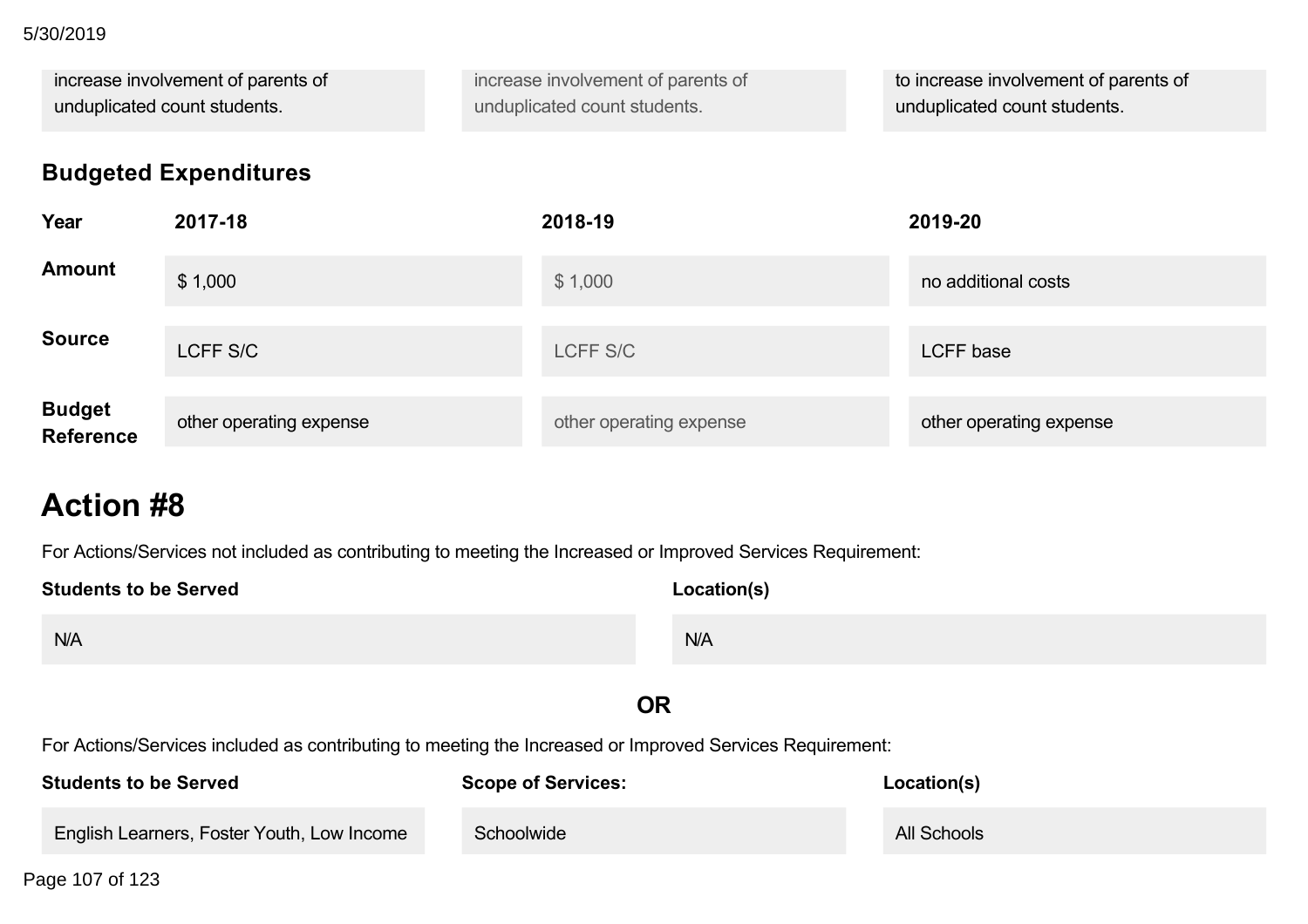#### **Actions/Services**

**Select from New, Modified, or Unchanged** for 2017-18

Unchanged **Modified** Changed Unchanged Changed Modified Changed Unchanged Unchanged Unchanged

#### **201718 Actions/Services 201819 Actions/Services 201920 Actions/Services**

#3. 8: Continue to deepen and enhance staff, student, and parent knowledge and skills regarding on internet safety, cyber bullying, board policies, etc.

**Select from New, Modified, or Unchanged for 201819**

#3. 8: Continue to deepen and enhance staff, student, and parent knowledge and skills regarding on internet safety, cyber bullying, board policies, etc. Conduct comprehensive safety needs assessment, adopt and implement updated safety plan. Conduct active shooter training for adults.

#### **Select from New, Modified, or Unchanged for 201920**

#3. 8: Continue to deepen and enhance staff, student, and parent knowledge and skills regarding on internet safety, cyber bullying, board policies, etc. Conduct comprehensive safety needs assessment, adopt and implement updated safety plan. Conduct active shooter training for adults.

| <b>Budgeted Expenditures</b> |          |          |          |  |  |
|------------------------------|----------|----------|----------|--|--|
| Year                         | 2017-18  | 2018-19  | 2019-20  |  |  |
| <b>Amount</b>                | \$2,500  | \$7,500  | \$7,500  |  |  |
| <b>Source</b>                | LCFF S/C | LCFF S/C | LCFF S/C |  |  |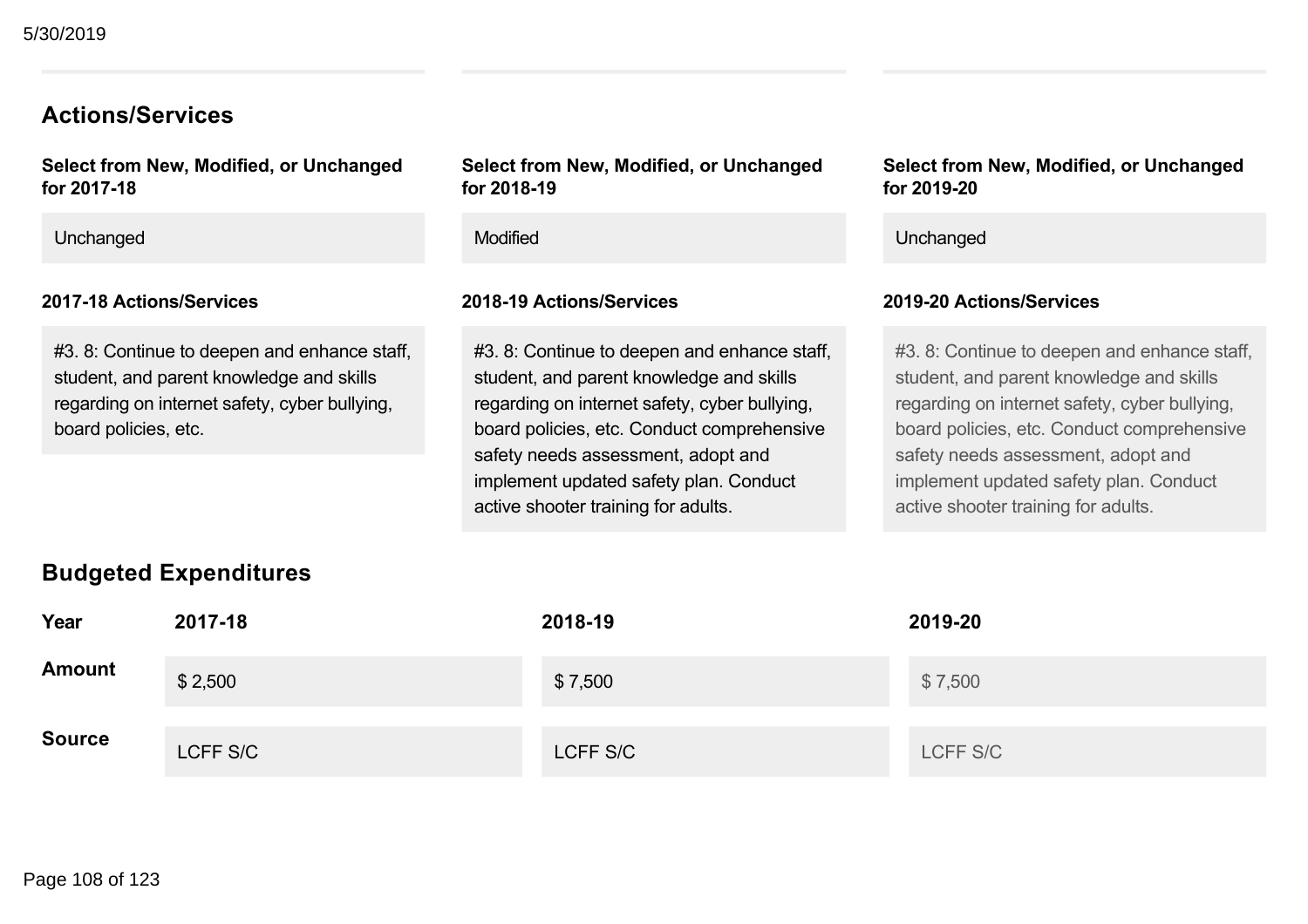| <b>Budget</b><br><b>Reference</b>                                                                        | other operating expense                                                                                      |                                                        | other operating expense | other operating expense                                |  |  |  |
|----------------------------------------------------------------------------------------------------------|--------------------------------------------------------------------------------------------------------------|--------------------------------------------------------|-------------------------|--------------------------------------------------------|--|--|--|
|                                                                                                          | <b>Action #9</b>                                                                                             |                                                        |                         |                                                        |  |  |  |
|                                                                                                          | For Actions/Services not included as contributing to meeting the Increased or Improved Services Requirement: |                                                        |                         |                                                        |  |  |  |
| <b>Students to be Served</b>                                                                             |                                                                                                              |                                                        | Location(s)             |                                                        |  |  |  |
| N/A                                                                                                      |                                                                                                              |                                                        | N/A                     |                                                        |  |  |  |
|                                                                                                          |                                                                                                              |                                                        | <b>OR</b>               |                                                        |  |  |  |
| For Actions/Services included as contributing to meeting the Increased or Improved Services Requirement: |                                                                                                              |                                                        |                         |                                                        |  |  |  |
| <b>Students to be Served</b>                                                                             |                                                                                                              | <b>Scope of Services:</b>                              |                         | Location(s)                                            |  |  |  |
| English Learners, Foster Youth, Low Income<br>Schoolwide                                                 |                                                                                                              |                                                        |                         | <b>All Schools</b>                                     |  |  |  |
| <b>Actions/Services</b>                                                                                  |                                                                                                              |                                                        |                         |                                                        |  |  |  |
| for 2017-18                                                                                              | Select from New, Modified, or Unchanged                                                                      | Select from New, Modified, or Unchanged<br>for 2018-19 |                         | Select from New, Modified, or Unchanged<br>for 2019-20 |  |  |  |
| Unchanged                                                                                                |                                                                                                              | Unchanged                                              |                         | Unchanged                                              |  |  |  |
| 2017-18 Actions/Services                                                                                 |                                                                                                              | 2018-19 Actions/Services                               |                         | 2019-20 Actions/Services                               |  |  |  |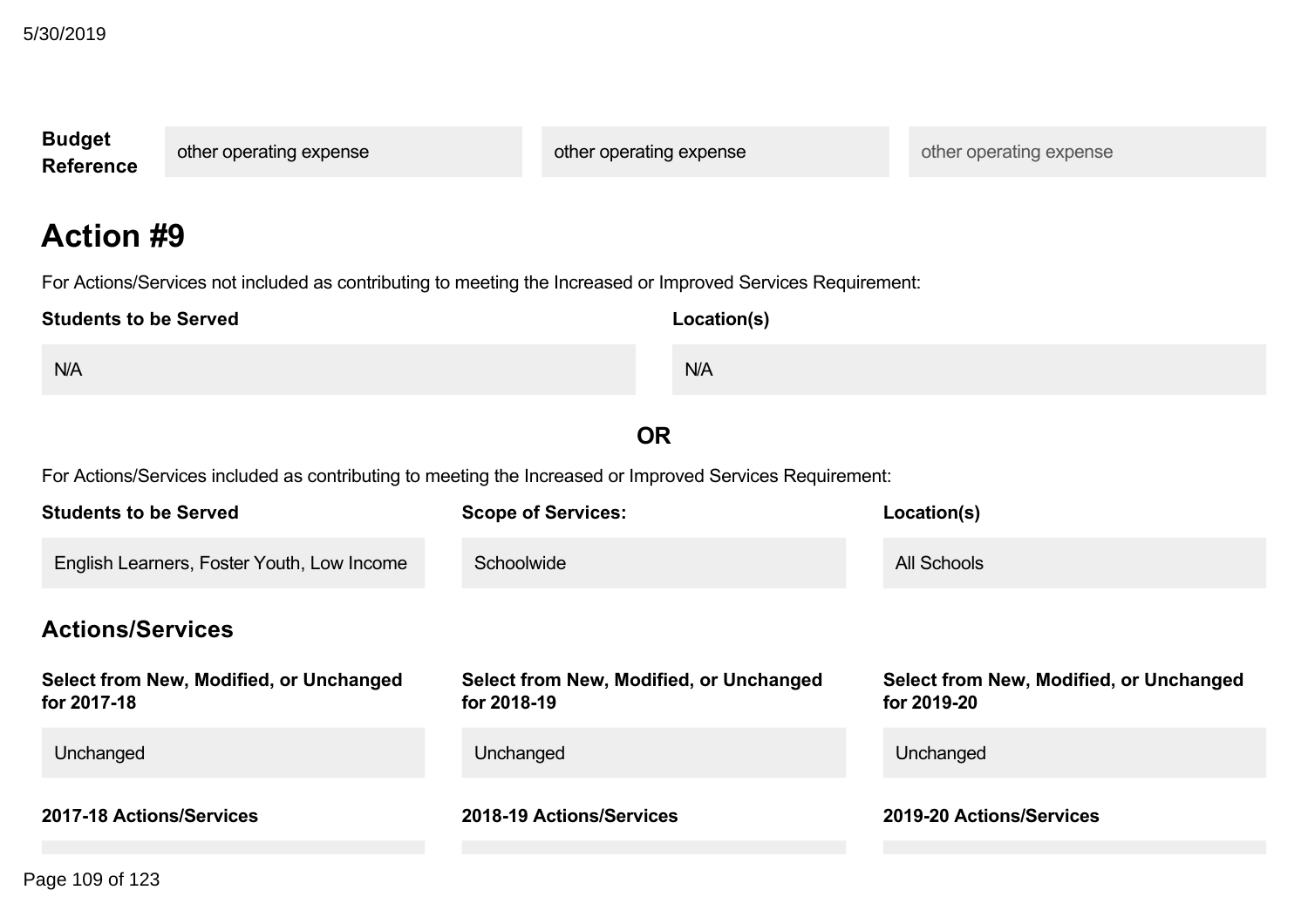#### **201718 Actions/Services 201819 Actions/Services 201920 Actions/Services** 5/30/2019

| #3. 9: Continue to provide additional two   | #3. 9: Continue to provide additional two   | #3. 9: Continue to provide additional two   |
|---------------------------------------------|---------------------------------------------|---------------------------------------------|
| workshops per year for parents on           | workshops per year for parents on           | workshops per year for parents on           |
| applications and software being used in the | applications and software being used in the | applications and software being used in the |
| classroom so they are empowered to help     | classroom so they are empowered to help     | classroom so they are empowered to help     |
| their children with homework                | their children with homework                | their children with homework                |

## **Budgeted Expenditures**

|               | $\sim$ and $\sim$ and $\sim$ and $\sim$ and $\sim$ and $\sim$ and $\sim$ and $\sim$ and $\sim$ and $\sim$ and $\sim$ and $\sim$ |
|---------------|---------------------------------------------------------------------------------------------------------------------------------|
| wered to help | classroom so they are empowered to help                                                                                         |
|               | their children with homework                                                                                                    |
|               |                                                                                                                                 |
|               |                                                                                                                                 |
|               |                                                                                                                                 |
|               |                                                                                                                                 |
|               |                                                                                                                                 |
|               |                                                                                                                                 |

| Year                              | 2017-18                 | 2018-19                 | 2019-20                 |
|-----------------------------------|-------------------------|-------------------------|-------------------------|
| <b>Amount</b>                     | \$1,000                 | \$1,000                 | \$1,000                 |
| <b>Source</b>                     | LCFF S/C                | LCFF S/C                | LCFF S/C                |
| <b>Budget</b><br><b>Reference</b> | other operating expense | other operating expense | other operating expense |

## **Action #10**

For Actions/Services not included as contributing to meeting the Increased or Improved Services Requirement:

| <b>Students to be Served</b> | Location(s) |
|------------------------------|-------------|
| N/A                          | N/A         |

## **OR**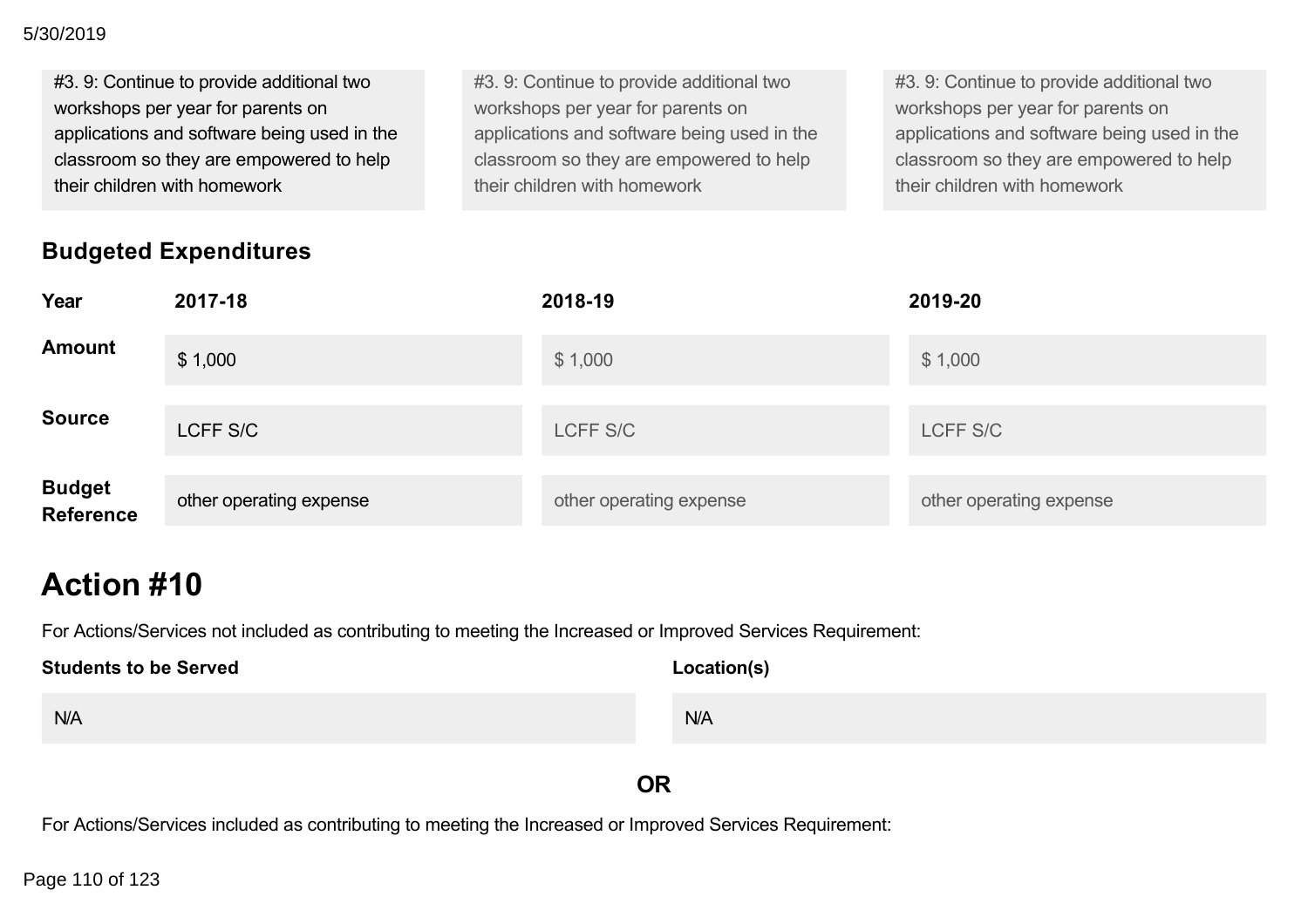#### $F_{\text{C}}$  as contributing to meeting the Increased or Improved Services Requirement: 5/30/2019

#### **Students to be Served**

English Learners, Foster Youth, Low Income

### **Actions/Services**

**Select from New, Modified, or Unchanged for 201718**

# 3.10 Provide a Leadership Team-Building activity to build collaborative process and leadership, to plan for and calendar learning and experiential activities, to discuss and plan for activities to improve parent, student, and community engagement, and to develop strategies for building students' learning capacity, motivation, and engagement in the school experience.

### **Scope of Services:**

**Schoolwide** 

**Select from New, Modified, or Unchanged for 201819**

Modified **Unchanged** Unchanged Unchanged Unchanged Unchanged Unchanged Unchanged

# 3.10 Provide a Leadership Team-Building activity to build collaborative process and leadership, to plan for and calendar learning and experiential activities, to discuss and plan for activities to improve parent, student, and community engagement, and to develop strategies for building students' learning capacity, motivation, and engagement in the school experience.

#### **Location(s)**

All Schools

**Select from New, Modified, or Unchanged for 201920**

#### **201718 Actions/Services 201819 Actions/Services 201920 Actions/Services**

# 3.10 Provide a Leadership Team-Building activity to build collaborative process and leadership, to plan for and calendar learning and experiential activities, to discuss and plan for activities to improve parent, student, and community engagement, and to develop strategies for building students' learning capacity, motivation, and engagement in the school experience.

## **Budgeted Expenditures**

| Year          | 2017-18 | 2018-19 | 2019-20 |
|---------------|---------|---------|---------|
| <b>Amount</b> | \$3,500 | \$3,500 | \$3,500 |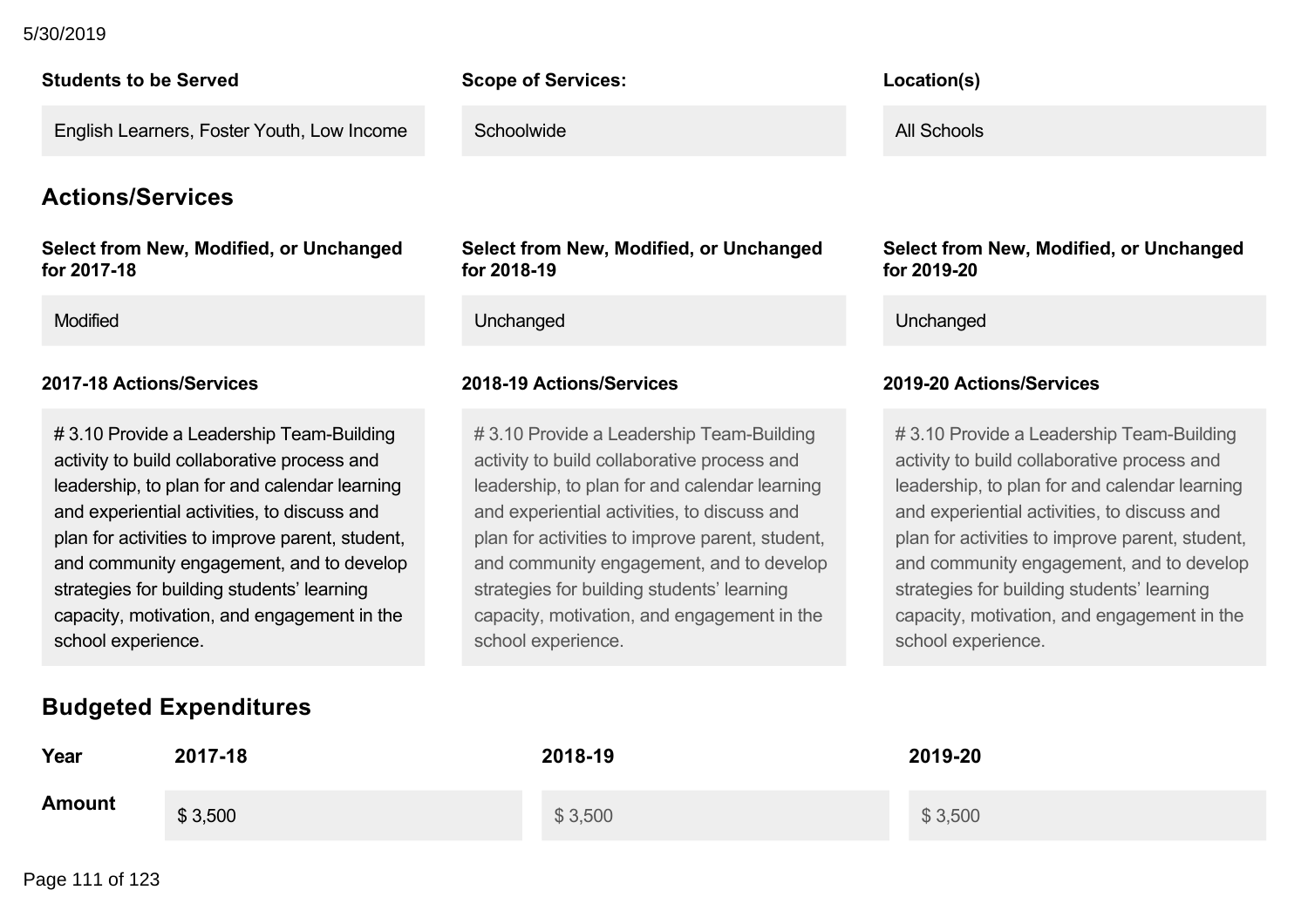| <b>Source</b>                     | LCFF S/C                | LCFF S/C                | LCFF S/C                |
|-----------------------------------|-------------------------|-------------------------|-------------------------|
| <b>Budget</b><br><b>Reference</b> | other operating expense | other operating expense | other operating expense |

## **Action #11**

For Actions/Services not included as contributing to meeting the Increased or Improved Services Requirement:

| <b>Students to be Served</b> | Location(s) |
|------------------------------|-------------|
| N/A                          | N/A         |

## **OR**

| <b>Students to be Served</b>                           | <b>Scope of Services:</b>                              | Location(s)                                            |
|--------------------------------------------------------|--------------------------------------------------------|--------------------------------------------------------|
| English Learners, Foster Youth, Low Income             | Schoolwide                                             | All Schools                                            |
| <b>Actions/Services</b>                                |                                                        |                                                        |
| Select from New, Modified, or Unchanged<br>for 2017-18 | Select from New, Modified, or Unchanged<br>for 2018-19 | Select from New, Modified, or Unchanged<br>for 2019-20 |
| Unchanged                                              | Unchanged                                              | <b>Modified</b>                                        |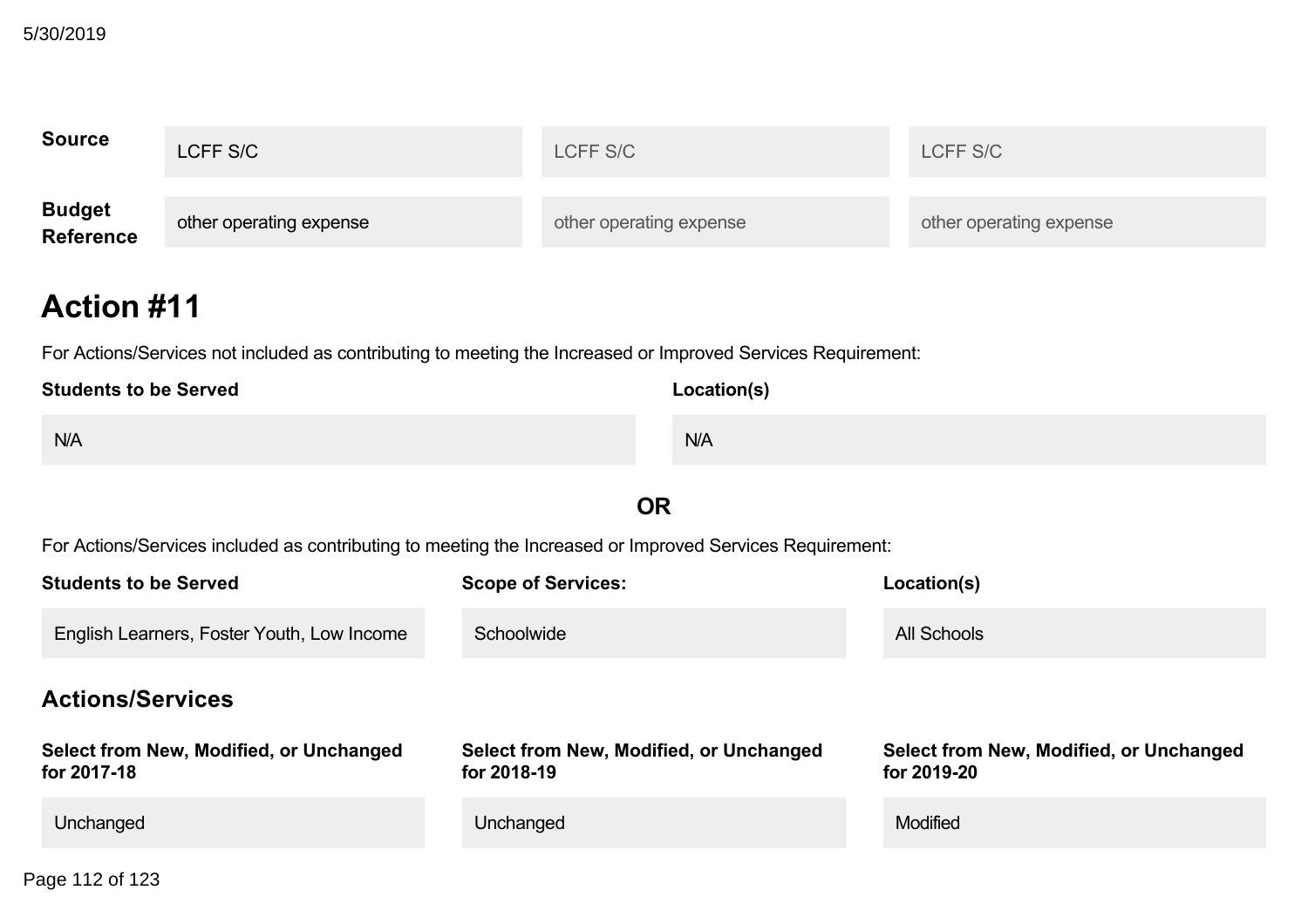# 3.12 In order to optimize the learning environment for unduplicated count students, expand classroom space and develop dedicated spaces for expanded and supplemental curriculum and activities such as science and experiential learning stations.

## **Budgeted Expenditures**

# 3.12 In order to optimize the learning environment for unduplicated count students, expand classroom space and develop dedicated spaces for expanded and supplemental curriculum and activities such as science and experiential learning stations.

#### **201718 Actions/Services 201819 Actions/Services 201920 Actions/Services**

# 3.11 In order to optimize the learning environment for unduplicated count students, expand classroom space and dedicated spaces for expanded and supplemental curriculum and activities such as science and experiential learning stations.

| Year                              | 2017-18                 | 2018-19                 | 2019-20                 |
|-----------------------------------|-------------------------|-------------------------|-------------------------|
| <b>Amount</b>                     | \$20,000                | \$20,000                | \$22,500                |
| <b>Source</b>                     | LCFF S/C                | LCFF S/C                | LCFF S/C                |
| <b>Budget</b><br><b>Reference</b> | other operating expense | other operating expense | other operating expense |

## **Action #12**

| <b>Students to be Served</b> | Location(s) |
|------------------------------|-------------|
| N/A                          | N/A         |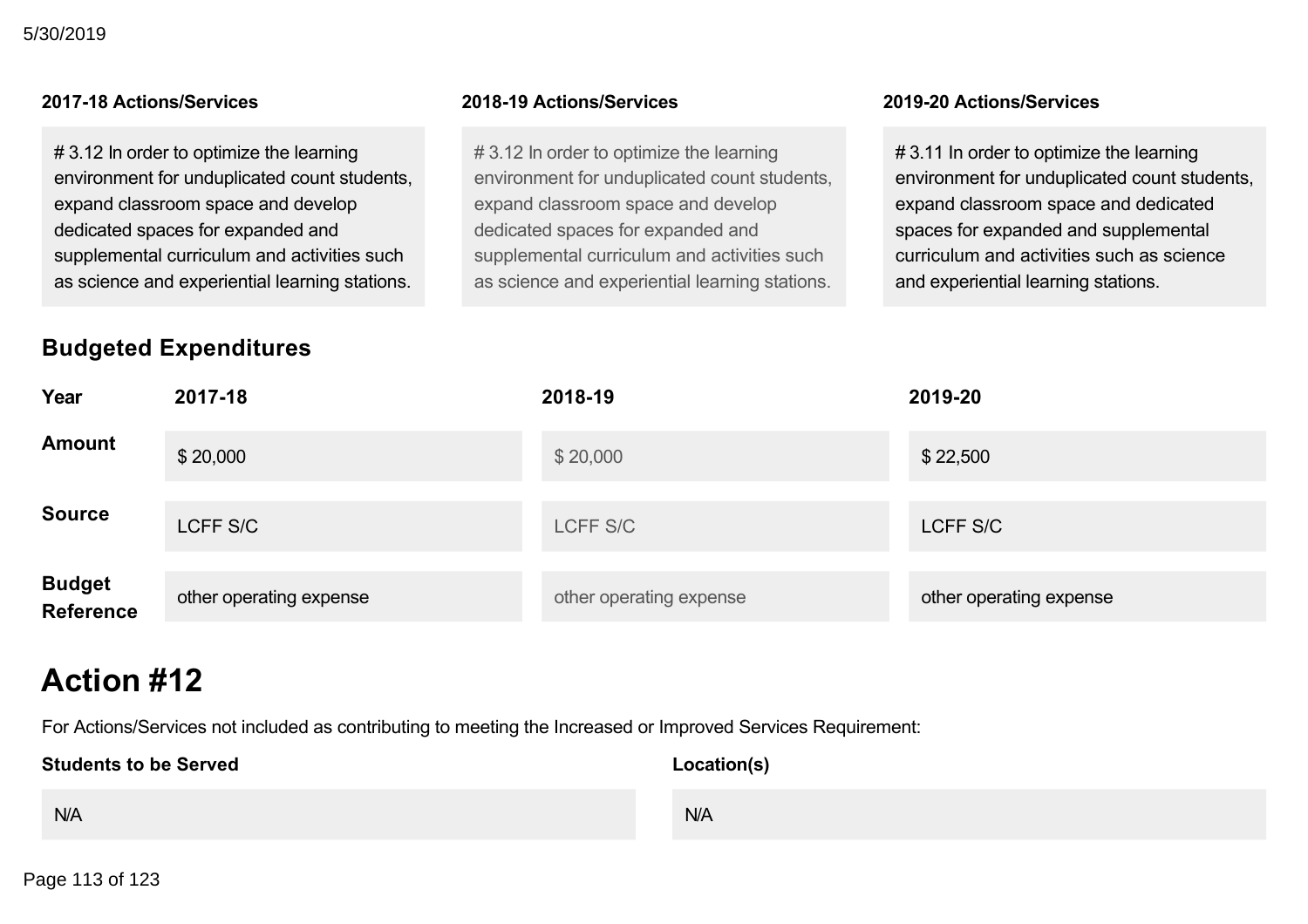## **OR**

| <b>Students to be Served</b>                                                                                                                                                                                                                                                                                                                                                                                                                                                                                                                                                                                                                            | <b>Scope of Services:</b>                                                                                                                                                                                                                                                                                                                                                                                                                                                                                                                                                                                                            | Location(s)                                                                                                                                                                                                                                                                                                                                                                                                                                                                                                                                                                                                                          |
|---------------------------------------------------------------------------------------------------------------------------------------------------------------------------------------------------------------------------------------------------------------------------------------------------------------------------------------------------------------------------------------------------------------------------------------------------------------------------------------------------------------------------------------------------------------------------------------------------------------------------------------------------------|--------------------------------------------------------------------------------------------------------------------------------------------------------------------------------------------------------------------------------------------------------------------------------------------------------------------------------------------------------------------------------------------------------------------------------------------------------------------------------------------------------------------------------------------------------------------------------------------------------------------------------------|--------------------------------------------------------------------------------------------------------------------------------------------------------------------------------------------------------------------------------------------------------------------------------------------------------------------------------------------------------------------------------------------------------------------------------------------------------------------------------------------------------------------------------------------------------------------------------------------------------------------------------------|
| English Learners, Foster Youth, Low Income                                                                                                                                                                                                                                                                                                                                                                                                                                                                                                                                                                                                              | Schoolwide                                                                                                                                                                                                                                                                                                                                                                                                                                                                                                                                                                                                                           | <b>All Schools</b>                                                                                                                                                                                                                                                                                                                                                                                                                                                                                                                                                                                                                   |
| <b>Actions/Services</b>                                                                                                                                                                                                                                                                                                                                                                                                                                                                                                                                                                                                                                 |                                                                                                                                                                                                                                                                                                                                                                                                                                                                                                                                                                                                                                      |                                                                                                                                                                                                                                                                                                                                                                                                                                                                                                                                                                                                                                      |
| Select from New, Modified, or Unchanged<br>for 2017-18                                                                                                                                                                                                                                                                                                                                                                                                                                                                                                                                                                                                  | Select from New, Modified, or Unchanged<br>for 2018-19                                                                                                                                                                                                                                                                                                                                                                                                                                                                                                                                                                               | Select from New, Modified, or Unchanged<br>for 2019-20                                                                                                                                                                                                                                                                                                                                                                                                                                                                                                                                                                               |
| Unchanged                                                                                                                                                                                                                                                                                                                                                                                                                                                                                                                                                                                                                                               | Unchanged                                                                                                                                                                                                                                                                                                                                                                                                                                                                                                                                                                                                                            | <b>Modified</b>                                                                                                                                                                                                                                                                                                                                                                                                                                                                                                                                                                                                                      |
| 2017-18 Actions/Services                                                                                                                                                                                                                                                                                                                                                                                                                                                                                                                                                                                                                                | 2018-19 Actions/Services                                                                                                                                                                                                                                                                                                                                                                                                                                                                                                                                                                                                             | 2019-20 Actions/Services                                                                                                                                                                                                                                                                                                                                                                                                                                                                                                                                                                                                             |
| 3.13 Expand student engagement and parent<br>involvement by providing for all 6th grade<br>students and one teacher to attend SCICON<br>for one week, all 5th grade students and one<br>teacher to attend SCICON for a day trip, and<br>other end-of-year incentive field trips and<br>experiential learning opportunities (Honor<br>Roll Field Trip, Perfect Attendance Field Trip,<br>Reading incentive events, etc.). Additionally,<br>the District will plan for and carry out two (2)<br>community engagement events on campus<br>per year where all District stakeholders will<br>be invited to attend to help create a family<br>Page 114 of 123 | 3.13 Expand student engagement and parent<br>involvement by providing for all 6th grade<br>students and one teacher to attend SCICON<br>for one week, all 5th grade students and one<br>teacher to attend SCICON for a day trip, and<br>other end-of-year incentive field trips and<br>experiential learning opportunities (Honor<br>Roll Field Trip, Perfect Attendance Field Trip,<br>Reading incentive events, etc.). Additionally,<br>the District will plan for and carry out two (2)<br>community engagement events on campus<br>per year where all District stakeholders will<br>be invited to attend to help create a family | 3.12 Expand student engagement and parent<br>involvement by providing for all 6th grade<br>students and one teacher to attend SCICON<br>for one week, all 5th grade students and one<br>teacher to attend SCICON for a day trip, and<br>other end-of-year incentive field trips and<br>experiential learning opportunities (Honor<br>Roll Field Trip, Perfect Attendance Field Trip,<br>Reading incentive events, etc.). Additionally,<br>the District will plan for and carry out two (2)<br>community engagement events on campus<br>per year where all District stakeholders will<br>be invited to attend to help create a family |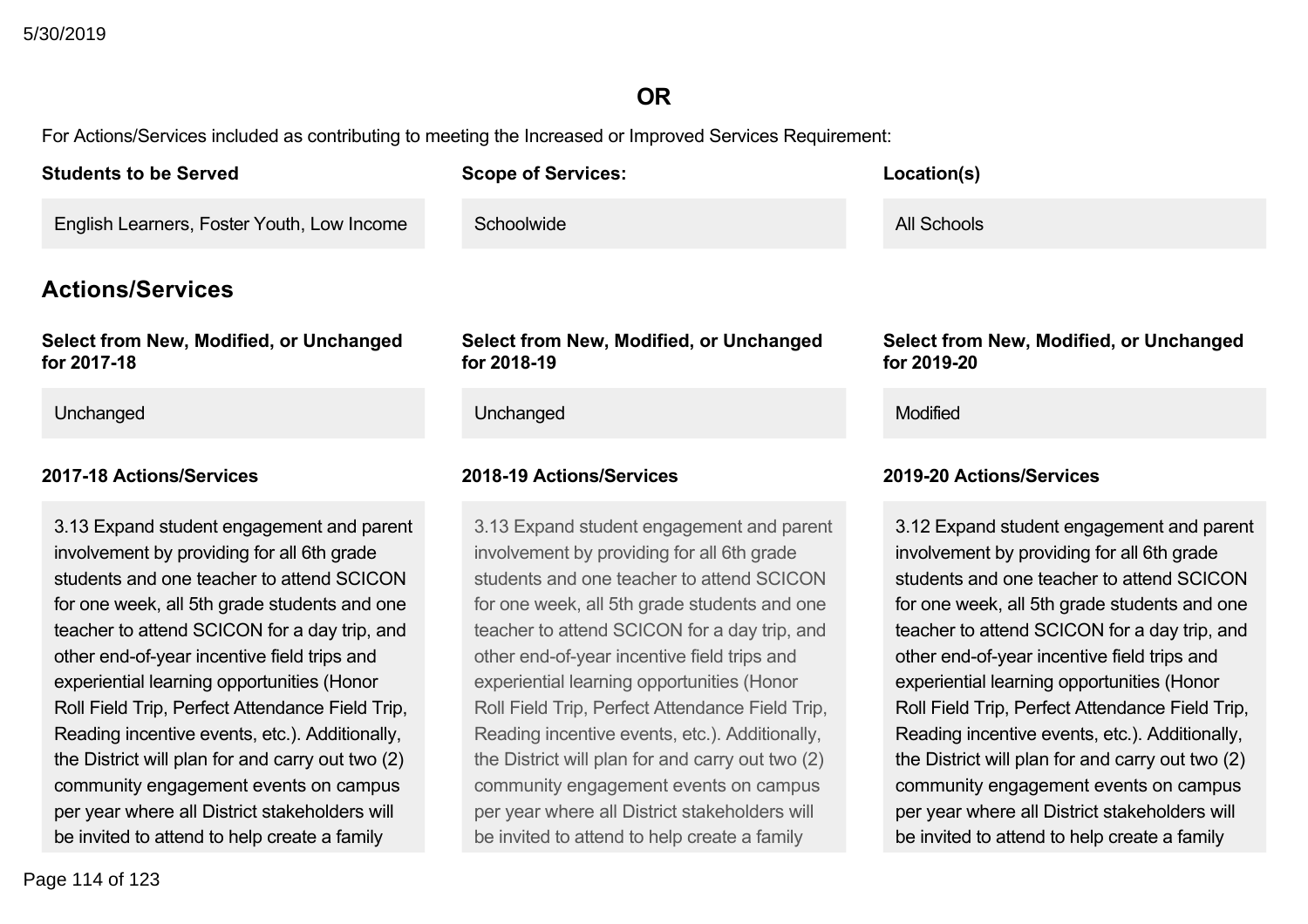### per year where all District stakeholders will 5/30/2019

engaged learning experience, building a sense of community and improving the culture of the campus.

engaged learning experience, building a sense of community and improving the culture of the campus.

engaged learning experience, building a sense of community and improving the culture of the campus.

## **Budgeted Expenditures**

| Year                | 2017-18                 | 2018-19                 | 2019-20                 |
|---------------------|-------------------------|-------------------------|-------------------------|
| Amount              | \$12,000                | \$12,000                | \$20,000                |
| <b>Source</b>       | LCFF S/C                | LCFF S/C                | LCFF S/C                |
| Budget<br>Reference | other operating expense | other operating expense | other operating expense |

## **Action #13**

For Actions/Services not included as contributing to meeting the Increased or Improved Services Requirement:

| <b>Students to be Served</b>                                                                             | Location(s)               |             |  |
|----------------------------------------------------------------------------------------------------------|---------------------------|-------------|--|
| N/A                                                                                                      | N/A                       |             |  |
| <b>OR</b>                                                                                                |                           |             |  |
| For Actions/Services included as contributing to meeting the Increased or Improved Services Requirement: |                           |             |  |
| <b>Students to be Served</b>                                                                             | <b>Scope of Services:</b> | Location(s) |  |

Page 115 of 123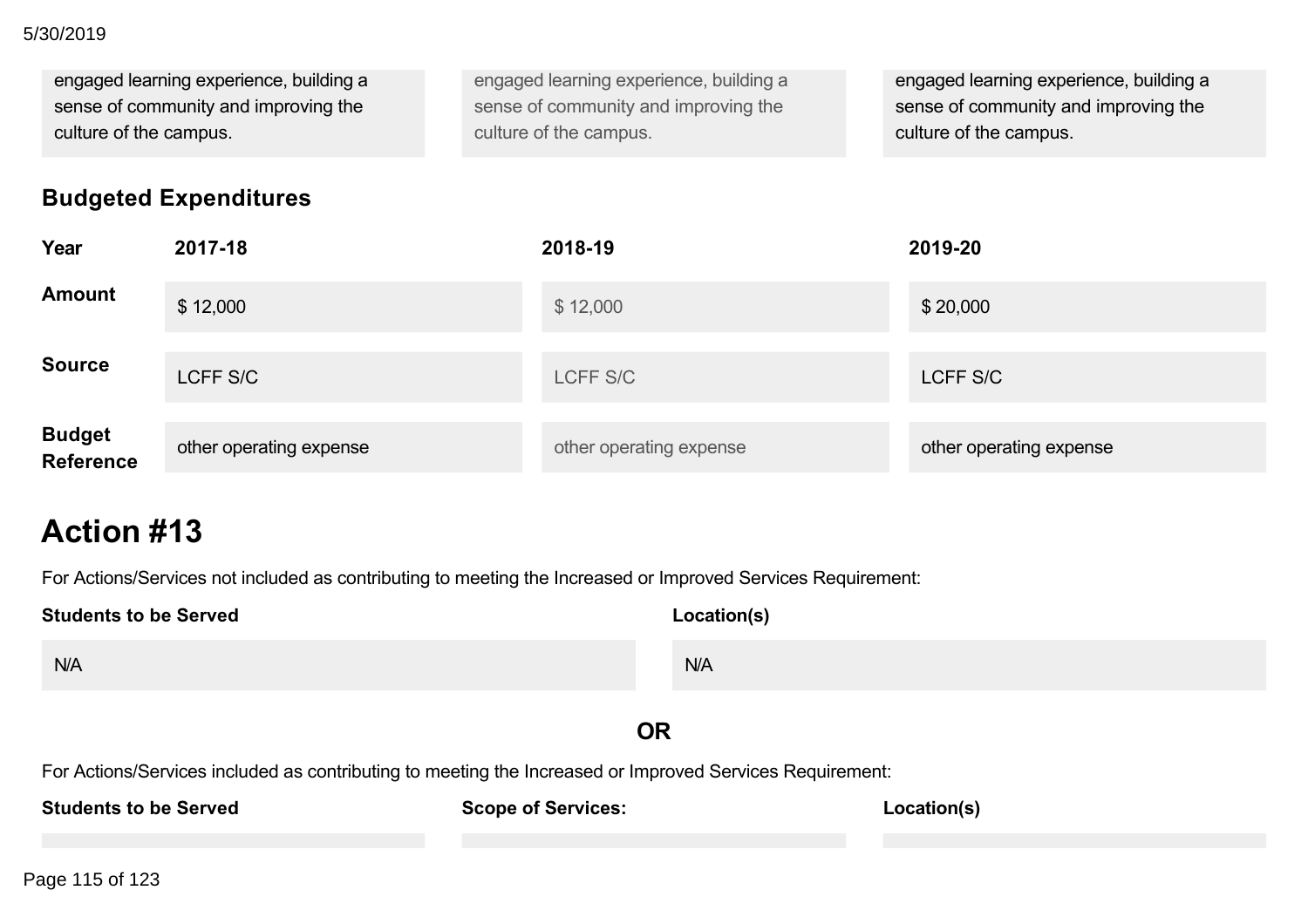**Students to be Served** 5/30/2019

| English Learners, Low Income                                                                        | Schoolwide                                                                                          | All Schools                                                                                                                    |
|-----------------------------------------------------------------------------------------------------|-----------------------------------------------------------------------------------------------------|--------------------------------------------------------------------------------------------------------------------------------|
| <b>Actions/Services</b>                                                                             |                                                                                                     |                                                                                                                                |
| Select from New, Modified, or Unchanged<br>for 2017-18                                              | Select from New, Modified, or Unchanged<br>for 2018-19                                              | <b>Select from New, Modified, or Unchanged</b><br>for 2019-20                                                                  |
| Unchanged                                                                                           | Unchanged                                                                                           | Modified                                                                                                                       |
| 2017-18 Actions/Services                                                                            | 2018-19 Actions/Services                                                                            | 2019-20 Actions/Services                                                                                                       |
| 3.14: Provide awards and incentives to<br>promote academic achievement and<br>excellent attendance. | 3.14: Provide awards and incentives to<br>promote academic achievement and<br>excellent attendance. | 3.13: Provide awards and incentives to<br>promote academic achievement and support<br>for student peronal and academic growth. |
| <b>Budgeted Expenditures</b>                                                                        |                                                                                                     |                                                                                                                                |

| Year                        | 2017-18                 | 2018-19                 | 2019-20                 |
|-----------------------------|-------------------------|-------------------------|-------------------------|
| <b>Amount</b>               | \$2,500                 | \$2,500                 | \$4,000                 |
| <b>Source</b>               | LCFF S/C                | LCFF S/C                | LCFF S/C                |
| <b>Budget<br/>Reference</b> | other operating expense | other operating expense | other operating expense |

## **Action #14**

Page 116 of 123 **Page 116 of Increased or Improved Services Requirement:** Page 116 of Increased Services Requirement: **Page 116 of Increased Services Requirement:** Page 116 of Increased Services Requirement: **Page 116 of I**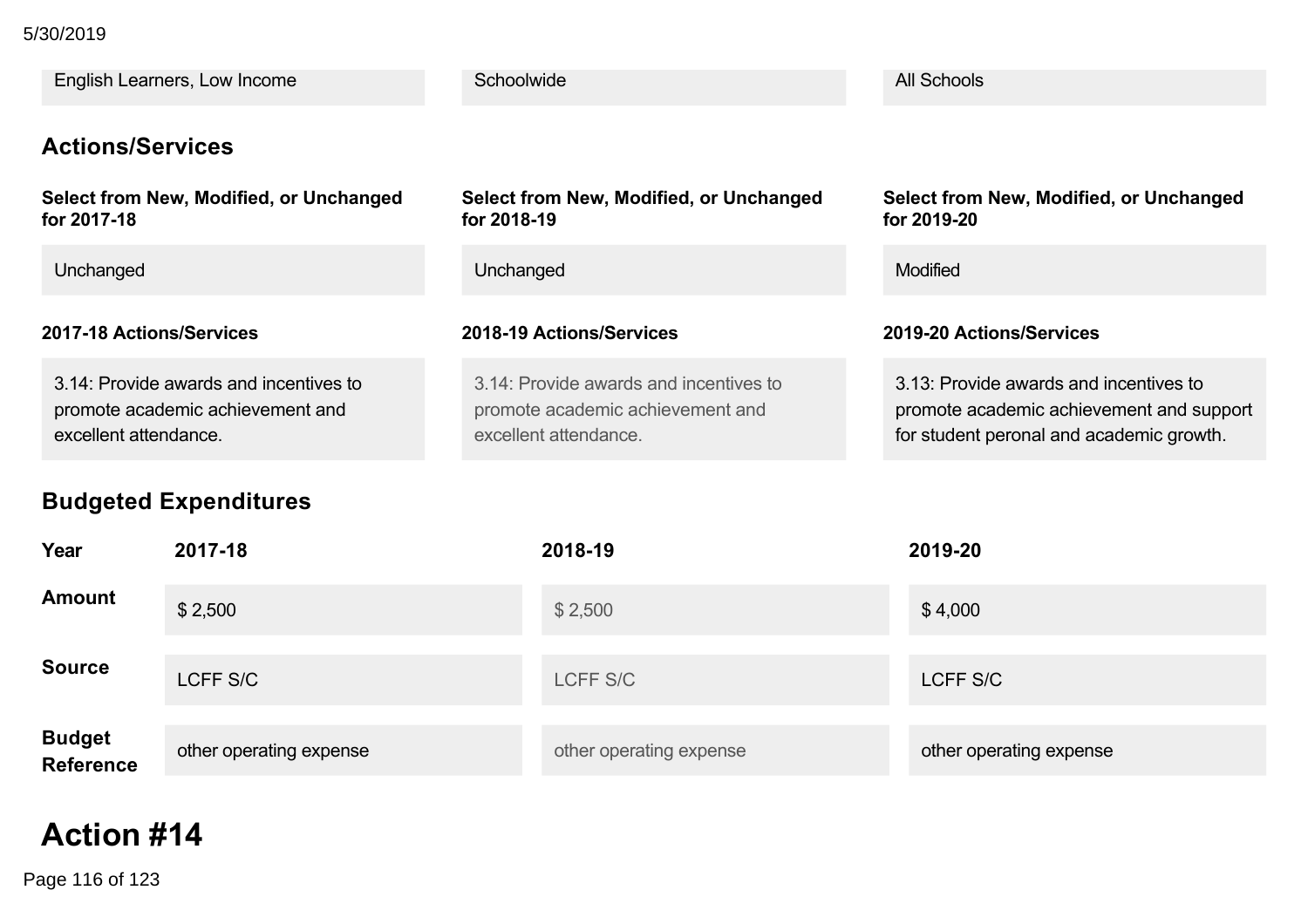#### **Action Action Action** 5/30/2019

For Actions/Services not included as contributing to meeting the Increased or Improved Services Requirement:

| <b>Students to be Served</b>                                                                                                      | Location(s)                                                                                                                       |                                                                                                                                   |
|-----------------------------------------------------------------------------------------------------------------------------------|-----------------------------------------------------------------------------------------------------------------------------------|-----------------------------------------------------------------------------------------------------------------------------------|
| N/A                                                                                                                               | N/A                                                                                                                               |                                                                                                                                   |
|                                                                                                                                   | <b>OR</b>                                                                                                                         |                                                                                                                                   |
| For Actions/Services included as contributing to meeting the Increased or Improved Services Requirement:                          |                                                                                                                                   |                                                                                                                                   |
| <b>Students to be Served</b>                                                                                                      | <b>Scope of Services:</b>                                                                                                         | Location(s)                                                                                                                       |
| English Learners, Foster Youth, Low Income                                                                                        | Schoolwide                                                                                                                        | <b>All Schools</b>                                                                                                                |
| <b>Actions/Services</b>                                                                                                           |                                                                                                                                   |                                                                                                                                   |
| Select from New, Modified, or Unchanged<br>for 2017-18                                                                            | Select from New, Modified, or Unchanged<br>for 2018-19                                                                            | Select from New, Modified, or Unchanged<br>for 2019-20                                                                            |
| Unchanged                                                                                                                         | Unchanged                                                                                                                         | Unchanged                                                                                                                         |
| 2017-18 Actions/Services<br>2018-19 Actions/Services                                                                              |                                                                                                                                   | 2019-20 Actions/Services                                                                                                          |
| #3.15 Provide parent involvement expansion<br>(Family Math and Literacy Nights; technology<br>training) with child care included. | #3.15 Provide parent involvement expansion<br>(Family Math and Literacy Nights; technology<br>training) with child care included. | #3.15 Provide parent involvement expansion<br>(Family Math and Literacy Nights; technology<br>training) with child care included. |

**Budgeted Expenditures**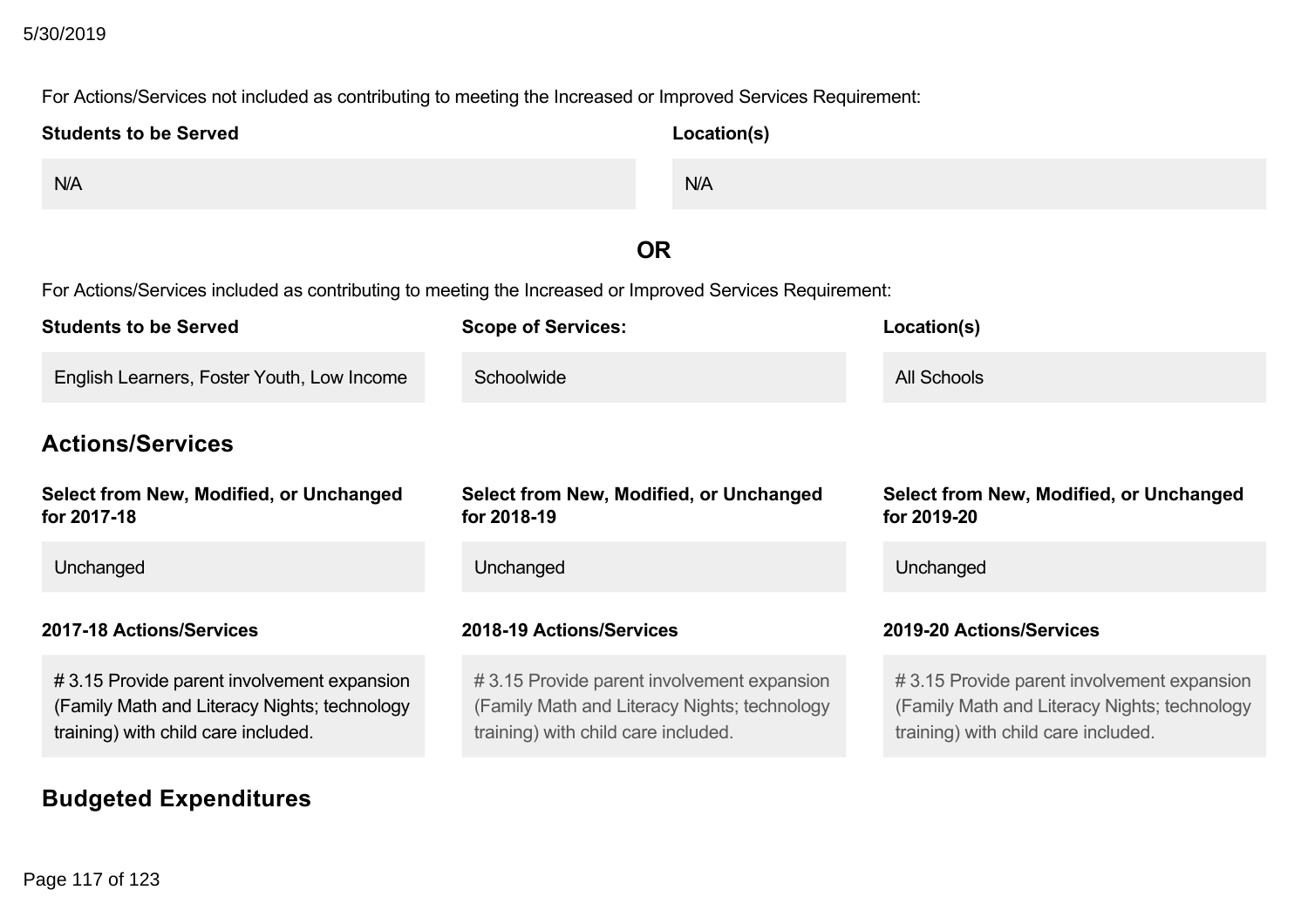## **Budgeted Expenditures** 5/30/2019

| Year                        | 2017-18                 | 2018-19                 | 2019-20                 |
|-----------------------------|-------------------------|-------------------------|-------------------------|
| <b>Amount</b>               | \$2,000                 | \$2,000                 | \$2,000                 |
| <b>Source</b>               | LCFF S/C                | LCFF S/C                | LCFF S/C                |
| <b>Budget<br/>Reference</b> | other operating expense | other operating expense | other operating expense |

## **Action #15**

For Actions/Services not included as contributing to meeting the Increased or Improved Services Requirement:

| <b>Students to be Served</b> | Location(s) |
|------------------------------|-------------|
| <b>All Students</b>          | All Schools |

## **OR**

| <b>Students to be Served</b>                           | <b>Scope of Services:</b>                              | Location(s)                                            |
|--------------------------------------------------------|--------------------------------------------------------|--------------------------------------------------------|
| N/A                                                    | N/A                                                    | N/A                                                    |
| <b>Actions/Services</b>                                |                                                        |                                                        |
| Select from New, Modified, or Unchanged<br>for 2017-18 | Select from New, Modified, or Unchanged<br>for 2018-19 | Select from New, Modified, or Unchanged<br>for 2019-20 |
| Page 118 of 123                                        |                                                        |                                                        |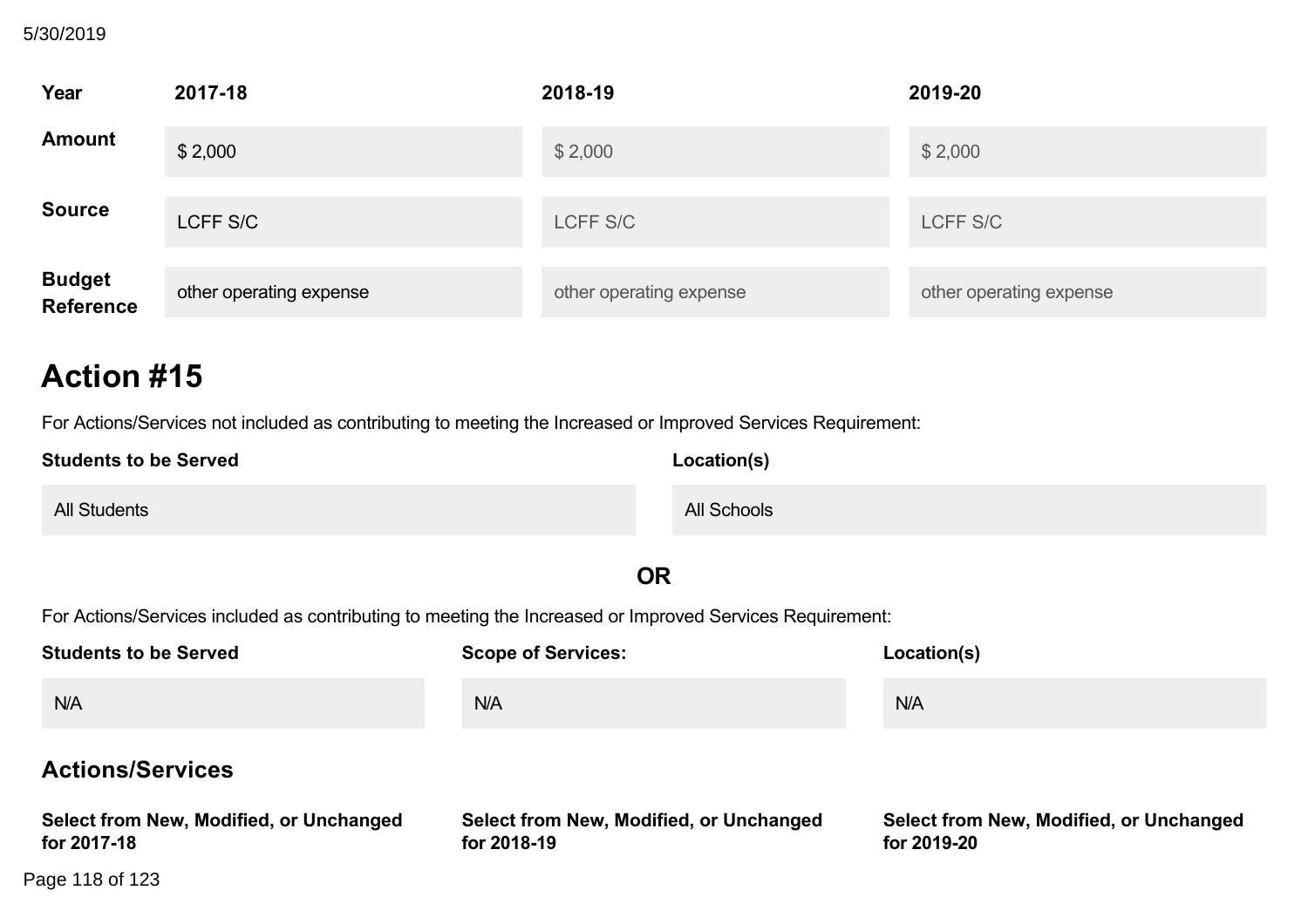|                          |                          | <b>New</b>                                                                         |
|--------------------------|--------------------------|------------------------------------------------------------------------------------|
| 2017-18 Actions/Services | 2018-19 Actions/Services | 2019-20 Actions/Services                                                           |
| N/A                      | N/A                      | 1.13 Per ESSA provisions of transferability,<br>transfer Title II funds to Title I |

## **Budgeted Expenditures**

| Year                        | 2017-18 | 2018-19 | 2019-20             |
|-----------------------------|---------|---------|---------------------|
| <b>Amount</b>               | N/A     | N/A     | \$10,000            |
| <b>Source</b>               | N/A     | N/A     | Title IV            |
| <b>Budget<br/>Reference</b> | N/A     | N/A     | contracted services |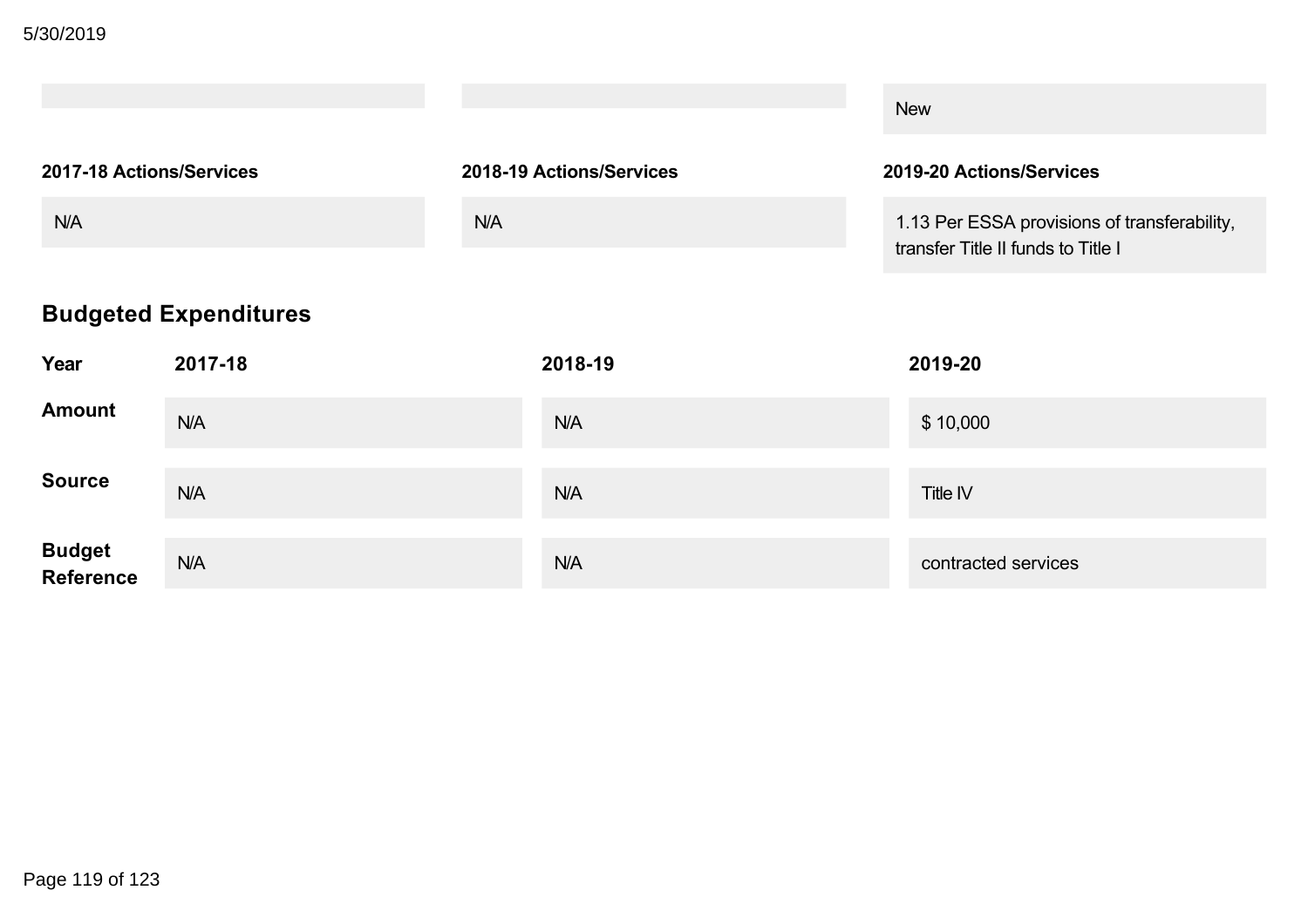# **Demonstration of Increased or Improved Services for Unduplicated Pupils**

## **LCAP Year: 201718**

Estimated Supplemental and Concentration Grant Funds Percentage to Increase or Improve Services

 $$433,183$  24.17%

Describe how services provided for unduplicated pupils are increased or improved by at least the percentage identified above, either qualitatively or quantitatively, as compared to services provided for all students in the LCAP year.

Identify each action/service being funded and provided on a schoolwide or LEA-wide basis. Include the required descriptions supporting each schoolwide or LEAwide use of funds.

The supplemental and concentration grant funds have allowed Hope Elementary School to make significant improvements in curriculum and instruction in excess of the required 24.17%. These improvements have addressed all eight state priorities with new and improved programs addressing:

- Professional development
- Supplemental instructional materials to differentiate instruction
- Remediation and acceleration programs
- Extended learning time
- Experiential learning (co-curricular field trips, project-based learning)
- Technology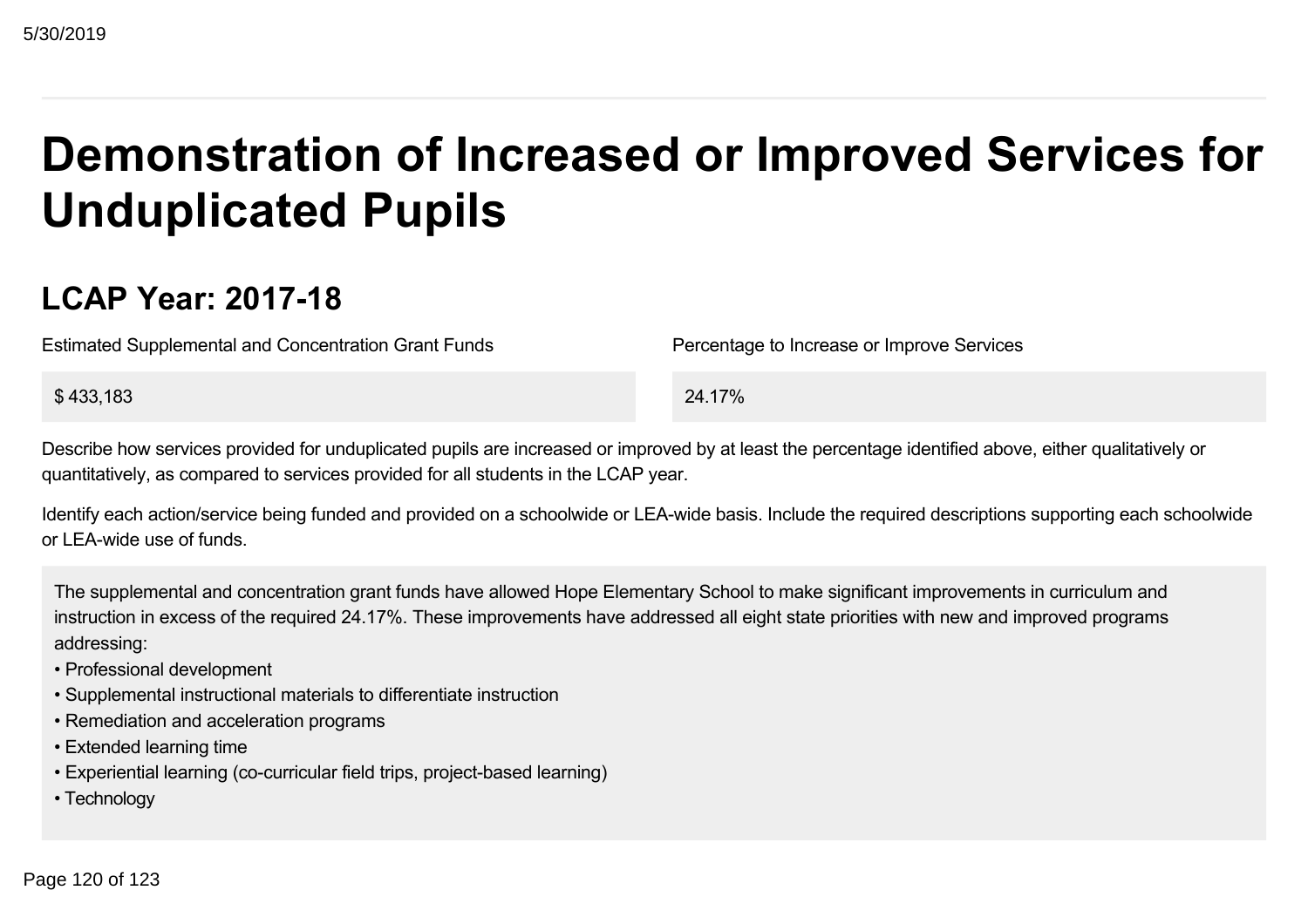The 2017 LCAP year continues and strengthens the actions and services added to Hope Elementary School to address the needs of low income and English learners and close existing achievement gaps compared to the statewide peers. Since Hope is a small school with 76% disadvantaged students and 28% English learners, actions/services funded by LCFF S/C will be principally directed toward unduplicated count students, but deployed schoolwide.

## **LCAP Year: 201819**

| <b>Estimated Supplemental and Concentration Grant Funds</b> | Percentage to Increase or Improve Services |
|-------------------------------------------------------------|--------------------------------------------|
| \$477,063                                                   | 25.31%                                     |
|                                                             |                                            |

Describe how services provided for unduplicated pupils are increased or improved by at least the percentage identified above, either qualitatively or quantitatively, as compared to services provided for all students in the LCAP year.

Identify each action/service being funded and provided on a schoolwide or LEA-wide basis. Include the required descriptions supporting each schoolwide or LEAwide use of funds.

The supplemental and concentration grant funds continue to allow Hope Elementary School to make significant improvements in curriculum and instruction in excess of the required 25.31%. These improvements have addressed all eight state priorities with new and improved programs addressing:

- Professional development
- Supplemental instructional materials to differentiate instruction
- Remediation and acceleration programs
- Extended learning time
- Experiential learning (co-curricular field trips, project-based learning)
- Technology

The 2018 LCAP year ( the second year of the three year plan approved and adopted last year) continues and strengthens the actions and services added to Hope Elementary School to address the needs of low income and English learners and close existing achievement gaps compared to the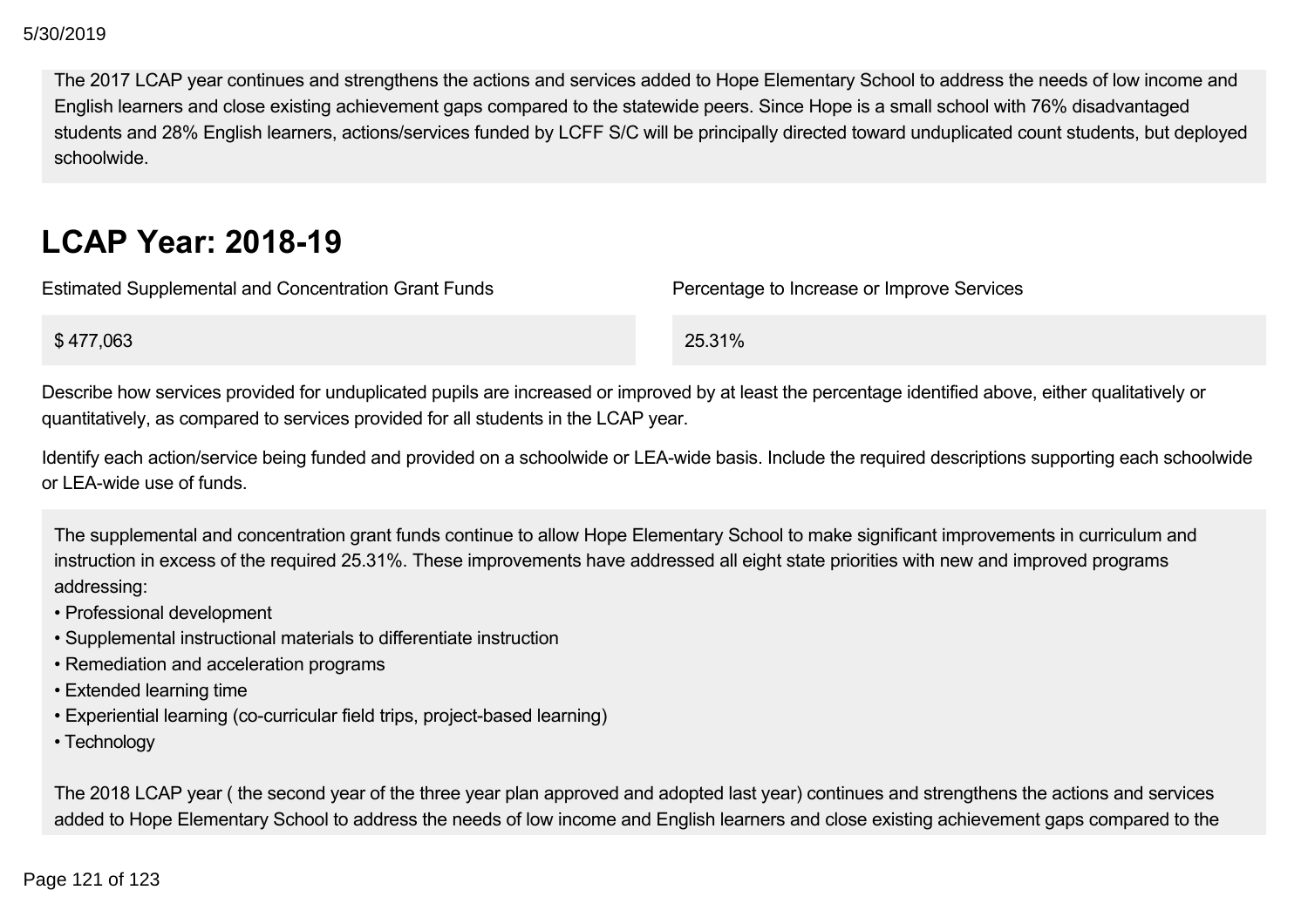### $5/2019$

statewide peers. Especially important and critical are teacher training in newly adopted core texts and supplemental materials for our English learners to empower them in academic English and assure access to the broad curriculum as well as experiential learning that adds meaning to classroom learning like outdoor science labs and co-curricular field trips. Professional development will be enhanced by continuing to use supplemental and concentration grant funds to extend the number of teacher workdays exclusively for training in these critical areas, assuring that classroom instruction will not be interrupted by teacher absence for training. Since Hope is a small school with 76% disadvantaged students and 28% English learners, actions/services funded by LCFF S/C will be principally directed toward unduplicated count students, but deployed schoolwide. 33022019<br>
statewide poets. Especially important and critical are teacher training in newly adopted core texts are superiored in a material of the product students, Productions of the productions for the productions of the

## **LCAP Year: 2019-20**

Estimated Supplemental and Concentration Grant Funds Percentage to Increase or Improve Services

\$ 528,922 27.76%

Describe how services provided for unduplicated pupils are increased or improved by at least the percentage identified above, either qualitatively or quantitatively, as compared to services provided for all students in the LCAP year.

Identify each action/service being funded and provided on a schoolwide or LEA-wide basis. Include the required descriptions supporting each schoolwide or LEA-wide use of funds (see instructions).

The supplemental and concentration grant funds continue to allow Hope Elementary School to make significant improvements in curriculum and instruction in excess of the required 27.76%. These improvements have addressed all eight state priorities with new and improved programs addressing:

- Professional development
- Supplemental instructional materials to differentiate instruction
- Remediation and acceleration programs
- Extended learning time
- Experiential learning (co-curricular field trips, project-based learning)
- Technology